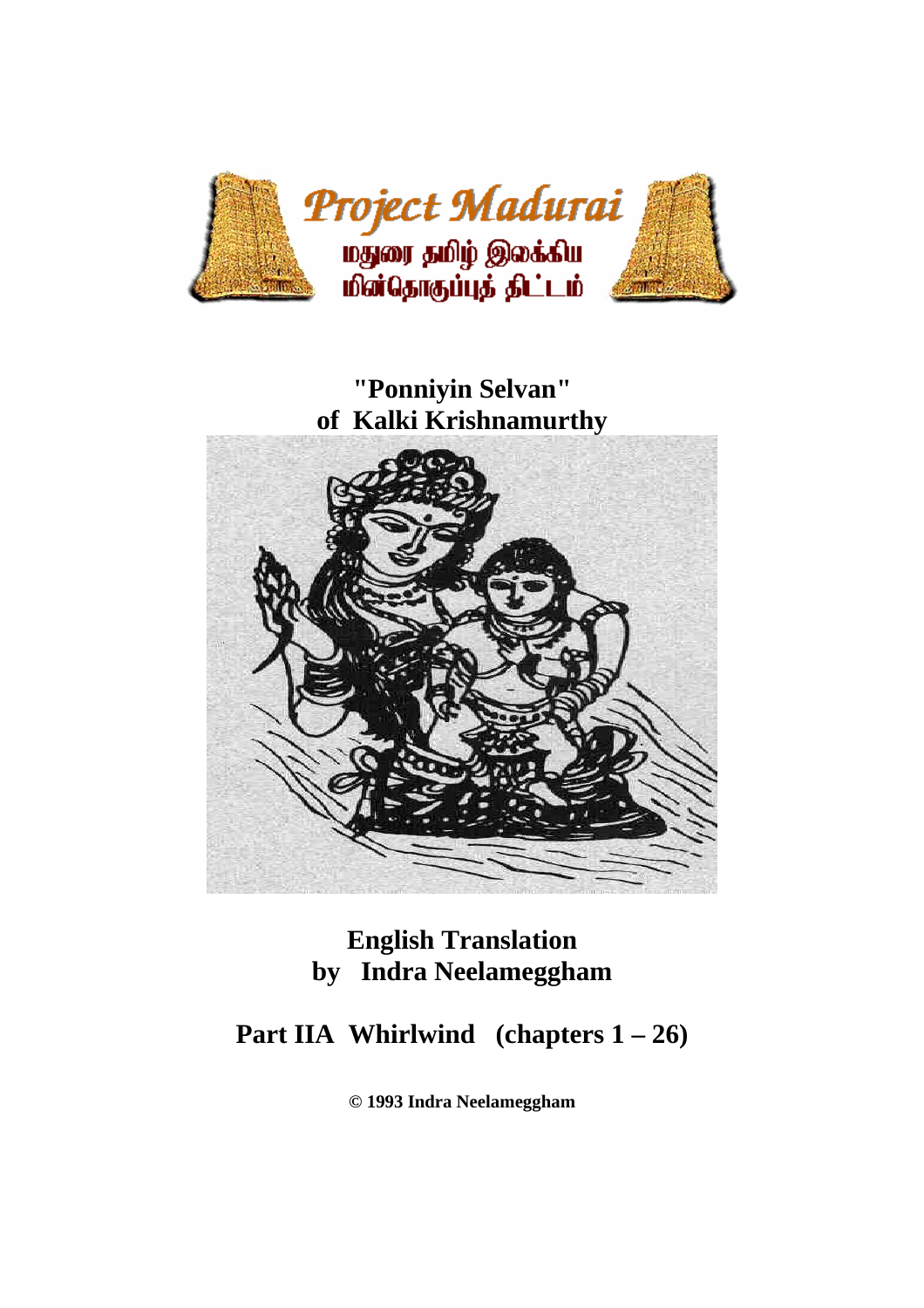*Kalki's Ponniyin Selvan*

# *Ponni's Beloved*



*Vol II – Part A* [Chapters 1 – 26]

## Whirlwind

Translated 1993

By

Indra Neelameggham Salt Lake City, Utah.

With much thanks to R.Neelameggham for editing help.

© Copyright for Translation Indra Neelameggham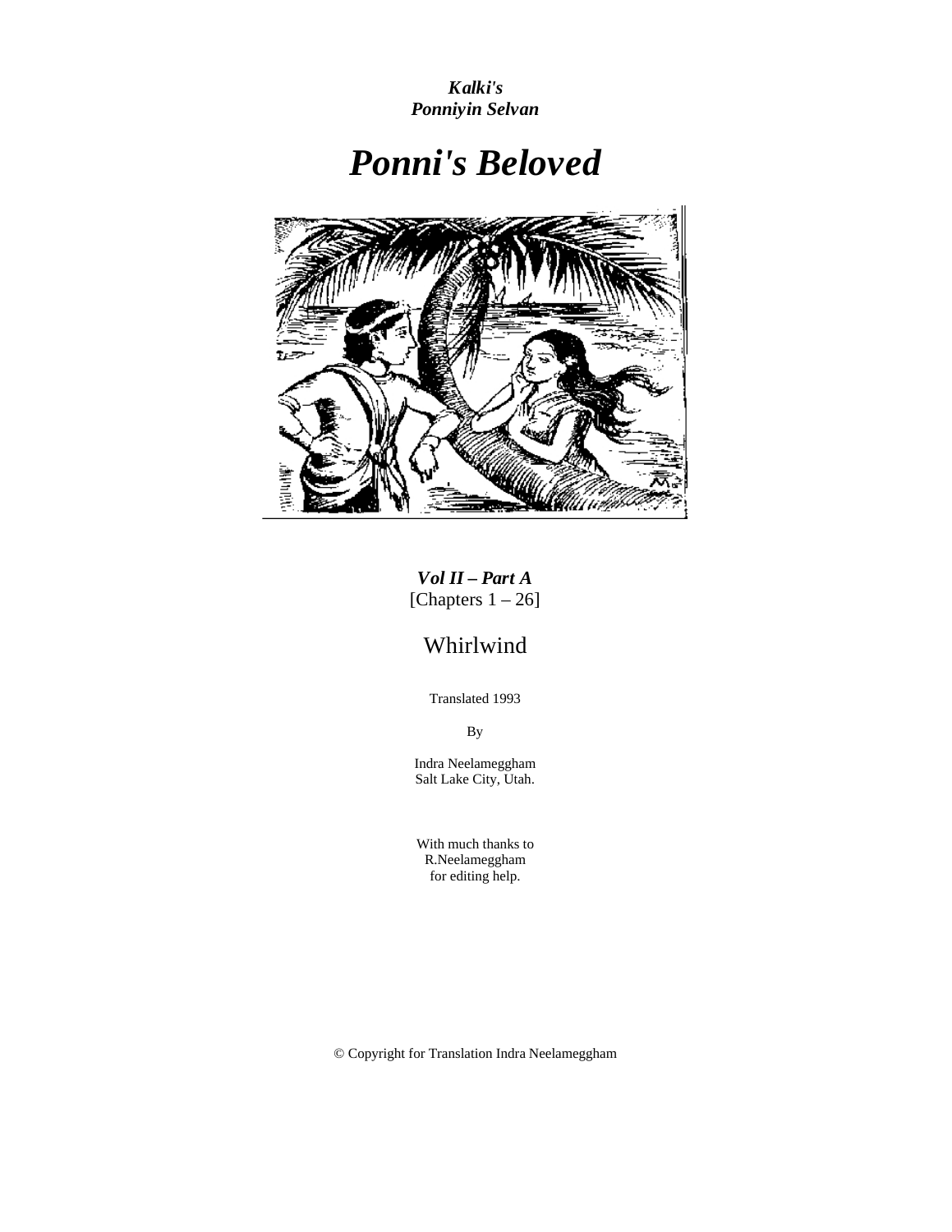## Kalki's Ponniyin Selvan

## Ponni's Beloved

## Part II -- Whirlwind - Part A

| 1              | 2  |
|----------------|----|
| $\overline{2}$ | 3  |
| 3              | 5  |
| $\overline{4}$ | 7  |
| 5              | 8  |
| 6              | 10 |
| 7              | 14 |
| 8              | 17 |
| 9              | 19 |
| 10             |    |
| 11             | 23 |
| 12             | 26 |
| 13             |    |
| 14             | 30 |
| 15             | 32 |
| 16             | 35 |
| 17             |    |
| 18             | 41 |
| 19             | 43 |
| 20             |    |
| 21             | 46 |
| 22             | 49 |
| 23             |    |
| 24             | 54 |
| 25             |    |
| 26             | 58 |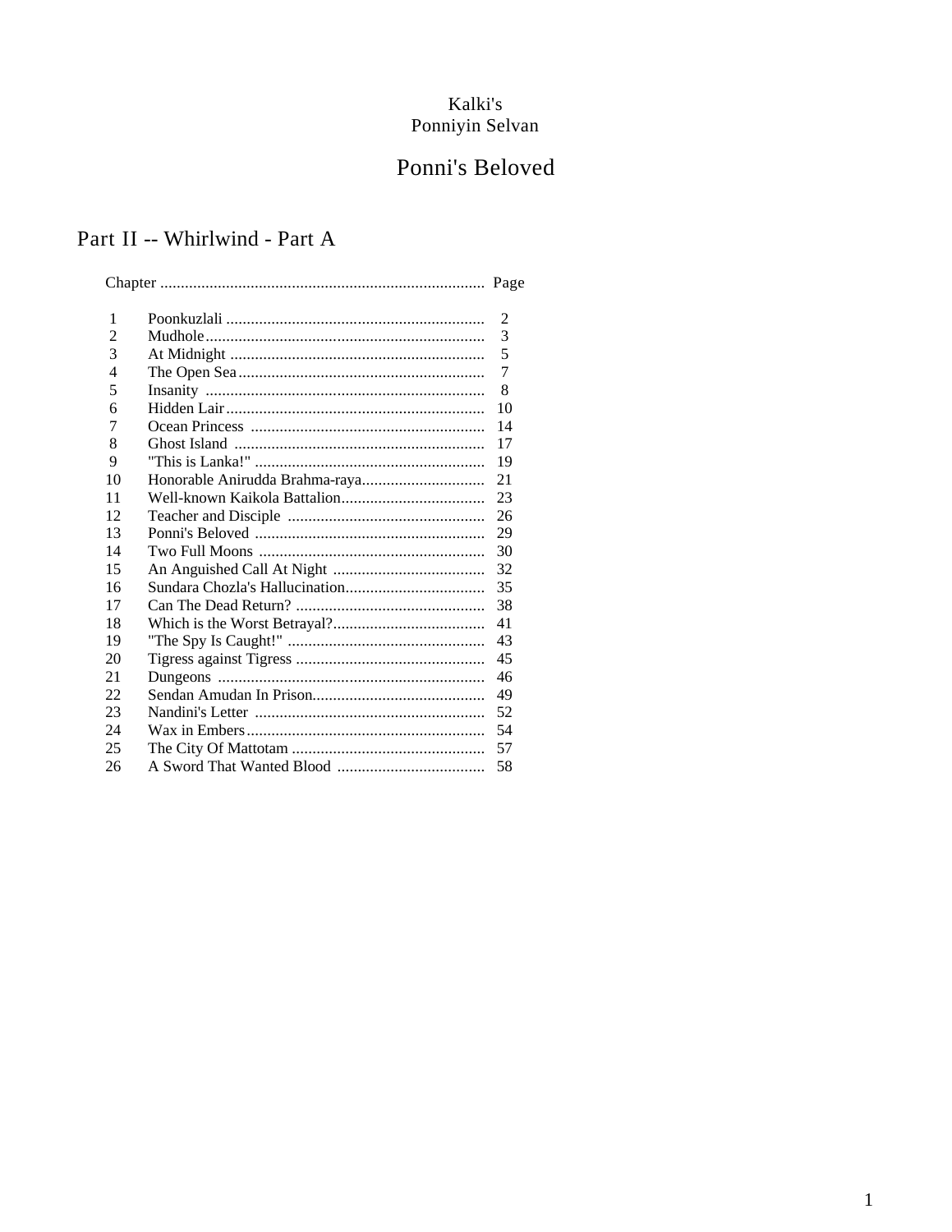#### *Ponniyin Selvan*

#### Chapter 1 -- Poonkuzlali

The twilight of dusk was calm. Sea waves had become quiet along the shores of Kodi Karai. Catamarans and boats turned shorewards. Seabirds which had gone in search of food were coming home to their nests. White sands stretched for a distance along the shores; beyond was forest and dense jungle spreading far into the distance.

Forest trees did not move; leaves did not quake; silence reigned in all directions. The red-rayed God was descending quickly towards the line where the sea and sky met. Cloud groups tried to hide the red-lord and gleamed with a new radiance.

A small boat floated on the sea near the shore. Tender, flower-petal waves swayed and pushed the craft gently as if it were a baby's cradle. A young maid was in that boat. When we see her, we remember Sendan Amudan describing his cousin. Yes; she must be Poonkuzlali. Befitting her name, a thaazlai (fragrant cactus) petal acquired beauty by gracing her beautiful tresses. Long, dark curls danced on her rounded shoulders. She had made a necklace of sea shells and cowries found on the beach and worn it around her neck. But, these gained allure by being on her body; one cannot say that they added to her beauty. If beauty itself takes form, what ornament can embellish it?

Poonkuzlali was leaning back stylishly in her boat and singing. Even the sea seemed calm, listening to her song. Perhaps, even the wind did not blow but floated gently listening to her. The distant forest trees stood still, engrossed in her melody. The sky and earth were enchanted into silence. Even the sun hesitated to vanish, lingering in the horizon, listening to her.

Let us also listen to that honey-sweet lyric, drifting in the breeze:

When wave-filled seas are still, why does the inner ocean seethe? When the earth maid sleeps, why does the heart feel so hopeless?

Birds in the forest looked for their nests; the hunter and his woman go homeward; The sky and the shore are shrouded in silence; sea waves stop quietly, a breeze crawls softly.

In the mind of that doe-eyed maid, why does this storm rage? In the heart of the wayside waif, why does a whirlwind swirl?

When the sea is ever so quiet, and a breeze crawls ever so softly, When the Earth maid is at rest, why does her heart fill with such sobs? When ocean waves are quiet. why does the inner soul overflow? In the heart of that maid, why does a whirlwind blow?

What is the anguish that dwells in the heart of this young maid? No one knows! What is that pleasant-sorrow that mingles in her melodious voice? Who knows! Perhaps they wrote the words of that lyric with tears! We do not know; but, when we listen to her song, our heart is filled with a nameless grief, a sweet-melancholy that is barely contained.

Poonkuzlali stopped singing and pulled at her oars a few times. The boat reached the shore, she jumped out and pulled it up. Some catamarans were lying about in a group on the beach. She lifted the boat to rest on these logs and leaned back to survey the scene around her.

Over there, the fire had been lit atop the light-house. It fire burned brightly and will do so all night long. It will warn all ships out at sea, "Do not come near!" The sea was not deep along the shores of Kodi Karai. Only small craft and catamarans could come ashore along its beaches. If ships and sailing vessels came near, they would run aground to be buried in the sands. In fact, if a ship happened to strike against those dunes, it would break into smithereens. Thus, the light-house at Kodi Karai served a very useful purpose. On the opposite side, a spire could be glimpsed amidst the short trees of the nearby forest. Lord Shiva, Kuzlagar of Kodi Karai was enshrined under it. About two hundred years ago, Saint Sundara Murti had visited this shrine and worshipped the Lord dwelling alone in the forest temple. "Oh! Dear Lord! Why are you alone like this in the midst of a forest on this sea shore? Do you have no other dwelling? When there are so many cities where pilgrims come to sing your praises, why have you come to this frightening forest in Kodi Karai to dwell in such lonesome splendor? Did this wretched sinner have to see this sight?" sang the devout Saint.

What penance is this to dwell here in frightening solitude, In this forest where the harsh sea-wind blows? My wretched eyes did see you, Lord Kuzlagar, Who is your companion in this wilderness?

Multitudes in magnificent forts surrounded by moats, Many devout pilgrims await to sing Your praises, dear Lord! Enclosed in this untamed forest fortress of Kodi Karai, Why do you live in seclusion, dear Kuzlagar, My Lord?

Lord Kuzlagar of Kodi Karai was in the same solitary state even two hundred years after Saint Sundara had visited him. The forest had grown even more dense around the temple. Owls and kites sang from hollows in forest trees. Only hunters and frightening tribals lived here and there in isolated huts in the forest.

Yes; there is one difference. There was no light-house here when Saint Sundara Murti had visited. Only a few years ago, during the reign of Paranthaka the First, was the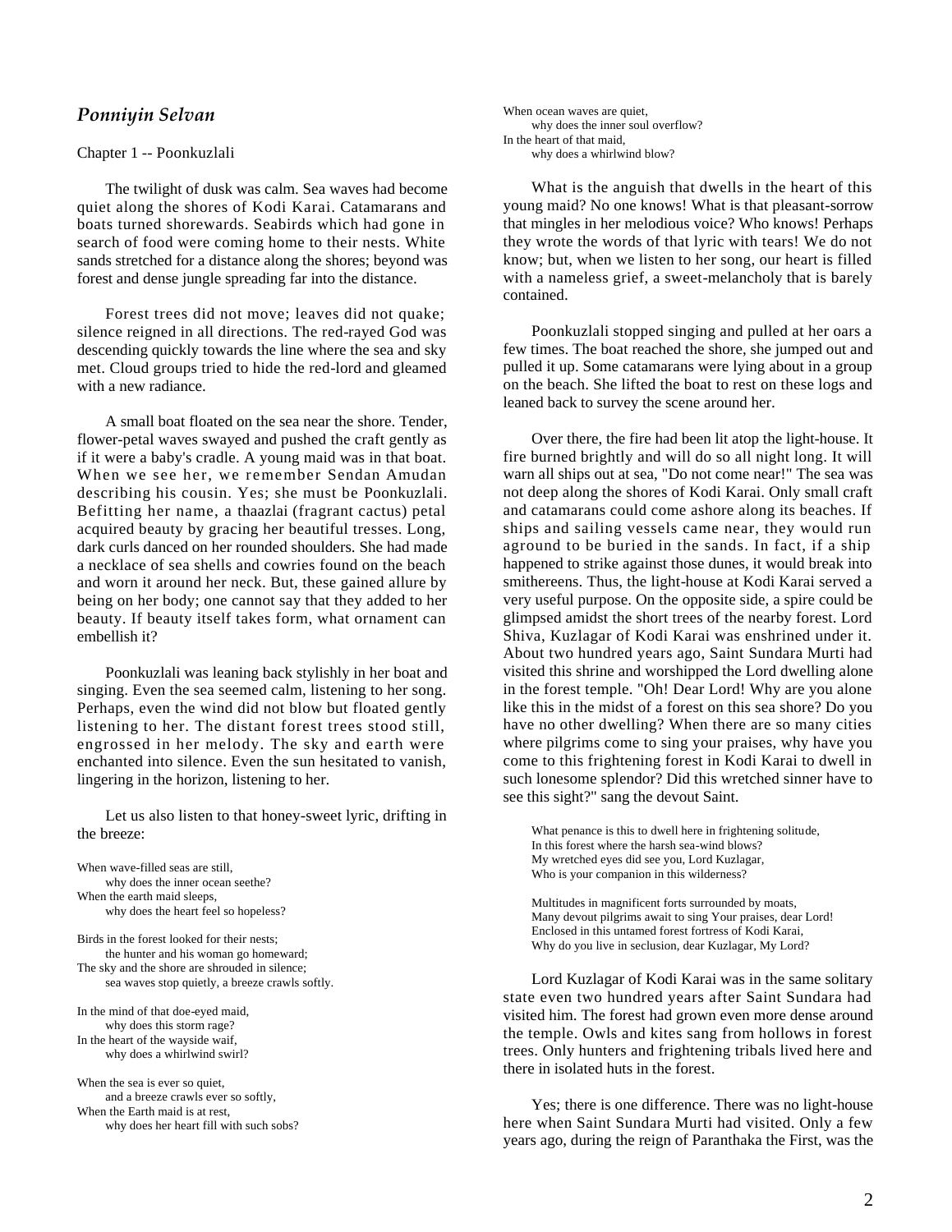light-house built. A few cottages to house the workers who had been appointed for the upkeep of the light-house were built around its base. The priest who conducted services at the temple also came to live in this tiny village.

Poonkuzlali leaned back on her boat by the sea shore and looked around. She spied the light-house and wondered if she should go that way. Just then she glimpsed the cupola and spire; she made up her mind upon hearing the cymbals from the temple. What was the point in going back home so soon? Go to the temple, ask the priest to sing some Thevaram songs and then go home after partaking the sacrament-offerings. Having made up her mind, she began walking towards the temple.

She danced and hummed; she leaped and skipped as she walked. On the way she spied a group of spotted deer crossing the sand dunes and going into the forest. A small, baby deer was leaping and jumping, swiftly with seven or eight adult deer. Upon seeing them she became excited. She began following swiftly, with leaps and bounds as if to catch them. How could she, however swift she was, compete with the spotted deer? The group was far ahead. On reaching a particular spot near the forest edge, those beasts lifted their fore-paws and leaped across. All the older animals were able to cross the spot in one leap and reach the opposite side safely. But, the calf could not cross in one leap. Its hind-legs were caught in the mud near the far side. It gripped the bank with its fore-legs and struggled as much as it could. But, its hind-legs began to sink more and more in the mud. The mother doe stood on the bank and gazed at its calf with worry. It could do nothing to help its calf.

Poonkuzlali summed up the situation instantly; she scrutinized the land and found where the quicksands ended and firm ground began. She ran around the muddy sinkhole and leaped across to a firm trail on the opposite shore, close to the spot where the deer calf was caught. The doe panicked at first, but stood nearby, hesitantly. Perhaps Poonkuzlali knew the language of the deer; she spoke some words softly as she knelt beside the calf. She stretched out her hands and took hold of the baby deer's fore-legs. With one swift, strong, pull she freed the beast from the quicksand. For some moments the tiny deer stood with shivering limbs on the bank. The mother doe approached close and nuzzled its nose. The next instant, both mother and daughter had leaped away into the forest.

"Chee! Thankless beasts!" said Poonkuzlali. But, she consoled herself, "They are no worse than humans!" She walked towards the temple.

After crossing the stretch of sand dunes, she had to walk through a forest trail bound by thick creepers and encroaching bushes; she had to climb knolls and go down dales. One could say that this forest was one of nature's unique creations. There were no rock mountains or granite hills in that region. Everything was sandy. The sea sand had formed dunes here and there. Bushes and creepers

growing on the dunes had transformed them into tiny hillocks. Steep valleys were interspersed between such overgrown dunes. It was not easy to find a way through this forest. It would seem like one had walked very far; but one would be coming back again and again to the same spot. Poonkuzlali walked through this forest quickly and reached the temple. Flowering trees and bushes bloomed around and inside the temple quadrangle bound by a wall.

Poonkuzlali walked into the temple, where the priest welcomed her happily. Very few people came to worship at that temple; therefore, it was natural that the priest looked happy about this solitary visitor. The priest gave her the sacrament-offerings and coconut from the evening service.

"Amma! Will you wait a while? I shall also come home with you as soon as I lock up here," said the priest. It was somewhat difficult to walk back home through that forest after nightfall. But, one need not worry if Poonkuzlali was the guide.

"I can wait Sir! I am in no big hurry! You can finish your chores slowly before we leave," said Poonkuzlali.

She stepped out into the quadrangle surrounding the temple. Taking hold of a low tree branch she jumped onto the compound-wall encircling the temple. The corner where the wall turned was decorated with a large sculpture of a bull. She leaned back on the bull and stretched out her legs along the wall. Reclining comfortably, she bit into the coconut with her teeth and began to eat with relish.

As she enjoyed the wonder of darkness creeping up from all directions, she heard the gallop of horses. She looked out towards the direction from which the noise arose. The sound of trotting horses raised all sorts of memories and drew her into some dreamworld. Some unexplainable grief came to fill her heart. Who could be coming now? How does it matter to me, whoever it is? For some days now, these comings and goings have indeed increased. People claim to be coming on government affairs; going on state missions. Even yesterday, two men had come. Their very sight was quite revolting. They forced my brother to row his boat and take them to Lanka. Of course they paid considerable money. May lightning strike their money! Who wants money? What can one do with money in this wilderness? But, my brother and his wife are very fond of money! I wonder why they hoard it like this?

The hoofbeats are coming closer and closer. Not one horse; two horses seem to be approaching. I can see them now; they are climbing up, slowly, very tiredly from the hollow, up the sand dune, coming this way. The horses appear tired as if they have travelled over a very long distance. A man is seated on each horse. The fellow on the first horse seems young; looks quite attractive and well built; some dignity in his posture. But, nothing compared to the charm and distinction of the face that dwells in the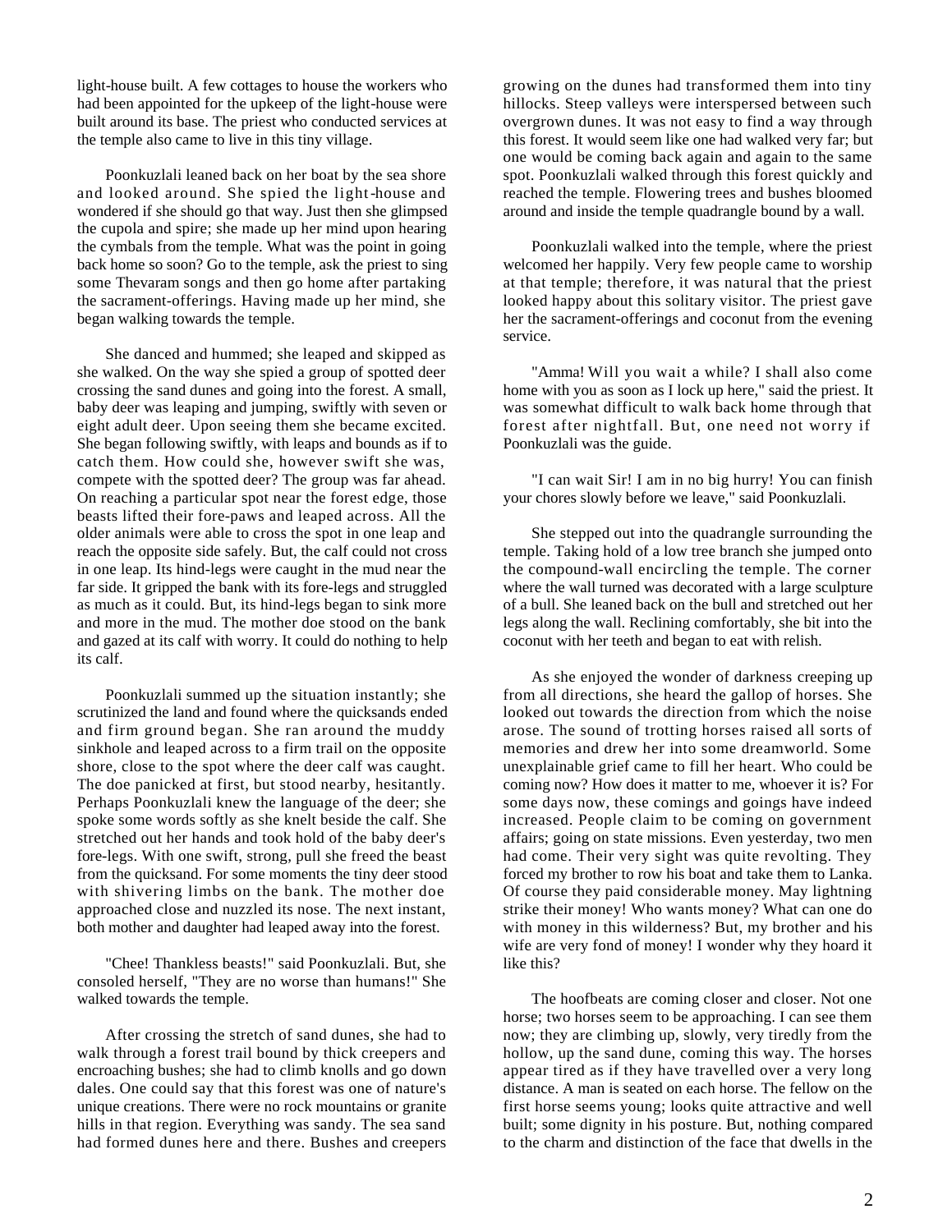secrets of my heart. In fact, if one examines him closely, this fellow looks owlish with a flat face!

The first horseman was our old friend Vandiya Devan Vallavarayan. The man behind him was the Doctor's son. Both were worn and weary by the time they had reached this place from Pazlayarai. Even so, Vandiya Devan's face brightened upon seeing the young girl lounging atop the temple wall. When he realized that she was looking at him, his naturally enthusiastic spirits revived. He stopped his horse and stared back at her eagerly. Perhaps he may not have been so happy if he had known that she was comparing his face to an owl. How useful it is that one cannot know the thoughts of another!

Poonkuzlali perceived that the young man was looking at her. She realized how uncouth she might appear, biting into the coconut with her teeth ... Suddenly a certain bashfulness came from somewhere and enveloped her. She jumped down on the soft white sand outside the wall and began running along its boundary.

When he saw this, Vandiya Devan also felt like dismounting and following her. He jumped off and ran behind her, chasing her.

Who can reason with such meaningless behavior? One could say that the instinct of humankind which had come down over thousands of generations had made Poonkuzlali run like that; that very same instinct made Vandiya Devan chase after her, urging him to catch up with her.

#### \*\*\*\*\*

#### *Ponniyin Selvan*

#### Chapter 2 -- Mudhole

Vandiya Devan ran behind that girl following her across forest and dune; across thicket and thorn. She was visible for some time and then she would disappear. When he was almost sure that he would not be able to catch up with her, she would appear once again. He remembered the story of Rama chasing after the elusive golden deer. But, this girl was neither illusion nor magic deer. Of course she had the swiftness of a forest creature. How quick she is! Why am I following her like this? What foolishness is this? Immediately he found some excuse.

As they neared Kodi Karai he had remembered the girl described by Sendan Amudan. This must be that Poonkuzlali. If I make friends with her she will be helpful in my mission. Perhaps she can guide me to reach the light-house. They had seen the light-house from quite some distance. But, it was not easy to approach. Once they had entered the forest, the light-house vanished from view. They went around in circles but found no trail or path. It was in such a situation that he has seen her on top of the wall near the temple. When he had intended to accost her and ask the way, she had run away swiftly like a deer. "I

better go back!" he decided. But, how could he accept defeat while competing with a mere girl?

Oh! Here comes an open stretch of beach. I can see the ocean beyond. How beautiful it looks -- the blue expanse of the calm sea. I can even see the light-house; a fire is now burning brightly on its top. The flames spread a unique glow all around, creating an enchanting scene.

I must abandon my chase and go towards the light. No! Never! I can easily catch up with her in this open space. In fact this region is not all that sandy. Grass and creeper have firmed the soil. Mud patches have dried and formed crusts in some places. I can run fast without any obstruction and catch her easily. Moreover, she is running towards the sea; she has to stop when she reaches the water. Perhaps this peculiar girl will disappear into the sea! Oh! How foolish of me to not bring my horse. I could have caught her in a trice if I had been mounted on my steed.

Why is she hesitating? Why is she turning right instead of running forward to the sea? Is she planning to escape by vanishing into that forest on the right? I can never catch her if she gets into the woods. All this chase is one big waste! Vandiya Devan was tired by now. He was quite breathless.

She seems to have changed her mind again. She had abandoned the idea of entering the forest; she had circled back like a spinning top -- is she going towards the lighthouse? If I quicken my pace I can easily catch her now ... I must get hold of her and ask, "Hey girl! Why are you running scared like this? I have brought you news from your beloved." How surprised she will be! Sendan Amudan had not sent any message; but who cares? Can I not dream up some message?

He used all his remaining energy and sprinted forward. Suddenly he screamed, "Aawwh!" At first he was not sure of what was happening to him. It was clear very soon: both his feet were being dragged into the quicksand. Both feet were buried first; next went the ankles. Soon the mud rose up his limbs.

Oh dear! How foolish of me! The surface seemed hard and crusted. The mud is quite wet inside. Vandiya Devan had heard of muddy sink -holes that never dried completely. Sheep and cattle, horses, even elephants caught in such mudholes or quicksands would be slowly buried till they were completely swallowed without a trace. Is this one such sink-hole? Why, even my knee-caps are buried ... How much further will I go down? Very soon I will be waist deep. Will this sink-hole which can swallow horses and elephants let go of me easily? Dear God! Is this my fate? Should all my dreams be buried in this mud? The only recourse is that peculiar girl; she must surely help me. There is no other savior!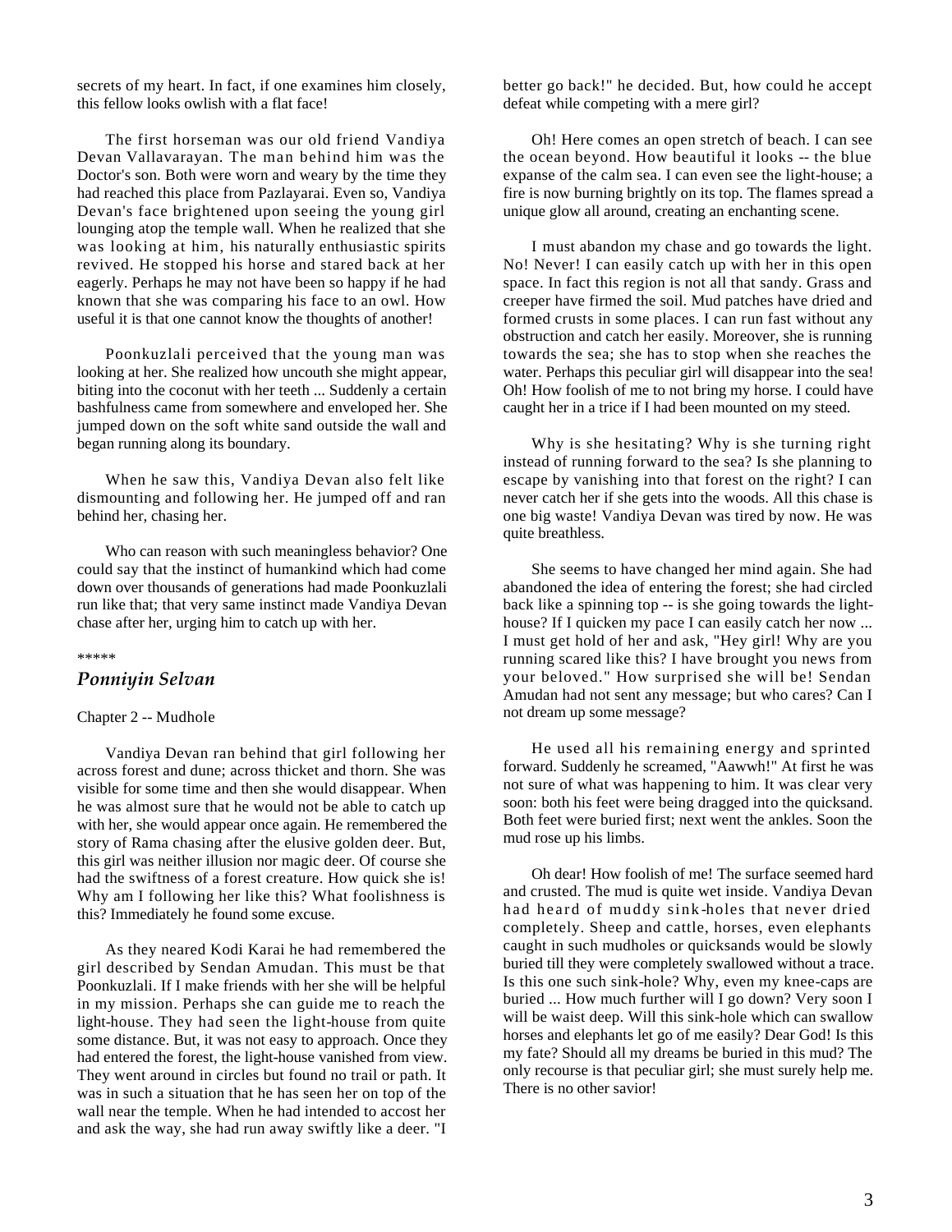Vandiya Devan began calling loudly, "Oh! Oh! Dear Lord! I am dying! I am drowning in this mud; is there no one to lend me a hand and save me?"

Poonkuzlali heard his cry for help. She stopped running, hesitantly. She understood his predicament in one second. She looked around and spotted a broken dugout that lay half buried in the mudhole and half on firm ground. It must have been a log-boat used long ago when the sink-hole had been filled with water. She pulled it out and jumped in, pushing it forward with wood poles. How astonishing! The log-boat is skimming across the mudhole like a swan gliding over a placid lake! She soon reached the further shore and jumped on firm ground. She planted her feet firmly and reached out to take both Vandiya Devan's hands. Using a monstrous strength she dragged him out of that sink-hole. Oh dear Lord! What strength in those delicate hands! Her hands seem even more firm than the iron grip of Lord Kalanthaka, the Commander of Tanjore Fort.

Once he was on firm ground, Vandiya Devan laughed blithely. Only his legs continued to shiver.

"You think you saved my life by pulling me out! Did you think that I could not come ashore if you had not helped me?" he asked.

"Then why did you holler `Help! Help!' like that?" asked Poonkuzlali.

"Only to make you stop running."

"Then, I'll push you back into this mudhole. Get back by yourself!" She took a step to push him in.

"Oh! No! Noo!" Vandiya Devan moved back.

"Why are you yelling?"

"I am not afraid for my life. I fear the mud! Already it has dirtied my clothes up to my waist!"

Poonkuzlali smiled as she looked at him head to toe. "Look at the sea over there! Go wash up."

"Please walk ahead and guide me."

They walked towards the sea shore, making sure to go around the mudhole.

"Why did you run helter-skelter like that when you saw me? Did you think I was some terrible ghoul or ghost?" asked Vandiya Devan.

"No; I didn't think you to be a ghoul. I thought you were an owl. You have an owlish face."

"There is nothing wrong with my owlish face when compared to your monkey face." He mumbled under his breath.

"What did you say?"

"Nothing. All I asked was why did you run like that on seeing me?"

"Why did you chase after me like that?"

"I came after you to ask you the way to the lighthouse."

"There! Can't you see the light-house? Why ask directions?"

"I could not see it in the forest. Why did you run like that?"

"All men are wicked. I never liked any man!"

"Even Sendan Amudan?" asked Vandiya Devan softly.

"Who? What did you say?"

"I mentioned Sendan Amudan of Tanjore."

"What do you know about him?"

"I know that he is your dearly beloved lover."

"What!? What?"

"Are you not Poonkuzlali?"

"Yes, I am Poonkuzlali. What did you say about Sendan Amudan? About him being my ..."

"Is he not your beloved?"

Poonkuzlali laughed mirthfully. "Who said that?" she asked.

"Who else? Sendan Amudan told me."

"Tanjore is very far away. That is why he could say it and escape. If not ..."

"What, if not?"

"If he had said that here in front of me, I would have thrown him into that quicksand!"

"So what? There is plenty of water in the ocean to wash off the mud."

"The sink-hole in which you fell has swallowed cattle and horses. It can bury an elephant easily."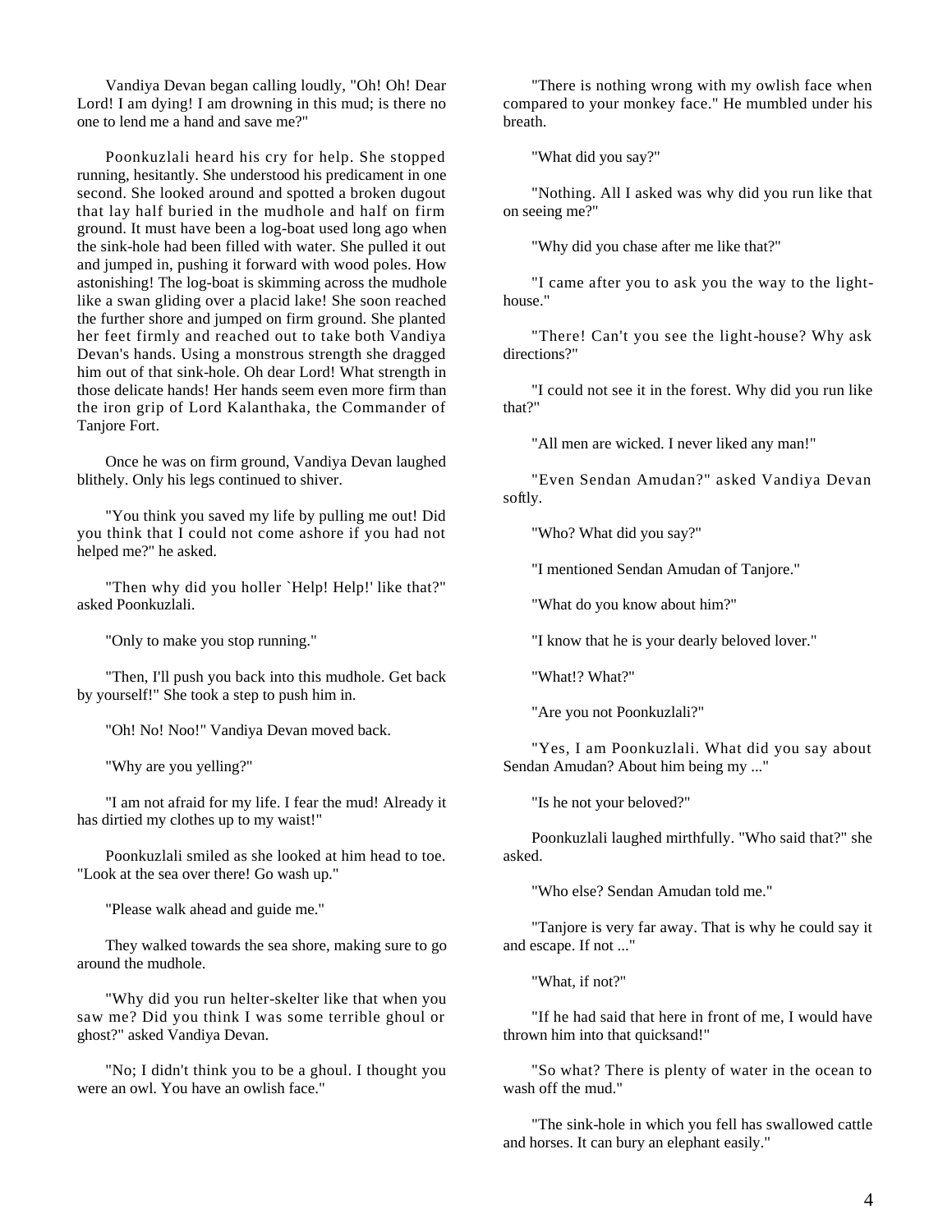Vandiya Devan shivered with fear. He remembered the feeling of being sucked into the hole slowly. If this girl had not come to my rescue ... by now I ... He shivered again.

"What else did Sendan Amudan say about me?" asked Poonkuzlali.

"He said that you were his cousin. He said that there was no beauty comparable to you even in the world of Gods."

"Perhaps he has personally visited the world of Gods, to make such statements! And then, what else?"

"He said that you sing very well. If you sing even the sea would calm down to listen to you. Is that true?"

"You can find that out for yourself! Here comes the sea."

They came to stand on the sea shore.

#### \*\*\*\*\*

#### *Ponniyin Selvan*

Chapter 3 -- At Midnight

Stars twinkled up above. The crescent moon was strolling across the low skies like a silver ship gliding above the waves. The wind had become more brisk and the sea roared. White waves came rolling out, trying to pull in those standing on the shore.

"What are you waiting for? Wash away the mud quickly. I have to go home soon, or I won't get any food today; my sister-in-law will lock up the kitchen!" said Poonkuzlali.

"Is the sea very deep here?" asked Vandiya Devan.

"I have never met a coward like you! The sea is not at all deep for quite some distance here. Even if you go half a league into the sea, the water is only waist deep. That is why we have to light the fire on the light-house every day."

Vandiya Devan stepped into the water hesitantly. He washed away the mud from his clothes and cleaned himself. As he stepped back from the water he saw the Doctor's son riding down towards the beach. His own horse followed behind.

"Oh dear Lord! What if the horse steps into the quicksand?" asked Vandiya Devan.

"It won't. Horses are more intelligent than human beings," said Poonkuzlali.

"But, there is a man on one of the horses! And he is dragging my horse behind him!"

"Yes; that is quite dangerous. Go run up and warn him."

"Stop! Stop!" shouted Vandiya Devan as he ran to warn the Doctor's son. Poonkuzlali walked up to join them. All three began walking towards the light-house.

"Why don't you ride your horse?" she asked.

"No matter; I'll walk with you."

She went up to his horse and caressed its face. The horse seemed happy; it twitched its mane and neighed.

"My horse seems to like you. That is good!"

"Why is that good?"

"I have to go on to Lanka. I was thinking of leaving this horse in your care. Will you take care of it?"

"Sure! I can look after him. All animals make friends with me easily. Only humans don't like me ..."

"Why do you say that? Did you know that Sendan Amudan thinks the world of you?"

"I love animals; hate men!"

"What did men do to you?"

"Men are wicked; full of lies and falsehood; wickedness is their work."

"You cannot say that about every one! Sendan Amudan is good! Here, this Pinakapani, the Doctor's son - - he is very good..."

"How about you?"

"I am also good. How can I sing my own praises?"

"Why have you both come here?"

"Don't you know that the Emperor has been ill for some time now? The Doctor needs some medicinal plants for the treatment. I believe this forest has several rare herbs and plants. This man and I have come for them."

"You said that you were going to Lanka, just now?"

"Any herb that is not available here has to be brought from Lanka. Don't they say that Hanuman's medicinal mountain is still in Lanka?"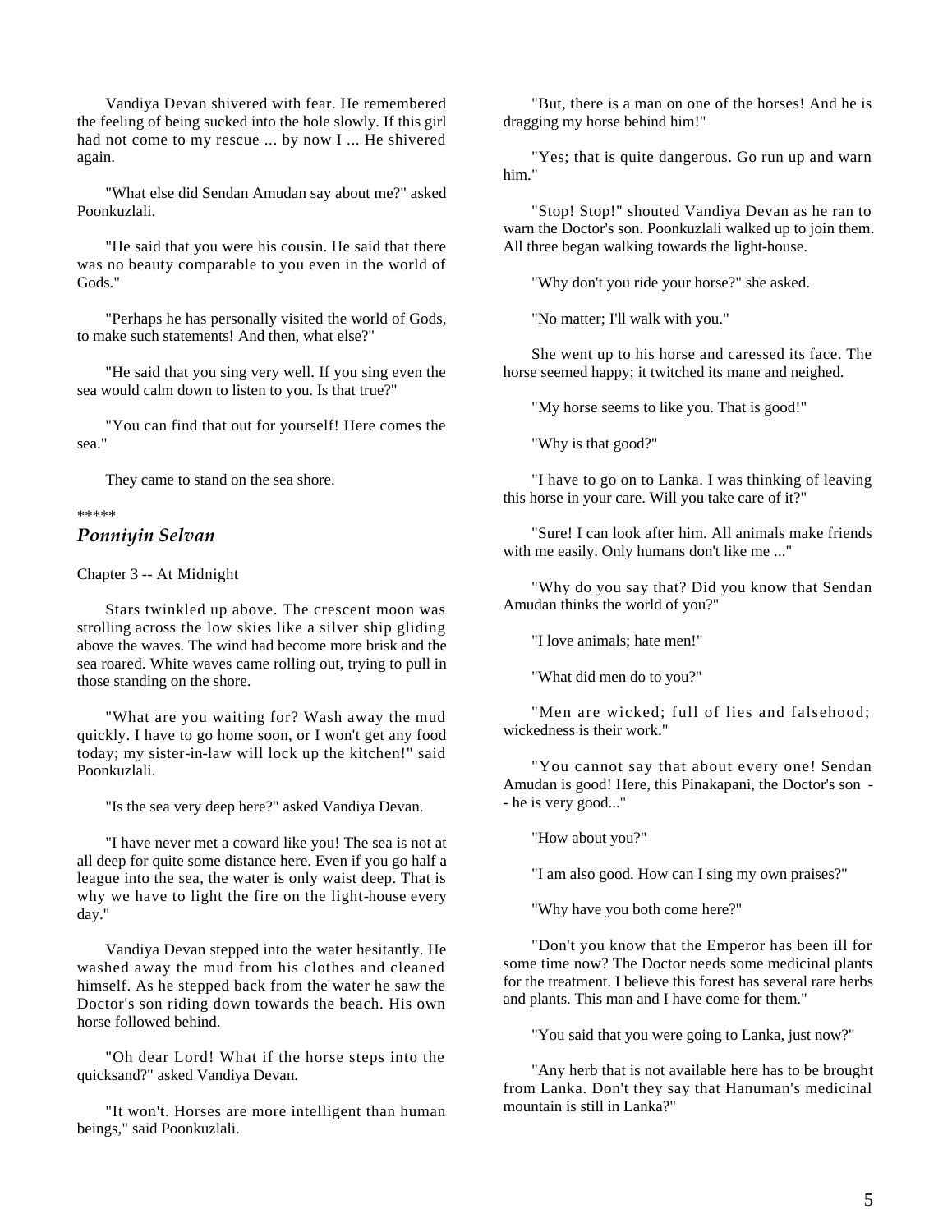"Yes; it is still there! That is why thousands of people are dying there of the poison fever."

"Oh! Oh! Is that so? I did not know. The palace Doctor who sent us does not know it."

"I have never seen such liars like you men! Two fellows came here two days ago. They too said something like this. But, their tale was a little more believable ..."

"Who were they? What lies did they speak?"

"They claimed that some sorcerer had sent them. They declared that they were going to Lanka to find tiger-claws and elephant-hair for making an amulet to protect the Emperor. My brother has taken them to Lanka in his rowboat."

"Oh! Is that so!" said Vandiya Devan. He remembered Ravidasa the terrible sorcerer. He recalled the horrible experience in the night when he had rested in the wayside pavilion. Oh God! Why am I caught up in such dangerous missions? There is valor in fighting face to face with one's enemy in the battlefield. There, I can express my true strength and bravery. Why do I get caught up in such sorcery and treachery? Who are those two who have gone to Lanka before me? How far can this girl be trusted? Perhaps she is also part of that treacherous group. No! No! She seems innocent. I must somehow make friends with her.

"Poonkuzlali, I shall tell you the truth. Remember what I said just now? That I came here to collect herbs and medicinal plants; that is false! I am going to Lanka on a very important, secret mission. I can tell you if ..."

"No need. Don't you know that you should not share important secrets with women? Don't tell me anything."

"They said that about ordinary women. There is nothing wrong in telling you the secret."

"How did you know that I am not an ordinary girl? It is not even half an hour since you met me."

"Poonkuzlali, I liked you the instant I saw you on that temple wall. Can I ask you something, will you answer truthfully?"

"Try asking."

"Is it true that Sendan Amudan is not your beloved? Are you not going to marry him?"

"Why do you wish to know?"

"Amudan is my friend. I don't wish to do anything against his interests. But if you really do not care for him ..."

"Say it. Why are you hesitating?"

"I am thinking of trying my luck in that matter. Poonkuzlali, you must not underestimate love! There is nothing in this world more divine than love. All those saints, Appar, Sundara and Sambanda fell in love with God and sang so many lyrics. Kalidasa has sung about love! Even Krishna was enslaved by his love for the milkmaids of Brindavan."

"Sir! I shall say something, listen carefully and remember it!"

"What is that?"

"I too liked you when I saw you first. I did not feel the revulsion I felt about the two men who came some days ago."

"Ha! I am truly fortunate!"

"But, do not start any such nonsense about love and passion with me."

"Why?"

"I do not love Sendan Amudan. But, I have several other lovers!"

"Dear me! Other lovers! Who? How many?"

"I will walk out from my house at midnight. If you follow me then, I will show them to you. You can know for yourself!" After saying this, Poonkuzlali roared with loud laughter, "Ha, ha, ha, ha, ha!"

Her laughter disturbed Vandiya Devan's heart. Poor thing! This girl must be daft! It is useless to expect any help from her on my mission. It is better that I do not discuss my affairs with her.

They approached the largest house near the lighthouse. An elderly gentleman and gentlewoman came out of the house. He seemed stunned on seeing Poonkuzlali leading a horse followed by two men.

"Poonkuzlali, who are these men? Where did you find them?" he asked.

"I didn't find them, Father! They found me!"

"It's all the same. How many times have I told you to get back home before nightfall? You never listen! You brought two other men the day before yesterday. Now you have brought two more men! Why have these men come here?" asked the woman.

"They have come here to collect medicinal herbs for the treatment of the Emperor," said Poonkuzlali looking at her father.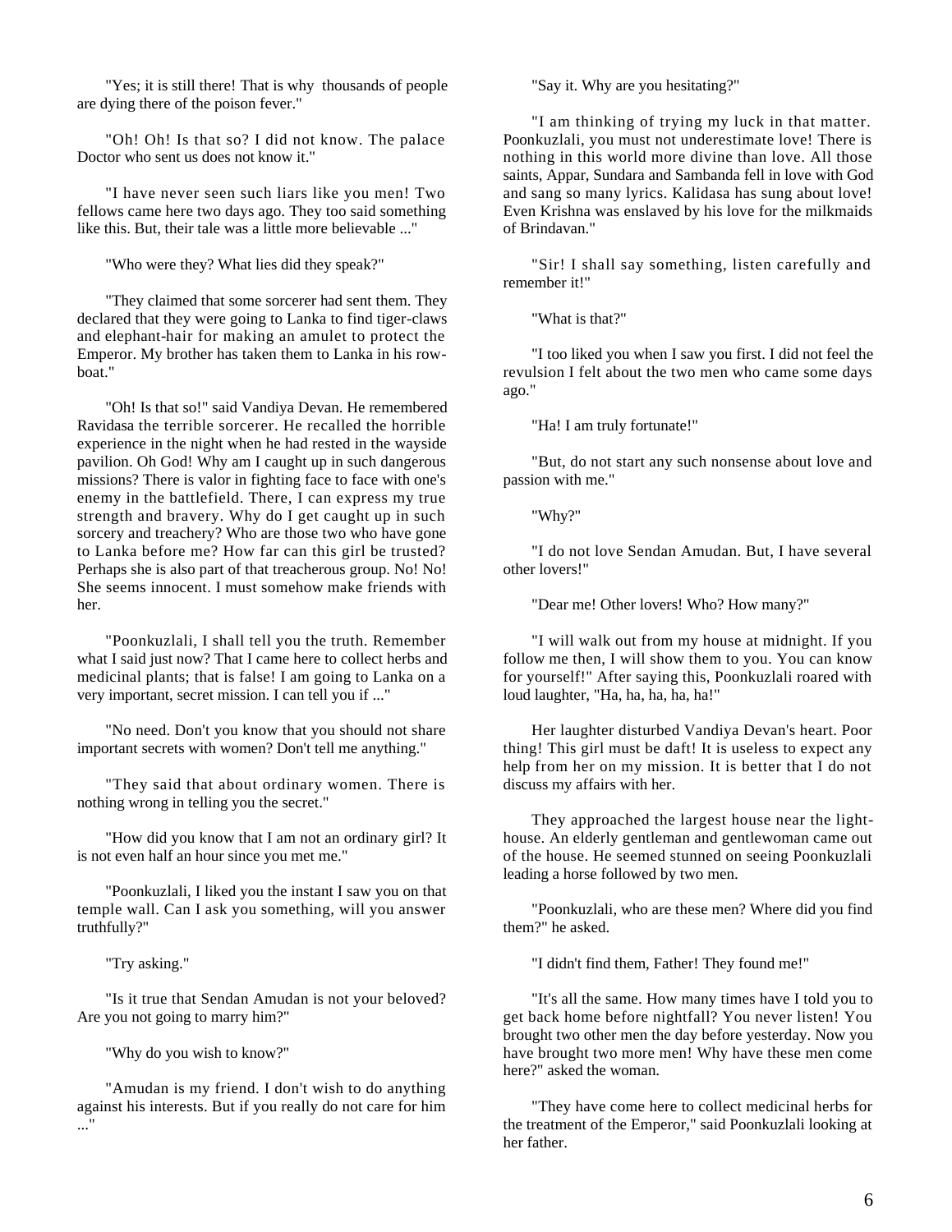"Why Sir? Is this true?" asked that gentleman of Vandiya Devan.

"Yes Sir. Here is the official letter." Vandiya Devan drew out the palm-leaf roll of letters from his waist pouch and handed them to the elderly man. Just then, another roll fell to the ground from his waist. He quickly bent down and picked it up to hide it away in his pouch. "I am truly asinine; I haven't learnt even after one bad experience!" he mumbled to himself.

The gentleman unbound his roll of letters and began reading in the light from the fire on the light-house. His face cheered up and he looked at his wife, "The Younger Pirati has sent this letter. We must feed these men. Go warn your daughter-in-law; she might empty the rice-pot!"

#### \*\*\*\*\*

#### *Ponniyin Selvan*

Chapter 4 -- The Open Seas

Vandiya Devan met the light-house keeper in privacy after the night meal and told him that he had to go as quickly as possible to Lanka. That gentleman who was named Tyaga-vidangar expressed his regrets. "Once upon a time there were several boats and rafts on this shore. Now all of them have been sent to Sethu. They have been commandeered as supply vessels for our armed forces in Lanka. Though I personally own two small boats, my son took one of those boats yesterday, and went to Lanka with those newcomers. I do not know when he would return. What can I do?" asked Mr. Tyaga-vidangar the light-house keeper.

"Who were those men? Your daughter mentioned that they were somewhat disreputable."

"Yes; I did not care too much for them. I really do not know who they were or why they were going to Lanka. They had the palmtree signet of Pazluvoor. Even so, I would not have permitted my son to go with them. But, my daughter-in-law is very avaricious -- when those men promised a bag of coins in payment she insisted that her husband should go."

"Sir! What is this peculiar behavior? If an inexperienced woman orders it, should your son obey?" asked Vandiya Devan. He then added after hesitating a bit, "Forgive me. It is your family affair."

"My son! There is nothing wrong in your question. We have a family curse; my son is ..."

"Is your son speechless, a mute?"

"Not exactly.... why do you ask?"

Vandiya Devan explained how he had stayed with Sendan Amudan and his mother in Tanjore.

"Aha! Are you that man? We already have news of you here. They are looking for you all over the kingdom!"

"Maybe; I know nothing about that."

"Now I understand your urge to go to Lanka in such a hurry."

"Sir, your surmise is not correct. I am taking a very important letter to an important person in that island. If you wish I can show ..."

"No need. The Younger Pirati has described you and written about you. That is enough for me. But, I am unable to help you on your venture."

"You said that you had another boat?"

"Yes, there is a second boat. However, there is no one to row it. I can give it to you, if you and your friend can handle it."

"Oh! Both of us have no knowledge of row-boats or sails. In fact I am somewhat afraid of water. And in the open sea ..."

"Even if you know rowing, you cannot take a boat out to sea without experience. After a while, the coast will vanish from view and you would be lost in the open seas without any sense of direction."

"Anyway, I cannot take the man who came with me to the island. I have to leave him here to collect the medicinal plants. You must think of something to help me."

"There is one way; it is not easy. You can try, if you are lucky ..."

"What should I do? I can surely try!"

"There is no one in these parts who is comparable to Poonkuzlali in handling boats. She has crossed the sea to Lanka several times and has been even farther. I can tell her; you can also ask her," said Mr. Tyaga-vidangar.

"Sir! Please call her immediately. We can ask her," said Vandiya Devan without patience.

"No. She is very stubborn. If we ask her now and she refuses, we can never change her mind. I will talk to her tomorrow when she is in a better mood. You can also ask her when she is alone with you."

Mr. Tyaga-vidangar then went away to the light-house tower. Vandiya Devan went up to the front porch to lie down. The Doctor's son who had come with him had gone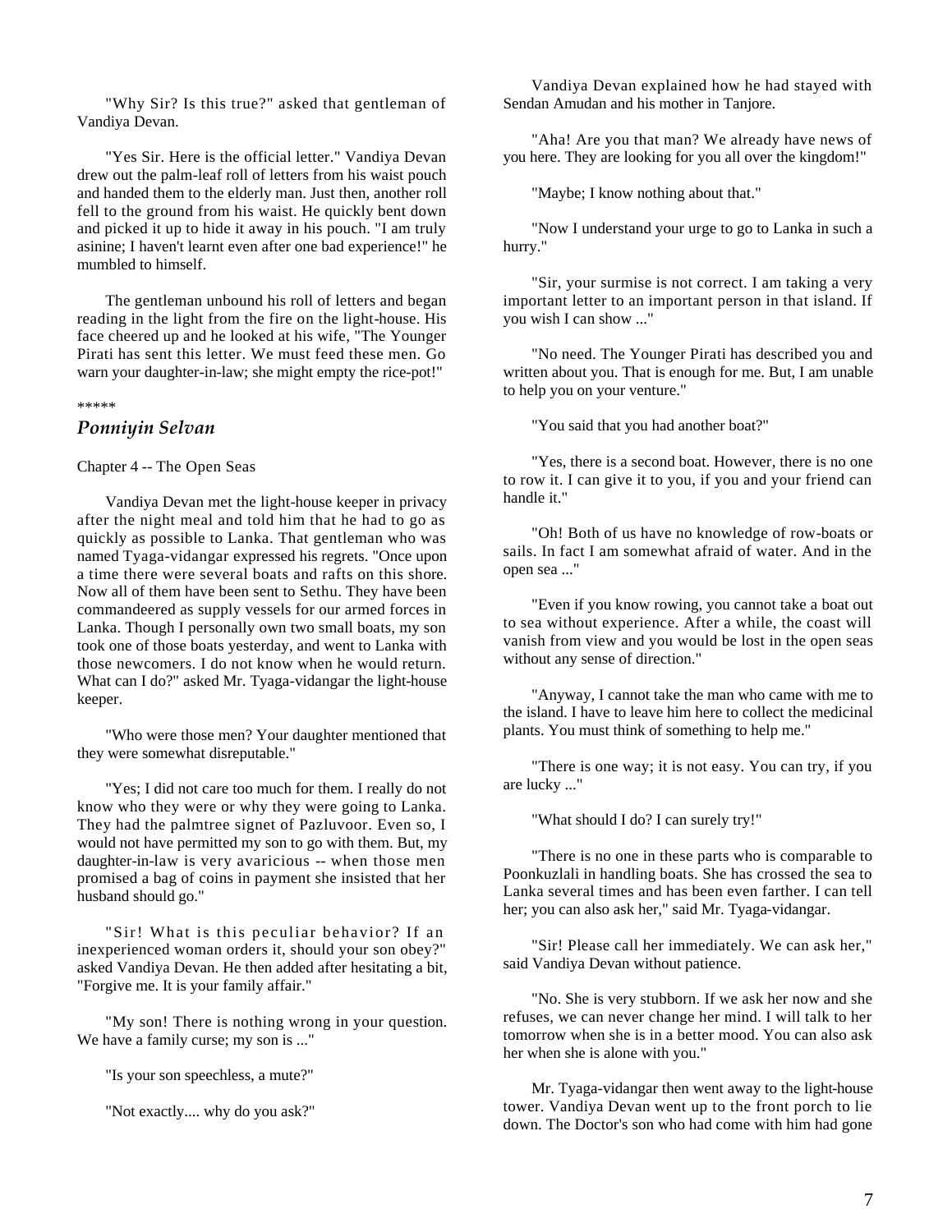to sleep much earlier. Vandiya Devan was also extremely tired after the exhausting journey and was soon asleep.

Suddenly sleep was gone. The noise of a door opening. Vandiya Devan made an effort to open his tired eyes. Somebody emerged from the house and walked out. He recognized the figure as a woman. The light-house fire cast some light on her; it was Poonkuzlali, no doubt about that. What had she said? "Follow me at midnight. I'll show you my lovers!" I thought it was a joke. Now, she is really walking out at midnight. Where is she going? If she is really going to meet a lover or lovers, will she tell me about it? There is some mystery about this. Or, is she ... why should I not follow her? I have to talk to her tomorrow and somehow convince her to take me to Lanka in her boat. Following her now might be useful. Suppose some danger befalls her! And if I can save her from that! She may be more open to my suggestions.

Vandiya Devan got up quietly and followed Poonkuzlali. He had not forgotten his experience of the evening in the mudhole. He did not want a similar thing to happen again; therefore, he followed her quickly without loosing sight of her. It was vacant beach for some distance around the light-house; he could see her clearly for some time. He quickened his steps intending to catch up with her; that was not possible. She seemed to go faster and faster. She did not seem to even notice him following her. Soon they had reached the edge of the forest full of overgrown dunes and valleys. She walked around the towering sand dune and reached a rocky finger of land extending out into the marshy sea side. Poonkuzlali turned a corner and walked even more rapidly. Vandiya Devan, following far behind, felt "At least I have not lost sight of her!" Suddenly he could see her no more!

How could she vanish so quickly? What magic was that? Is there some depression far ahead? He ran up quickly to that spot and looked all around. She could not have walked away in three directions: it was flat marshland and she would be visible if she had walked that way. He took a few cautious, but firm steps and made sure that there were no sinkholes in that area. She must have climbed up this dune and gone into the forest. He found the traces of a trail winding through the short bushes on that dune. Vandiya Devan began climbing that trail. His heart beat could be heard loudly. Even the light form the light-house was not visible here. The crescent moon had already set. He had to find his way by the twinkling starlight. After a while even the faint trail was gone. The bushy shrubs and short trees began to take monstrous forms. Their shadows turned in to ghouls and ghosts. Shadows moved when leaves shook in the breeze. Every movement sent a shiver through Vandiya Devan. What dangers lurk around what dark corner? Poisonous reptiles and horrible beasts can pounce on me from anywhere. Danger can fall from above; or strike from behind. Why am I caught in this quandary? How foolish, I did not even bring my spear!

What is that noise? Is that a shadow on the branch? Two spots of light, gleaming from that dark bush -- what are they? He could not control the trembling in his limbs. Fine! There is nothing for me here. How foolish of me to come here and be frightened, let me go back ... As he was about to turn back, he heard a voice. A girl sobbed; then a soft song:

Even as the wave-filled sea is quiet, why does the inner ocean seethe? Even as the Earth maid sleeps, why does my heart fill with sobs?

Vandiya Devan abandoned the idea of going back. He began climbing higher towards the voice. Soon he reached the top. She stood there; Poonkuzlali. She was singing; she was singing to the stars, looking up at them. She considered those heavenly bodies a rapt audience and sang to them. Those astral bodies shivered on hearing her sad lyric. One of those stars was Dhoomaketu, the comet. The comet's tail was long and spreading like a fan. The silhouette of the young girl at the peak, the dark sky, the bright comet, her voice and sad melody -- all these made Vandiya Devan loose his sense of perspective. He had reached the top of that hillock. Now, he stood in front of her; facing her. Behind her, very far away, he could see a faint light -- the light-house. Like a fence keeping the sea within bounds, white waves rolled languidly along the shore, as far as the eye could see.

"You have come! I thought you were sleeping like Kumbakarna on the porch."

"I woke up on hearing the door open. You walked so fast; without even looking back. It was very difficult to follow you."

"Why did you follow me?"

"What a stupid question! You asked me to follow you! Have you forgotten?"

"Why did I ask you to follow? Do you remember?"

"Why not? You promised to show me your lovers! Where are they? Let me see them -- your lovers!"

"Over there! Look behind you!" said Poonkuzlali. \*\*\*\*\*

#### *Ponniyin Selvan*

Chapter 5 -- Insanity

Vandiya Devan turned, and looked. His intestines rose from his abdomen and blocked his chest. They rose even higher to choke his throat. A thousand shafts of lightning shot through his body. A million red-hot needles pierced his every pore. Such a horrifying sight appeared before his eyes.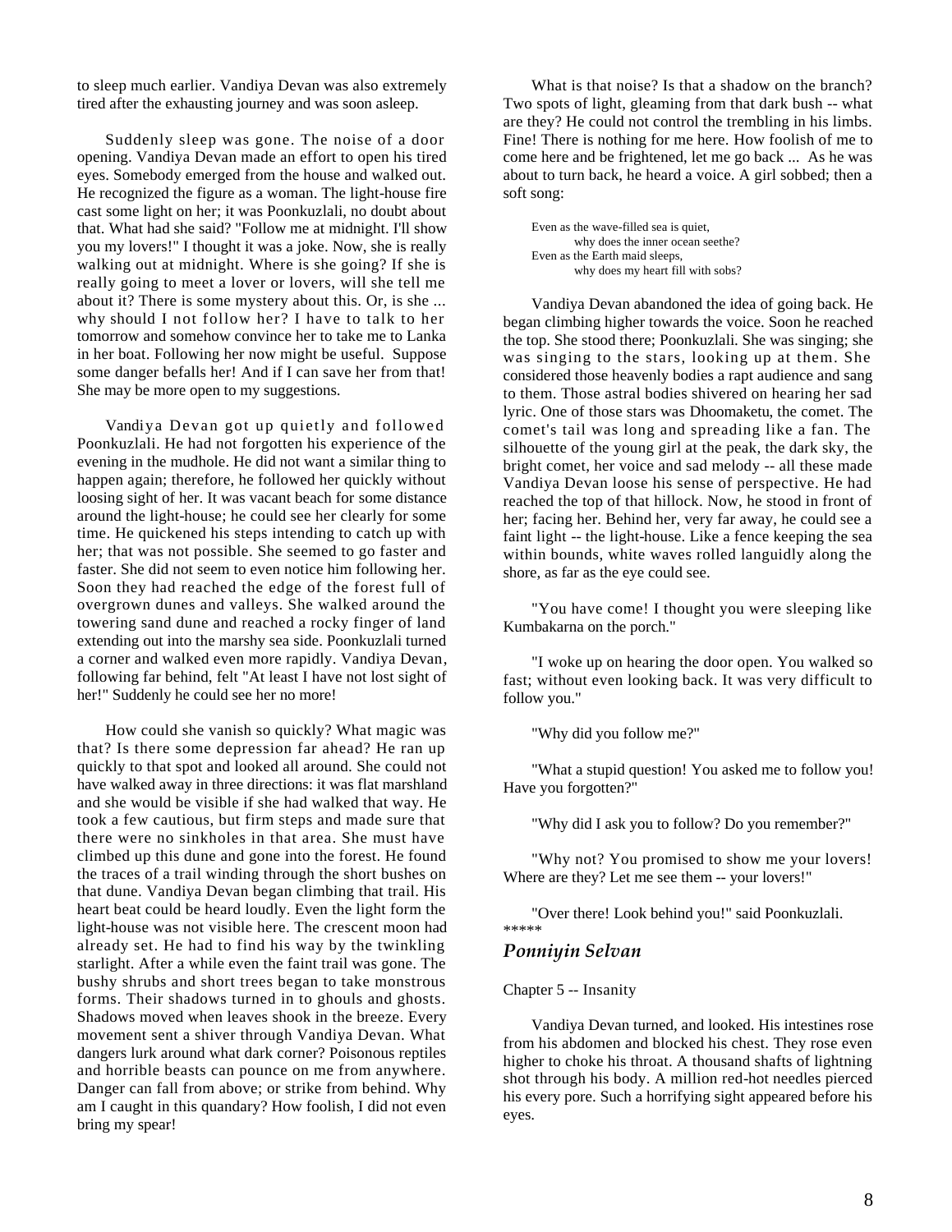In that darkness which spread endlessly, ten, twenty - a hundred fiery furnaces took form; they had neither smoke nor light. Neither were any embers rising from burning wood. They were pure shafts of fire; somehow they rose from the ground and stood upright. Suddenly some shafts vanished. Other fiery columns rose to take their place. It was a giant monster of dark hue; a gargantuan demon with an immense mouth in his headless torso. He did not have merely one mouth; he had several orifices which opened and shut slowly one after the other. When he opened a mouth the shaft of fire rose in an ethereal glow. When he shut a mouth the light was masked.

When Vandiya Devan saw this sight, he felt as if every pore in his body oozed blood. He had never experienced such terror. He had not been this petrified even in the dungeons of Elder Lord Pazluvoor. He heard demonic laughter, "Ha, ha, ha, ha!" behind him and turned back to find Poonkuzlali. If it had been any other circumstance, that laughter itself would have given him a fright. Now, that very same laughter gave him courage. The fact that a human being, a girl made of flesh and blood stood next to him acted as a pillar of support.

"Did you see my lovers!?" asked Poonkuzlali. "These fiery ghosts are my lovers. I come here at midnight to make love to them!"

There was no doubt about this girl being completely deranged! How can I depend on her to take me to Lanka? Some other thought struggled to emerge from his subconscious mind. What was it? What was it? Something about these fiery ghouls...

"Can your friend Sendan Amudan compete with these lovers of mine?" asked Poonkuzlali's voice from some deep well. He was trying to remember something. Finally after much struggle and mental conflict he recalled: --

Such apparitions are natural in marsh lands formed by water stagnation over soils rich in sulphur! When sulphur gasses spring forth from the earth, such phosphorescent columns arise at nighttime. The steaming sulphur appears like fiery shafts shooting from the marsh. Some columns last a long time; some come up in short bursts of steaming liquid. Ignorant country-folk fear this natural phenomenon thinking it to be ghosts and phantoms. He remembered reading about these facts; about the discussions with elders and childhood tutors. Reason and fear tussled; reason won. There was no point in explaining all this science to this foolish girl at this time. Somehow, I must calm her down and lead her back.

"Girl! Your lovers won't go away anywhere. They will stay here. We can come back tomorrow and see them, can't we? Come let us go home."

Poonkuzlali did not reply; she began to sob ceaselessly. Vandiya Devan wondered how to handle this new nuisance. He waited for some time and finally said, "Girl! can I go back?"

The sobbing continued. He felt useless. "Fine, do as you wish. I am sleepy, and am going back!" he declared as he started down. Poonkuzlali stopped crying immediately. With a few quick steps she went down first and stood back. Vandiya Devan ran down to join her. They walked towards the light-house. How can I trust this insane girl and get into her boat? Cross the ocean? But, no other option seems to exist. What soothing words can I say to make her feel more friendly?

Poonkuzlali asked, "The comet Dhoomaketu can be seen in the sky. What do you think about it?"

"I have no thoughts about it; a comet can be seen - that is all!" said Vandiya Devan.

"They say that disasters will occur if a comet appears on the sky."

"Yes, some say that."

"What do you say?"

"I have not studied astrology. I know people say such things."

They walked silently for some time. Again Poonkuzlali spoke, "They say that the Emperor is not keeping good health. Is that true?"

She is not all that deranged, sensed Vandiya Devan. He felt a little more confident. "I saw him personally. The Emperor is bed-ridden. He has no sense of feeling in both his legs. He cannot even take a single step. Have I not come to gather medicines for his cure? Woman, will you help me in one thing?"

She gave no reply, but asked, "They say that the Emperor is not likely to live too long, he will die soon; is that true?"

"If you don't help me now, it may happen. I believe that there are some rare medicinal plants in Lanka. They say that the Emperor can be cured if we bring those medicines to him. Will you row your boat for me and come to Lanka?"

"Suppose the Emperor dies, who is likely to ascend the throne after him?" Vandiya Devan was stunned by this question from Poonkuzlali.

"My dear girl! Why should you and I worry about that? How does it concern us whoever gets the throne?"

"Why shouldn't we be concerned? Are we not subjects in this empire?"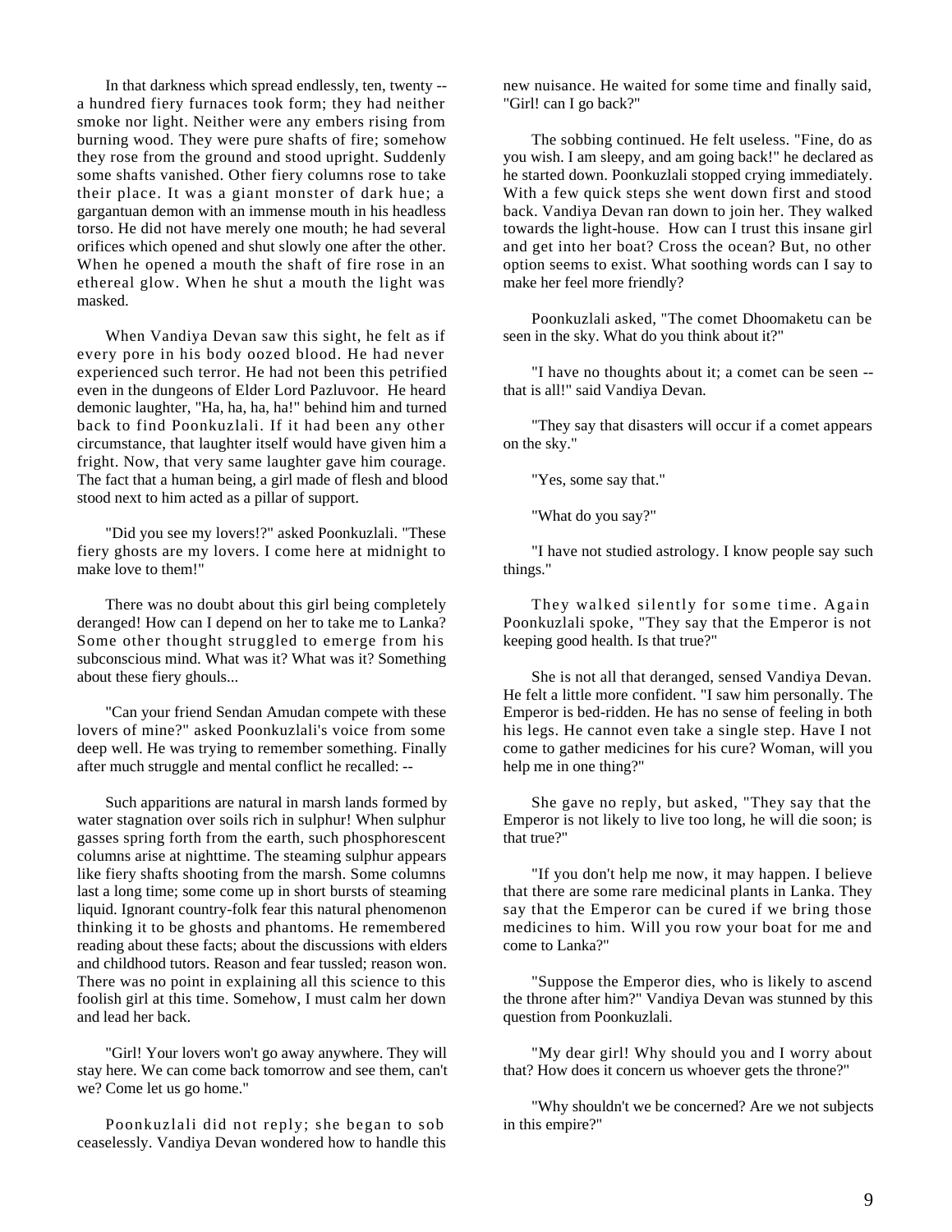This girl is not at all insane! I have to be very careful with her. There must be some reason behind her peculiar behavior.

"Why are you quiet? Who will ascend the throne next?" she asked again.

"Aditya Karikala has been coronated as the Crown Prince. By law he must ascend the throne next."

"Madurandaka -- does he not have any rights?"

"Has he not declared that he does not want to rule?"

"He said that before. Now, he apparently wants his kingdom."

"Is it enough if he wants it? Don't people have to approve?"

"Many big-wigs are said to be in his favor ..."

"Yes. I heard that too. I am surprised that such news has reached even your ears."

"What will happen if Sundara Chozla dies suddenly?"

"There will be confusion all over the nation. That is why I need your help now, to prevent any such thing ..."

"How can I help?"

"I told you earlier; I have to go to Lanka urgently, to bring some medicinal plants. Can you row your boat and come with me to the island?"

"Why do you need me? Are you not ashamed to ask a girl to row her boat for you?"

"Your father said that there was nobody else. I believe even your brother left yesterday."

"So what if he is gone? Don't you have two hands? Doesn't the fellow who came with you have two hands?"

"We know nothing about boats..."

"There is nothing magical about boats. If you pull the oars it will glide by itself!"

"Shouldn't I know navigation? What if I am lost in the open seas?"

"If you are lost, drown in the deep sea! What am I to do about that?"

They had reached the light-house. Vandiya Devan wanted to end this fruitless conversation. He did not wish to provoke her further and confirm her refusal. Even though she seemed to refuse, her tone and words gave him some hope.

He could not sleep when he went to bed the second time. Like that earlier night in Kadamboor, all sorts of thoughts jostled his mind, greatly confused by bits and pieces of information. He was able to sleep only in the late hours of the night.

He was in some dreamworld. He was seated in front of Poonkuzlali in a small sail boat. The sea was around them on all four sides; water everywhere. A pleasant breeze. The boat was floating on that breeze. Poonkuzlali shone with a radiant beauty. Black curls danced on her forehead. Her saelai folds floated in the wind. He had forgotten where he was going or why he was going. He felt that he had journeyed this far merely to go sailing with Poonkuzlali. Something was missing. What was it? Oh! It is Poonkuzlali's song. Hadn't Amudan praised her song?

"Dear girl! Can you not open your coral red lips and sing me a song?" asked Vandiya Devan.

"What did you say?" asked Poonkuzlali with a smile. Ah! That smile is worth a thousand worlds!

"Open your sweet lips and sing me a melody!"

"If I sing you a melody, what will you give me?"

"I will come near you and on your soft cheeks ..."

Poonkuzlali drew a sharp dagger from her waist. She raised the weapon with her hand. "Watch out! If you take even one tiny step beyond that sail-post, I will use this knife. The sea fish are very hungry!" she said.

\*\*\*\*\*

Ponniyin Selvan

Chapter 6 -- Hidden Lair

Vandiya Devan was aroused by bright, red rays of the rising sun. Even after sleep faded, it took him a while to regain all his faculties. It took a few minutes to differentiate between the rays of the sun and the fire-light from the light-house. Which incidents of the previous day were real and which were dreams? -- nothing was very clear.

Only the light-house keeper's wife and her daughterin-law were to be found in the house. They said that the old man had gone to collect flowers for the service at Kuzlagar Temple. Vandiya Devan was hesitant to ask those women about Poonkuzlali. His eyes surveyed all the rooms, but, Poonkuzlali was to be found nowhere. After he had eaten the morning meal provided by them, he decided to look for her near the temple. Instead, he found her father. The old man was gathering flowers from trees and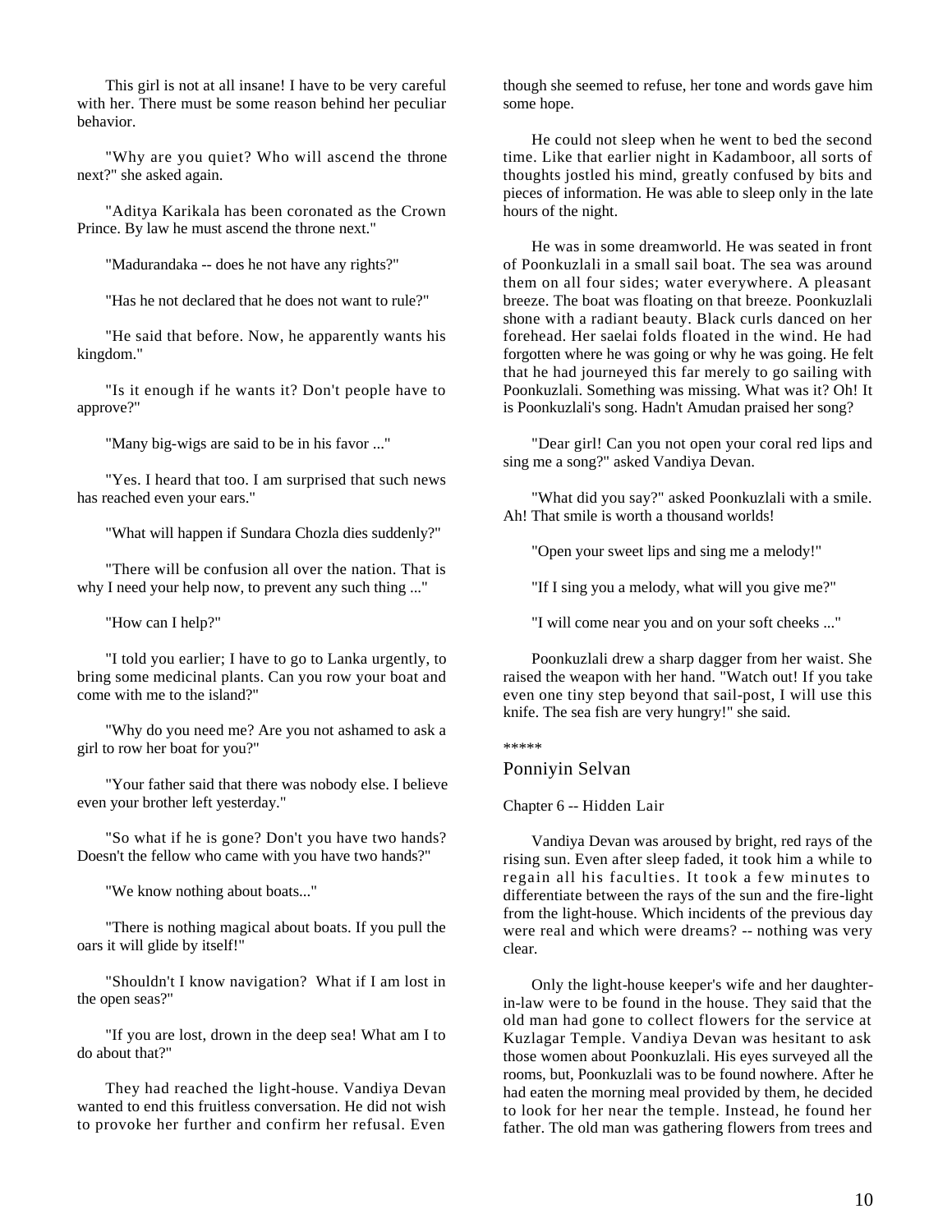bushes surrounding the temple wall. He said that on some days, Poonkuzlali would come with him to help him weave flower garlands; but, she had not come today.

"She must be somewhere in the woods, chasing after deer or wandering along the seashore. Go find her and ask her," he said. "Thambi, but, be careful about one thing. She can be very dangerous. Don't think of romantic poems you have read and venture into dalliance with her -- she will turn into a veritable demon. Your life may not remain yours!" warned the light-house keeper. Vandiya Devan shivered thinking of his dream of the previous night. He then walked into the forest looking for that peculiar girl.

Where was he to look for her in those woods? Tiring quickly, he felt like getting out of the forest; presently, he began walking along the sea shore. Though he had walked quite some distance, there was no sign of Poonkuzlali. He turned back thinking, "Anyway she must come back home for the midday meal. I can get hold of her at that time." A sudden urge came upon him to get into that shallow sea and bathe in its cool waters. The sea seemed calm without too many waves; Poonkuzlali had said that it was not deep along this coast. Then, why hesitate? It was important that he get rid of his fear of the sea. Particularly, now that he was to travel across oceans on boats and ships, he must surely overcome this fear.

He removed his waistband, pouch and scabbard and placed them on the beach. Slowly he took a few steps into the water. As he walked further, the depth did not increase beyond his knees. When small waves dashed against him, the water rose up to his waist -- that was all! "What a ludicrous ocean this is?! There is no depth even to dive into?" muttering such words he walked some more. Oh! Dear me! I seem to have come away quite far thinking that this sea is not deep. Suppose the tide rises suddenly? What if the waves increase in size? As soon as this thought occurred, he turned to look back at the shore. It was true, that he had come away quite far from the beach; however, the sea cannot rise suddenly!

Oh! There comes Poonkuzlali! I must go back and talk to her. I must talk pleasantly and try to gain her favor. Perhaps she is coming this way to meet me. She is walking this way, making some sign. Oh! Oh! What is that? Why is she bending down over my clothes? Why is she picking up my waist pouch? "Hey girl! Don't touch that! That is mine!" She can't hear me ... over the noise of this sea.... Ah! she did hear me; what is she saying ... "Poonkuzlali don't take that, it is my pouch... Here you! Wont you listen? Why are you walking away with my waist belt and pouch? Stop! Stop! ...."

Vandiya Devan began running towards the shore. Poonkuzlali turned back once, to look at him. She too began running. She was running away from the village and light-house, towards the forest. Ah! This is a wretched girl! Or insane! How am I to recover my pouch from this mad girl? I must do it somehow... He stumbled into the waves

once or twice and even swallowed some salt water in his hurry.

Finally, he came ashore and began running after that girl. As he followed, her steps hastened. In the distance he could see a group of deer prancing away. What a beautiful sight it was -- spotted deer jumping and leaping away in fright! Even this girl is leaping and flying ... in no way is she less graceful than those four legged beasts. There is nothing comparable to the grace of these girls raised in the wilds.... Ah! But, I should not utter such nonsense to her. If I prattle such compliments, the whole venture may be jeopardized. I must remember her father's warning. But, why is she running like this? Like one possessed? If she disappears in the forest it will be difficult to find her ... Oh dear! She has run into the trees. There can be no fool comparable to me in this whole world! Can a garland caught in the hands of a wild monkey remain intact?

Soon, he too was in the forest wandering here and there. In his hurry he was careless about parting the bushes and branches properly; his whole body was bleeding, scratched thorny creepers and bushes. "Poonkuzlali! Poonkuzlali!" he shouted. In his agitation he began asking things like, "Hey Tree! Did you see Poonkuzlali? O Crow, did you see Poonkuzlali?"

What is this? Am I turning insane myself? Just as he was loosing hope, something fell in front of him, from the tree above. Yes, it was his waist band and pouch. He went up and eagerly opened his pouch. The roll of palmleaves, the bag of gold coins -- everything seemed intact.

"Is the money safe?" asked a voice from above him. He looked up to find Poonkuzlali sitting on a branch above him. Vandiya Devan was weary and dripping with sweat; with some rage he said, "I have never seen a monkey like you!"

"And I have never seen an owl like you! Dear me! How you stare at one!" said Poonkuzlali.

"Why do you vex me like this? If it is money that you want..."

"Chee! Who wants your money!"

"Then, why did you run away with this?"

"If I hadn't done it, you wouldn't have followed me into this forest. You might have gone back to my house."

"What if I had returned to the house?"

"Come, climb up this tree, you will see."

"What will I see?"

"You can see ten or fifteen horses; shining swords and spears."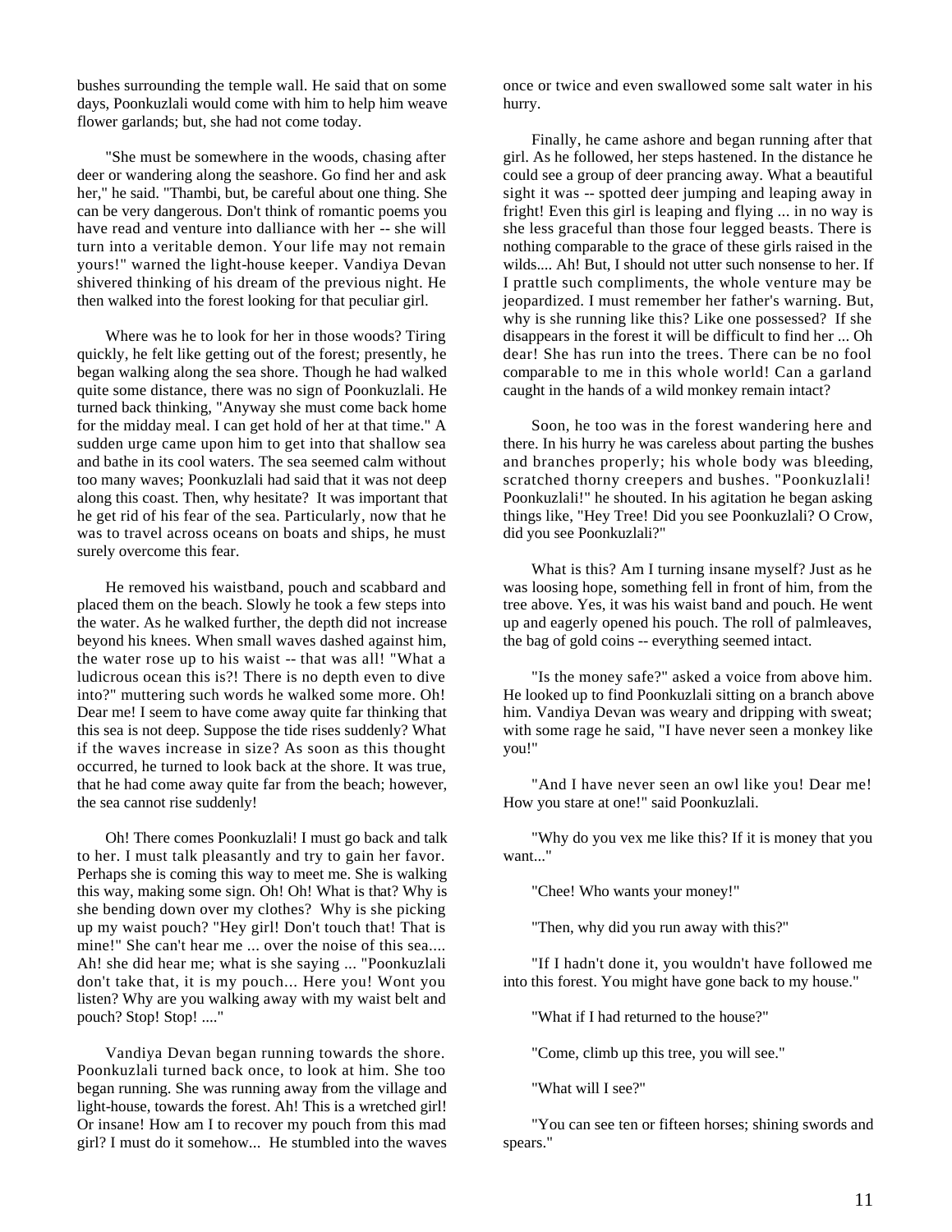Her face indicated that she was speaking the truth. Nevertheless, Vandiya Devan wanted to make sure; so he climbed the tree. He bound his pouch tightly around his waist before climbing -- perhaps she had dropped it accidentally and this is a trick to get it back, who knows? He stood on a branch and looked towards the light-house. Yes; she had spoken the truth. There were ten or fifteen horsemen near the village. Who were they? Pazluvoor soldiers come to arrest him -- who else could they be?

Poonkuzlali had saved him from significant danger. Why? With what intention? -- something is not clear ... Both climbed down to the ground. "Poonkuzlali, you have saved me from great danger. Many thanks to you." Vandiya Devan spoke sincerely.

"Total lies! Do menfolk ever feel thankful?" asked Poonkuzlali.

"Don't equate me to all men!"

"Yes! You are not like all men; quite unconventional."

"Woman! Can I ask you something?"

"You are welcome! Answering you is my wish and will.'

"Why did you think of protecting me? Why this sudden concern for me?"

Poonkuzlali was silent; her face showed that she was slightly unnerved. She thought of something and finally said, "I am always partial to fools."

"Thanks! How did you know that those soldiers had come in search of me?"

"Can't I comprehend by seeing your face? -- It is obvious that you are escaping and hiding from something. I suspected it yesterday. This morning, your friend -- that Doctor's son -- confirmed it."

"What did he prattle?"

"As soon as he woke up this morning, he said that he had to look for herbs in the forest. I agreed to guide him and brought him here. Soon he began making a pass at me. I said, `You friend is ahead of you...'"

"Why did you say that!?"

"Oh, be patient! Listen to me. I said that you were in love with me. He began expressing his doubts about you. Apparently he suspected that you were escaping from fear of some royal censure; several incidents on the way made him feel that way. `Don't trust a fellow like him and waste your life. Marry me!' he said. `You seem to be in such a hurry? Don't we have to ask the elders?' I said; your dear

friend replied, `Let us follow the ancient tenets and consummate our relationship in secrecy!' How is this story?"

"That despicable sinner!" said Vandiya Devan.

"By then I heard the sound of galloping horses. I climbed a tree to confirm my suspicions and then told him to look. Even now I feel like laughing if I think of how his legs shook as he stood on that tree branch..."

"Enough of this joking; what happened afterwards?"

"He climbed down and said, 'See! What I said is true! Those soldiers have come to arrest him.' I then said, `That means they are likely to arrest you also for having come with him. Go run and hide yourself somewhere!' He left me and did exactly what I expected of him ...."

"Why? What did he do?"

"He said that he was going to hide and ran directly into their midst; and was caught by those men"

"Oh dear! Poor fellow!"

"Don't feel too sorry for him; keep some sympathy in reserve."

"Why do you say that?"

"Listen to the rest, you will understand. He walked into their midst; they looked at him with surprise. They examined him and talked amongst themselves. `Who are you?' he asked them. `We are hunters; we have come to hunt deer.' said one of those horsemen. This fellow said, `No! No, you have come to hunt me, I know!' They were even more surprised as they provoked him further. Finally this fellow said, `You have all come in search of Vandiya Devan. If I expose him to you, will you let go of me?' They agreed. He then led them to my house."

"Traitor! Sinner!"

"When those horsemen had gone ahead, I came in search of you. You were bathing in the sea."

"Why did you not tell me all this on the beach itself? Why did you run with my waist belt?"

"Would you have followed me so quickly if I had not done that? You would have said that you would deal with those soldiers and walked towards them! Perhaps you would not have even believed me. By the time I explain all this, those soldiers might have spotted you ...."

Vandiya Devan felt ashamed to have thought that she was insane. I must trust her completely. Without her help, I cannot cross the sea and go to Lanka. All my journey this far will be wasted; I will be arrested by those soldiers of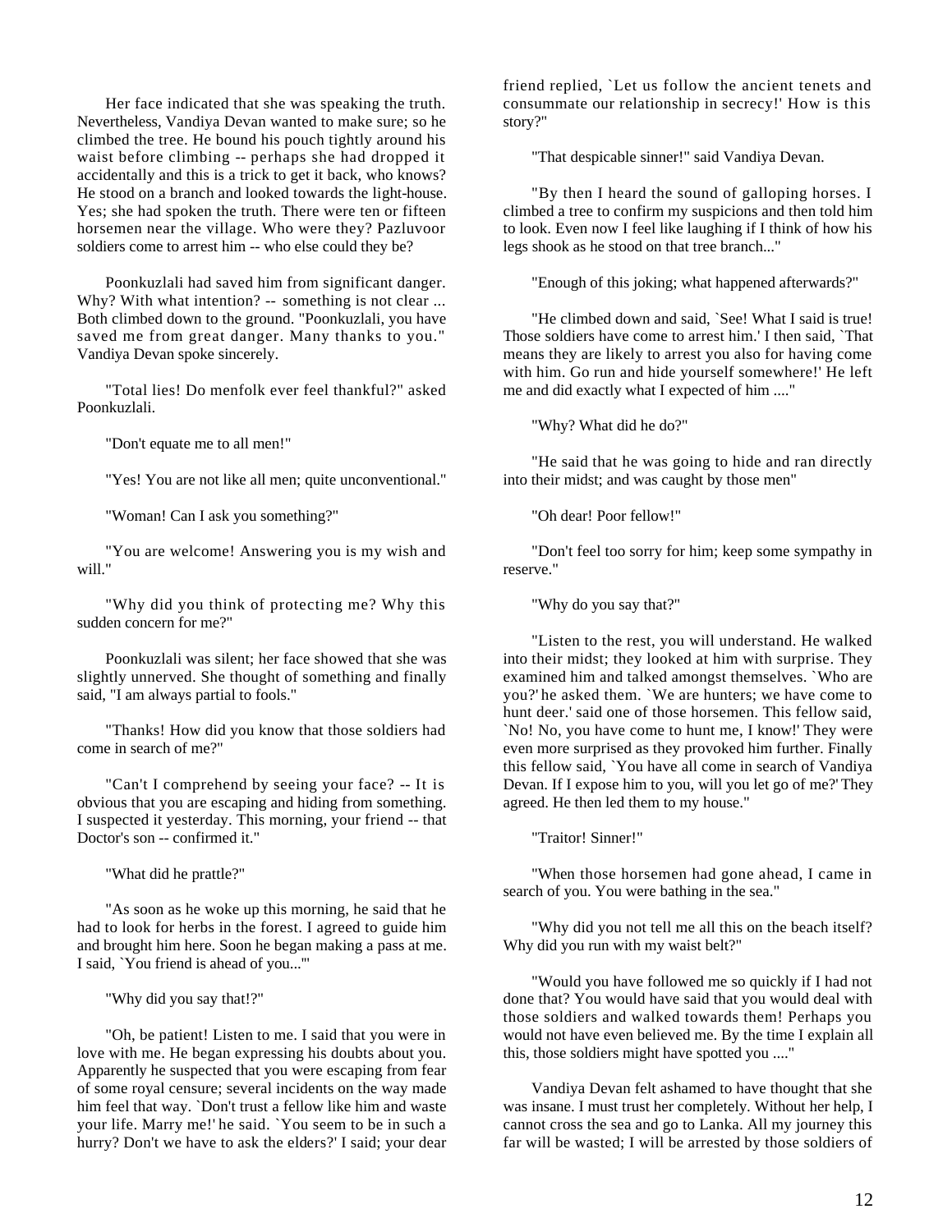Lord Pazluvoor. "Woman! I cannot tell you how much you have helped me. But, you must help me some more ..."

"What do you want me to do?" she asked.

"You saw the nature of my friend -- there is no point in trusting him. You should row your boat and take me to Lanka."

Poonkuzlali was silent.

"Can you believe that I am not likely to do anything wrong. Dear girl! I have to go to Lanka on an important mission as quickly as possible. You must help me in this regard ..."

"If I help you, what will you give me in return?"

For the first time her face showed signs of shyness. Cheeks dimpled and a playful smile increased the radiance of her face. Vandiya Devan remembered her asking a similar question in his dream of the previous night. He also recalled the reply he had been about to give. He was about to reply with similar words; but, he bit his tongue and stopped himself.

"If you help me this time, I shall not forget till I have life in me. I shall remain beholden to you for ever. I do not know how I can return your favor. If you want me to do something in return, I shall surely do it."

Poonkuzlali became lost in thought. It seemed as if she was hesitant to say something.

"If I can do you a return favor, tell me. I promise to do it..."

"Is it a promise?"

"Yes; it is a promise."

"Then I'll tell you when the time comes. You won't forget, will you?"

"Never; I shall wait for you to ask the return favor; till then I will remain beholden to you."

Poonkuzlali continued to think for some time. "Fine! Come with me. I shall take you to a place in this forest. You must remain there till dusk today; perhaps go without food."

"Don't worry about that. This morning your sister-inlaw served me day-old rice and I ate more than my fill just to annoy her. I do not need any food till nightfall."

"I don't know if there will be any food even by night. I'll try and bring something. Anyway, you must stay in this place till nightfall. After darkness, I shall come back and call for you. Have you heard the nightingale call `koo kooo'?"

"Sure; I have heard it's call. Even otherwise, I can recognize your voice."

"On hearing my call, you must come out of hiding. We should be in the boat and ready to leave within one jamam (three hours) after nightfall."

"I'll wait for the call of the nightingale."

Poonkuzlali led Vandiya Devan to a sand dune in the middle of that forest. The other side of the sand dune was covered more thickly with shrubs and creepers than the rest of the surrounding area. She pushed those creepers aside easily with her hands and stepped into a hollow beside a tree. Vandiya Devan followed her. He saw the roof-edge of an old ruined building in that depth. Overgrown forest and sand had covered it completely; except from that one point, none could even spot a building in that place.

"A leopard used to live in this place. After it, I live here. It is my own personal hideout. When I don't wish to see any human being, I usually come here to hide. There is water in that mudpot. You must spend the rest of this day here. Don't come up even if you hear voices, horses galloping or any other kind of commotion. Don't come up on the dune to see what is happening," said Poonkuzlali.

"Do you want me to stay in here even after sundown? What if some forest creature -- a tiger or leopard comes? asked Vandiya Devan.

"No tiger or leopard lives here anymore. Only jackals and wild boar might come. You are not afraid of a jackal or wild boar, are you?"

"I am not afraid! What if they come and fall upon me in the dark? I don't even have my spear with me. I left it in your house."

"Here, take this weapon," said Poonkuzlali as she picked up a weapon from the floor of that lair. It was a curious instrument. It was long and curved like a sword - studded with sharp thorns on both sides. The thorns seemed stronger than steel. Perhaps Lord Indra's thunderbolt was fashioned like this!

"What weapon is this? What is it made of?" asked Vandiya Devan.

"This is the tail-bone of a fish. When the leopard that lived in this lair came to pounce on me, I killed it with this fish bone!" said Poonkuzlali.

\*\*\*\*\*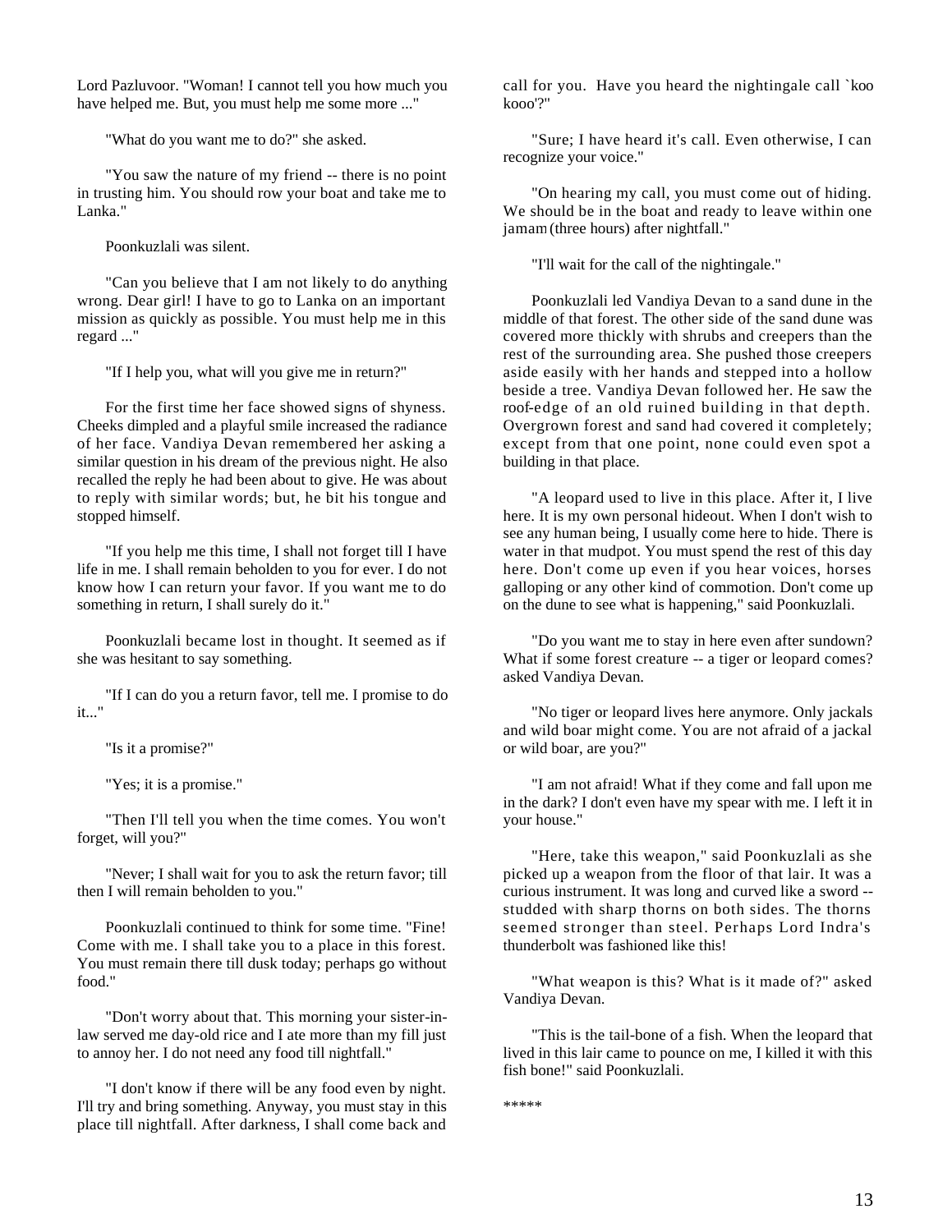#### Ponniyin Selvan

#### Chapter 7 -- Ocean Princess

Vandiya Devan was able to spend that day easily; more than half the time went in sleep. Hours of wakefulness were spent in contemplating the peculiar character of Poonkuzlali. What an astonishing girl! What a pleasing, lilting name! But such a severe attitude ... Not merely `severe' -- mixed with some sweetness too! How nonchalant she was, when mentioning about her killing the wild leopard! Such intelligence and forethought! But, sometimes she behaves like one deranged -- I wonder why? Something perturbing must have happened in her life. Was it unpleasant or pleasing? Either could have made her unbalanced like this. Perhaps there is no cause ... she was born like this with a peculiar nature ... There seems to be nothing wrong with her parents. They seem to be pleasant, calm folk! Who cares about her character! Why is she so concerned with my affairs and why has she done so much to help me escape those soldiers from Pazluvoor? She has also promised to take me to Lanka ... is everything some vast intrigue? No! But, why did she change her mind? What favor does she expect in return from me? She declared that she would ask me later ... What could it be?

While he was immersed in such thoughts, the forest around him was filled with turmoil, just as Poonkuzlali had predicted. Horses galloped, men ran about in pretentious bravado, small forest creatures screamed in panic and birds called with fear. All this created a great commotion. Soon everything quietened into silence. He discerned that all the noise was in search of him. He thought about the treachery of the Doctor's son. Fool! Did he think that he had fallen in love with Poonkuzlali so quickly? Idiotic, like the stagnant creek falling in love with a roaring lava flow! It is like that story of the country mouse that wished to wed a lioness! How cleverly this girl made use of his foolishness. What jealous flames has she fanned in his heart! Within half an hour she turned him into a traitor! The powers of womenfolk is tremendous!

Vandiya Deva, you must accept one thing: you thought that you were very clever; you were proud that none is your equal in cunning and craftiness. But, this unsophisticated country girl has outwitted you. Consider the trick she employed to bring you, who were swimming in the sea, to this hidden lair. If she had not run away like that with the waist-band what would have happened? I would have been arrested by those soldiers from Pazluvoor. And the whole mission would have been wasted. I should never be careless like this again.

The sun sank into the western sea. It was a remarkable sight in Kodi Karai. The coastline which went southward suddenly turned at a right-angle to stretch westward. Therefore, if one viewed from atop a dune in Kodi Karai they could see the ocean in all three directions: east, west and south. In some months one could glimpse the full moon rising from the eastern sea in splendorous light while the sun sank with fiery glory into the western ocean. Vandiya Devan felt an eagerness to emerge from the sand dune and view the sunset. He controlled his desire with much effort.

Darkness came quickly to envelop all directions. The dim light which dwelled in the hidden lair become pitch dark. He could not remain there any more. He came out and climbed upon the sand dune which covered the pavilion. In the distance he could see the fire from the lighthouse. Diamonds shimmered brilliantly in the sky. All sorts of curious sounds rose from the forest. There was quite a difference between the daytime noises and these night-sounds of the woods. These mysterious nighttime sounds created a terror in his heart and a shiver in his limbs. By daylight, even if one comes face to face with a tiger, reason overcomes fright; in the night, even if a mouse scrambles through the underbrush, the heart is gripped by horror!

Here comes the call of a nightingale, "Koo kooo!" It sounded like divine music in Vandiya Devan's ears. He walked towards that sound to find Poonkuzlali standing there. She signed, "Come with me without making any sound!" He realized that the sea shore was not too far away.

The boat was ready on the beach. A mast, sail cloth and ropes to hoist the sail were placed neatly in the boat. Two long poles extended outward on one side and a large flattened wooden log was bound to the ends of those poles. (Note: It was a catamaran. From the Tamil kattu-maram meaning bound logs.) Vandiya Devan tried to help her push the boat the water. "You keep quiet!" she signalled. She pushed the vessel expertly and it slid into the water silently.

Vandiya Devan tried to climb into the boat. She said in a soft voice, "Shhh! Wait a little! You can climb in after we have gone a little further." She dragged the boat behind her as she waded into the sea. Thinking that he would help, Vandiya Devan pushed from behind. The boat stopped. "It's better if you just come quietly!" said Poonkuzlali. After they had crossed the wave line she said, "Now you can climb in," and jumped into her boat. When Vandiya Devan tried to leap into it, the boat rocked dangerously. It seemed as if he would fall back in the water. Somehow he managed to sit down. He could hear his heart beating loudly. "Can I talk now?" he asked.

"You are welcome. If you have stopped shivering, you can talk!" said Poonkuzlali.

"Shivering? Who is shivering? Nothing like that!"

"Then, it's alright!"

"Don't we have to raise the sail?"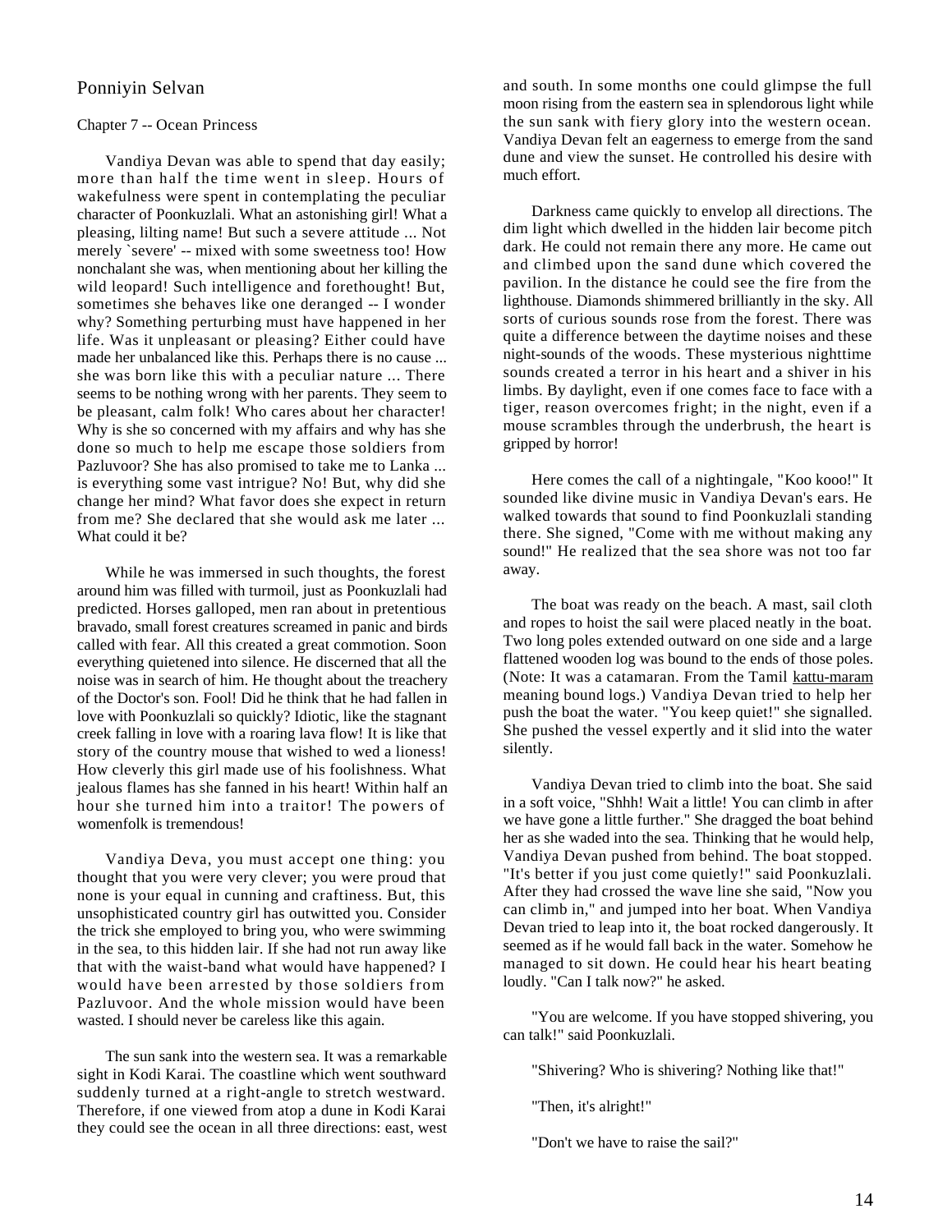"If we raise the sail, those on the shore might be able to see us. They might catch up with us."

"If they come, I can handle them. You need not worry." Vandiya Devan started to sing his own praises.

"The wind is blowing shoreward now. If I raise the sail it will push us back to the beach. The wind will change after midnight. A sail might be useful after that."

"Oh! You are well aware of all these things. Perhaps, that is why your father asked me to take you as my guide."

"My father! Whom do you mean?"

"I meant your father, the light-house keeper Mr. Tyaga-vidangar."

"He is my father only when I am on the shore. If I am on the sea ..."

"What? Would even a father change if you are on the sea?"

"Yes; here the Ocean King is my father. Didn't anyone tell you that my other name is the Ocean Princess?"

"Nobody told me. Why that curious name?"

"Don't people refer to the younger son of the Emperor as Ponniyin Selvan, (Ponni's Beloved)? It's like that!"

On hearing this, Vandiya Devan felt his waist band and made sure of his waist-pouch. Poonkuzlali noticed his concern and asked, "It is safe, I hope?"

"What are you asking about?"

"I am talking about that thing you have in your waistpouch."

Vandiya Devan was shocked; a tiny apprehension crept into his heart. Poonkuzlali was pulling at the oars as she talked. The boat was gliding forward. "When will we reach the island of Lanka?" asked Vandiya Devan.

"If two persons row, we can reach by daybreak; if the wind is on our side."

"I too can pull the oars and help you. I wont let you down."

Vandiya Devan picked up the oars on his end and pulled. Ah! This is not an easy task! It requires much strength! The boat swirled and stopped completely.

"What is this? When you pull the oars the boat glides. If I take up the oars, the boat stops?"

"I am the Ocean Princess. That is why! It is enough if you can just keep still. I'll somehow take you to Lanka. Is that alright?"

He felt a bit ashamed and kept quiet for a while. As he looked around he caught sight of the poles and logs extending from one side of the boat. He asked, "Why these poles?"

"To keep the boat stable, so that it does not rock too much."

"Oh! Will the boat rock more than this? Even now it seems to be dancing and I am beginning to feel queasy."

"You call this rocking! You must see it in rainy season when the Monsoon Winds blow!"

When viewed from the shore, the sea seemed calm like a placid silver platter; he realized it was not so. Foamless waves rose and fell. They rocked the boat like a cradle.

"What happens to these logs when the big wind blows?"

"Depends on how strong the wind is. Normally these logs will stabilize the boat and prevent it from overturning. If a whirlwind blows and the boat capsizes, we can unbind these logs from the boat. We can float by holding onto these logs and hope to be rescued."

"Oh dear! Can this boat capsize in a big wind?"

"Even huge sailing ships will break into smithereens if caught in a whirlwind. What can one say about this tiny boat?"

"What do you mean by a whirlwind?"

"Don't you know even that? When the winds blowing from one direction encounter the gusts blowing from the opposite direction, a whirlwind takes shape. During the months of Thai and Maasi (January to March) the Kondal Breeze blows in these parts. There is nothing to worry then. We can easily cross between Kodi Karai and Lanka. In fact we can go and return in one night. By Vaikasi (May-June) the Chozla Winds w ill start. It is a little difficult to go to Lanka from here on the Chozla Wind. Now it is the season between the Chozla Winds and Monsoon Winds. Sometimes, on the open seas, strong winds will encounter swift gales blowing from the opposite direction. Like a butter churn swirling milk, the whirlwind will churn the water. Waves will swell into mountains and fall down. Deep chasms will be created on these waters. The sea will swirl into great whirls in those chasms. If a boat is caught in the midst of all this ... that is the end!"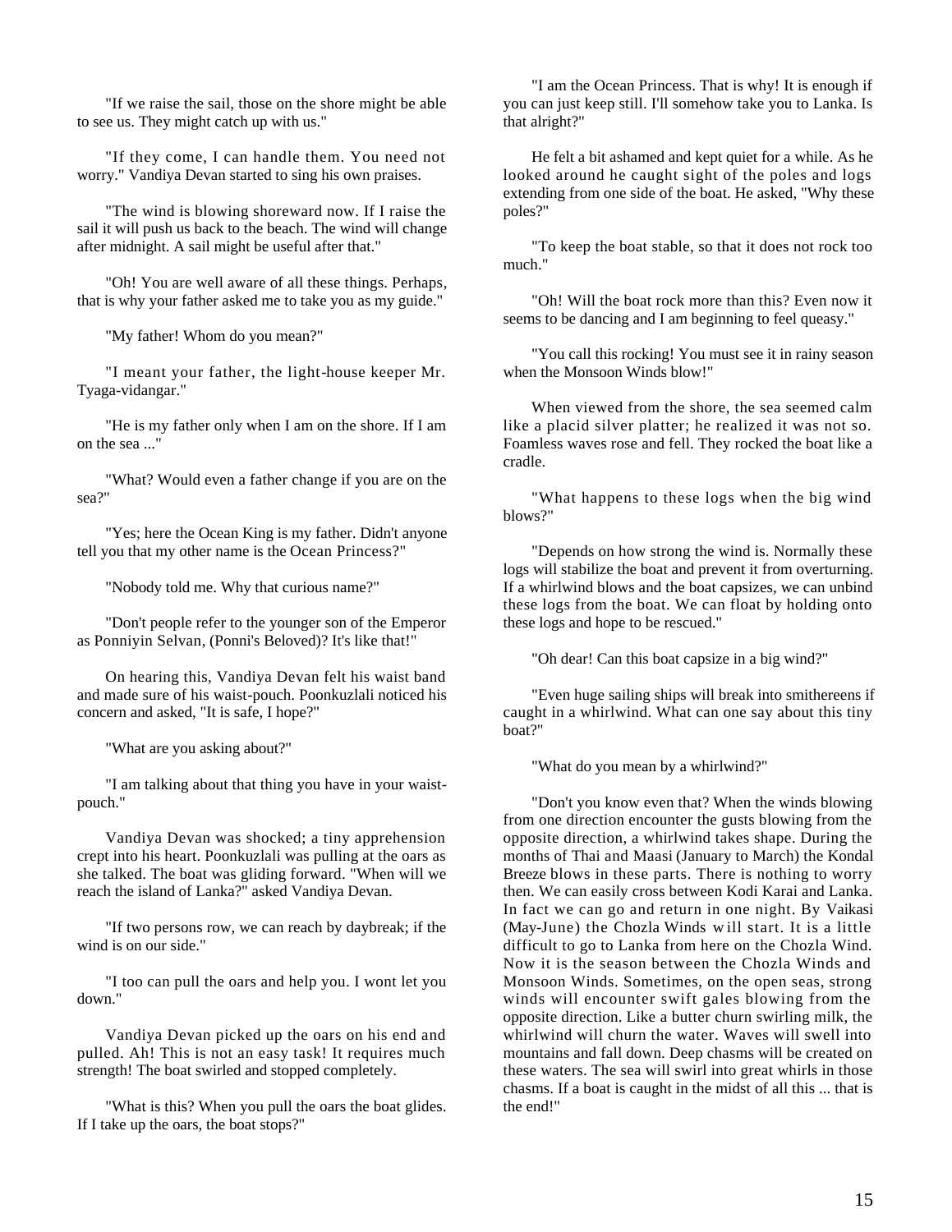Suddenly panic filled Vandiya Devan's heart. A new doubt arose in his mind. "Oh dear! I won't come! Take me back to the shore!" he shouted.

"What are you blabbering about? Keep quiet. Close your eyes if you are afraid. Perhaps it is better if you go to sleep!"

His doubt now appeared to be confirmed. "You are a wicked double-crosser! You have brought me here to drown me in this sea. You think your task will be easier if I go to sleep!"

"What nonsense is this?"

"I am not foolish! Are you going to turn back or not? If you don't, I'll jump into the water!"

"You are welcome! But, before you jump, give me that letter you are carrying for Ponniyin Selvan."

"Oh! How did you know about that letter?"

"I came to know about it upon examining your waistpouch! Would I have agreed to take you to Lanka in my boat without making sure of who you are and why you are going to Lanka? This morning when I was sitting on the tree branch, I opened your pouch and examined its contents..."

"You deceiver! I trusted you and came here! Are you going to turn back the boat or not?" His fear and doubts increased tenfold. He began shouting in panic as he stood up, "Turn back! Turn back!"

"If I had been the Younger Pirati Kundavai Devi, I would not have sent such an important letter through such a fickle minded messenger like you!" said Poonkuzlali.

"Oh dear! You even know who sent the letter. There is no doubt now: you are a double-crosser. Turn back or I will jump!"

"Jump! You are free to jump!" said Poonkuzlali in disgust. Fear-crazed Vandiya Devan jumped into the sea thinking that the water would be shallow like the beach near the coast. He had not seen that the boat had come far into the deep ocean. He realized that he could not swim after he had jumped into the deep water; he began shouting with fear.

Vandiya Devan knew a little swimming. But, his natural fear of water made his limbs weak. In a lake or river, the shore within view had given him courage. This was the open sea; water everywhere, in all directions. The waves were very mild; still, they lifted him high and pulled him deep down as they rose and fell. When he rose with the wave, he could see the boat. "Aahhh!" he shouted, senseless with fear and doubt. When the wave pulled him down in a trough, only the high wall of water could be seen. His tongue lost the sense to even shout for help. By the third time he was tossed up, the boat appeared to have moved away. The thought, "This is it! I am going to drown in this sea!" gripped his mind. Kundavai Devi's face floated before his mind. "Oh! What have you done?" asked her face!

Ah! What dream castles had I built! What fantasies I had thought up! I had envisioned that I would win back my ancient Vaanar Kingdom and be crowned on a jewelled throne with the Younger Pirati seated by my side! Everything is a waste! This wretched girl has ruined everything. She is not a girl -- she is a ghoul in female form! An agent of the Pazluvoor men. No, she is a retainer of that enchanting sorceress Nandini. It does not matter if I drown, If only I could catch hold of her ... If only I could strangle her ... Oh! What foolish thought is this? Why can't I think of good things when I am about to die? Let me think of God! Oh Lord God! Oh Master of the Universe! Oh dear Perumal who reposes on the primeval ocean! Dear Kundavai Devi! forgive me, I am unable to complete the assignment you gave me. There goes the boat. If only I could lay hands on her.....

Poonkuzlali remained indifferent for a few minutes after Vandiya Devan had jumped into the sea. She felt that he would somehow manage to keep afloat and climb back into the boat. Thinking of teasing him she moved the boat away from him. Soon she realized her mistake: this fellow does not know how to swim! Moreover, he is gripped by panic. He is not joking when he shouts for help, "Aaahh! Ohh!" He is really frightened. Very soon he will start swallowing salt water and start to drown, and it will be difficult to even retrieve his body. "Chee! I have made a mistake; my teasing has turned into disaster. I should have shut my mouth till we reached land. I should not have disclosed that I knew his secret ... I was too hasty. But, who knew that this fool would do such a thing?"

When Vandiya Devan was thrown up with the next wave, she quickly moved the boat close to him. She called, "Come, come! Get into the boat." But he could not hear her and he did not seem capable of getting into the boat by himself. All he was capable of was to lift his head up and scream in panic, "Aahh!" Poonkuzlali recognized his wails as the last calls of a drowning human being. In that dim light of the crescent moon she could catch a glimpse of his face. It was the fear crazed face of an idiot. "He will never swim back and get into the boat! I have to rescue him ... why did I create this unwanted predicament? I have proved the truth in the saying `A woman's mind is a foolish mind!' What should I do?"

She did several things very rapidly. She pulled up the ropes meant for binding the sails and tied one end to the logs extending from the boat. She bound the other end around her waist and jumped into the water. With quick easy strokes she swam near him and stopped at arms length. Vandiya Devan had seen her. His face and eyes were filled with a horrible killer instinct. Poonkuzlali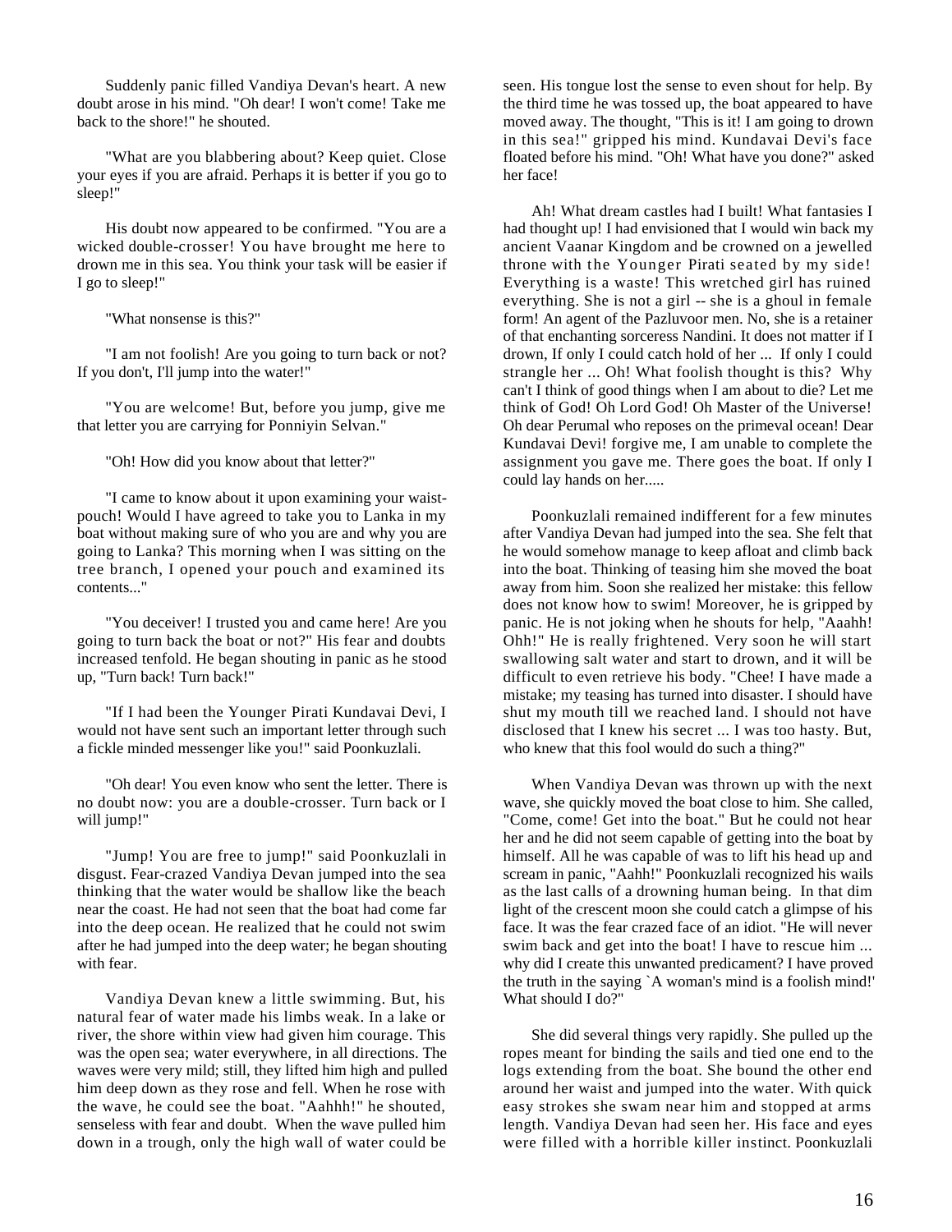seemed to know the thoughts of drowning men. If anyone came to their rescue the drowning man or woman would get hold of the rescuer in a death grip. The panic of approaching death would give them elephantine strength. They would get hold of the rescuer and try to drag them down too! It would be quite difficult to escape that deathly grip; and it would be impossible to swim. Both were likely to drown in the depths!

Such thoughts flashed through Poonkuzlali's mind at lightning speed as she came to a decision. She swam closer to him, approaching from his back as she made a tight fist with one hand. She punched him hard with her fist. Her hand, strengthened by several years of rowing boats, landed like a thunderbolt on his face. His head split into a thousand pieces as his eyes saw a million slivers of light. Several million lightning shafts darted before his eyes. Ocean Princess appeared in each shaft of light, roaring with ghoulish laughter. The horrible laughter of a million ghouls deafened his ears. He could neither hear nor see; he lost control of his senses; endless darkness! Infinite silence! \*\*\*\*\*

#### Ponniyin Selvan

#### Chapter 8 -- Ghost Island

The Sky Goddess must be very human by nature! Humans let the all pervading light of God escape from the skies of their hearts; later, they light a million lamps in dark temples and sanctums in search of that eternal light! The Sky Goddess was also engaged in such an eternal search every day! She lets Lord Surya, the sun, the lord of light, escape from her embrace and sink into the sea. She then worries about the whereabouts of her chosen lord! She lights a million lamps to look for him. She fills the skies with countless, brilliant, lamps and keeps vigil throughout the night waiting for her lord.

When Vandiya Devan regained his senses and opened his eyes, he saw several thousand lights twinkling around him. He wondered, which temple is thus decorated with so many thousands of oil lamps? He then realized that they were not temple lamps but twinkling stars that filled the night skies in the open sea. He was lying down, staring into the sky. His clothes were wet and a rope was wound around his waist. A soft cool breeze caressed his body, comforting him, calming him. The drone of the tranquil sea gave rise to an extraordinary peace in his heart. A song in the midst of that drone. What song was that? Where had he heard it before?

... the sea is ever so quiet, and a breeze crawls ever so softly, In the heart of this doe-eyed maid, why does a whirlwind blow? When wave-filled seas are still, why does my inner ocean seethe?

Oh, that peculiar girl Poonkuzlali! He sat up and looked around. Yes it was her: she was rowing the boat. She was singing that sad lyric as she pulled the oars. He remembered all the incidents of the early night in a flash - his struggling and drowning and Poonkuzlali coming towards him. He could not recall anything after that. The girl must have rescued him and pulled him into the boat. She had bound him to the floor board with a rope to prevent further mishap. She had wound the rough rope over his waist cloth so that it did not bite into his skin ... such kindness... He felt for his waist-pouch and made sure that it was intact with the money and roll of letters. Ah! How foolish of me to doubt this girl? If her intentions were not right, she would not have saved my life. She must have struggled to pull my heavy body into this tiny boat. How did she manage? What an extraordinary girl she is!

Why is she walking towards me? Did she see that I am awake? What will she do? No, she is doing something else! She is raising the mast and unfurling the sail. Such a skilled task; and she is handling it all by herself!

"Poonkuzlali, Poonkuzlali!"

"Oh! You are awake?"

"Free me from these ropes, I'll help you."

"It will be a great help if you just keep still. You can unbind yourself; the rope is just wound around your waist. But, please don't jump into the sea again."

Vandiya Devan sat up and unwound the rope. Poonkuzlali straitened the mast; she unfurled the sail cloth and let it catch the breeze. The boat skimmed on jauntily, swiftly.

"Ocean Princess!"

"What?"

"I am thirsty."

"You drank the salt water, you will feel thirsty!"

She picked up a gourd and came closer. "I had brought some food for you. When you jumped, the bag fell into the sea. Somehow this gourd escaped." Saying this, the Ocean Princess removed the stopper and gave him the gourd. He took it and drank the sweet water. Vandiya Devan cleared his throat and said, "I mistook your intentions. I am sorry."

"It does not matter. Who cares about who you are and who I am? We are merely acquaintances who will part at daybreak."

"What time is it now?"

"Look at the sky and estimate it. Look at the Seven sages (the dipper)," said Poonkuzlali the Ocean Princess.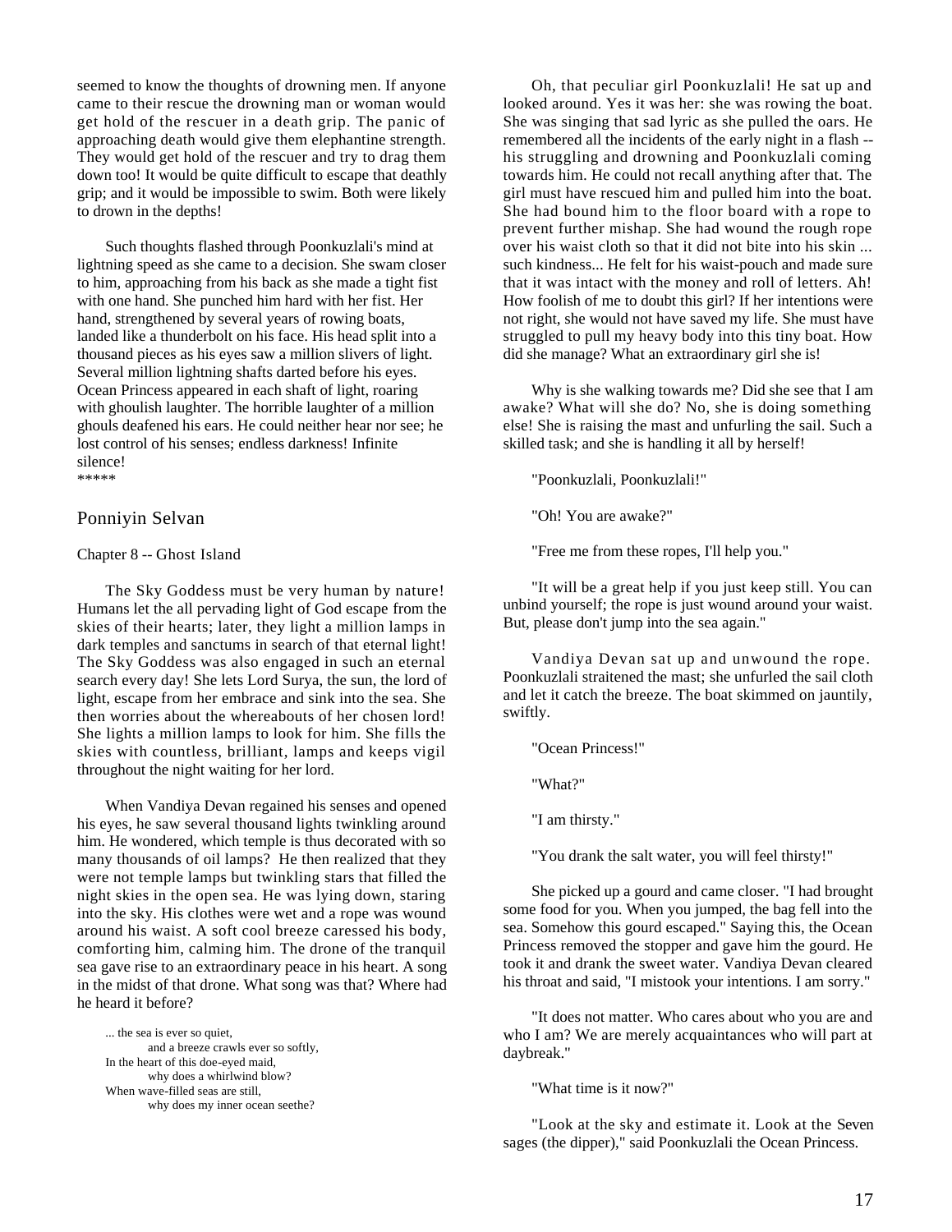Vandiya Devan looked at the horizon towards the north. Since he had embarked from the beach, the Seven sages had completed half a circle. Look, how the star Arundati sticks so close to the star Vasishta! But, Dhruva, the pole-star has not moved form its position. It stays firm in the horizon where sky and sea meet, for eons and eons, helping ships and guiding sailors over the years! The pole star! Someone compared somebody to it... Who? Whom did they refer to? Yes, I remember ... The Astrologer of Kudanthai had mentioned it. He had compared the young Prince Arulmozli Varma to this pole star. Am I really going to be fortunate enough to meet that Prince? Is this boat-girl going to help me do so?

Poonkuzlali had gone back to her seat. "Did you find the time? It is the second half of the third Jaamam (about 2.00 am). The wind has changed and we can reach Snake Island by sunrise."

"Snake Island?" asked Vandiya Devan with some dismay.

"Yes. There are several islands along the northern coast of Lanka. One of those is Snake Island. If you land there, you need not cross water again. You can walk by a land bridge to the main island."

"What are you planning to do after you put me on shore?"

"Why are you bothered about me?" asked Poonkuzlali.

"You have helped me this far. Don't I have to thank you properly? You said that you might ask a return favor of me. What is that?"

"I have changed my mind. I am not going to ask any favor of you. You are a thankless man."

He felt that her accusation had some truth. Once more he felt inside his pouch and made sure of the roll of palmleaf letters. "Ocean Princess! I am ashamed of my behavior early in the night. I am sorry that I did not trust you. Forgive me please ..."

"Fine. You too can forget that incident. Think about the future. What are you planning to do after you reach Lanka? How do you plan to find the Prince?"

"The good Lord God who helped me cross this sea will help me in that matter too."

"You seem to have a lot of faith in God. Do you think that God takes any interest in the affairs of ordinary mortals like us?"

"I have not contemplated on such deep philosophy. If I have some trouble or worry I pray to the good Lord. And

God often gives me timely help. Did not the Lord send you to row this boat for me?"

"Don't be so proud and confident. I did not come to row the boat for you. Neither did God appear in my dream and order me to help you ...."

"Then why did you help me escape yesterday? Why are you in this boat now?"

Vandiya Devan was lost in silent thought. An idea arose in his proud mind. He wondered if the girl had fallen in love with his brave, charming personality. He gave up the thought immediately. Her words and actions did not justify such a thought. There seems to be some other mysterious reason. I must talk to her and find out. "Yes, I am a bit concerned when I think about one thing..." he began.

"What is that? Do you also have worries?"

"People say that Lanka is full of forests and mountains."

"Yes, more than half of Lanka is dense jungle and mountain forest."

"They say that those forests are full of wild animals."

"Wild elephants roam in herds. Sometimes a rogue elephant may come out from the forest."

"I heard that the people of Lanka are uncivilized tribals."

"That is utter falsehood."

"If you say so, it must be correct. I must explore such forests and find the Prince."

"Just now you said that it will not be too difficult!"

"Yes. I did say that because I thought that there will be no problem in finding a brilliant sun."

"Why have you changed your mind?"

"Clouds may hide the sun; or it may be hiding under the sea."

"No cloud or sea can hide this sun. Even the cloud that tries to eclipse Ponniyin Selvan will become brilliant. The sea will shimmer with light."

How enthusiastic she becomes when she talks about the Prince? Just like all the common folk of Chozla lands, this girl also considers him a divinity. What is that special attraction, the charisma that Prince Arulmozli possesses? Vandiya Devan asked, "So, you think that it won't be difficult to find the Prince in Lanka?"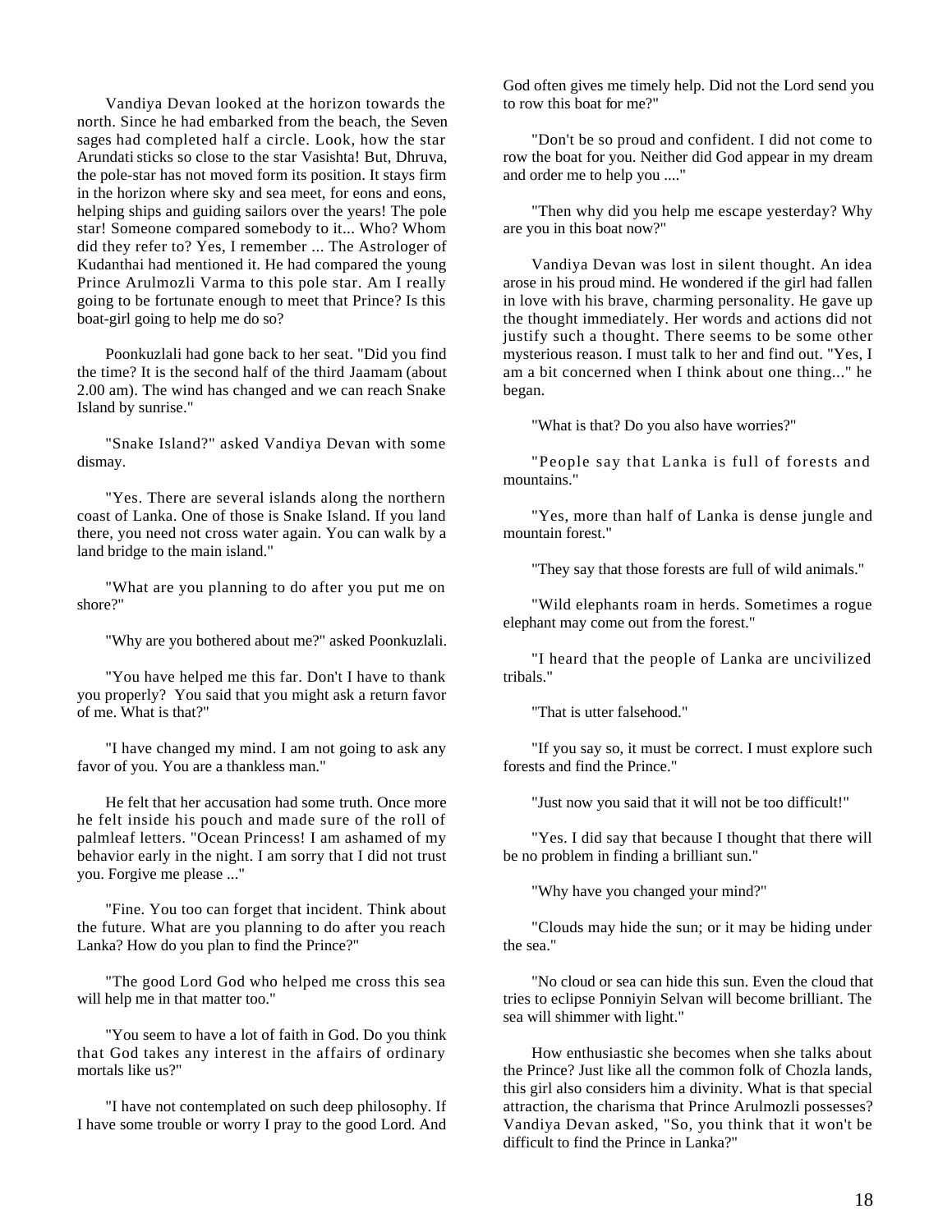"If you enquire about the whereabouts of the Chozla army and go there, you can automatically find the Prince."

"How? I heard that more than half of Lanka is occupied by the Chozla army."

"Yes; I too heard that the Chozla army has occupied all lands from Mattotam to Pulastiya City."

"So? Where would I find the Prince in that vast land? It may take many days to travel through all those forests and find the Prince. I have to deliver this letter to him immediately. You saw the seals on the letter, you know how urgent it is."

The Ocean Princess did not give any reply, but remained silent. Vandiya Devan continued to talk, "If I definitely know the whereabouts of the Prince, I can meet him without wasted travel."

"There is a way," said Poonkuzlali.

"I was sure of it, that's why I asked you."

"Remember, I said earlier that I would drop you on Snake Island?"

"Yes."

"Near Snake Island there is a Ghost Island."

"The very name is frightening."

"Don't be afraid. In ancient times the island was called Gautama Buddha's Island. When Lord Buddha first came to Lanka, he is said to have landed there. He is said to have preached a sermon form under a fig tree on that island. That is why it was called Gautama's Island."

"In later years the name became corrupt to Ghost's Island."

"Yes. Men like you are scared just by the name Ghost Island. Normally, no one goes there. Only those who are not afraid of the ghost go there."

"You mean courageous folk like you who are not afraid of fire breathing ghouls. What were you about to say?"

"If you can wait for half an hour on the beach of Ghost Island, I can enquire about the whereabouts of Ponniyin Selvan."

"Whom will you ask on Ghost Island?"

"A ghost lives on Ghost Island. I will ask that ghost." Poonkuzlali said this with a smile.

"Can I meet that ghost?"

"That is impossible. You must not follow me into the island. Only if you promise to wait on the beach near the boat, will I go in and make enquiries."

"Fine. Do as you wish." Vandiya Devan agreed.

The breeze was pleasant. The sail caught the wind and the boat skimmed across the waves. The drone of the ocean continued in the background. Sleep struggled in his eyes. Slowly he slipped from wakefulness to sleep. \*\*\*\*\*

#### Ponniyin Selvan

Chapter 9 -- "This is Lanka!"

When Vandiya Devan woke again, he was astounded by the scenes around him. The sun was rising towards the eastern horizon. The sea shimmered like molten gold in that direction. Dawn Goddess was scintillating in golden silks. Ahead, the boat was approaching an emerald isle veiled by the deep blue sea. Towards his right he could glimpse another land mass, equally green. He could not discern if it was an island surrounded by the blue sea or if it was a larger land mass. In the distance, between both these emerald wonderlands, he could see several more islands in various hues of green. As he looked around from the boat, he glimpsed all the seven colors of the rainbow and all the seven thousand hues of those various colors. On the whole, nothing seemed real. Some expert, divine, artist had declared, "Here, I'll show you paradise," and painted some fantastic masterpiece. Vandiya Devan was lost in this dreamlike beauty when Poonkuzlali's voice dragged him to reality. "It is not paradise; this is Lanka!"

"Yes, I wondered if it was paradise," said Vandiya Devan.

"This is not paradise; but it is a land like paradise. Devils in human form have been trying for many years, to turn this heaven into hell!" said Poonkuzlali.

"What do you mean by devils?"

"Men like you; who make war their life's work."

"Even Ponniyin Selvan?"

"Why do you ask me about him?"

"You promised to make enquiries about the Prince."

"I said that I would find out where he may be. I didn't say if I could find out if he was human, demon or God!"

The boat neared the island. The drone of the deep sea was replaced by soft lapping sounds of waves dashing against sandy beaches.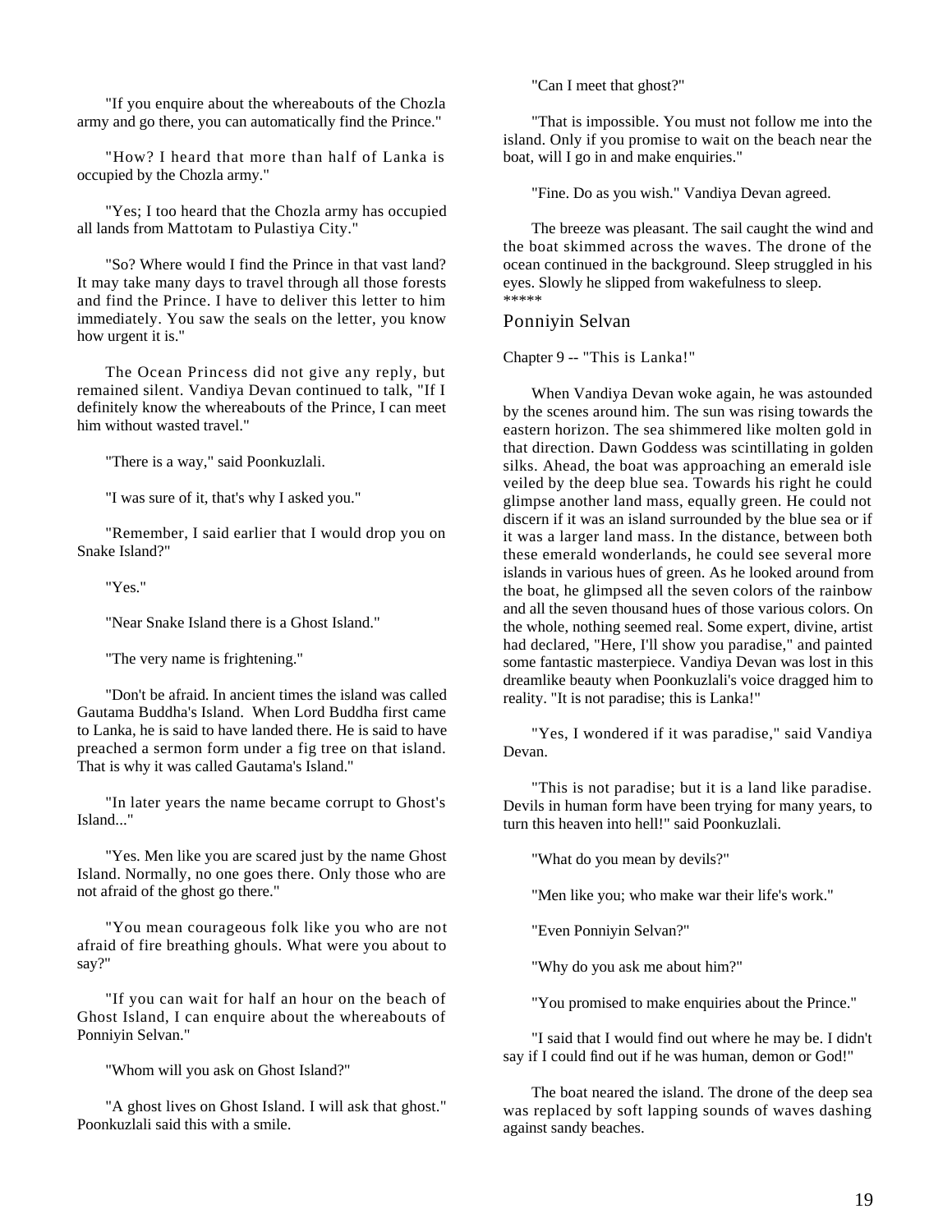"What have you decided? That island in front is Ghost Island. The land on the right is Snake Island. Where shall I go? Shall I leave you on Snake Island? Can you find your way?"

"No; let us go to Ghost Island. Even if there is a delay it is better to go on after knowing the whereabouts of the Prince."

"Well, remember your promise."

The boat came ashore on the sandy beach of the tiny island. After ordering Vandiya Devan to guard the boat, she walked into the emerald island. He stood gazing at her, as she disappeared into the trees. For a while he contemplated about the island and how its name had changed over the course of time from Gautama Island to Ghost Island. After that, he thought about the nature of the ghost which lived on the island now. He then wondered about the mystery, the secret in the heart of the strange boat-girl. As promised, Poonkuzlali came back in half an hour. She got into the boat and ordered him to do the same. The boat glided towards Snake Island.

"Could you find out anything?"

"I believe that Prime Minister Anirudda Brahmaraya has come to Mattotam to meet Ponniyin Selvan. The Prince would have arrived in Mattotam last night. It is not clear how long he is likely to remain there. You can go there and find out."

"How far is Mattotam from here?"

"About five or six leagues; forest all the way. Don't think that it will be like the forest of Kodi Karai. The dense jungle is full of trees reaching the sky. Some spots will be pitch dark at mid-day. Elephant herds and wild beasts are aplenty. Be careful when you go."

"If only I had a smart girl like you to guide me through the forest ...."

"Then where is the need for a messenger like you? Give me the letter, I can deliver it! Never... I cannot .. I am crazy! I can never do that. You made a promise to the Younger Pirati. You finish your assignment."

"It's alright Poonkuzlali. I can do it myself. Even if you beg for it, I will not give up the letter. You have already helped me a great deal. That is enough."

The boat was nearing the shore. Poonkuzlali's hands were pulling the oars. But, her expression clearly showed that her heart was wandering in some dream world. When Vandiya Devan called, "Ocean Princess!" she returned to earth with a shock.

"What do you want?"

"You said that you expect some return favor from me. Tell me now, we may not get another chance."

She did not reply for some time. She seemed to be debating with some conflicting thoughts. He continued to talk, "You have been a great help. You did not merely help me; you have been of immense service to this great Chozla Empire! You have helped the Chozla Emperor and his family. I will not feel happy unless I repay this debt in some way."

"Are you saying the truth? Or, like all men, are you uttering deceitful lies?"

"I promise in the name of this Ocean King."

"Are you saying that your words are written on water, to be wiped out instantly?"

"I promise in the name of the sky and the earth and the guardian angels of all the eight directions."

"I do not trust your oaths and promises. How can liars be bound by oaths they make? The first time I saw you, I felt that you were a good man. So, I'll tell you this ..."

"First impressions are always the best. Don't change your opinion."

"When you meet Prince Ponniyin Selvan, after giving the letter, after delivering all the messages, after all the discussions, after exchanging all the news, when he is relaxed, ask him this: `Do you remember the Ocean Princess?' If he replies, `Yes, I remember!', tell him, `She was the one who rowed the boat and brought me to Lanka.' Tell him that!"

Poonkuzlali! Are you aiming to fly that high? Can a house-sparrow declare to court the Eagle, the King of the Skies and try to fly like him? There is no good in this ... Vandiya Devan wondered about this; but said, "You hesitated this much just to say this? I thought that you were about to ask some impossible favor. I will surely tell him. Even if the Prince does not remember, I will tell him."

"No. You must not tell him anything if he does not remember."

"Nonsense, I'll definitely tell him everything."

"What will you say?"

"I will recount everything just the way it happened. `Prince, Ponniyin Selva! Do you remember the Ocean Princess? If you don't, please recall her now. It was she who saved me from those murdering wretches of Pazluvoor. It was she, all by herself, who rowed the boat and brought me safely to Lanka. It was she who saved me from a drowning death! If it was not for the help of the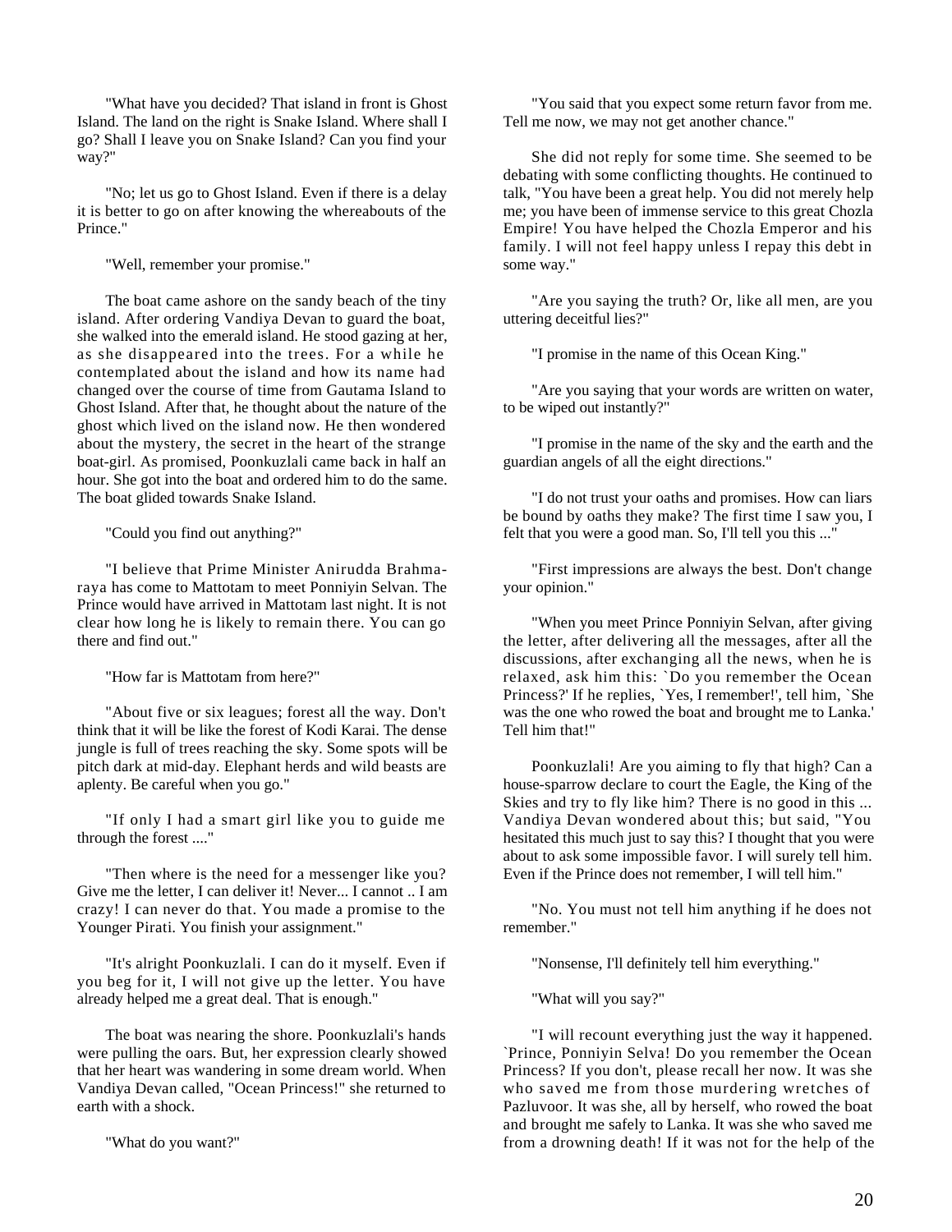Ocean Princess, I could not have been alive to come and meet you. I could not have delivered these letters and messages to you.' That is what I will tell him. Is it alright?"

"So far it is correct. Don't add anything more to it. And don't tell him that I told you to say all this."

"Never! Did you think I was a complete fool?"

"If the Prince says anything in reply, you must come back and repeat it to me exactly. You must not change a syllable of what he says."

"Where will I see you again?"

"What is so difficult about finding me? I can be found at Kodi Karai or on this Ghost Island; or in my boat on the sea between."

"On my way back home, if I happen to come this way, shall I look for you on Ghost Island?"

"You must never enter that island for any reason, whatsoever! It may be dangerous. Look for this boat on the beach. If it is there, call me with some signal ... do you remember how I called like a nightingale last night? Can you call like that?"

"I cannot call like you. But, I can scream like a peacock! Here listen to this..." He covered his face with his palms and screeched horribly like a peacock! On hearing that, Poonkuzlali laughed merrily. The boat had neared the shore. Both disembarked. Vandiya Devan waded onto the shore and turned back to say farewell. He wished that she would change her mind and say, "I'll come with you." But, she was not even looking at him! Her face showed that she was already lost in her dream world.

#### \*\*\*\*\*

#### Ponniyin Selvan

Chapter 10 -- Honorable Anirudda Brahma-raya

For some time now we have neglected our old acquaintance, Mr. Azlvar-adiyan Nambi, of the early days of this story. We beg forgiveness of Mr. Nambi and our readers for this lapse. It is particularly essential that we beg forgiveness of Mr. Nambi right now! Azlvar-adiyan is very angry at present. His top-knot is flying in disarray in the seaside breeze of Rameswaram. His wooden staff is swirling in earnest above his head! He is surrounded by several men of the Saiva faith -- ascetics and novices. We are slightly concerned about Azlvar-adiyan's welfare: those men seem to be quite belligerent. However, Nambi's rage filled incarnation and swirling staff reassures us!

Azlvar-adiyan left Pazlayarai the very night he had overheard the conversation between Princess Kundavai and Vandiya Devan Vallavarayan. He travelled south as fast as he could go. On the way, he refrained from entering into any disputes on the relative merits of Saiva and Vaishnava faiths. He controlled his instinctive behavior to prevent any impediment to his mission. He tarried for a few hours in Madurai City and after confirming some news, left for Rameswaram, the coastal town. On the very night that Vandiya Devan set sail for Lanka with Poonkuzlali, Azlvar-adiyan had reached Rameswaram.

The very instant he set foot in that holy city, all the fanatic Vaishnava rage he had bottled up, burst forth in earnest intensity. The numerous followers of the Saiva faith who populated the holy city fanned his fanatic zeal even further. The holy men of that sacred city were prone to take charge of newcomers and pilgrims, guiding them to the various hallowed ponds and lakes for a sacred bath, helping them offer services in the numerous temples and shrines. Newcomers were often mobbed by such diehard priests and novices looking for a new client. Azlvar-adiyan was not spared.

"Dear man! Come, come! Come bathe in all the sixtyfour sacred waters of this city and wash away those sinful symbols of Vaishnava faith you wear all over your body. This is the holy city where Lord Rama atoned for his heinous sins and found salvation. You can also repent for the sin of having worn these vile namam symbols of the wretched Vaishnava faith!" spoke a priest with ridicule.

Another intervened, "There are several sacred waters - - Rama's Pool, Lakshmana's Lake, Hanuman's Pond. They had bathed in those waters to make amends for their various sins! You come with me, I shall first take you to the Hanuman (monkey) Pool. It is the appropriate place for a fellow like you!"

A more elderly man spoke up, "Do not listen to these novices! I shall take you directly to the place where Rama made an image of Lord Shiva with beach sands and worshipped Him to atone for the monstrous sin of killing King Ravana."

Embers of rage sparked in Azlvar-adiyan's eyes. "Stop these words of slander immediately. You should all go to these sacred pools and wash your tongues for uttering such sinful words."

"Ah! Are you saying that we have sinned because we uttered the names of Rama and Lakshmana (sacred deities of Vaishnava faith)? Don't worry, the name of this very place is Rameswaram! This is the place where Lord Rama worshipped Eswara who is none other than Lord Shiva. Therefore, there is no sin in the name Rama in this holy city."

"Oh you ignorant dimwits! Why do you utter such nonsense? Don't you even know the real meaning of this city's name?"

"Do you know? Can you enlighten us?"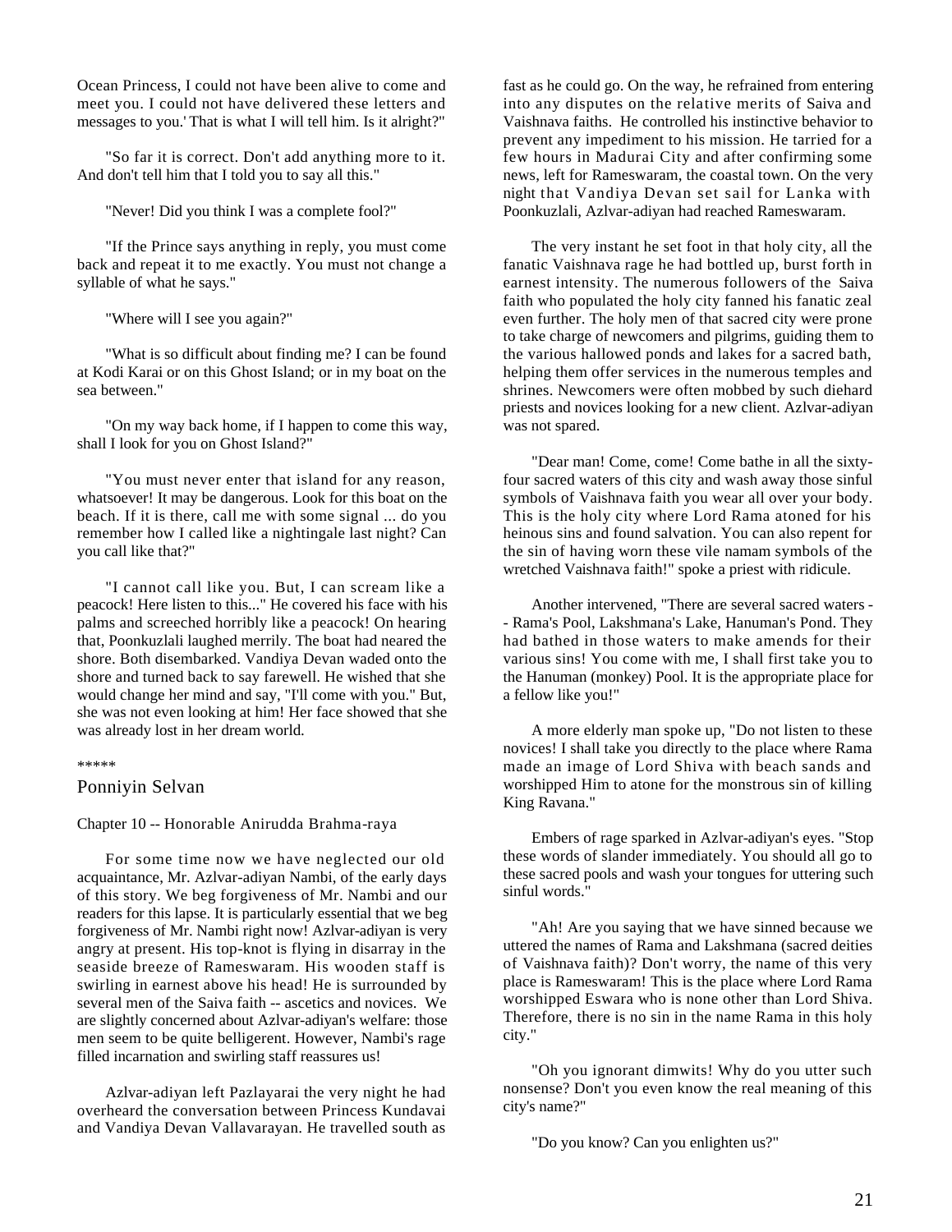"Because Shiva had plucked one head of Lord Brahma he was seized by the sin of killing a brahmin. He had to come here, to this holy city hallowed by the divine feet of Lord Rama, the true incarnation of the Great Vishnu, to pray for forgiveness! This is where Eswara worshipped Rama! That is why the city is called Rameswaram. Do you idiots know it now?"

"Hey! Who is this fellow to call us idiots? You scoundrel! Do you have horns on your head to say such things about us?"

"No Sir! No. I have no horns, but I do have this wooden staff in my hand! Do you wish to know who I am? Listen to this: I am the slave he who serves those who serve Saint Nammazlvar of Gurukoor who wrote the holy scriptures in divine Tamil. I am Azlvar-adiyan Nambi who breaks the pate of morons with my staff!"

"Hey Nambi! Why do you wear a tuft on your forehead? Why don't you shave it off like the rest of your head? The inside will then match the outside of your bald pate!"

"Yes, I did think of coming to this sacred city and shaving my head. Thanks for reminding me ..." explained Azlvar-adiyan.

"Well said fellah! Hey you there! Go to the street of barbers and fetch him a barber. Tell him to bring an extra sharp razor. Let us remove the very roots of this lout's topknot!"

"Why call a barber? We can do this worthwhile task ourselves! Bring me a sharp knife!"

"Wait! Let me finish! Once upon a time my head was covered with thick curls. I took an oath that every time I break the head of a foolish Saiva follower, I would remove one strand of my beautiful locks. Thus most of my head is clean shaven; all that remains is this tuft on my forehead. I can now shave it off here; come help me. Let me break your heads!" saying this, he began swirling his staff.

"You are impertinent, young man!" said an elderly priest. A novice behind him came up saying, "Can you break all our heads? Are you sure?"

"How do you think that three-fourths of my head is clean shaven? Come let me show you!"

"Catch him!" "Kill him" "Finish him off!" The crowd shouted with hostility; but, none dared to come in the way of his swirling staff. Suddenly, their attention was diverted by the announcements of a herald.

"Emperor Sundara Chozla Paranthaka's trusted Prime Minister, Most Honorable Mr. Anirudda Brahma-raya is announced. Make way! Make way!"

The startled crowd of priests turned away. Azlvaradiyan was startled more than anyone else. He tucked his wooden staff under his arm and looked around. They had been disputing in one corner of the outer walls of Rameswaram Temple. The wall turned a corner towards the open sea. The scene around the corner was breathtaking. Huge sailing ships, large wooden vessels, small yachts, barges, tug-boats and catamarans filled the harbor as far as the eye could see. Huge, white, sails flapping in the wind hid distant, hazy islands in the blue horizon. Nearby was the sea-canal.

Heralds came first in a row boat. Then came the barge in which the famous Prime Minister of the Chozla Empire, Mr Anirudda Brahma-raya of Anbil Town, was seated with dignity, surrounded by liveried footmen and guards. He noticed the fracas beside the temple wall on the shore. He signalled with his hand and summoned Azlvar-adiyan, who was standing most innocently in the midst of the crowd, with folded hands and staff tucked away. Azlvaradiyan walked up to the barge and stood on the shore with great humility.

"Thirumalai! What is this farce?" asked the Prime Minister.

"Sir! My Teacher! Everything is a divine act of Lord Kannan, that deceiving actor on this stage called the world! I am not sure if I can trust my own eyes! Am I dreaming or is everything one great illusion?" asked Azlvar-adiyan.

"Thirumalai, I thought that you were a devout follower of the Vaishnava faith. When did you become a philosopher who calls the world a mere stage?"

"My Teacher! When you, born and raised in the strictest Vaishnava traditions, adopt the dogma of Saiva custom, why should I not embrace Advaita philosophy? I shall change my name and henceforth call myself the slave of Sri Sankara the Teacher."

"Stop! Patience! Who said that I converted to the Saiva faith?"

"The symbols dressing your divine body proclaim it Sir!"

"Oh! Thirumalai, you have not changed at all! You give too much importance to outward symbols. Does it matter if the sandal paste on my forehead is drawn vertically or horizontally?"

(Note: Followers of the Vaishnava faith wore vertical marks on their foreheads, while those of the Saiva faith were identified by the horizontal stripes of ash marking their forehead.)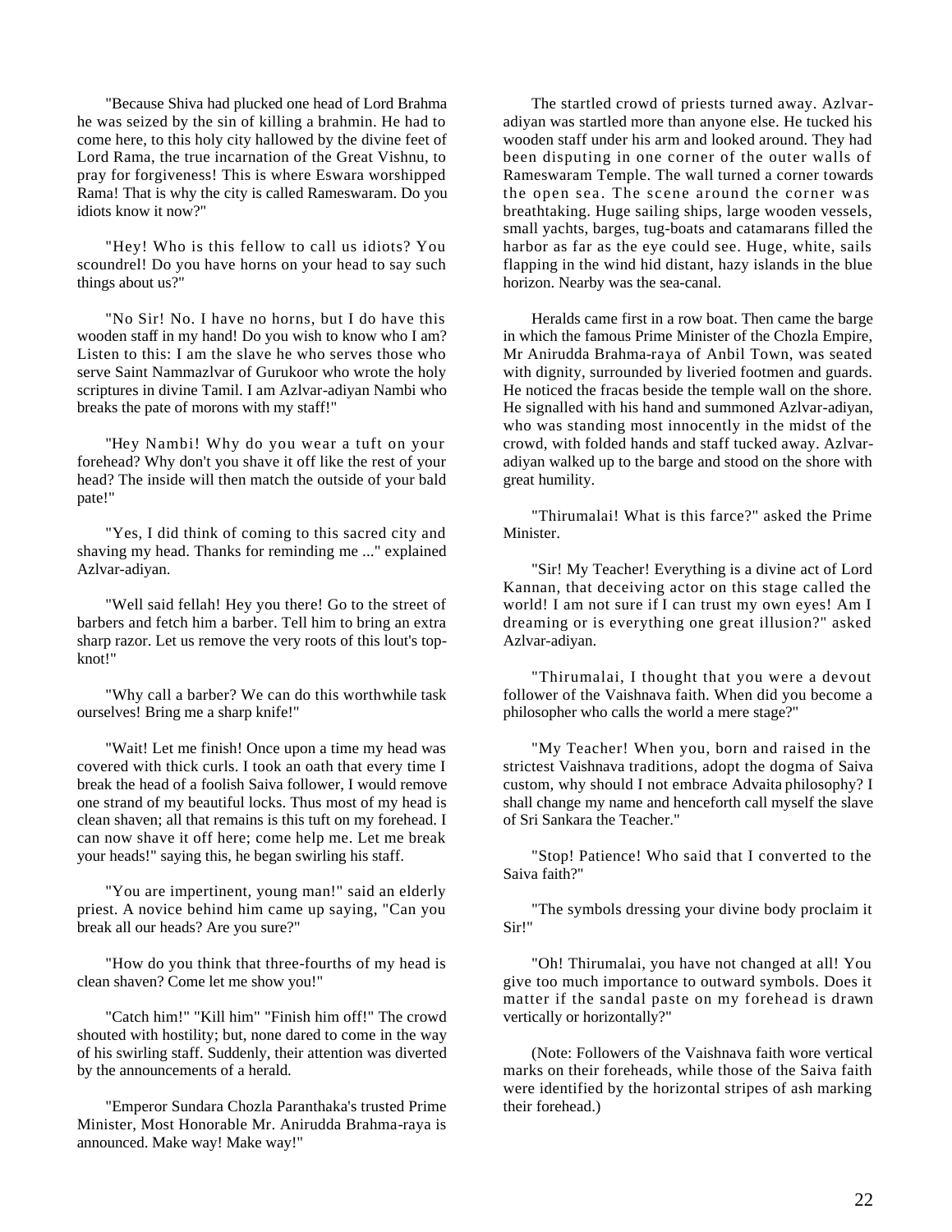"Sir, I am an ignorant fool. I do not know what is important and what is not. Please adopt me and enlighten me."

"I shall surely do so. Come to my court. See that tiny island out in the sea? Come to the pavilion on that island."

"Sir! These quarrel-mongers should first let me go." Azlvar-adiyan pointed to the group of priests standing by the side.

One of them came forward and spoke, "My Lord! This fanatic threatened to break our heads. You must punish him appropriately." All the others began to talk and complain.

"I shall take care of this fellow. You can all disperse for now," promised the Prime Minister.

They were not satisfied, "Why can't we punish him ourselves? We wish to shave his head and wipe away all the namam marks on his body and throw him into the well to anoint him ..."

"What did you say?" Azlvar-adiyan jumped with rage filled eyes.

Mr. Anirudda Brahma-raya interrupted, "Priests, you cannot handle this ruffian. I shall arrange for that. Please leave now." He then turned towards his retainers and ordered, "Eight of you get down and bring this fellow to my chambers."

Eight footmen jumped down and surrounded Azlvaradiyan Nambi. The barge moved on. Nambi, encircled by the soldiers, followed. The crowd dispersed commenting on the rough behavior of the stocky fellow with the topknot.

#### \*\*\*\*\*

#### Ponniyin Selvan

Chapter 11 -- The Well-known Kaikola Battalion

Prime Minister Anirudda Brahma-raya held court in one of the ancient mansions on a tiny island next to the larger island of Rameswaram. The instruments and symbols of his office were in evidence. Accountants, writers, clerks, messengers, haughty guards and liveried servants waited for his orders. The Prime Minister entered his court and seated himself. After a few minutes of contemplation, he called for his visitors.

Five men entered first. They appeared to be wealthy merchants. They placed a gem encrusted jewel on a platter and presented it to the Prime Minister. He accepted gracefully and ordered, "Enter this into the temple-building accounts meant for Lady Sembiyan Madevi's charities." He then turned to his guests and asked, "Who are you? How may I help you?"

Their leader spoke, "We have come on behalf of the Merchant Guild of Five-hundred from Many Nations In a Thousand Directions."

(Note: Historical records indicate that a wealthy, merchant guild with this rather long name conducted trade among the island kingdoms of South-east Asia, Bay of Bengal, Arabian Sea and South India for several centuries, under the patronage of Chozla monarchs.)

"I am glad to hear this; how is trade in the Pandiya Territories?"

"It improves day by day."

"What do the Pandiya people say?"

"The people say that Chozla rule is much better than Pandiya rule. Particularly, they are full of praise for the courage and generosity of young Prince Arulmozli. News of his activities in Lanka has spread in these parts."

"How is trade these days, in the countries of the South-east Sea?" asked the Prime Minister.

"We lack nothing under the just rule of Emperor Sundara Chozla. All our ships which sailed last season have come back with profits. We did not loose even a single vessel."

"Did you have any problems with pirates?"

"We had no problems this last year. After the Chozla Navy captured and destroyed their retreat near the island of Minicoy, we have no fear of pirates on the South Seas."

"Good. What arrangements have you made about the letter I had sent you?"

"We have followed your orders. We have collected a thousand sacks of rice, five hundred sacks of sorghum, and a hundred sacks of thuvar beans for the campaign in Lanka and brought them to this island. Please make arrangements for their transport to Lanka."

"Can you not convey them in your ships?"

"We can, if you order it. We are eager to know when the Lankan war is likely to end."

"Who Knows! Your Guild must have an official astrologer; why don't you ask him? Perhaps you can let me also know!"

"Sir! We ourselves are unable to believe everything that our astrologer predicts!"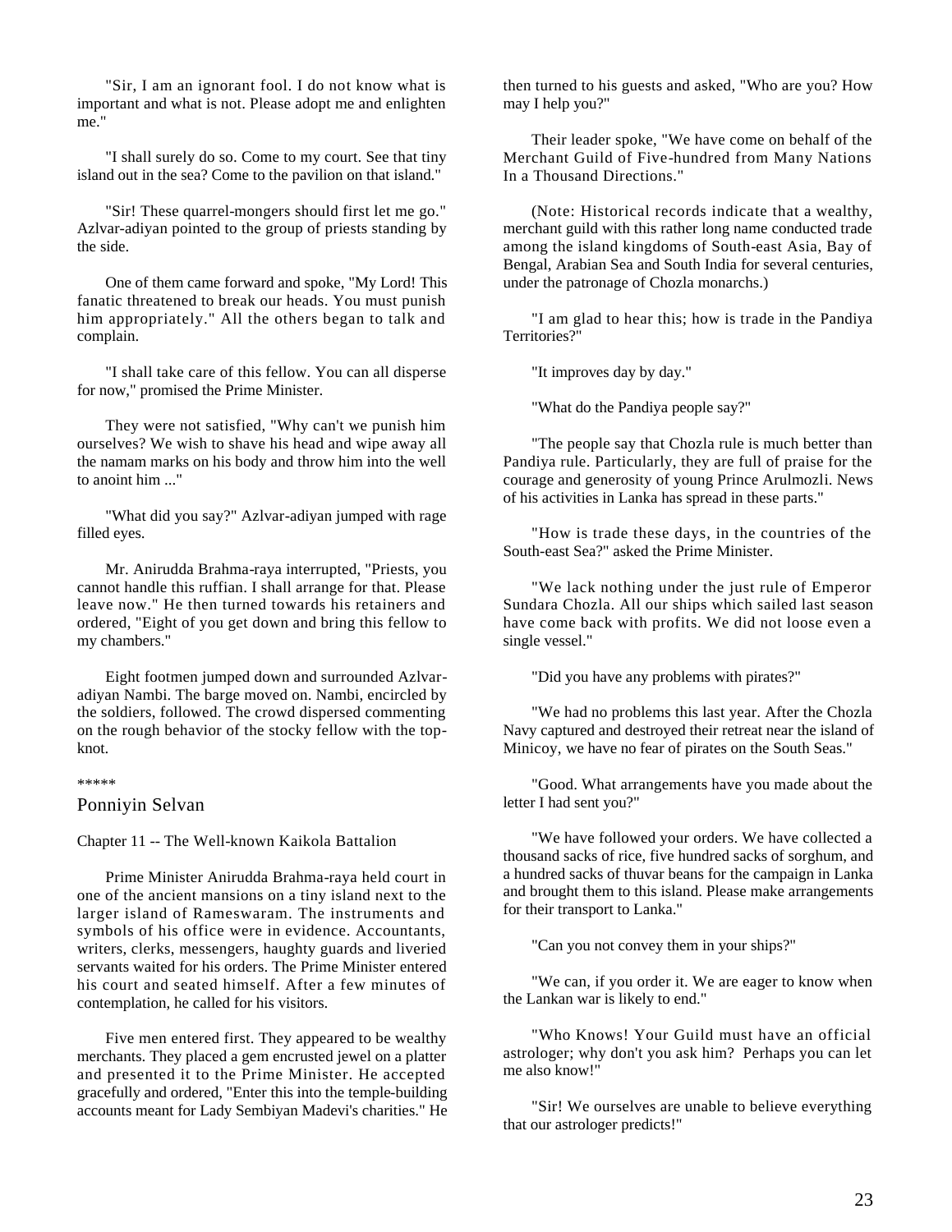"Ah! What does he say? What is so unbelievable?"

"He says that Prince Arulmozli will embrace victory wherever he goes. He says that the Chozla Navy lead by the Prince, would cross all the oceans and capture distant lands. He says that the Tiger-flag would fly over distant kingdoms."

"It means good fortune for you merchant-men!"

"Yes; our sea trade will do well. That is what our astrologer predicts."

"I am very glad. With the grace of the Lord who reposes in Srirangam, all this may happen. Every month, till the war in Lanka ends, I suggest that you procure food supplies just like this. You may leave now."

"As you wish, Sir. Permit us to leave now."

After the representatives of the Guild of Five-hundred had left, a courtier came up to announce, "The Commanders of the Well-known Kaikola Battalion are waiting for an audience."

"Ask them to come in!" ordered the Prime Minister.

Three distinguished men entered. The Goddess of Bravery seemed to dwell on their countenance. They seemed very gallant and fearless. Mr. Anirudda Brahmaraya enquired, "Are you from the Sundara Chozla's Wellknown Kaikola Battalion?"

(Note: Under the Imperial Chozlas, a select group of specially trained men from the Vellala Community were organized into a special corps of personal guards by each ruler. This select company of skilled warriors were known as the Well-known Kaikola Battalion. Under each monarch the company incorporated the name of the current ruler in its name. The battalion often consisted of several divisions known as `hands'. In modern times, the men of this community have given up their warrior traditions and are often engaged as cotton-weavers.)

"Yes sir. But, we are ashamed to proclaim our name!"

"Why? Why is that?"

"We have been feeding on the Emperor's generosity and wasting our time for the past six months in these territories."

"How many `hands' do you have in your battalion? How many men in each `hand'?"

"We are a company of three `hands'. He is the Commander of the Right Hand Division. This man commands the Left Hand Division. I am Commander of the Middle Hand. Each division consists of two-thousand trained men. All are wasting time in eating and sleeping!

Our weapons are collecting rust and shoulders are slouched in sloth. I think we will forget our craft of warfare."

The Prime Minister smiled as he asked, "Ah! What is your petition?"

"We request that we be sent to Lanka. We wish to join the army under the Commander-in-Chief of the South, Prince Arulmozli, and engage in war."

"Fine. When I return to Tanjore, I shall obtain the Emperor's permission and let you know."

"Sir, what if the war in Lanka is over by then?"

"Do not worry about that! It doesn't seem as if the war on that island will end so soon."

"Is the Singhalese army of Lanka so powerful? Send us there; we can give our men a hand..."

"Why one `hand'? You can extend all your three `hands'! Does one have to worry about enemy strength if all divisions of the Well-known Kaikola Battalion are pitched against them? The Middle Hand will pierce through the heart of the opposing formation; at the same time the Right Hand and the Left Hand will converge from the right and left, like pincers squeezing the enemy formation ..."

"Yes. It was with such a strategy that we overcame the Pandiya Army and destroyed it. We fought a similar war with Chera Forces."

"Pandiya and Chera forces fought face-to-face on a battlefield. You could attack them and conquer them. You can vanquish enemies only if you can see them."

"Why? Have modern Lankans become illusionists and tricksters, like the demons of Ravana's times? Do they hide behind cloud-cover to attack?"

"Yes those tricksters have gone into hiding; but, they do not attack. If they come to fight, we would be able to locate them. The whereabouts of King Mahinda of Lanka are not known. Neither can we find his army: They have gone into hiding in the jungles and mountains. Because of this, there has been no battle in Lanka for the past six months. What is the point of sending your men also over there?"

"Prime Minister, Sir! Please send us there. We can smoke out Mahinda and his men even if they are hidden in forests and mountain caves; we can find them even if they have disappeared into the cloud-world. We will force them to submit to our Prince. If not, we will change our name to `Battalion of Vellala Slaves!'"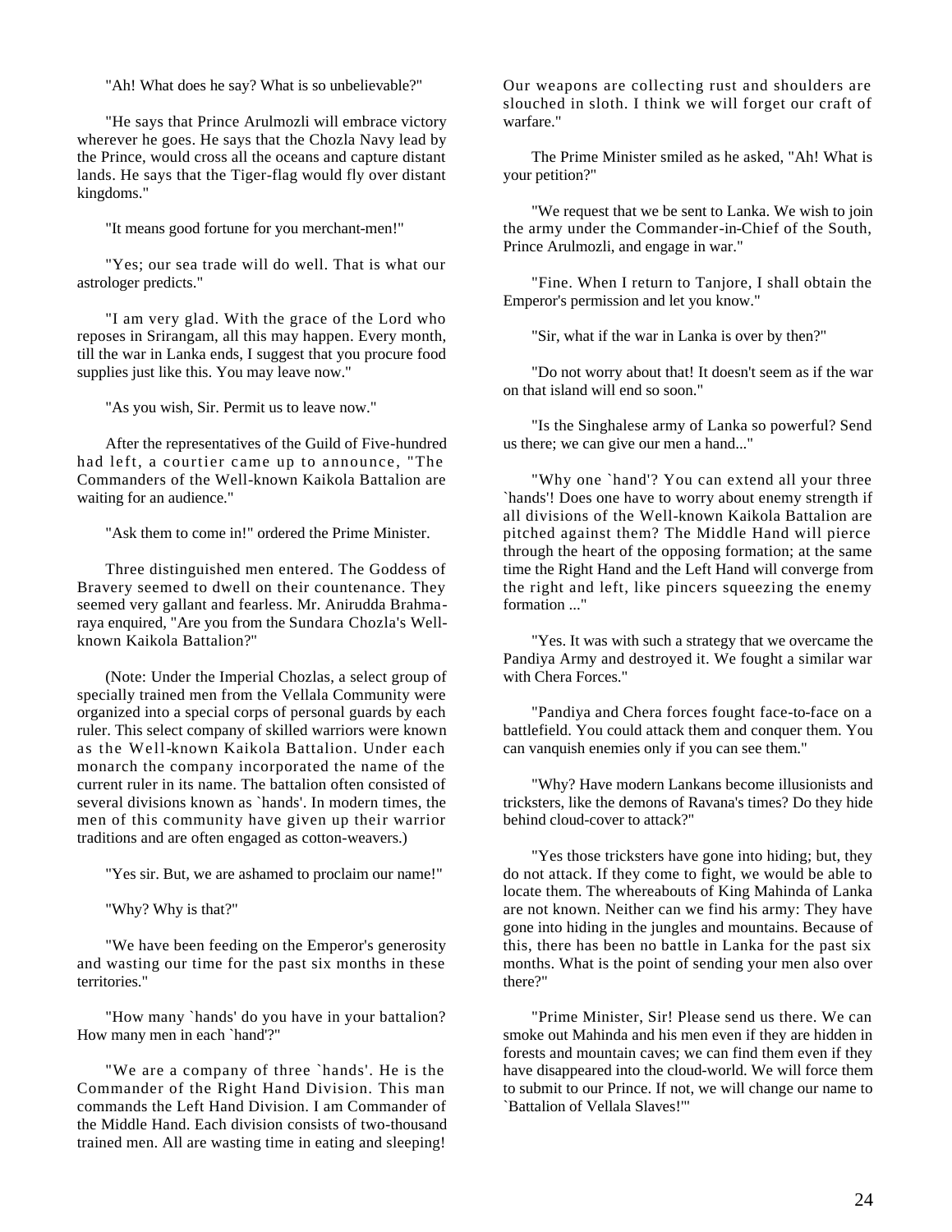"Oh no! Don't take any such oaths now! Who on this earth is not aware of the valor of the Kaikola Battalion? After I reach Tanjore, I will consult the Emperor and send you orders. Be patient till then. Continue your assignment as peace keeping forces in these Pandiya Territories."

"Sir, there are no more enemies to be overcome in these regions. People are happy about the peace and the end of war. They are once again engaged in their trade, industry and agriculture. All members of the Pandiya Dynasty have been annihilated."

"Do not be too sure of that! You think that with the death of Veera -pandiya, his dynasty has been exterminated. That is wrong: there are several others who lay claim to the Pandiya Throne. There are many who conspire in their cause ..." spoke the Prime Minister with caution.

"Oh! What conspirators? Where are they?"

"You will know when the time comes. The crown jewels of Pandiya kings -- the ancient pearl-studded diadem, ruby-encrusted necklace and diamond studded ceremonial sword -- are still hidden somewhere in the mountain caves of Rohana in Lanka. Till we recover these jewels, we cannot consider Pandiya forces vanquished."

"We look forward to that day: recovery of those crown jewels; crowning Prince Arulmozli at Madurai with that diadem and sword ..."

"Dear me! What are you saying?!"

"We are merely repeating the wishes spoken by citizens and soldiers."

"These are complicated political issues; let us not discuss it. Let me tell you something else that might make you happy..."

"We are eager to listen, Sir!"

"Don't think that war will end after this campaign in Lanka. Prince Arulmozli plans to embark on a campaign of conquest in all directions after this war. He intends to assemble a naval force of a thousand ships and sail to the kingdoms of the South-eastern Seas: Minicoy, Malaya, Mayuri, Lamuria, Java, Sri Vijaya, Sumatra. He will conquer all those lands and go south to seize the Laksadweep Islands. In the west, Kerala, Kudagu and Kollam will bow to him. Then he will turn northwards to Vengi, Kalinga, Rashtrakuta, Chakrakota, Anga, Bangala, Kosala, Gurjara and Panchala -- he will lead his army against all these nations of the north. Like Karikala Valava of historical fame, he will place the Tiger-flag on the snow-capped Himalayas. These are the plans of our young Commander-in-chief. Therefore, all the brave hearted, hotblooded, young men of these Tamil lands will have plenty

to do. You and your men must remain patient," said Prime Minister Anirudda.

All three Commanders stood up and raised these cheers, "Long live Emperor Sundara Chozla! Long live Prince Arulmozli! Long live Prime Minister Anirudda Brahma-raya! Victory, Victory!"

Finally one of them calmed himself and said, "Sir, we have one more concern. You are aware that we are called `Sundara Chozla's Well-known Kaikolas.' We..."

"Yes, your name is well known."

"We and our hand-picked men have sworn on enemy blood that we will give up our very lives in the service of Sundara Chozla."

"Yes, that is known too."

"Therefore, we will not serve anyone but the Emperor. We will not obey orders from any other person."

"That is what I expect."

"Several years ago our company was part of the huge army of Pazluvoor stationed near Tanjore. Because of that no one should distrust us ..."

"Ah! What are you saying? Who distrusts you?"

"We hear all kinds of rumors from Tanjore."

"Rumors should neither be believed or repeated."

"Those Velirs of Kodumbalur might try to discredit us."

"They will not; even if they try, no one will heed them."

All three Commanders now spoke one after the other, "Life is not eternal." "Even the Emperor has to one day reach the Lord's feet." "Our Emperor is not keeping good health." "The comet Dhoomaketu shines over the skies." "If anything happens to the Emperor, our men wish to join the guard corps of Prince Arulmozli."

The Prime Minister stopped their tirade decisively, "It is your duty to obey the Emperor's orders!"

"And it is your duty, Sir, to keep us informed of those orders! Please accept the responsibility of keeping us informed. Permit us to go to Tanjore and seek an audience with the Emperor."

"No. It is not timely; your going to the Capital now will create needless confusion. I shall personally take the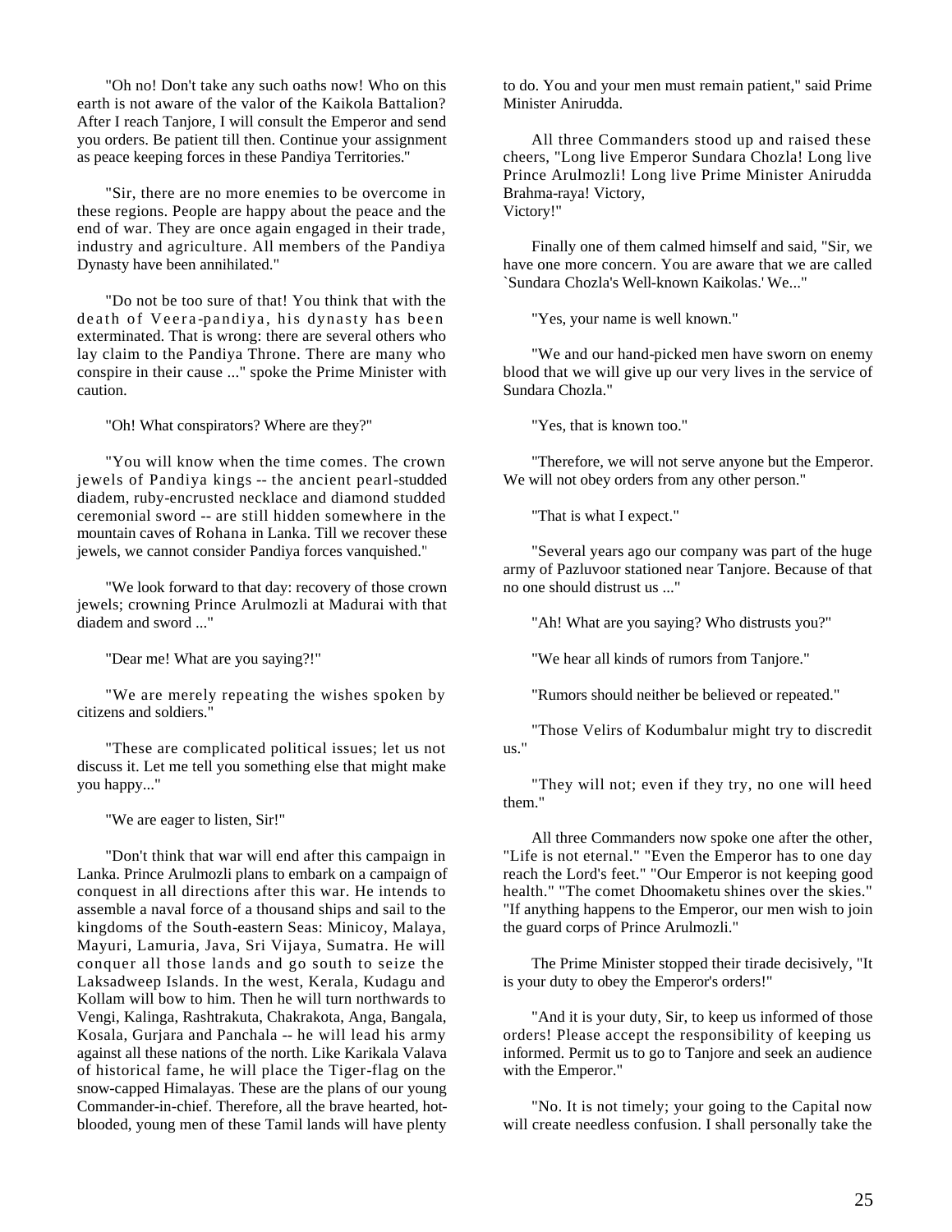responsibility to voice your concerns to the Emperor. You need not worry."

"Even as we speak to you, our worries have vanished. Permit us to leave, Sir!" All three Commanders of the Kaikola Battalion withdrew from the chamber.

The Prime Minister was lost in thought for some minutes. His lips murmured, "What is this power of attraction that Ponniyin Selvan possesses? Even those who meet him only once become crazy!" He ordered in a louder voice, "Who goes there? Ask that rough Vaishnava fellow to come in."

#### \*\*\*\*\*

#### Ponniyin Selvan

Chapter 12 -- Teacher and Disciple

Azlvar-adiyan entered the chamber of Prime Minister Anirudda Brahma-raya. He then went around the minister three times, as if in prayer and bowed with much humility, genuflecting till he lay prostrate in front of the seat. He rose uttering the following words loudly: "Om haram hareem vashattu! Give me permission, O' Teacher!"

Mr. Anirudda smiled as he said, "Thirumalai, what is this farce? What permission do you seek?"

"My devotion to the Vaishnava faith, my name Azlvar-adiyan which means `slave of saints' my good fortune of being in service to you -- all these I wish to sacrifice in this huge ocean. I would then to convert to the fanatic Saiva faith of Kalaamukha's. I would carry a dead man's skull in my hand and wander from town to town chanting spells like `Om haram hareem vashattu!' I shall grow a long beard and matted locks; I shall break the pate of every faithful Vaishnava I encounter with this wooden staff of mine!"

"Stop it dear fellow, stop! Will my head also meet the same fate?"

"Sir, are you still a follower of the Vaishnava faith?"

"Why this doubt, Thirumalai? Who do you think I am?"

"Who are you? That's what I have a doubt about! Are you the great-grandson of noble Mr. Anantha of Anbil, who considered that his only mission in life was to serve Lord Ranga who reposes between two rivers, in the Temple of Srirangam?" asked Thirumalai Nambi.

"Yes; I am he!"

"Are you the cherished grandson of Anirudda Bhatta the priest of Anbil, who spread the greatness of the Lord's Name to all the world?"

"Yes it is me; in fact, I am named in honor of that great gentleman."

"Are you the beloved, eldest son of Narayana Bhatta who enchanted the devout with melodious renderings of saintly lyrics?"

"Yes, yes."

"Are you a son of that best among women, who lit everlasting lamps to worship the Lord and served nectarlike food on silver platters to pilgrims visiting the temple?"

"I am sure of it."

"Then, my eyes must be deceiving me. Are my eyes seeing truth? Are my ears hearing truth?"

"What do you mean? What has happened to make you doubt your own eyes and ears?"

"I heard that you had visited the Shiva Temple in this town and had offered worship ..."

"That is correct. Your ears did not deceive you."

"My eyes see the symbols of your visit to the Shiva Temple; that must also be true!"

"Yes it is."

"Are you not my revered teacher who counselled that the only God is Lord Narayana, the lyrics of Azlvar Saints are the only scriptures and the only way to salvation is chanting of the Lord's name?"

"Yes; what about that now?"

"You, my teacher, preach one thing and do something else. What can I, the disciple, do?"

"Thirumalai, are you upset about my worshipping at the Shiva Temple?"

"Which God did you worship in that Temple?"

"There is nothing to worry about that: it was the Good Lord Narayana."

"Ah! I had heard that the deity in Rameswaram Temple was in the form of a Shiva-symbol. That is why all those fanatic Saiva priests heckled me on the beach!"

"Thirumalai, is it true that you go by the name of Azlvar-adiyan, which means that you are a slave of Saint Sadagopa of Nagari?"

"That is very true."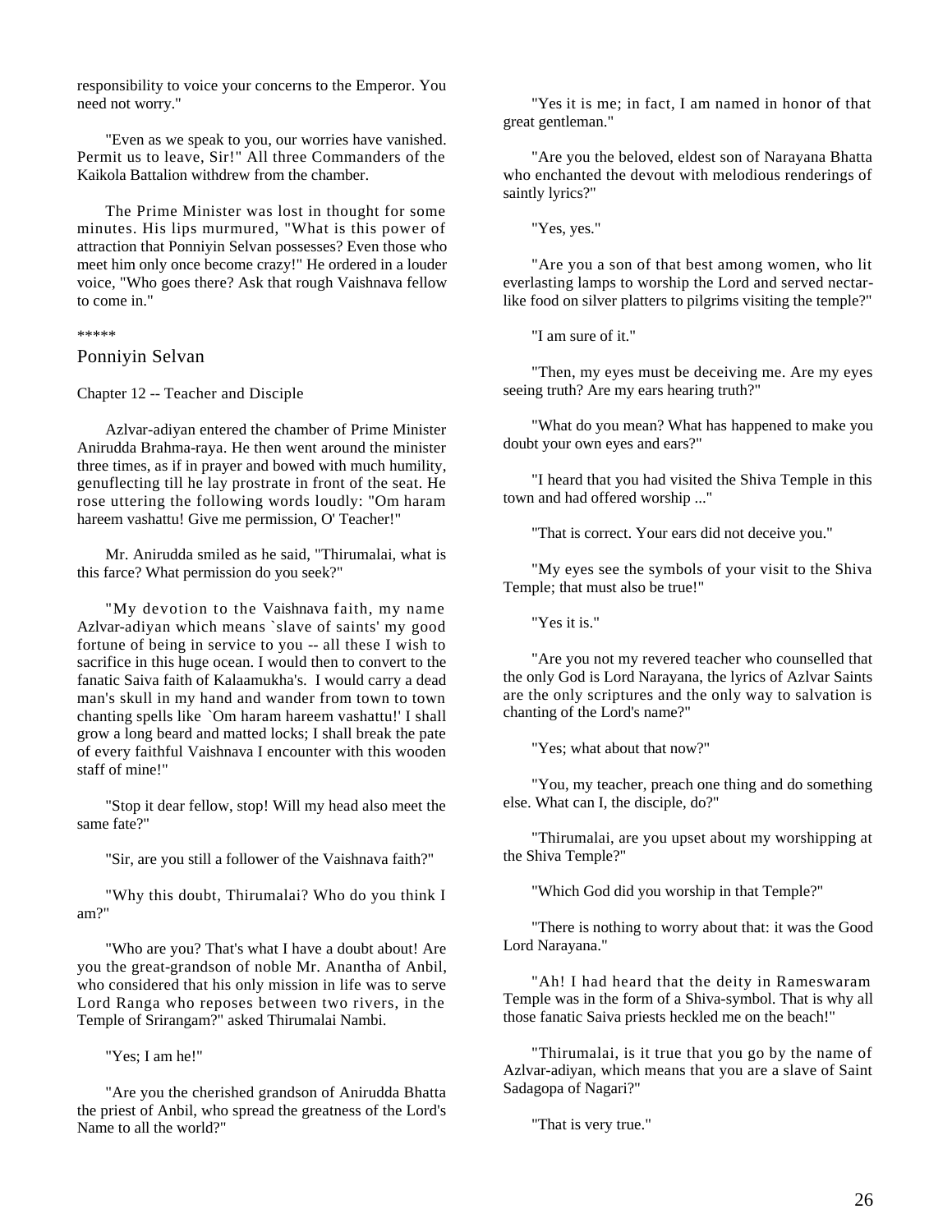"Do you remember this composition of Saint Sadagopa?

Dear Lord, who embodies Godhead to followers of many faiths; Those who espouse the name of Shiva, the Jains, the Buddhists and the philosophers debating varied causes ...

Why should I not see Narayana in Shiva's Temple?" asked Mr. Anirudda Brahma-raya.

"Aha! The divine sayings of Sadagopa are without equal! See how he equates these fellows of the Saiva faith with Jains and Buddhists."

"Your sarcasm will never forsake you! Listen to these next few lines of that same song:

You are the personification of water, of land, of fire, of time and of space;

Oh Narayana you are twin flames of the divine fire called Shiva and Hari;

Oh ascetic, Oh supreme spirit, Oh three-eyed Lord who stole my heart;

Oh priceless ruby with nectar-sweet lips and lotus-petal eyes;

Spirit of my lonely life, come shower me with thy divine grace ...

Did you understand Thirumalai? The Saint is calling Him the three-eyed Lord, asking Him to shower His divine grace! But, you take objection to my visiting a Shiva Temple."

"My Sire! Forgive me and my mistakes. I have wasted my time in useless quarrels because I had not studied all the scriptures properly. And I doubted you! Please grant me a boon so that I can make amends."

"What boon do you seek; I may consider granting it."

"I wish to take up abode in Gurukoor. I wish to collect all the thousand lyrics of Nammazlvar Sadagopa and popularize them in every town and dwelling."

"Why this sudden wish?"

"While returning from Venkatam, I stopped to worship the Lord at Veera-narayana-puram. I recited a few couplets of Nammazlvar's psalms in that Vinnagara. The priest Eswara Munigal of that temple was moved to tears on hearing my songs."

"Eswara Munigal is a very devout man; very learned."

"The priest's young son was also listening to my songs. His young face glowed like the full moon on hearing those lyrics. When that young lad asked me `Do you know all the other psalms?' I felt ashamed to reply that I did not know all the songs. At that time I wondered why I should not devote my life to the service of the saints and their compositions. Today my intentions have become more firm."

"Thirumalai are you not aware of the teachings in `The Lords Song'? To each his own duty!"

"Yes Sir."

"Great men will be born to spread the teachings of holy saints and to collect their songs into anthologies. You and I have accepted political service as our life's work. Have you forgotten that we have sworn to expend all our energies and intellect in the service of the Chozla Emperor?"

"I have not forgotten, Oh Teacher! But, doubts about that decision often nag my heart. Particularly, after I heard some gossip about you ..."

"What gossip?"

"They say that you have forgotten all loyalty to Vaishnava faith because the Emperor has rewarded you with a land grant of ten villages and confirmed it by a copper plate edict. You have forsaken your faith in the king's service, travelling hither and thither, crossing seas and nations ..."

"You should not heed such jealous gossip. Yes, the Emperor did reward me with a land grant. But, I had become his Prime Minister many years before that. Do you not know it?"

Azlvar-adiyan was silent.

"Do you know how the Emperor and I became friends? We had both studied under the same tutor in our younger days. We studied the literatures of Tamil and Sanskrit; we learnt the intricacies of mathematics, logic, astronomy and grammar. In those days, no one had an inkling that Sundara Chozla would become heir to the throne. Neither he nor I even dreamed that he would become the Emperor. Who could have known that Arinjaya would be crowned after the deaths of Raja-aditya and Gandara Aditya? Who would have thought that Sundara will ascend the throne because of Arinjaya's early death? When Sundara Chozla accepted the empire, he expected several complications. He told me that he would accept the crown only if I promised to stand by him, help him govern the disorganized nation. He was ready to forsake the Chozla throne if I was not willing to help him. At that time, I promised to help him administer this vast nation. I have kept my promise to him. I thought you knew all this?"

"I know all this, Sir! But, what is the point in my knowing it? The people do not know it. The gossips and courtiers in the city do not know it."

"You need not worry about such people. For a short time, even I was concerned about giving up my traditional, priestly duties and entering politics. Since the last two years, I have no such confusion. Anyway, Thirumalai, I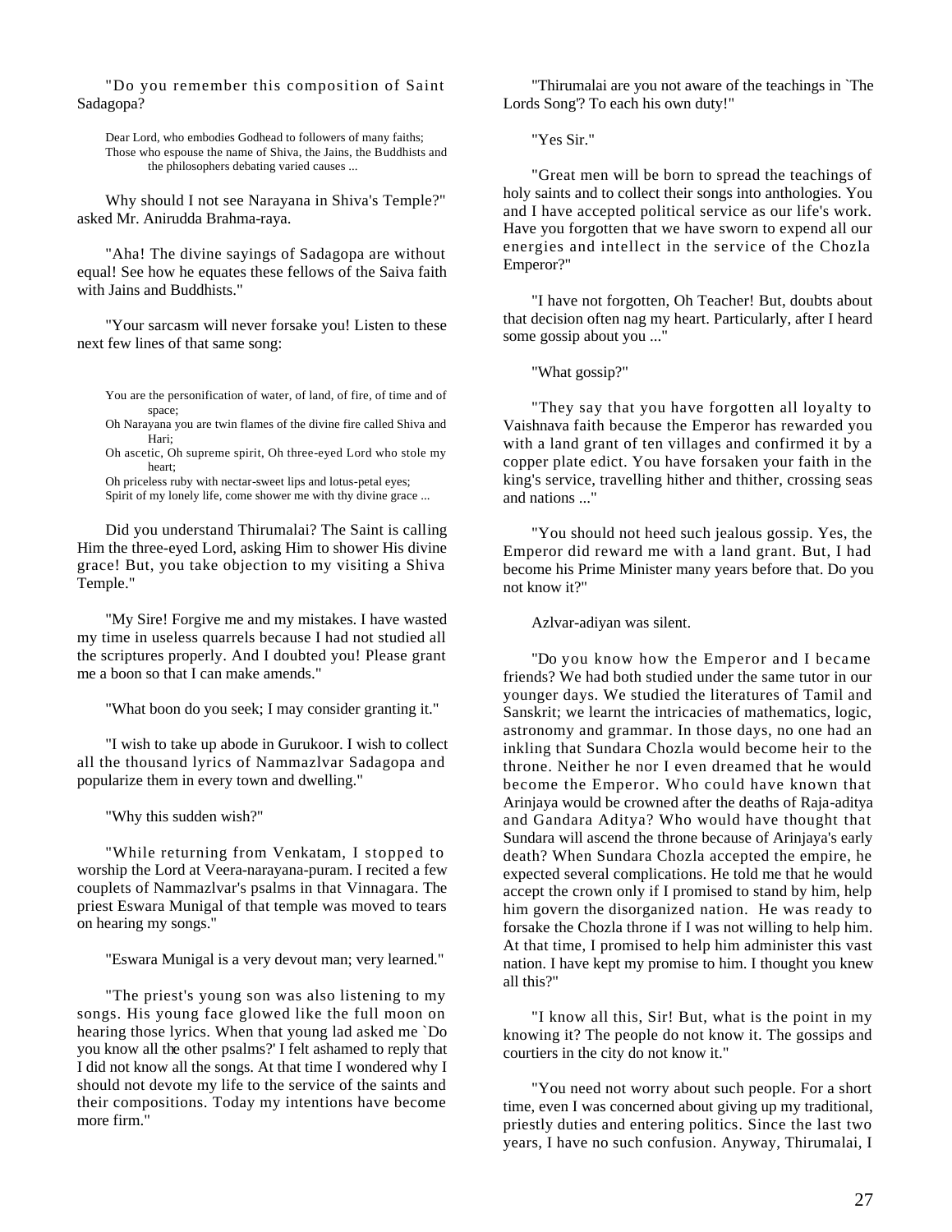think you know this: I came here not on a pilgrimage to Rameswaram, but, to visit Mattotam."

"I guessed it, O Teacher!"

"Mattotam on the banks of River Paalavi is just as beautiful as it was described by Sambanda:

Flower gardens full of humming bees singing symphonies; Peacocks dance in Mango groves of Mattotam;

It is the abode of Lord Kedeswara, who showers his grace Upon devout servants, the citizens who worship Him."

"Sir! Did you go to Mattotam to enjoy its scenic beauty?"

"No. I mentioned it because I intend sending you there. I went there to meet Arulmozli Varma."

"Did you meet the Prince?" asked Azlvar-adiyan eagerly. For the first time, his voice reflected a certain urgency.

"Ah! Even you show an eagerness! Yes Thirumalai, I met the Prince and talked to him. I was able to personally confirm the truth in those astonishing tales coming from Lanka. Listen to this my man! King Mahinda of Lanka had a huge army. There is no trace of that army now. Do you know that it disappeared like dewdrops before the rising sun? Mahinda's army included several units of Tamils from the Pandiya and Chera Kingdoms. When those men found that Arulmozli was the Commander of the Chozla's, they dropped their weapons and crossed over to our army. How could Mahinda fight? He vanished into hiding in the mountains of Rohana. Thus, our armies have no enemies to face in battle."

"Well! Then why doesn't our Prince return to his homeland with his army? Why does he tarry there? Why all this conflict about sending food-supplies for our men?"

"We can declare that there are no enemies and come back. But, our Prince does not wish it. Once our army comes back, Mahinda will emerge from Rohana and it is war once again. There is no point in it. We should either confirm the friendship of Mahinda and his people or make them accept the rule of our Tiger-flag. Our Prince is trying to achieve either of these objectives. Do you know what our soldiers are doing in Lanka? Remember, the whole city of Anuradapura was destroyed by the old wars? All the ancient mansions, palaces, mausoleums, temples and spires in that city were ruined. Our men are engaged in renovating all those structures, by orders of Prince Arulmozli."

"Fantastic! Do you think that the Prince will give up both Saiva and Vaishnava faiths and embrace the Buddhist creed? Will you approve of that also?"

"It does not matter whether you and I approve or not! Commoners like you and I can squabble saying `our faith is the best.' But, a King should be patron of all faiths espoused by all his subjects. Our Prince knows this truth; he follows it with action when he has the opportunity. Perhaps you have heard that our Prince has the sign of the conch and discus on his palms. I have heard it; but, I have never examined his palms to confirm or deny that statement. Whether he has the sign of the conch and discus or not, I can assure you of one thing: If anyone on this earth has the qualification to rule as Absolute Emperor, it is Arulmozli. Some are born with such divine favor. Did you overhear any of my conversations with the merchants and Kaikola Commanders? Those merchants, who are so tight-fisted about money, become quite amiable upon hearing the name of Prince Arulmozli. Soldiers are eager to fight under his leadership!"

Azlvar-adiyan did not reply. The Prime Minister continued with even more enthusiasm:

"Some months ago, I met a seer on the Mountains of Podigai. Do you know what he said? `If the elephant had its day, the cat is also likely to have its own day.' He said, `The time has come for the glory of our southern lands. For a long time the great men of our holy land have appeared in the north. Prophets and emperors were found north of the Vindhyas. But, an eclipse will soon hide the north. A barbarian horde will cross the Himalayas and come down to the plains of the holy Ganges to destroy the very fabric of northern society. The horde will demolish temples and destroy our divinities. The very existence of our ancient, vedic culture will be in jeopardy. Only the kingdoms of the south will be able to preserve the glory of our laws, scriptures, arts and lifestyle. Brave emperors will arise in these southern lands. Prophets and learned men will be born here!' That is what the seer told me. I now believe that his predictions will come true."

Thirumalai spoke hesitantly, "Sir! You are building dream castles! Here, they are trying to topple the very foundations of this empire. If you had seen all that I had seen and heard what I have heard, you will not be so enthusiastic. You will think of the danger surrounding this Chozla Empire and be filled with distress."

"Yes, Thirumalai! I have been side-tracked by my enthusiasms. I have not yet heard the details of your journeys. Tell me; however horrifying it is, let me hear the news."

"Sir, would you order me to speak here in this chamber itself? Even the Wind God would shiver if he hears my news; the Ocean King would stand still; birds will stop flying; the sky and the earth would scream in terror on hearing my news. Do you order me to speak of such things, openly, here?" asked Azlvar-adiyan Nambi.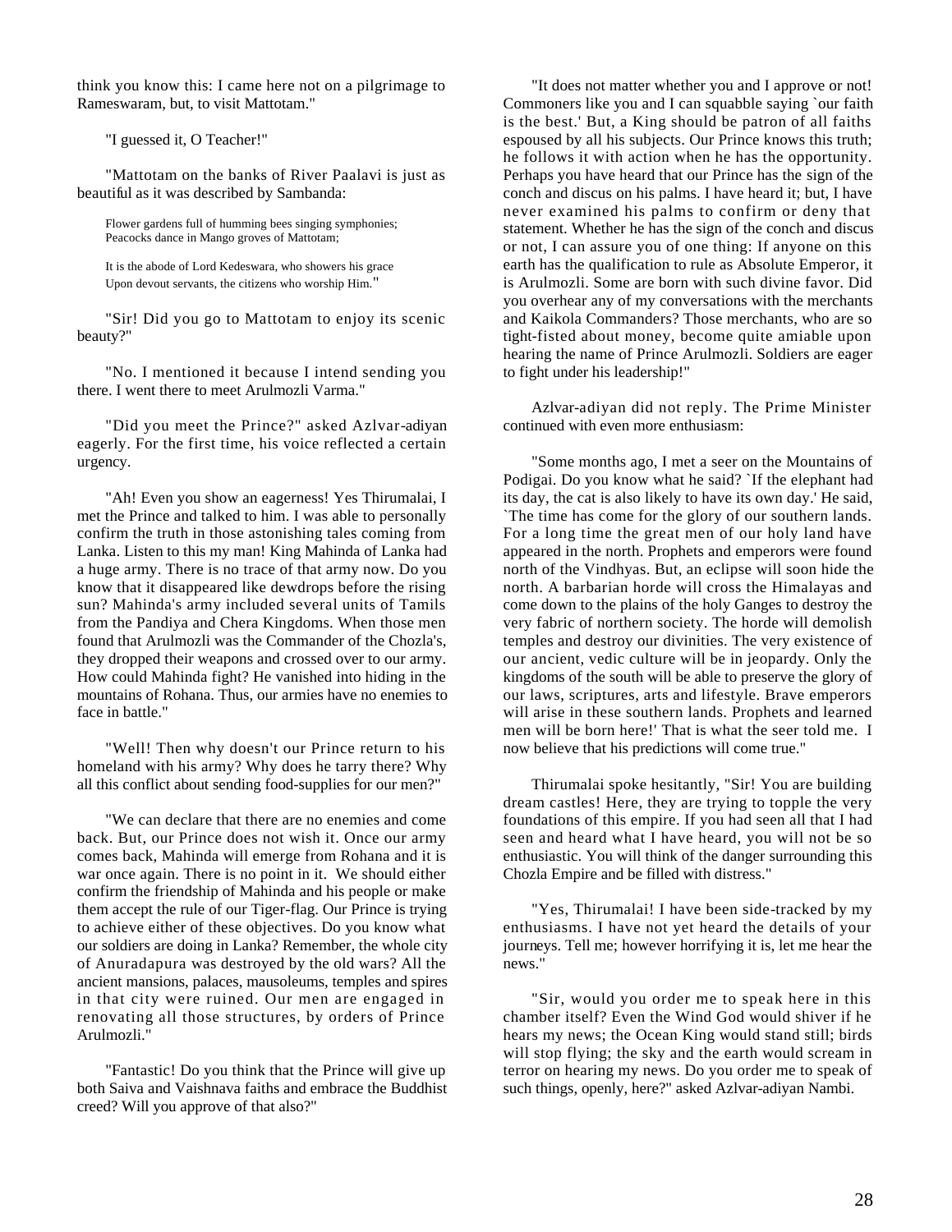"No. I have a secret chamber in an underground cave on this island, where neither wind nor light can enter. Let us go there and talk."

#### \*\*\*\*\*

#### Ponniyin Selvan

#### Chapter 13 --Ponni's Beloved

While Vandiya Devan had landed on Snake Island and was walking towards Mattotam, while Prime Minister Anirudda and Thirumalai were engaged in discussions about the state of the nation, Kundavai and her dear friend Vanathi were seated in a howdah on an elephant and travelling towards Tanjore.

For some years now, the Younger Pirati Kundavai had made up her mind not to visit Tanjore. There were several reasons for this decision. Tanjore still did not have enough palaces or mansions to individually house all the noblewomen of the Empire. Every noblewoman of the Emperor's household had to live in the main palace which housed the Emperor. All the other palaces and mansions inside the fort had been commandeered by noblemen and officials of the empire, like the Lords of Pazluvoor. Women of the royal household could live in unrestricted indulgence in the Chozla Maligai at Pazlayarai where they could go and come as they pleased, doing whatever they fancied. But, if they lived in Tanjore, they were subject to the protocols and rules imposed by the Lords of Pazluvoor. In Tanjore, it was not easy to exit or enter the palace and fort at one's whim and fancy. The Younger Pirati never liked all such controls and protocols. Moreover, Kundavai loathed Nandini's proud and haughty behavior since her becoming the Young-Queen of Pazluvoor. In addition, the Emperor preferred that his close family should remain in Pazlayarai. Because of all these reasons, Kundavai had decided to live in Pazlayarai. She curbed her eagerness to visit her ailing father and help her mother in nursing his sickness.

After Vandiya Devan's visit, her heart underwent a change. She wondered if she had the right to indulge in the carefree life of Pazlayarai -- boat races and garden parties, song and dance -- when the Empire was facing such threat and turmoil from conspiracies and treason.

My brothers are far away in Thondai and Lanka. Is it not my duty to be concerned about the affairs of the nation when they are not here to look into matters? My brother Karikala had asked me to periodically send him news, through confidential, secret messengers, about the activities in Tanjore. How can I be aware of things happening in Tanjore if I enjoy life at Pazlayarai? The news brought by Mr. Vandiya Devan is quite alarming. Till now I disliked the noblemen of Pazluvoor merely because they wielded power beyond their station. Now they have started conspiring about the very throne of this Empire. They have enmeshed that foolish and naive

Madurandaka in their wiles. They seem to have enrolled several chieftains and officials of this nation to support their cause. Who knows what can happen? How far will it go, this treachery and deceit by Lord Pazluvoor? Perhaps my father's life is in danger! Who knows if the traitors will spare his life? When both his sons are far away, if something happens to the Emperor, these traitors can easily place Madurandaka on the throne and declare him to be the new ruler. They are likely to do any heinous deed to achieve their goals. Even if they do not think such thoughts, that sorceress Nandini will teach them! She will encourage them even if they hesitate! Considering all this, it is important that I remain beside my father in Tanjore. I can keep track of the intrigues and plots; I can also guard my father from danger!

Why are these noblemen trying to place inexperienced Uncle Madurandaka on the throne? Is it because of law and justice? Never! If Madurandaka is crowned, he would be a puppet in their hands, fulfilling their every wish and fancy. Nandini's word would become law in this Chozla Empire! Everyone would have to live in fear of her powers. Other noblewomen must bow to her wishes. Chee! I can never let that happen. As long as I live that cannot come true! Let me see how far she goes!

Living in Tanjore will surely be uncomfortable. My father and mother will chide, "Why did you come here now? Why did you give up the comforts of Pazlayarai?" I will probably have no freedom of movement. Everybody will begin questioning me about my marriage. I will hate that. I will have to meet and entertain Nandini. I'll be unable to tolerate her haughty display of power. But, I should not consider all these petty problems when such a great danger threatens this kingdom. I am also afraid for my father's life. I must go to Tanjore.

In addition to all this, there was another important reason. It was the eagerness to find out if there was any news about Vandiya Devan. Kundavai knew that Pazluvoor noblemen had sent their soldiers in pursuit of Vandiya Devan, knowing that he had gone towards Kodi Karai.

Will that smart and cunning young man be caught by these soldiers? If arrested, he would be brought to Tanjore. It is essential that I am in Tanjore if something like that happens! They cannot easily harm a messenger sent by Crown Prince Aditya Karikala. They will have to accuse him of some major crime and give him a fair trial. Ah! That is why they have accused him of attempted murder, saying Vandiya Devan tried to kill Sambuvaraya's son by stabbing on the back. I have no doubt that this accusation is totally false! But, it has to be proved false. It would be useful if I talk to Sambuvaraya's son Kandamaran, and know his mind.

While Kundavai's heart was confused by such complications and conspiracies, Vanathi, who rode beside her on the elephant, was engrossed with quite a different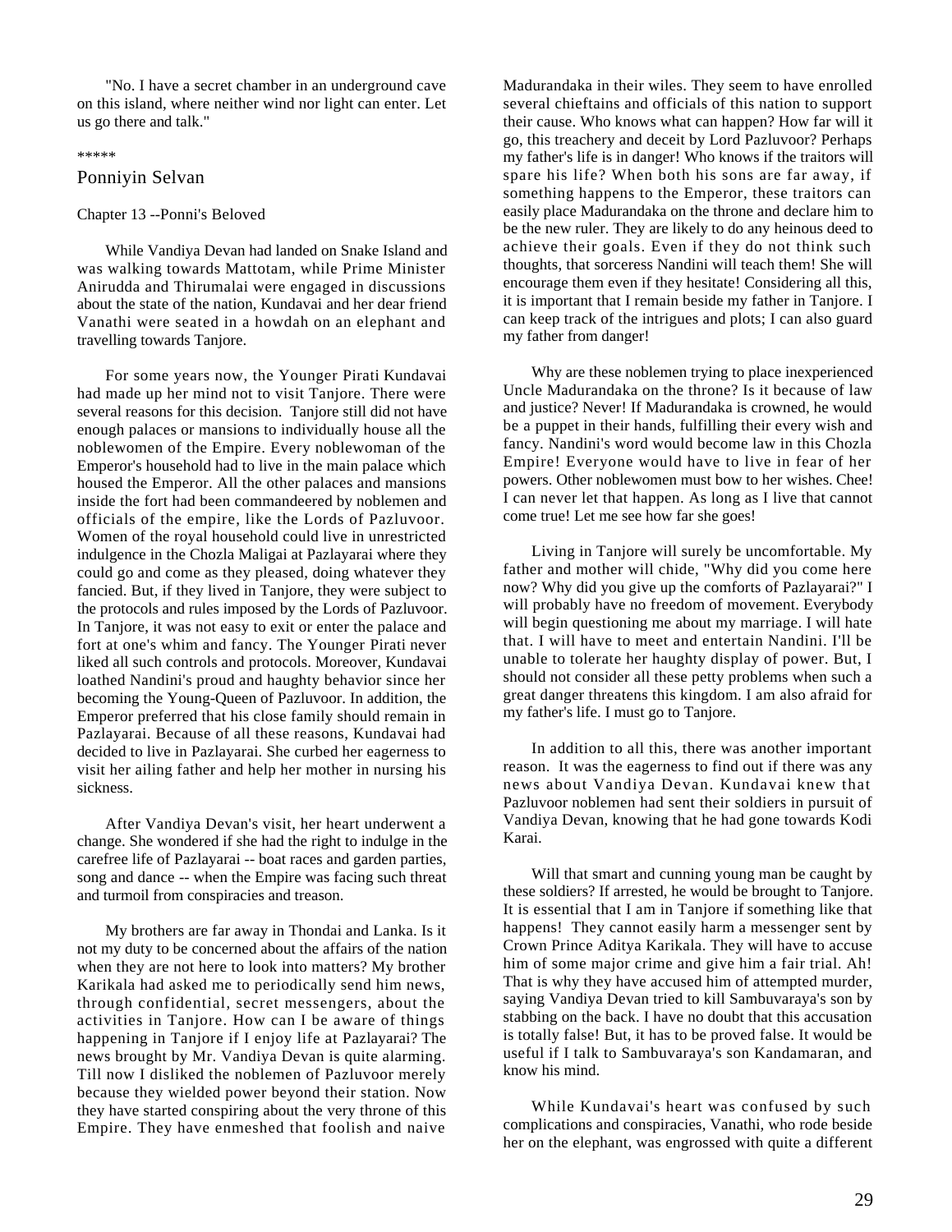matter. Her pure, innocent mind had one and only one thought: Prince Arulmozli Varma! When would he return from Lanka?

"Akka! You said that you had written asking him to return immediately. When he returns, where will he come? To Pazlayarai or Tanjore?" asked Vanathi.

Vanathi's concern was this: What if the Prince went to Pazlayarai while they were in Tanjore! Kundavai, who had been thinking of something else turned to her friend and asked, "Whom are you asking about? Is it about Ponniyin Selvan?"

"Yes Akka! It's about him. You have referred to the Prince as Ponniyin Selvan several times though you never explained why he has that title. You excused yourself saying that you would explain later. Can you explain now? Tanjore Fort seems far away and this elephant is walking like a tortoise!"

Kundavai smiled, "If this elephant walks any faster than this, we cannot sit on its back. We and the howdah carrying us will fall to the ground. My Dear! Do you know what happened in the Battle of Takkolam?"

Vanathi was not ready to be diverted; she said, "Akka! Tell me the story about the title `Ponniyin Selvan'."

"You rascal! You won't forget that, will you? Fine, listen to this tale." Kundavai retold the old story.

In those early years after Sundara Chozla had ascended the Chozla throne, his family life was filled with happiness. He would often enjoy excursions with his family on pleasure cruises on the River Ponni (Cauvery). The royal barge would be filled with fun and merriment. Music of veena players and lyrics of the bards would compete with the lilt of River Cauvery's flowing currents. Practical jokes and pantomimes would provoke mirthful laughter. The elders would pass hours in family discussions and chit-chat. Children would have great fun on the deck. Sometimes elders and children would gather together to enjoy the festivities.

On one such day, when the Emperor embarked on a boating trip with his queen and children, suddenly a cry arose, "Where is the baby? Where is the baby?" It was Kundavai's voice. At that time Arulmozli was barely five years old and Kundavai was just past seven. Arulmozli was the cherished darling of everyone in the palace. More than anyone else, his elder sister was fond of him. It was Kundavai who first noticed that the child was not on the barge. Everyone was stunned. They searched all over -- in the cabin and below deck. The servants ran hither and thither. It was not a large boat -- where else could they search? Kundavai and Karikala began crying. The queen was in tears. Footmen had already jumped into the water, looking for the baby Prince. Sundara Chozla had also jumped into the river, swimming across the currents,

looking for his dear son. Where could they look? The current was swift; how far could the child have gone? Did anyone remember when the child had fallen into the water? Did he really fall into the river?

They searched aimlessly and could not find the child. Maids on the barge fainted. Their desperate wails, "Aai Oh!" drowned the lilt of Cauvery's floods. Even songbirds on the shore became quiet.

Suddenly, an astonishing vision appeared. It was in the middle of the river, a little beyond the royal barge. A female form was wading in the floods holding a child in her arms, raising him high above the water level. Sundara Chozla was the first to see her. He swam across and reached for his son. Soon, the servants took charge of the child and helped their monarch back on board the barge. As soon as the Emperor climbed back on deck, he fell down in a swoon. Everybody became engrossed in comforting the child and reviving the Emperor. No one noticed the woman who had saved the little Prince. None had seen her clearly to give a proper description. No one came forward to claim a reward saying, "I saved the child."

They unanimously decided that the River Goddess, Mother Cauvery, must have taken human form to save the darling Prince. The royal household made arrangements to worship Goddess Cauvery or River Ponni on that day every year. They believed that the cherished son of the palace was also the beloved child of River Ponni. From that day onwards, Arulmozli was known as `Ponniyin Selvan' -- Beloved of River Ponni.

\*\*\*\*\*

#### Ponniyin Selvan

#### Chapter 14 --Two Full Moons

Tanjore City was filled with the hustle and bustle of excitement. Why shouldn't the citizens of the capital be happy? After a long time, their beloved Princess had changed her mind and honored them with a visit. There was not a soul in the land who had not heard of Princess Kundavai's beauty, intelligence, culture and generosity. Her name was on the minds of the people everyday, on some pretext or other. Their eagerness had been further kindled by rumors that the Princess would be in Tanjore to participate in that year's Navaratri celebrations, the nineday festival of arts. When it was announced that the Princess would be arriving that day, a very ocean of people had gathered outside the fortress walls to welcome her. Just like the ocean in full tide reaching for the full moon, this sea of people rippled with excitement.

Soon, the full moon rose in the sky: In fact two full moons appeared at the same time! When Kundavai Devi and her retinue approached, the massive doors of Tanjore Fort were thrown open with a thunderous roar. Palace guards emerged from inside, to welcome the royal Princess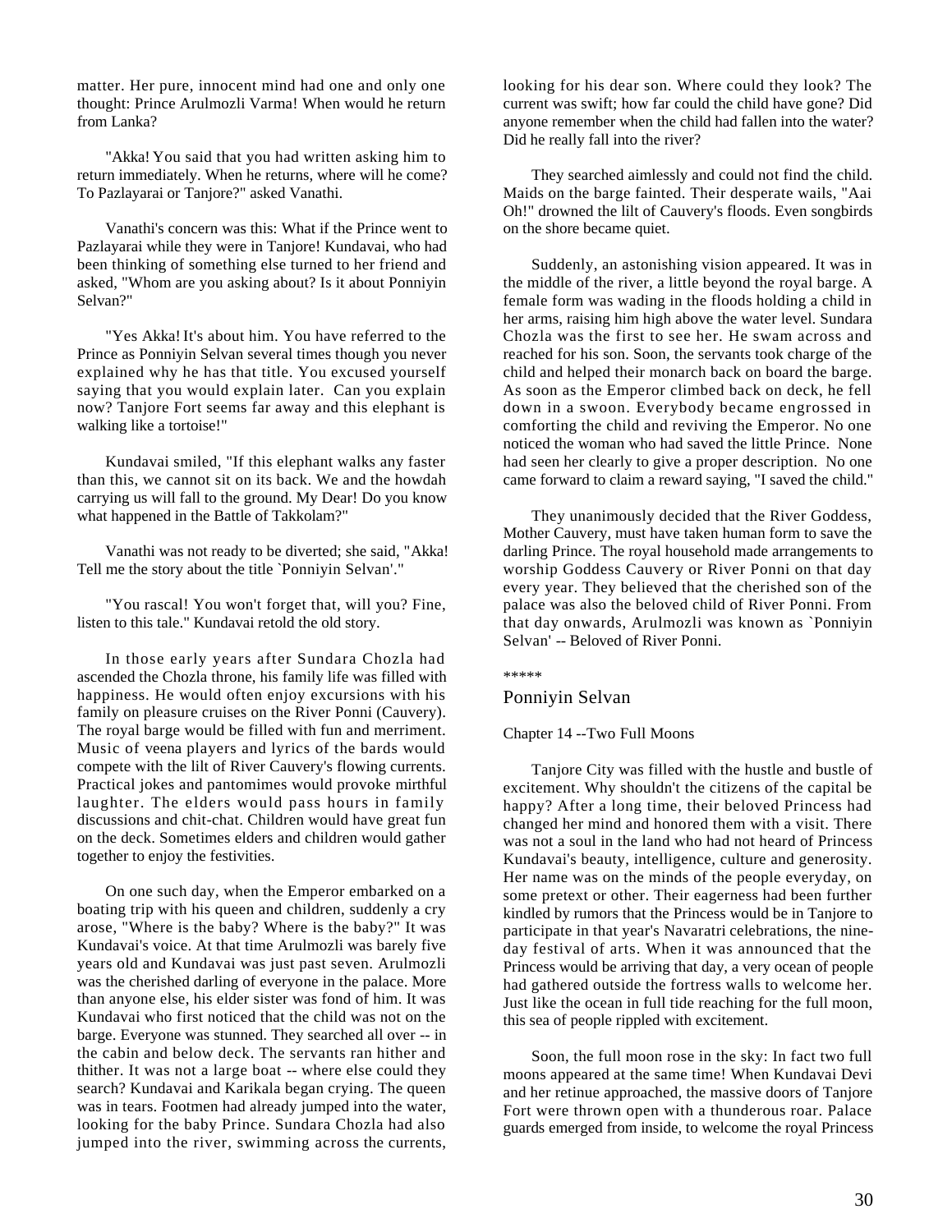and escort her into the capital. The two Lords of Pazluvoor were at the head of this entourage; in addition, behind them came an ivory palanquin embellished with pearls. Its screens parted to reveal the beautiful, enchanting face of Pazluvoor's Young-Queen, Nandini Devi.

Both ladies descended, Kundavai from the elephant and Nandini from her palanquin. Nandini walked up quickly with greetings welcoming the Princess. Kundavai acknowledged her welcome with a gracious smile. When they saw these two famous beauties of the Chozla Empire side by side, the massive crowd cheered with enthusiasm that broke bounds.

Nandini had a golden hued body; Kundavai had the coloring of a soft pink-lotus. Nandini's golden face was round, like the shining full moon of summer. Kundavai's divine face was slightly elongated, like that of an exquisite bronze statue, cast by a master sculptor. Nandini's jet black eyes, slightly reddened at the corners, were large: like fat, buzzing bees. Kundavai's blue-black eyes were elongated, almost touching her ears, like the curved petals of a bluelily. Nandini's short nose, slightly flattened, was smooth - carved out of ivory. Kundavai's nose was dainty like the long buds of some fragrant creeper. Nandini's slightly thick lips were coral-red shells filled with intoxicating liquor. Kundavai's slender lips oozed honey like delicate pomegranate buds. Nandini had bound her tresses into bunches decorated with fragrant flowers while Kundavai's curls were piled high on her head, like a crown proclaiming, "She is the Queen of Beauty!"

Of course, the people did not distinguish each feature of the two women like this, to compliment them; but, they were generally aware that both were incomparable beauties though differing quite markedly from each other.

Until that day, womenfolk of the city were slightly dissatisfied, even jealous of Nandini. Every one of them had a fondness for Kundavai, as if she were some family deity. That Nandini had emerged from the fort to welcome their beloved Younger Pirati Kundavai, made them more happy. While the citizens raised cheers to express their happiness, the conversation between Kundavai and Nandini was like lightning strike against lightning.

"Welcome My Lady! Welcome! We had wondered if you had completely forgotten us. Only now are we aware that the Younger Pirati's generosity knows no bounds," spoke Nandini.

"What is this, O' Queen? Does living at a distance mean that one has forgotten? Can I assume that you have forgotten me because you have not come back to Pazlayarai?" replied Kundavai.

"Honey bees would automatically find fragrant flowers; they need no invitation. Everyone will visit beautiful Pazlayarai City. It is your kindness that has made you visit this ugly, ungainly Tanjore Fort."

"How can you say that? How can you say that Tanjore is ugly? When beauty itself is imprisoned here?" Kundavai said with sarcasm.

"That is what I hear; that the Emperor was like one imprisoned in this fort. Now there is no cause for concern, for you have come to free him ..." lightning flashed in her eyes as Nandini spoke these words.

"Fantastic! Even Gods in heaven cannot imprison Emperor Sundara Chozla. How can mere mortals, commoners, do so? I did not mean him ... I refer to the Goddess of Beauty, Nandini Devi ..."

"Well said My Lady! Well said! Please repeat it so that My Lord can hear it. Lord Pazluvoor keeps me here in this city, like a prisoner. If you could speak on my behalf and recommend that I ..."

"Why do you need my recommendation? You are not in any ordinary prison, you are a prisoner of love. That too, the love of an ..."

"Yes Princess! If an old man's love becomes a prison, there is no escape. Some people talk of `Tanjore's Dungeons.' Perhaps one could escape from those underground dungeons. But, ..."

"Very true, Young-Queen, very true! Particularly, if the shackles are of one's own seeking; if the prison is of one's own choosing; escape is difficult. Chaste maids following the tradition of women like Sita, Kannagi, Savithri and Nalayini will not even seek freedom! Umh! What is all this commotion about?" asked Kundavai Pirati.

Yes; there was truly a great big roar from among the groups of women gathered outside the fortress gates. Kundavai and Nandini walked towards that group. The women called loudly speaking all at once; nothing was clear at first. It was obvious very soon: they wished to come and meet the Princess freely at the Palace. They wished that the restrictions about entering and leaving the fort should be removed for the nine days of the Navaratri Festival so that they could seek audience with their favorite princess while she was in Tanjore.

Kundavai turned to Nandini and said, "Young-Queen, why don't you submit their petition to your husband, or even your brother-in-law and recommend that it be granted? Why should there be such strict regulations about these womenfolk? What danger can befall this Empire because of these simple folk? Isn't the power of the Pazluvoor brothers well known in all directions, up to every coast?"

"Ah! Why have you stopped with the sea coast? Their powers extend even beyond the seas. There will be proof of that very soon." Nandini's smile pierced Kundavai's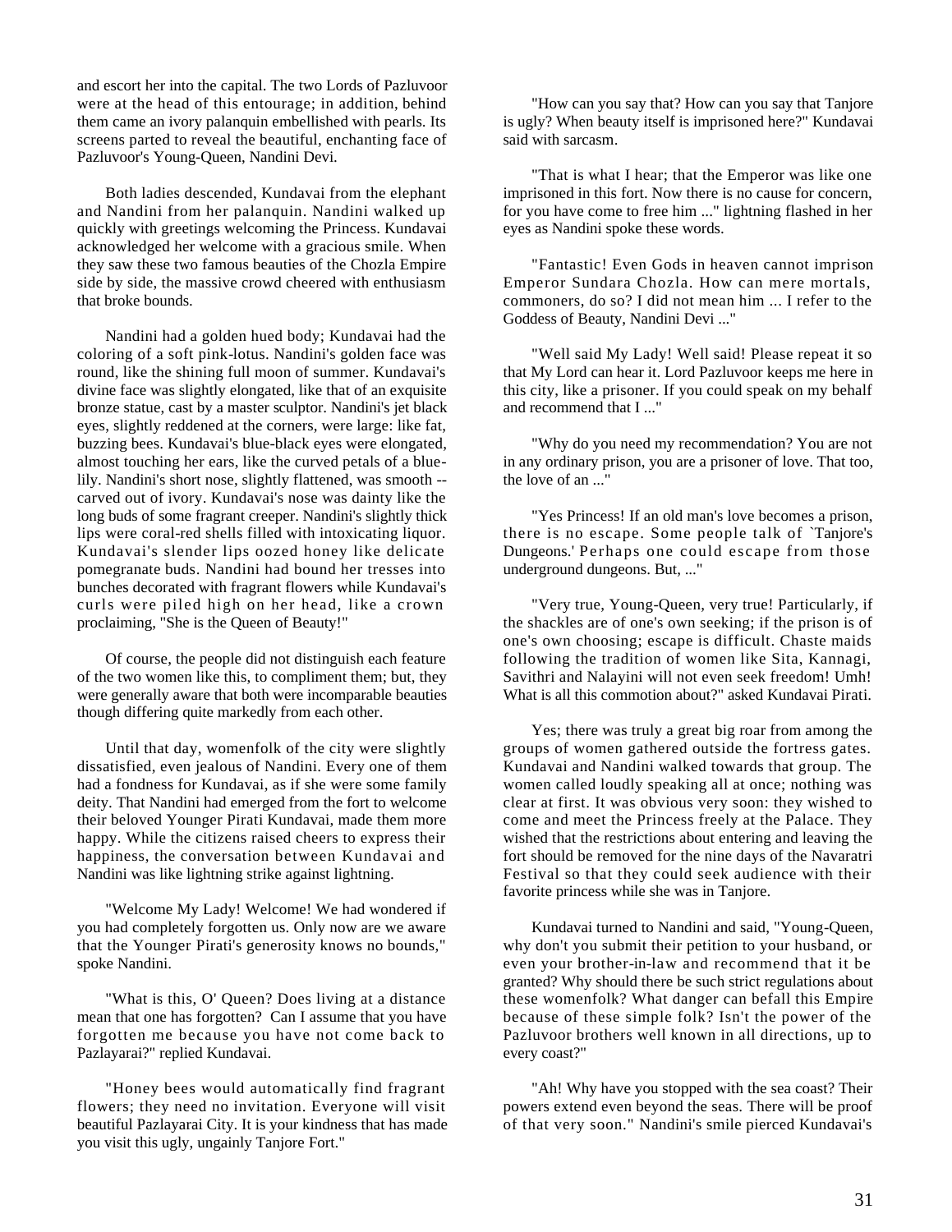heart like a poisoned spear. The Princess wondered, what could be the real meaning of this wicked witch's words?

By now, Nandini had signalled and summoned the Elder Lord Pazluvoor to come closer. She explained about the petition by the women and the Younger Pirati's wishes.

"Who can say anything against the wishes of the Younger Pirati?" said the Elder Lord of Pazluvoor. With the cheering crowds following in procession, they entered Tanjore Fort.

For the next few days, Tanjore was immersed in endless festivity. It was especially great that the Navaratri Festival coincided with Kundavai's visit. Lord Pazluvoor kept his promise. Commoners were permitted to enter and leave the fort without any restrictions for the nine days of the festival. The fortress gates were left wide open day and night. Several celebrations and competitions were held in the fort and palace as well as in the townships around the city. People assembled in large crowds to enjoy all these entertainments. Two full moons rose often, in the midst of this sea of celebration. People cheered and the city was filled with a carnival spirit. But, the hearts of both the full moons were erupting like volcanoes spitting fiery lava.

There was constant competition and strife between the Young-Queen of Pazluvoor and the Younger Pirati. Their fierce duels were fought with arrow-sharp words and eyes that darted like lances. Flames rose when the caustic-sharp swords of this duel clashed. Venomous lances of words and action created havoc. Two flashes of lightning clashed on a storm cloud and wrecked havoc on each other. Two tigresses, possessed of vicious beauty, wrestled with each other with sharpened claws drawing blood. Two King Cobras of horrifying beauty, raised their hoods in a frightening dance, their thin red tongues darting, trying to swallow each other. They had a passionate elation in this bizarre conflict; and also an all suffering, heart rending, anguish.

Only one soul suffered in the midst of this conflict between two powers. Vanathi of Kodumbalur could neither understand them nor freely participate in the festivities in the city. Vanathi found it difficult even to get a chance to talk to Kundavai these days. She dressed well and went everywhere, attending all the ceremonies with her friend. But, her heart was not touched by anything that happened outside. She created a secret dream-world of her own and wandered silently in it.

\*\*\*\*\*

#### Ponniyin Selvan

Chapter 15 --An Anguished Call At Night

In those days, the arts of song and dance were well developed in the Chozla Country. Dance and drama had grown together. Tanjore was particularly famous for nurturing several famous theatricals and actors. Karur Devar, a Saiva ascetic who lived in those times has written several descriptions of Tanjore city surrounded by the massive fort.

Young beauties, cocky like full blown peacocks, Arched brows flash like lightning; They practice dance and step across the theater stage, In Tanjore surrounded by the great fort.

Several established play-houses flourished in Tanjore, attesting the popularity of theatricals and plays. The most famous play-house was within the palace enclosure of the Emperor. Imaginative writers who created new and popular plays lived in the city. It had been the tradition to portray stories from myths and religious fables in the form of plays and dances. For some time now, the players had turned their attention to a different kind of story. They had begun to write plays about historical figures, and famous heroes of the battlefield. The incidents of recent history, the brave deeds of the previous generation were very popular subjects of these modern plays. Stories of the Chozla warriors -- Karikala Valava, Vijayala the Brave, Paranthaka the First -- were the most popular subjects.

During the Navaratri celebrations, a historical play about the brave history of Chozla Kings was enacted for three days in the Emperor's Playhouse within the palace. The exquisitely constructed stage, embellished with curious decorations was located in front of a large opencourtyard which could comfortably seat more than a thousand persons. A separate enclosure to seat the noblewomen from the palace, was constructed towards one side; it was covered with a silken canopy and equipped with soft cushions and decorated pillars. Queens and Princesses, noblewomen and their maids could sit in comfort and enjoy the plays.

Often during these performances, Nandini came to sit beside Kundavai. Many of the other women disliked this; but they hid their resentment and could do nothing about it. Who could dare say anything against the all powerful Elder Lord Pazluvoor and his favorite Young-Queen Nandini? When Kundavai herself allowed it, what could anyone else do?

Of the three plays about the history of Chozla monarchs, the third, which told the story of Paranthaka was the best. There was some disturbance among the audience which viewed the play on the third day.

Among the Chozla's who ruled from Tanjore, Sundara Chozla's grandfather, Parakesari Paranthaka the First, was famous for his bravery. He had ruled for more than fortysix years. The Chozla Empire had grown extensive, covering most of the Tamil Lands, from Lanka to the shores of River Tungabadra, during his rule. He had fought several victorious battles. He bore the title, `Ko-parakesari varma, the valiant who had taken Madurai and Lanka.' He acquired fame as the monarch who covered the tower of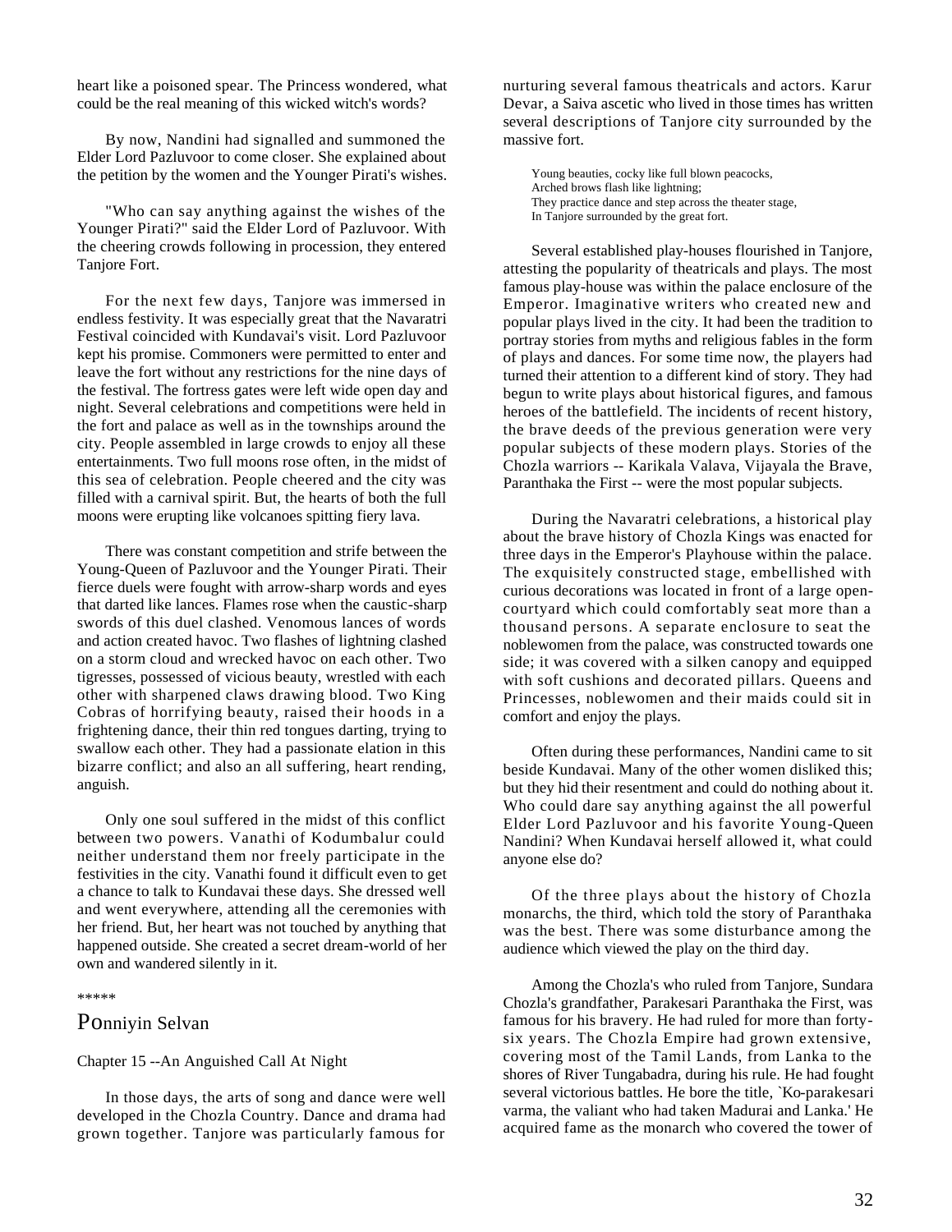Chidambaram Temple with gold. Towards the end of his lifetime, he faced some setbacks; the Empire shrunk somewhat in size. But, his bravery and fame was not forgotten. He fought one last great battle at Takkolam, against Kannara-deva the Rashtrakuta King who came from the north with a huge army. Paranthaka destroyed the huge invading army. But, Crown Prince Raja-aditya who was the Commander-in-chief of the defending forces, lost his life in the battlefield as he fought seated on an elephant. Raja-aditya's body, pierced with enemy arrows, was brought back to the palace in the capital. Queens embraced the dead-body of the valiant Prince who gave up his life to protect the borders of his beloved country, and shed uncontrollable tears. Finally a voice from the skies, an oracle, spoke: "Don't weep! Don't weep! Sorrow not, you mortals! The Prince is not dead, for he lives in the heart of every man and woman of this brave Chozla nation." The play concluded with this final scene.

The audience immensely enjoyed this play depicting the incidents in the life of the generation before theirs. The cause for disturbance was this: Two chieftains, minor kings of the region, helped King Paranthaka in his exploits. They were the chieftain of Kodumbalur domains and the chieftain of Pazluvoor principality. Both noblemen were bound to the Chozla monarch by blood ties and marriage alliances. Both helped Paranthaka like two extra hands in his exploits. Neither was greater or lesser than the other. Paranthaka favored them equally, treating them like two eyes, honoring them equally. How could one eye be more favored than the other? The Elder-uncle of the present day Lords of Pazluvoor was the Pazluvoor chieftain of those times. His name was Kandan-amudan Pazluvoorarayar. The father of the Younger Lord Velir who lost his life in Lanka was Irrukkuvel Ilango Velir the chieftain of Kodumbalur in those days (i.e. Vanathi's grandfather).

The actors who presented the Paranthaka Play were careful in their portrayal of both these famous chieftains. They did not give more prominence to one or the other. They depicted the great characteristics and contributions of both noblemen equally. They were particular in pointing out that Emperor Paranthaka had honored both nobles equally. But, the viewers who watched the play were not equally enthusiastic in their favors. Very soon it was obvious that some were fans of the Kodumbalur party and others favored the Pazluvoor faction. When the scene showed the bravery and exploits of the Kodumbalur man on the stage, one group in the audience cheered; when the Pazluvoor man came on stage another group raised applause. In the beginning this rivalry was mild. Later, it grew more hostile. Both, factions raised loud cheers and shouts, "Naavalo Naaval!"

(Like "Ra rah!" "Bravo!" "Golly!" and other cheers & shouts of modern days, "Naavalo Naaval" was the cheering cry of those days.)

This rivalry in the cheering crowd exhilarated Princess Kundavai. When the cheers from the Kodumbalur faction

was loudest, she would turn to Lady Vanathi seated by her side and say, "Look Vanathi, your party is winning now!" Innocent Vanathi would smile happily. Kundavai would look at Nandini when the Pazluvoor faction was cheering, and say, "Young-Queen, your side is winning now!" However, Nandini's expression betrayed that this did not make her happy. Nandini's rage was kindled and made worse by everything: -- the very occurrence of such rivalry, people cheering and shouting openly about it, Kundavai encouraging such behavior, Kundavai equating that ordinary youngster Vanathi with herself and teasing them about it, -- none of these made her feel comfortable. Nandini wondered if she should leave the pavilion in anger. But, that would mean her acceptance of the incidence as something of importance, even conceding defeat. She bit her tongue and crunched her teeth to sit quietly till the end.

Kundavai noticed everything. The expressions dancing on Nandini's face were crystal clear, like reflections on a mirror. Except one thing, `This is a mystery which is unclear!' mumbled Kundavai to herself. One scene in the play depicted the following incident: The Pandiya King lost the battle and sought asylum with the Lankan King. When the Lankan King did not come forth with the expected support and help, Pandiya left his diadem and other crown jewels with the Lankans for safekeeping and escaped to the Chera Kingdom. Everybody in the audience expressed equal elation at the end of this scene. Though, all factions applauded, Nandini's face showed extreme anguish and sorrow. This was the mystery that Kundavai could not understand.

Kundavai tried to pry Nandini's thoughts, "What a pity that the Emperor could not be with us to enjoy this wonderful play! In his time, even my father had accomplished similar brave deeds like my greatgrandfather. If only my father was in good health..."

"He will surely recover. You, his beloved daughter have come to his side. The Emperor will surely be cured when the medicines from Lanka arrive." Nandini spoke softly.

"Medicines from Lanka? What is that?" asked Kundavai.

"You ask as if you do not know! I believe the Doctor form Pazlayarai has sent a man to collect medicinal plants. In fact I heard that you had assigned a retainer for the job. Isn't that true?"

Kundavai bit her lip. She had beautiful teeth like jasmine buds, but the bitten lip felt pain. Huge cries of "Naavalo Naaval!" interrupted the conversation.

With a final cheer of praise for the greatness and health of Sundara Chozla, the play came to an end. The crowd dispersed with happy thoughts. Noblemen and their women departed with their retinues. The Empress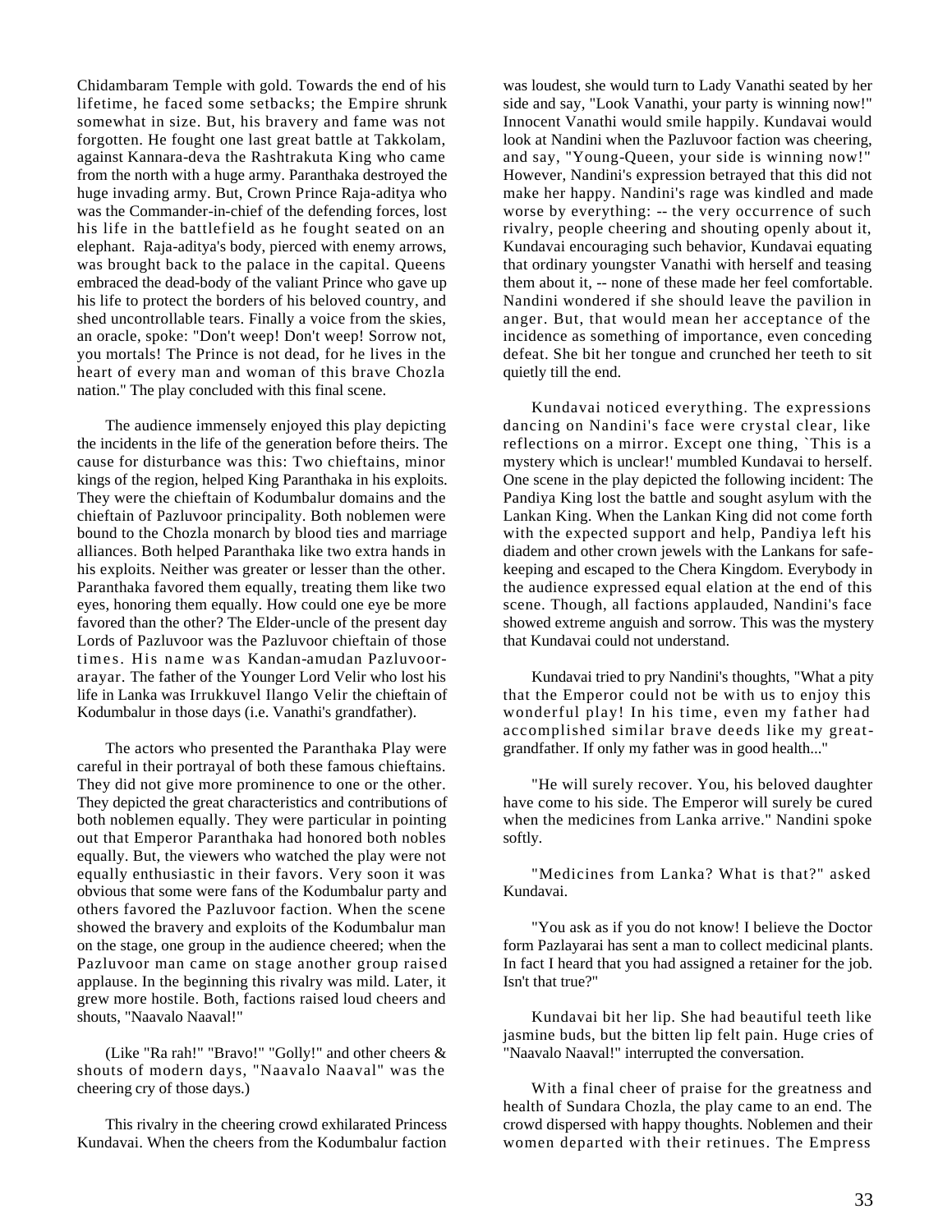Vanamadevi and some other womenfolk of the palace made preparations to go to the Temple of Durga Nisumbasudini, the family deity of the Chozlas. Vanamadevi had undertaken several vows, penances and prayers hoping for the recovery of her husband. She visited the Durga Temple often to offer prayers. The Temple had special mid-night services and programs during all nine days of Navaratri Festival. Special animal sacrifices had been arranged and the Empress attended the mid-night service without fail. Most of the other women in the palace accompanied her.

It was not the practice to allow young maids to attend services at the Durga Temple. Sacrifices were often frightening. The officiating priests would often become possessed of spirits and start dancing frightfully. They would retell gory tales of destruction and mayhem in honor of the Goddess of Destruction. Young girls were not taken to such shows because they would be frightened. But who had the courage to tell the Younger Pirati, "You will be frightened, don't come!" Who could stop her? Kundavai went with her mother to the Temple on all nine nights and offered prayers for her father's well being. Vanathi was left alone in the big palace during such times.

On that night of the Paranthaka Play, Vanathi's heart brimmed with happiness. She was filled with pride on seeing the greatness and bravery of her clansmen depicted on stage. And she did not forget Lanka. Thoughts about her father who had lost his life on that island and the young Prince who was there to avenge her father's death filled her mind constantly. She could not sleep wanting to stay awake till the Younger Pirati returned from the temple. "I must discuss the incidents of today's play with her before I can sleep." She felt like going for a walk on the upper terraces of the palace instead of lying awake uselessly. The panorama of Tanjore in the night can be seen from the terrace. Perhaps even the Durga Temple will be visible. She rose from her bed with such thoughts. Vanathi was new to that palace, but she was confident of finding her way through all the twisting hallways and courts. All the rooms were brightly lit with everlasting lamps and burning torches.

The passage turned and turned again. Galleries seemed never ending. Several oil lamps which had brightened the early night had now been turned off. Servant maids and others were lost in sleep in the corners and alcoves. Footmen had gone for the day. Vanathi felt shy to awaken any of the maids to ask the way. She wandered here and there and was soon lost in the neverending hallways and balconies.

Suddenly a voice could be heard. It was a wailing, sorrow-filled voice. Vanathi was frightened and began shivering. She stood rooted to the spot. Again that anguished cry.

"Is there no one to help me?"

Ah! This sounds like the Emperor's voice! What danger is this? Is it some pain of ill health? Or, is it something else? The Empress and all the other elders have gone to the temple ... What can I do? Somebody must be there, by his bedside ... He couldn't be left alone ... let me see. She took a few steps further into that balcony. Cautiously she moved further. The voice came from down below. She looked down on a large, wide, chamber. Isn't this the bed-chamber of the Emperor? Yes; there he is, lying on his bed! All alone! He is moaning and wailing. What is he saying?

"You wretch! It is true, it is true that I killed you. I did not intend it; but, I am the cause for your death. What can I do about that now? It is more than twenty-five years now and why do you still haunt me? Don't you have any peace? Won't you leave me in peace? Tell me, how I can atone ... I'll surely do it! Let me be free ... Oh! Let go! Is there no one to free me from her clutches? Why are you all treating me with medicines for my physical illness? Is there no one to treat this mental illness of mine? Help me ..... Go! Go away! No! Don't move, stop! Tell me what I must do. Tell me how I can make amends. Why do you kill me like this with your silence? Can you not speak? Say something before you go ..."

These words fell into Vanathi's ears like molten lead. She shivered from head to toe. Quite unaware of herself, she looked around. Her eyes looked into all the nooks of the chamber, behind every curtain and pillar.

A figure stood before the Emperor, a little away, towards one side, in the shadows of a large pillar. A female -- half visible, half hidden by shadows and the smoke from the incense burner. It seems like ... Oh dear! It seems like the Young-Queen of Pazluvoor? Am I dreaming? Am I insane? What is happening? No, this is no dream ... Look carefully, who is that hidden behind that pillar? The Elder Lord Pazluvoor! I'm not mistaken, it is them! Is the Emperor crying in fear on seeing her? What is the meaning of his cry, `It is true that I killed you!'

Suddenly, Vanathi felt faint; her head began to swim. No, the whole palace was swirling... Chee, chee! I should not faint now, not here at least ... She moved away with difficulty and turned into the passage. The return path seemed endless ... I cannot find my bedroom, I cannot go on ... not another step ...

When Kundavai returned from the temple with her maids, she found Vanathi, senseless like a wooden log, in a passage-way close to her bed-chamber. \*\*\*\*\*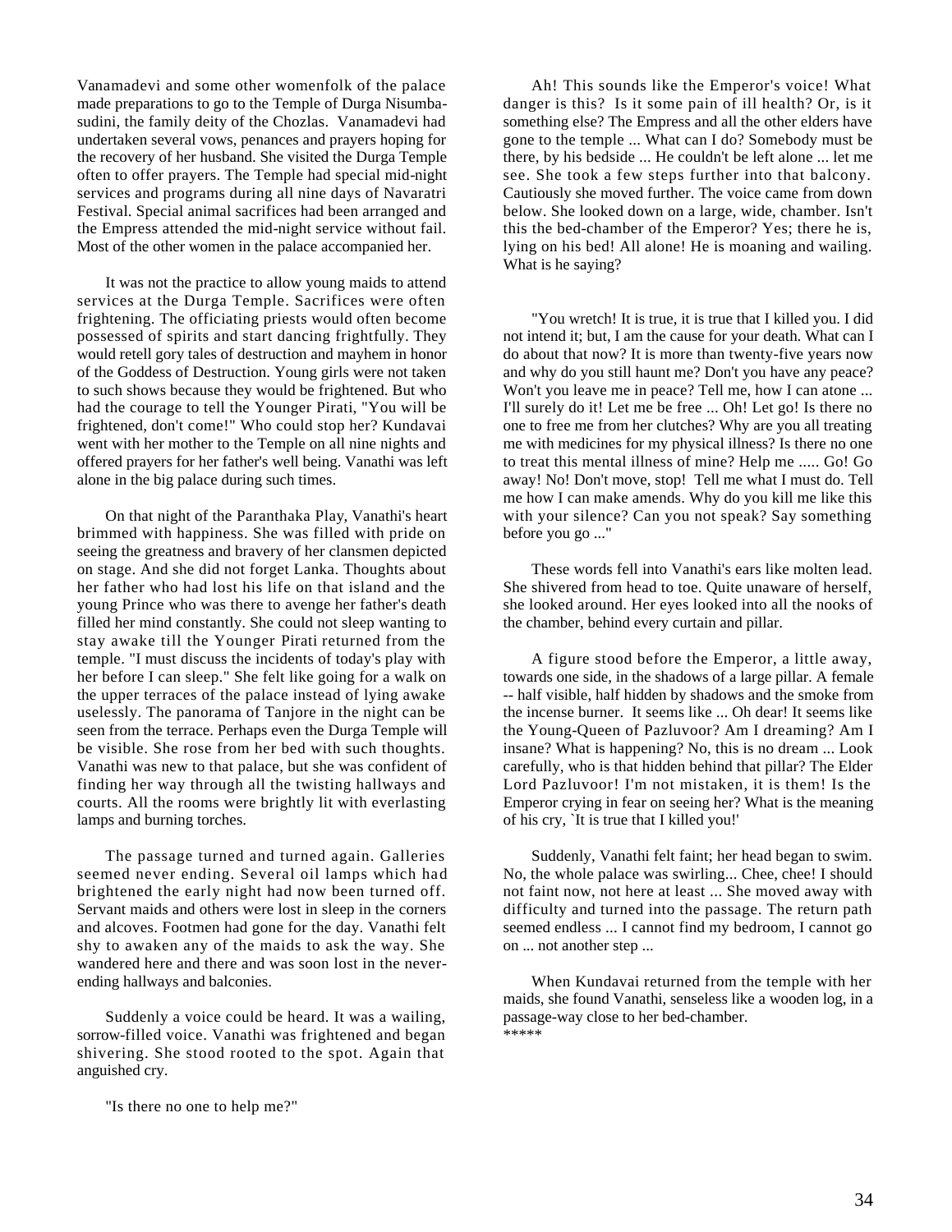#### Ponniyin Selvan

Chapter 16 --Sundara Chozla's Hallucination

Sundara Chozla summoned his daughter to his bedside. He ordered the servants, nurses, doctors - everybody to leave them alone. He made his daughter sit close beside him, holding her palms in his hand. Kundavai realized that he was trying to say something, unable to put his thoughts into words.

"Father, are you angry with me?" she asked.

Tears glistened in his eyes. "Why should I be angry with you, my dear?"

"I disobeyed your orders and came to Tanjore."

"Yes; you shouldn't have disobeyed me to come here. This palace in Tanjore is not good for young girls. You should realize that from what happened last night."

"What happened last night, Father?"

"I am talking about that girl from Kodumbalur; her falling down in a faint. How is she feeling now?"

"She is fine today, Father! She used to faint like this, very often, in Pazlayarai. She will be all right within a few hours."

"Did you talk to her, my dear? Did she say that she saw something, heard something?"

Kundavai thought for some minutes. Finally, "Yes Father! I believe she tried to go up to the terrace when we had all gone to the temple. At that time she heard someone wailing piteously. I believe she was frightened by those cries."

"That's what I thought! Don't you know it now, my darling? There is a ghost, a phantom wandering in this palace. You shouldn't remain here; leave immediately." When he said these words, Sundara Chozla was shivering from head to toe; his eyes were craze filled, looking into the distance. Kundavai noticed all this.

"Father, then why should you stay here? Why should my mother live here? Let us all go back to Pazlayarai. I don't see any improvement in your health since you came here."

The Emperor smiled sadly, "How can I get better now? I have no such wish anymore."

"Why should you feel dejected like this, Father? The Doctor of Pazlayarai says that he can cure your illness."

"And you believed him; you have even sent a man to Lanka to collect medicines for me. Yes, dear; I heard that! It shows your love for me!"

"Is there anything wrong in a daughter loving her father?"

"Nothing. I am fortunate to have such an affectionate child. There is nothing wrong in your sending a man to Lanka to collect medicinal plants. But, it does not matter if medicines come from Lanka, if herbs come from Java or even if ambrosia comes from the heavens; I am not going to feel better in this birth."

"Oh dear! Don't say such words Father!"

"You came here my dear, disobeying my orders! Actually I am happy about it. It has been my intention for some time now, to open the secrets of my heart and tell you the truth. This is the right opportunity for that. Listen to this: if it is a physical ailment, medicinal herbs may be able to cure it. My illness is not merely physical; what cure is there for a mental worry?"

"Father! You are the Emperor of the three worlds. What worries can torment you?"

"My child! You talk like the bards -- with wild imagination. I am no ruler of three worlds! I am not even Emperor of this one whole world. A small portion of a small corner in the world is my Kingdom. I am unable to bear even this burden."

"Why should you, Father? Are there not other capable subordinates to bear the burden of ruling this Kingdom? You have two exquisite sons. Two lion cubs; bravest among men; who could bear any burden ..."

"Daughter! It is that thought that frightens me. Your brothers are both incomparable warriors. I raised them with fondness, just as I raised you. However, I doubt if I am doing a good deed if I leave this Kingdom to them. Do you think it is right to bequeath a curse along with the Kingdom?"

"What curse can this Kingdom have? Sibi who gave his own flesh to save a dove and Manu who gave up his own son for the calf, are our ancestors. Karikala Valava and Perunar Killi had ruled this Kingdom. Brave Vijayala of the many battle-wounds sat on this throne. Aditya who raised one hundred and eight temples along the Cauvery and Paranthaka who gilded the temple at Chidambaram, created this Empire. Gandara Aditya the devout ruled this divine Empire. What curse can this Kingdom have? Father! You are hallucinating about something. If you leave this fort ..."

"Ah! You do not know what will happen the instant I leave this fort. Do you think that I am happy to forsake beautiful Pazlayarai and live in this prison like fortress of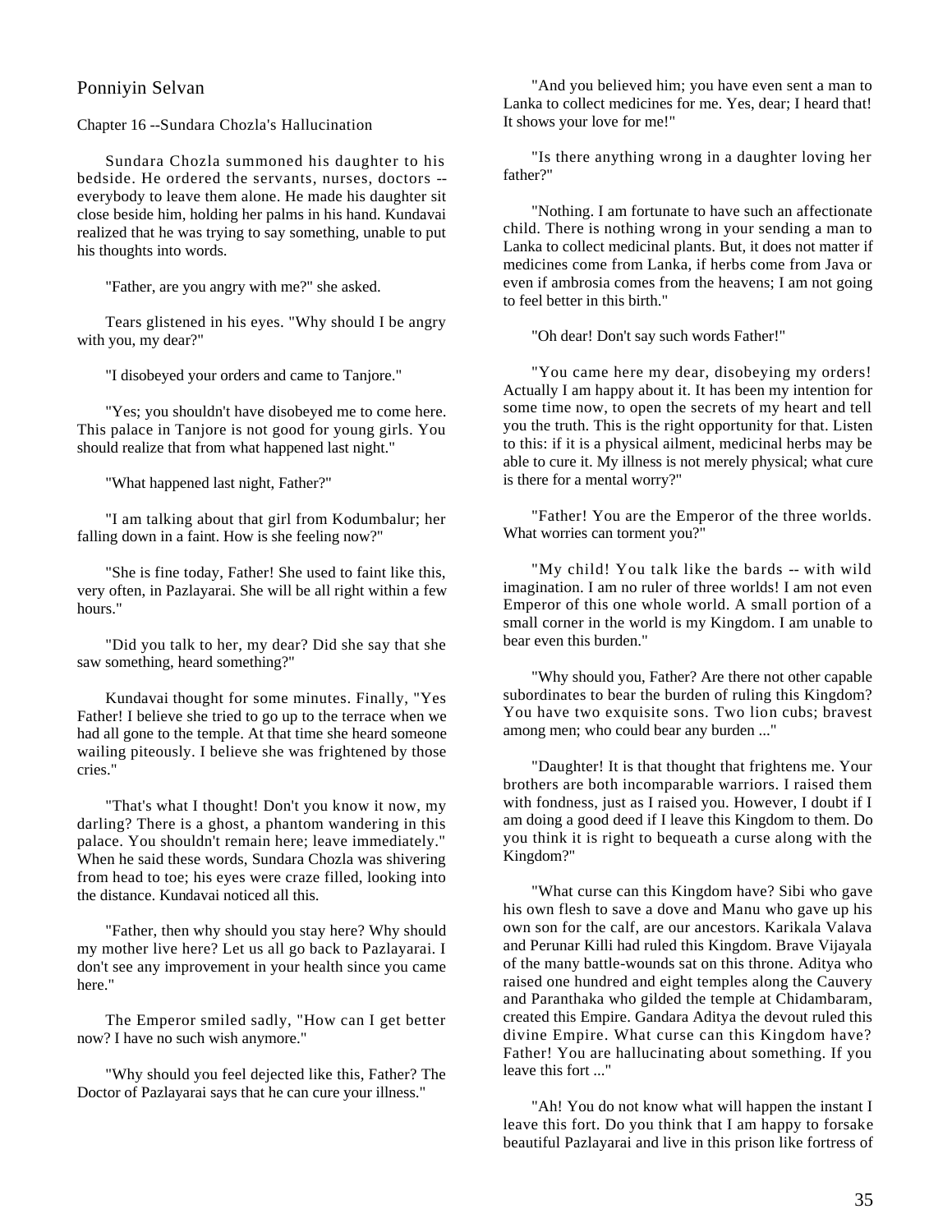Tanjore? Kundavai, I am preventing the destruction and ruin of this ancient Kingdom by living here. Think of what happened last night, in the playhouse. I was watching everything from the terrace. At one point I even wondered if I should order the play stopped."

"Father, what is this? It was a very good play! I was proud to see the presentation of our clan's greatness. Why did you wish to stop it? Which act displeased you?"

"Oh, there was nothing wrong with the play. I am talking about the behavior of those who watched the play. Did you not notice the rivalry in cheering by the Kodumbalur faction and Pazluvoor faction?"

"I noticed, Father."

"They behave in this fashion even when I am here. Think of what can happen if I were not here. The minute I leave Tanjore, both parties will plunge into fights. Like that myth about Lord Krishna's clansmen destroying each other by infighting, these fellows will kill each other and in the process destroy this Kingdom."

"Father, you are the all powerful monarch of this Empire. Both, the nobles of Pazluvoor as well as Kodumbalur, are duty bound to obey your commands. If they cross the bounds, they seek their own destruction. Why should you be concerned?"

"My Daughter! Both their clans have given exceptional service to our family for the past hundred years. This Empire could not have grown to such strength without their help. If they are destroyed, it is a weakness to our Kingdom."

"Father, if it became known that among those two clans, one was committing treason, by instigating a conspiracy against you..." Kundavai spoke hesitantly.

Sundara Chozla looked at her with surprise, "What are you saying, Daughter? Treason and conspiracy against me? Who is instigating it?"

"Father, some who pretend devout service to you are secretly conspiring against you. They scheme to declare that your sons are not eligible to ascend this throne; they plan in secret to crown another..."

"Who? Crown whom? Whom are they trying to crown by declaring that your brothers are not eligible?" Sundara Chozla asked with some agitation.

Kundavai spoke softly, "Uncle Madurandaka, Father. They plan this treason when you are on your sickbed like this."

Sundara Chozla sat up a little, "Ah! If only their efforts are successful!"

Kundavai was shocked, "What is this Father? Are you enemy to your own sons?"

"No; I am no enemy to my sons! I wish them well; they do not need this curse ridden Empire. If only Madurandaka agrees..."

"Why shouldn't Uncle Madurandaka agree? He is very willing; ready to be crowned tomorrow if needed! Will you accept that? Should you not consult my brother the Crown Prince?"

"Yes; we must talk with Aditya Karikala. Not only that, we must make your Elder-grandmother agree to this."

"Will a mother disagree if her son is to be crowned?"

"Why not? You have lived with your Eldergrandmother for so long; don't you know her? It was because Lady Sembiyan Madevi insisted, that I accepted the throne in those days. Kundavai, your grandmother has great affection for you. You must talk to her and convince her to accept the throne for Madurandaka."

Kundavai was too stunned to say anything. The Emperor continued to speak, "Go to Kanchi after that. Tell your brother, `You don't need this cursed Kingdom.' Make him refuse this burden. We will crown Madurandaka and be free of the curse."

"Father, you keep mentioning a curse. What curse?" asked Kundavai.

"My dear! They talk about previous births; do you believe in that? They say that one can sometimes remember the incidents of one's previous births; do you think it is possible?"

"Father, those are deep philosophical matters. What can I say about them?"

"They talk about the ten incarnations of Lord Vishnu. They tell tales about the previous births of Gautama Buddha. Don't you know those enchanting Jataka tales?"

"I have heard those stories, Father."

"When Gods and Prophets have such previous births, why not us mortals?"

"Maybe possible, that we too have many births."

"Sometimes, I can remember my previous birth. I have not talked about that to anyone till now. If I do, none will believe me; or understand. They will declare that along with physical disability, I am also mentally unwell. In addition to these doctors bothering me, sorcerers and exorcists will start coming in here."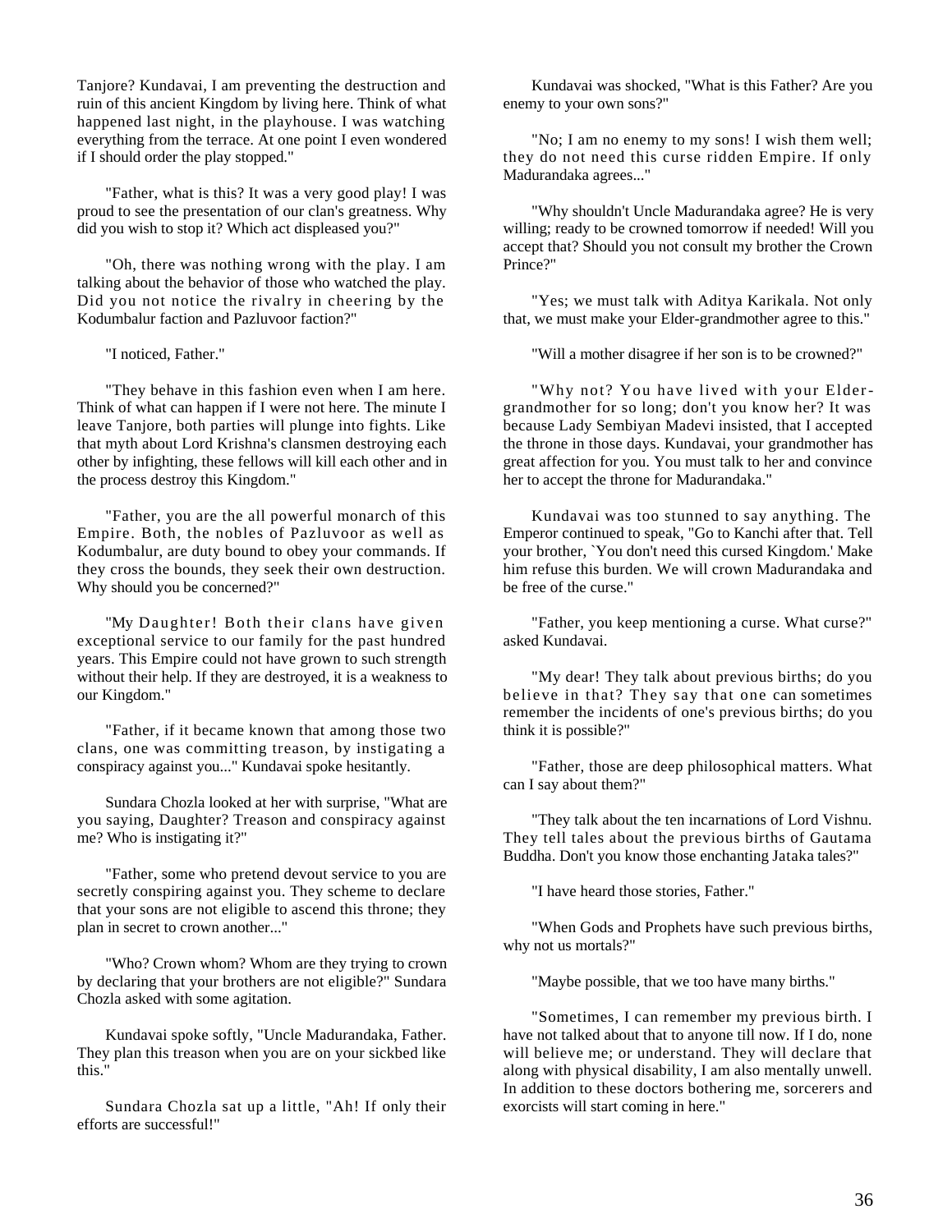"Yes Father. Even now, some say that. You will not be cured by medicine but you need to be treated by exorcists."

"See! But, you won't think so, will you? You won't laugh at me, when you hear my story; will you?" asked the Emperor.

"Dear Father! Do you have to ask me? Don't I know how hurt you feel? Will I ever laugh at you?" Tears filled her eyes as Kundavai spoke these words.

"I know you well my dear. That is why I plan to tell you secrets that I have not shared with anyone. Let me tell you some incidents of my previous birth."

It was a beautiful island surrounded by the sea. It was full of green palms swaying gracefully. Open areas were covered by thick bushes and creepers. A youth hid behind a bush on the beach. He was staring at a huge sailing ship, moving towards the horizon. He waited till the ship disappeared from sight. He stood up with a sigh, "I am safe!"

He was born in a royal family. He had no rights to any kingdom; neither did he wish it. There were three brothers elder to his father -- they had precedence. He did not even dream about ruling that kingdom. He went with an army which sailed across the sea to fight a battle. He had been given command of a small battalion. But, his army lost that war; countless men died; most men under his command had died. He was ready to give up his own life, as he performed various deeds of valor in the field. But, death did not embrace him. The remaining army of retreating men gathered on the beach. They made preparations to sail back to their homeland. The youth did not like to go back. He was not keen on going home after he had lost all his men on the battlefield. His clansmen were famous for their bravery; he did not wish to disgrace their name by his deeds.

While the ship was sailing, when he saw a tiny island in the distance, he jumped into the sea. None saw him. He was able to swim to the beach and hide behind the bushes. He waited till the ship had sailed away and came out of hiding. He sat on a low tree branch and surveyed the land around. It seemed deserted; but, he did not care. The island was beautiful. He was happy to lean back and loose his thoughts in dreams of the future.

Suddenly, a human voice, a female cry was heard. He turned around: a young girl was running as she screamed. A hideous bear was chasing her. The distance between the bear and the girl was quickly decreasing. There was no time to think about anything else. He jumped down to pick up the knife he had brought. The bear was about to place its fangs on the girl's shoulder. He took aim and threw the knife; it struck the bear. The beast turned with a deafening roar. The girl was safe; he was in danger now. The

wounded bear pounced on him. Man and beast began to wrestle. Finally, he won.

The victorious youth looked around in all directions. The girl stood behind a coconut palm, leaning on its bent trunk with folded arms. She seemed surprised, happy. Her appearance, her clothes proclaimed that she was a girl of the forest, unaware of the civilized world. In beauty, she was beyond comparison to anyone on earth. The way she stood, leaning on the swaying palm -- it appeared like a fine painting by a master artist. He wondered if she could be human! As he stepped closer, she did not disappear like some nymph. Unexpectedly, she began running, very swiftly. He tried to follow her for a while; but, he was too tired and he knew that he could not catch up with the girl who had pranced away like a deer. Moreover, it was not very civilized to run behind some unknown girl. "She must live somewhere on this tiny island. I am sure to meet her again." He walked down to the beach and rested.

Soon the girl returned. She brought an older man with her. The newcomer said that he was a fisherman of the Karaiyar tribe, living on the coastal islands of Lanka. An important truth also became obvious. The girl had saved the young man's life! A bear was stalking him as he rested on the tree branch. The girl had seen them. The bear, perhaps trying to protect its territory was about to pounce on him. The girl had distracted the beast by her cries. The youth was very grateful. He expressed his thanks to her in many words. But, her only reply was silence. The older man replied to all the questions posed by the youth. This surprised him; but, truth dawned on him soon.

The girl was a speechless mute; neither could she hear anything. His heart brimmed with pity. A sudden affection for her rose in him. The circumstance, the surroundings were conducive for the growth of that affection. Her inability to speak or hear were no obstacles. Her eyes spoke of countless inner secrets, of a thousand fantasies. Is there any language in this whole world comparable to the sweetness of those talking eyes? Why bother about other senses when two hearts became one?

The island became a paradise to that youth. Days, months even years went by. He forgot to keep track. One day, there was an end to this life in heaven. A ship came to anchor on the coast of that island. Several boats were lowered and many men came on shore. The young man went down to the beach to see who they were. They had come in search of him. Many unexpected incidents had occurred in his homeland. Two elder brothers to his father had died. The other brother had no children. A large kingdom awaited him.

The youth was filled with confusion. He had no heart to leave that beautiful island or that enchanting maid. But, an eagerness to meet his near and dear ones, to step on his beloved homeland -- new emotions tugged at his heart. He was told that danger surrounded his homeland on all sides. War drums sounded everywhere. He made up his mind. "I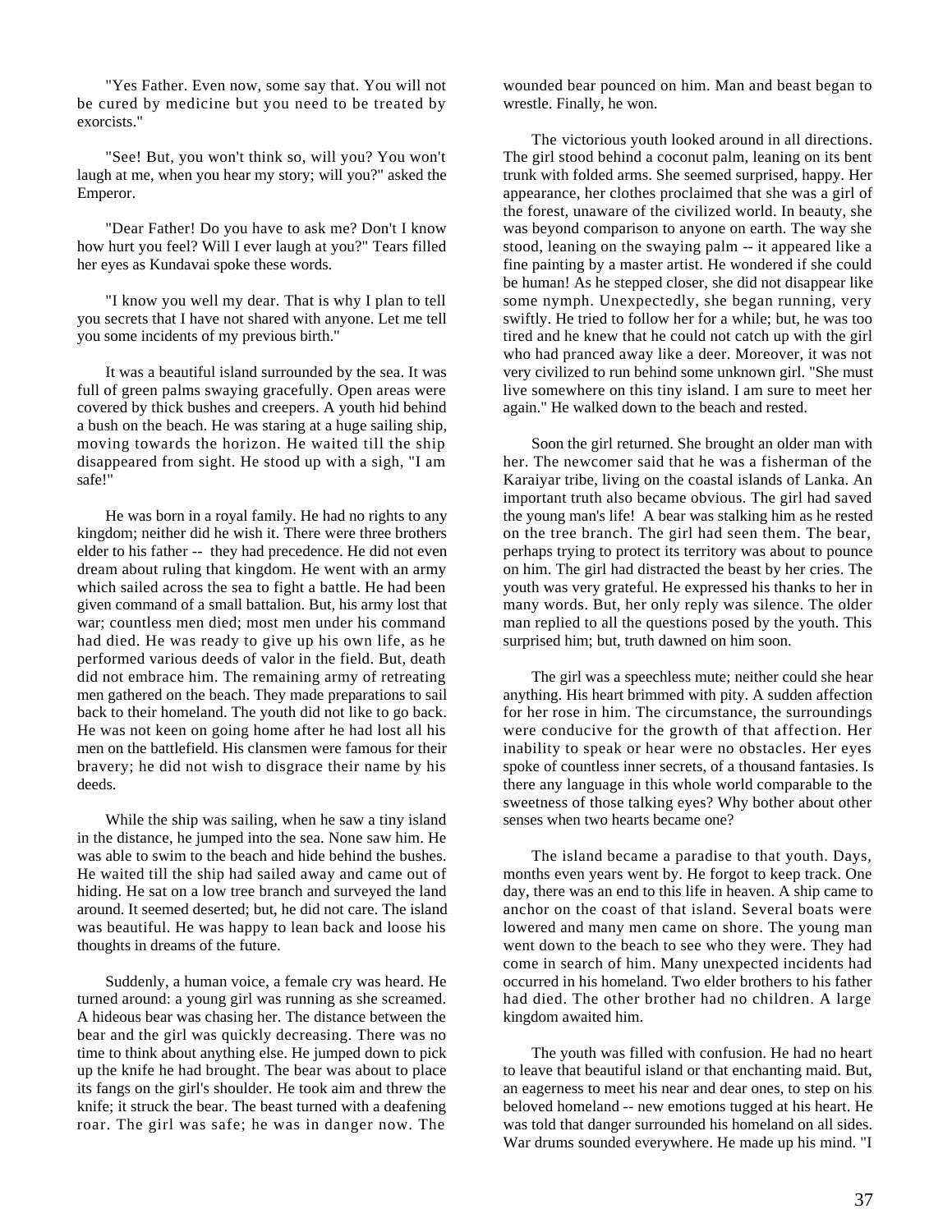will come back; I will fulfill my duty and come back!" he promised a thousand times. That island girl, the deaf-mute maid refused to step in the midst of the newcomers from civilization. When the youth climbed into the boat, she was leaning on that old coconut palm, staring at him with tear filled eyes. He steadied himself and left.

"Kundavai, the sight of that Karaiyar girl gazing at me with tear laden eyes, it never left my memory. However I try, I can never forget it. But, another scene more poignant, in fact a frightening picture appears before my eyes constantly. In the night and day, in sleep and wakefulness, it worries me. Shall I tell you about that also?" asked Emperor Sundara Chozla.

The Younger Pirati spoke with a voice choked with emotion, "Tell me, Dear Father!"

#### \*\*\*\*\*

#### Ponniyin Selvan

Chapter 17 --Can The Dead Return?

Sundara Chozla had been speaking as if he was narrating the story of some third person. Now, he began telling it like a history of his own life.

"My dear Daughter, today I am telling you things about which a father will not normally speak to his own daughter. I am telling you secrets which I have not shared with anyone. In this whole world, only my friend Anirudda knows these things; even he does not know all. He does not know this turmoil that rages in my heart. But, I shall tell you everything. Someone in our family should know everything -- I do not have the courage to speak of such things with your mother and I cannot speak about it to your brothers. I had been intending to tell you all this for some time now. Today, I have the opportunity, the courage to tell you everything. You would not laugh about my situation; you will try to soothe the wounds in my heart; you will help me fulfil my wishes. I speak to you with such hopes ...

"I left that island on the ship and came to Kodi Karai. I heard that my grandfather, Emperor Paranthaka was now living in this Tanjore palace and came here. When I came to Tanjore, the Emperor was on his deathbed. The Empire he had built over a span of forty years was now facing ruin and chaos. Raja-aditya the Crown Prince had died in the battle fields of Takkolam. My father Arinjaya had been very badly wounded in that same battle; they were not sure if he would live too long. Kannara-deva's Rashtrakuta armies had already captured our Thondai Territories and were quickly advancing towards the south. Rebel Pandiya's were already regrouping in the far south. Chozla armies in Lanka had faced defeat and come back. Many brave men of the Chozla nation had lost their lives in these various wars. Such news, coming from all directions, had

devastated the aging Emperor. In such a situation, when he saw me, his face brightened with happiness.

"My grandfather had been very fond of me from my childhood days. For a long time he had raised me personally in his own palace; I was closer to him than to my own parents. He had permitted me to command the battalion sent to Lanka because I had been insistent. He was heartbroken when he found that I had not been one among the men who returned. Since none could confirm my death, he had been sending search parties looking for me. One such search party had found me. His wounded heart found some peace when I came back to Tanjore.

"For some reason, he had a hope that the Chozla Kingdom which faced such devastation towards the end of his rule, would once again achieve greatness because of me. Palace astrologer's had fostered that hope. As if to prove the point, though my grandfather had four sons, only I, his grandson, now remained to carry on the responsibility. Emperor Paranthaka called me to his bedside and embraced me with kisses and tears. `My dear Child! After me, your Elder-uncle Gandara Aditya will sit on this throne. After him, this Chozla Empire is yours. Our clan is sure to regain its greatness during your times!' He spoke such words for a while. He made me promise that my only aim in life should be to establish the greatness of the Chozla people.

"I reciprocated my grandfather's affection for me with equal fondness and reverence. I promised to fulfil his wishes, his orders, as my life's mission. But, I had no peace of mind. What about the fate of that mute-maid of the Karaiyar tribe who had saved me from the bear? How can a mute, island girl, of the lower classes, sit on the noble throne of the Chozla Kingdom, as a queen? Will a palace life be to her liking? Will the citizens and countrymen mock me? ... Such thoughts confused me. There was another matter:- My Elder-uncle Gandara Aditya had remarried recently. You know that the fortunate maid who married him is your Elder-grandmother Sembiyan Madevi, the scion of the Mazlava-raya clan. His first wife had no children; but, what was the assurance that his new wife would not have any offspring? If my uncle had a male child, how would I inherit the Kingdom? -- Such questions were raised by many, even in those days. Perhaps that great soul, my Uncle Gandara Aditya, felt that none in the Kingdom should raise any such doubts. Gandara Aditya was coronated after Emperor Paranthaka's death. My uncle -- the new King -- made arrangements that I should be anointed as the new Crown Prince on that same day.

"My dear Daughter! You know how the people of this country are obsessively fond of your brother Arulmozli in these days. Similarly, in those days, people were excessively fond of me. During the coronation ceremonies inside the palace, thousands of people had gathered in the plaza outside. They waited patiently for the newly crowned King and Prince to appear before them. Bowing to their wishes, my uncle and I, stepped onto the viewing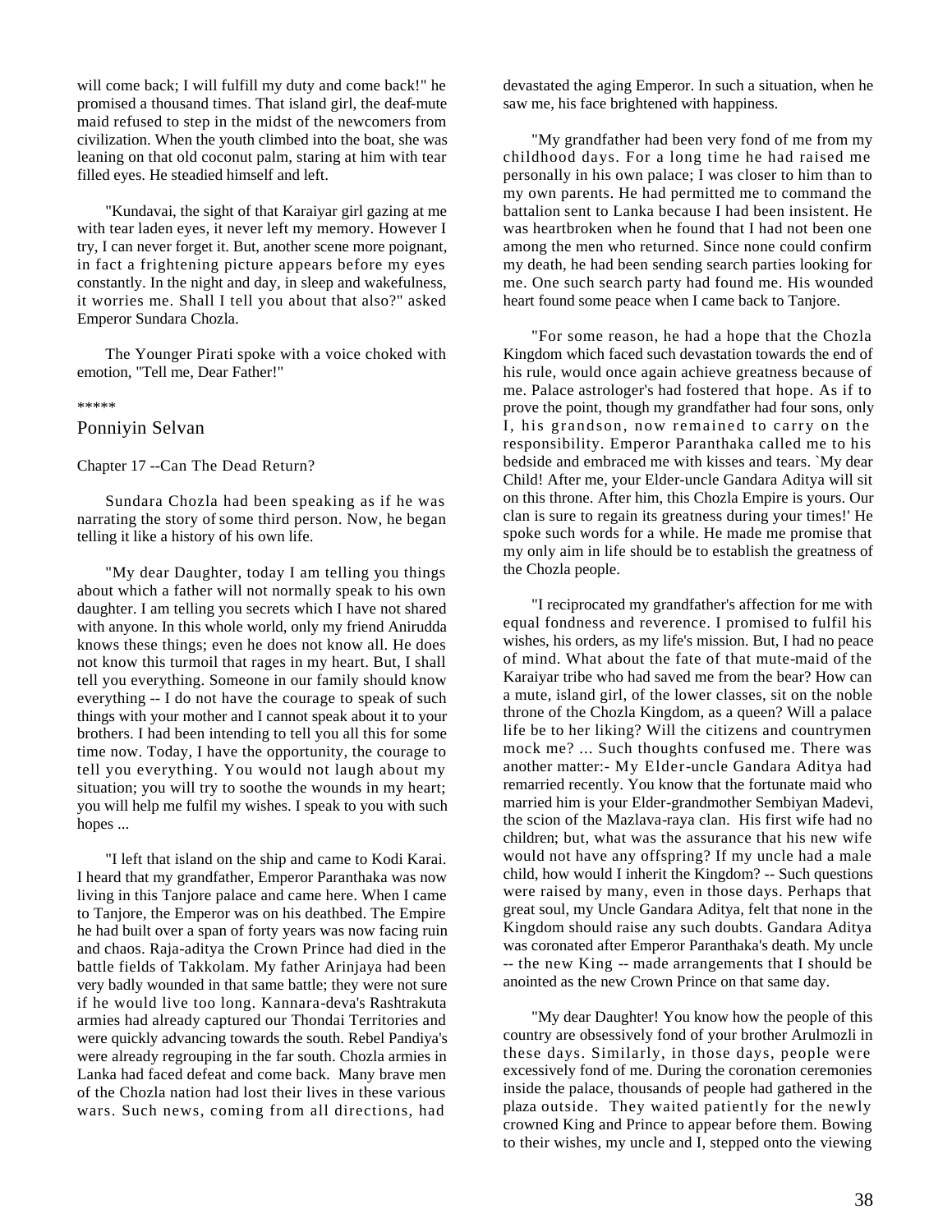gallery of this palace, presenting ourselves to the crowds. It was an ocean of smiling faces below us. On seeing us, they raised a cheering roar. So many people are happy about my being their Prince; why should I worry about a mute-girl living in the forests of some desert island? Is the happiness of these thousands important? -- or the life of a mute?

"I was looking into the happy faces of the people below me, with such thoughts racing through my mind. Men, women, the elderly and the youth, even children - everyone seemed so happy. However, suddenly, I saw a face -- the face of a young girl, filled with sadness, eyes brimming with tears looking at me piteously. I do not know how her face attracted my eyes or my attention in the midst of that vast multitude. After that, my eyes never left her face. Her face became larger and larger; came closer and closer. That huge horde of people vanished; everybody standing by my side disappeared; the palace vanished; the decorated gateway and plaza, the viewing gallery, the city, the fortress, the sky and the earth -- everything vanished. Only her face was fixed before my eyes -- like the vision of a Goddess. I felt faint; my legs felt weak; I lost consciousness....

"Later, I heard that I had fainted and the soldiers by my side had prevented my fall. They thought that I had been tired out by the coronation ceremonies. They canceled the public appearances and took me to my bedchamber in the palace. When I had recovered somewhat, I called for my friend Anirudda and spoke to him in privacy. I described what I had seen. I ordered that he should make arrangements to somehow find that mute-girl and bring her to me. Anirudda came back later in the night to inform me that he could not find any girl meeting my description, though he had searched every nook and cranny of Tanjore Fort and its surroundings. I was angry with him, `If you cannot help me even in this, what kind of a friend are you? Look for her on all the roads leaving Tanjore. The coast road to Kodi Karai ...' Men were sent to look for her along all roads. The men sent to Kodi Karai came back with some news. They had found a mute-girl living in the house of the light-house keeper. She had appeared to be insane. Though they had tried by several signs and actions they could not communicate with her. They were unable to convince her to go back to Tanjore with them.

"When the men brought this news, I was stunned and confused. What should I do? Two days passed in such confusion. I thought of her day and night. Nights were sleepless. I left for Kodi Karai with Anirudda by my side. We rode as fast as horses could carry us. During that journey, my mental disquiet increased a thousand fold. What should I do with her, if I find that mute girl? Shall I take her to Tanjore and Pazlayarai and declare, `She is my Queen!' My heart and body shrank with mortification upon that very thought.

"My darling Daughter! In those days I was recipient of an unwanted fame -- that I was incomparable in physical

beauty and allure. I did not heed it much, but, everyone talked constantly about my attractive personality. They completely ignored my given name -- Paranthaka, in honor of my grandfather -- and called me Sundara Chozla, the Handsome Chozla. I, who was famous in this fashion, how could I, lead an uncivilized island girl into the palace? If not, what could I do with her? With such an agitated mind I reached Kodi Karai.

"That good woman solved all my problems. The news that awaited me at Kodi Karai was shocking. She had climbed to the top of the light-house on the day after my men had left. It was the night of a new-moon. Storm winds were blowing; the sea in high tide was turbulent as it raised high waves covering the rocks around the light-house. That girl stood for hours, gazing into the stormy sea. People were used to seeing her stand like that quite often; so they did not particularly bother about it. A loud cry rose above the roar of the waves. She vanished. A couple of fishermen on the beach had seen a woman fall from the light-house into the sea below. They searched the rocky shore with catamarans and boats but could not find anything. They decided that she had been claimed by the sea.

"This news filled me with pain and anguish; soon a peace overtook those emotions. I did not have to worry about what to do with her. I did not have to think about her ... I returned to Tanjore with this strange feeling, a mixture of sadness and peace. I became involved with the affairs of the Kingdom. I married... your mother ... had brave sons, and you ....

"But! my dear, I could not forget that wretch who died. Sometimes, nightmares of that scene -- a sight I had not seen, would torture me. My imagination recreated that horror of a girl with disheveled hair falling headfirst into the stormy sea, from the light-house high above. I would awaken screaming from nightmares about that scene. Your mother by my side would ask, `What is it? What is it?' I never told her the truth. `Nothing!' I would convince her. I would pretend to have remembered some horror of the battlefield. In some years, by the grace of passing time, those nightmares left me. She faded from my memory. I had forgotten her till recently. Yet, I think the dead are more cruel than the living. That mute-girl's ghost has not forgotten me. It has begun to appear once again to torment me! Daughter, do you believe that the dead can return?" Sundara Chozla, stopped with this question to his daughter.

He was staring into the distance, with a deranged look. There was nothing to stare at in that chamber! But, his whole body shivered. Kundavai felt an immense sadness for her father. Her eyes filled with tears. She moved closer and buried her face on her father's chest, shedding tears. Soon, he stopped shivering and caressed her head with his fingers.

Kundavai sat up and said firmly, "Father, you had buried these frightening details in your heart for all these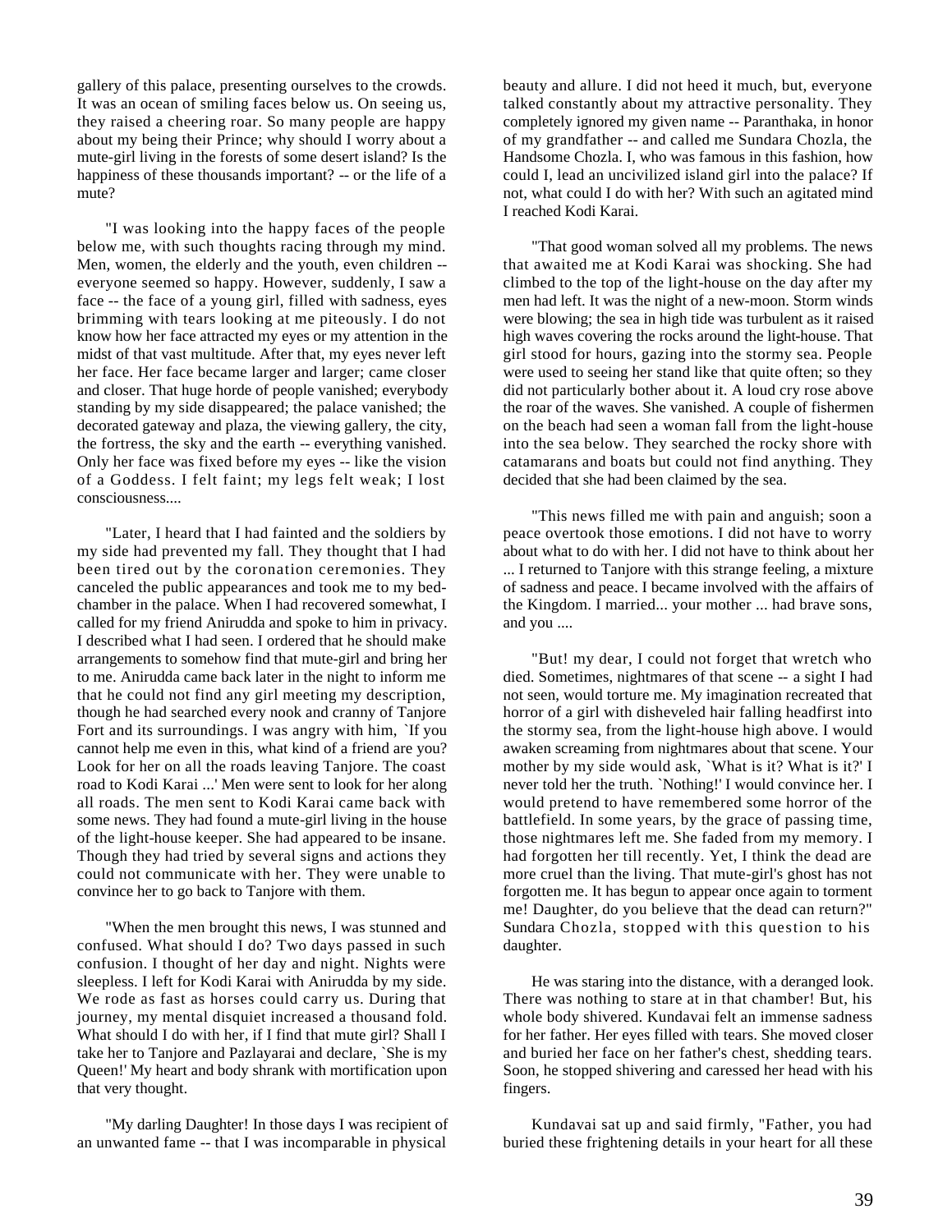years and were worried sick. Now that you have told me everything, you will soon feel better."

Sundara Chozla smiled on hearing this. His sad voice was mingled with a hopelessness, "Kundavai, you don't believe me! You don't think that the dead can return. But, I tell you that I saw it with mine own eyes -- her ghost stood there, next to that pillar behind the metal-lamp, last night... How can I not believe it? If I was imagining things, what about your friend? She fainted because she saw something, heard something. Call her now, Kundavai! I'll ask her myself!" Sundara Chozla spoke restlessly.

"Father! Vanathi is a timid girl. I do not know how she came to be born in the brave Velir clan of Kodumbalur! Even if she had seen a pillar in the darkness, she would have fainted in fright. There is no point in asking her. She wouldn't have seen anything or heard anything."

"You think so? Fine, forget her then. Listen to the rest of my story. I too had no belief in the return of the dead. At least, not for a long time. I was sure that such apparitions are merely figments of the imagination. Do you remember that incident of long ago? When we had all gone boating on the Cauvery and Arulmozli had fallen into the river when he was a child? When we had been shocked with distress, a woman had rescued the child from the river. She vanished after others had taken charge of the boy. We have talked about that incident many times; you could not have forgotten. Your mother and others decided that Goddess Cauvery had saved the child. But, do you know what I saw? That Karaiyar girl -- the mute -- had picked up the child. You might remember that I had fainted on that day also. Everyone thought that I had fainted because of the mishap to the child. That is not true! I am telling you after all these years -- I fainted because I knew that it was her ghost that had picked up the child....

"My Daughter! Do you remember the Coronation Day of your brother? Do you recall that day, when Aditya Karikala came into the palace courtyard to receive the blessings of all our elders, after he had been crowned? I was by his side then. I saw the mute-girl's ghost stand amidst all those women and stare angrily at my son Karikala. I fainted on that occasion too. When I thought about it later, I had my own doubts. I worried about why her ghost should stare angrily at Karikala. I wondered if it was part of my imagination. Kundavai, now, in Tanjore all my doubts are clear. Once upon a time, when she was alive, I could read all her thoughts just by looking at her face. A tremble on her lips would tell me everything she wished. I have that skill once again! Kundavai! She has come before me four or five times at mid-night, to warn me... `You killed me! That I forgive. But, do not sin again! Don't covet a Kingdom which belongs to another and give it to your own!' I understand this message of her's very well! Daughter! You must help me in this matter. My sons do not need this cursed Kingdom, this Chozla Throne! Let us give it to Madurandaka."

Kundavai stopped his tirade with these words, "Father, how can you say these things? Why should we change a decision approved by all the citizenry and nobility? Will the world agree even if you wish to change it?"

"I do not care whether the world approves or not! I must follow the law of justice. It is my duty! My mind was never at peace when I crowned myself as Prince and later King of this Empire. My conscience pricked me. It is not lawful that I, the son of a younger brother should ascend the throne when a son of the elder brother is alive. Now, I suffer for such sins. Why should my sons commit a similar sin? Neither Aditya nor Arulmozli needs this Kingdom. They do not need the curse that comes with this Kingdom. We must crown Madurandaka before I die. After crowning him, I shall go to live in peace in the Golden Palace which Karikala has built at Kanchi."

"Father! Will the Elder Pirati agree to this scheme?"

"Kundavai, that is where I need your help. Make up some reason or other and make my aunt come here. Oh dear! Why is she who is so knowledgeable about so many things, unaware of the legality in this matter? Why did she force me to commit this sin? Why is she angry with her own son like this? Why is she so adamant about this affair which is against the very nature of motherhood? Perhaps there was some justice as long as Madurandaka was involved in his devotions to Saiva faith declaring that he would become an acetic. Now that he himself is interested in ruling this Kingdom, how can we crown anyone else?"

"He may wish to rule; but, is he capable?"

"Why not? How can a son born to the great philosopher Gandara Aditya and a scion of brave Mazlavarayas not be capable?"

"Forget the capability! Shouldn't the people approve?"

"If we were to ask approval of the people, do you know what they will say? They will insist that we immediately crown your younger brother Arulmozli! Is that lawful? Will Arulmozli agree to any such nonsense? All this is wasteful argument dear Daughter! Ask your Elder-grandmother to come here as quickly as possible. Write to her saying that I am wrestling with the God of Death; tell her that she must come immediately if she wants to see me alive..."

"That is not necessary Father! The Elder Pirati has been intending to start renovation of the Tali-kulattar Temple in Tanjore. I'll mention that and write to her, asking her to come here immediately. Please be patient till she comes."

After this, father and daughter talked for a while. Kundavai then left for her chambers. On the way, she accosted her mother and said, "Amma! From now, do not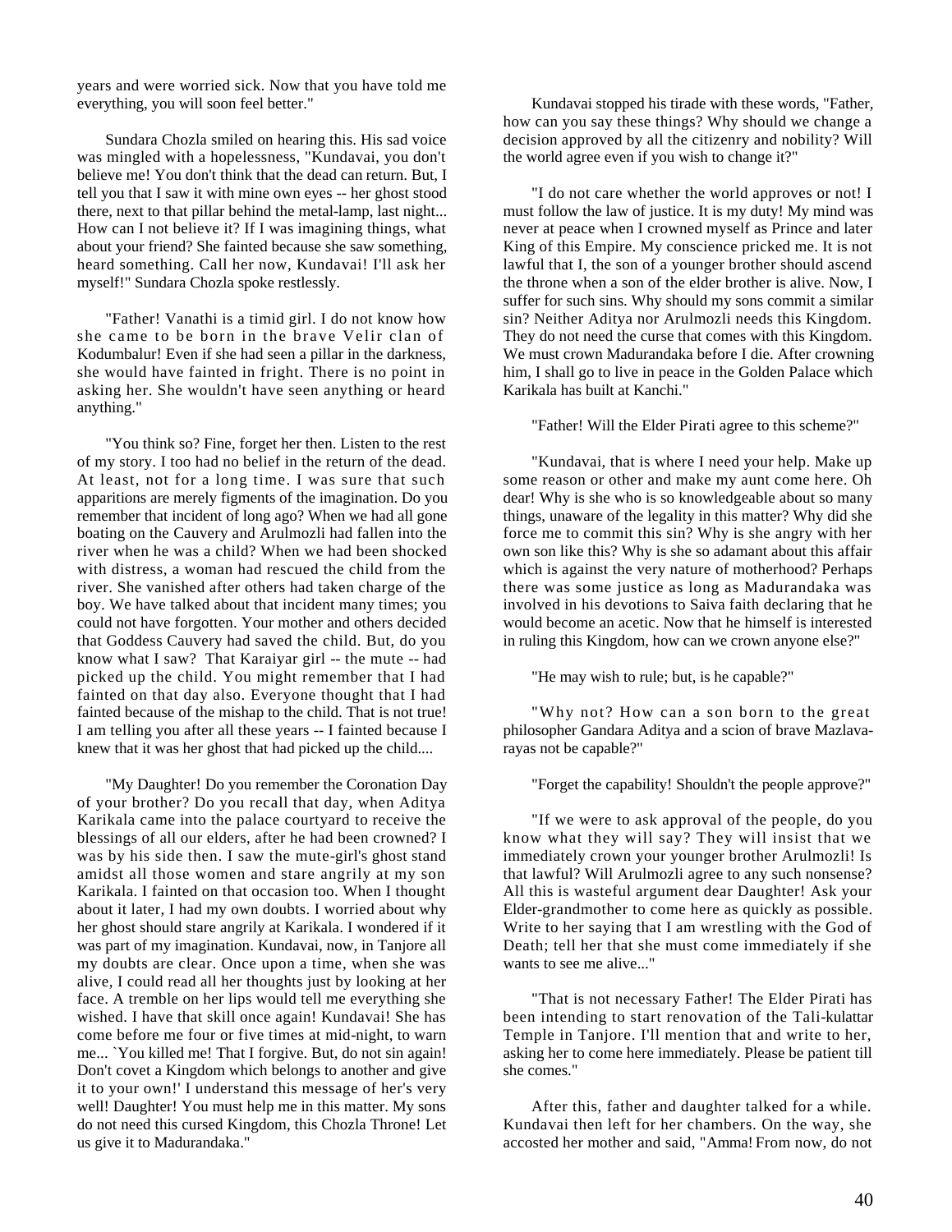be away from my father's bedside even for one moment! Let others worry about prayers and penances. Your duty is to be by his side!"

Certain doubts that had been worrying Kundavai were now clearer. A twinkle of light began to appear in pitch darkness. Her intellect warned her that some huge conspiracy fuelled by sorcery and cunning, was taking shape against her brothers and their rights. But, she was not sure about the details of that conspiracy, who was really behind it or how it was being organized. She knew that the Chozla Kingdom and her brothers who had rights to that Kingdom, were in danger. She was convinced that the responsibility of protecting them from such danger had fallen on her shoulders.

#### \*\*\*\*\*

#### Ponniyin Selvan

#### Chapter 18 --Which Is The Worst Betrayal?

Those who have read the history of ancient Tamils will be aware that in those days, womenfolk were in the forefront of social life. Women of the royal family were greatly honored. Women born in the Chozla family and women who married into the clan had rights to have property in their own name. Noblewomen of those times often held title to villages, wetlands and drylands, cattle and other wealth. It is interesting to read how these women utilized their wealth. Several noblewomen, established trusts and grants in their names for renovation and maintenance of temples, public water-tanks etc. Women established trusts for public service activities like lighting of temple lamps, flower services at places of worship, feeding of the poor and travelers, maintaining rest-houses in pilgrim centers etc. Such grants were recorded by deeds and edicts engraved on copper-plates or carved on stone.

(Note: Land ownership in those days was usually confined to the nobility, wealthy landowning castes, community organizations, temples and trade guilds. Stone inscriptions were often embedded on temple walls or other public buildings and memorials.)

Usually, women of the royal household were involved with temple building and temple renovation projects. Kundavai Pirati utilized her wealth in a slightly different manner. Perhaps she was moved by the long-time illness of her father -- anyway, she undertook the establishment of free medical facilities all over the Kingdom. She had already established an infirmary in the name of Emperor Paranthaka at Pazlayarai. She was now involved in founding a trust to run an infirmary in the name of her father at Tanjore. A ceremony to inaugurate the freehospital and engrave the edicts and grant deeds was organized on the tenth day of the Navaratri Festival.

Inauguration ceremonies for the `Sundara Chozla Infirmary' were organized in the Garuda Pavilion opposite

the Vinnagara Temple in the suburbs outside Tanjore Fort. She had chosen a location by the Garuda Pavilion for the new infirmary, because of the belief that Lord Vishnu of the Vinnagara was a God of Protection and Garuda the Eagle was the divine messenger who brought healing nectar.

People from Tanjore and surrounding villages were gathered together in large numbers for the program. Men and women, children and elderly -- all were well dressed in good clothes and ornaments as they came together in a joyous assembly. The Emperor's confidential ministers, senior and junior officers of the government, stone masons skilled in carving stone inscriptions, engravers experienced in the art of writing on copper-plates, palace officials, members of various guilds, accountants -- all such persons were gathered in large numbers. A contingent of the Velaikara Battalion came with members playing loudly on drums, cymbals and trumpets. Another large contingent representing Tanjore's Guard Corps came with flashing spears and lances. Both Lords of Pazluvoor came riding with dignity on two large elephants. Prince Madurandaka came riding uncomfortably on a smart, richly caparisoned, white-horse. Princess Kundavai, her friends and some elderly ladies from the palace came in their palanquins. Pazluvoor's Young-Queen Nandini Devi came from another direction in her richly embellished, ivory palanquin emblazoned with the palmtree emblem of Pazluvoor. A silken canopy shaded the enclosure reserved for the nobles and royalty. Kundavai, Nandini and others walked up to sit in the enclosure.

The ceremony commenced upon a signal from Elder Lord Pazluvoor. First, two professional singers came up to sing the Thevaram hymn which began with the words "Ashes that are healing talismans." People were mesmerized into silence as they listened to the melody of the beautiful lyric being sung to the accompaniment of lutes and drums. But, a murmur of conversation could be heard in the midst of the noblewomen seated under the silken canopy.

Nandini moved closer to Kundavai as she asked softly, "Princess! It is said that long ago Saint Sambanda sang this hymn and anointed the Pandiya King with holy ashes to cure the ailing monarch. Why doesn't this song have such healing powers these days? Forget the song, even holy ashes don't seem to have any healing powers! We are not able to manage in these days without medicines, herbs, doctors and hospitals. Why?"

"Very true, Young-Queen! In those days justice prevailed; and hymns had healing powers. These days, the world is full of vice and sinners -- The country abounds with traitors who conspire against the Emperor. We never heard of such people in those ancient times! Perhaps that is why the powers of chants and talismans have decreased." Kundavai peered into the face of Pazluvoor's Young-Queen.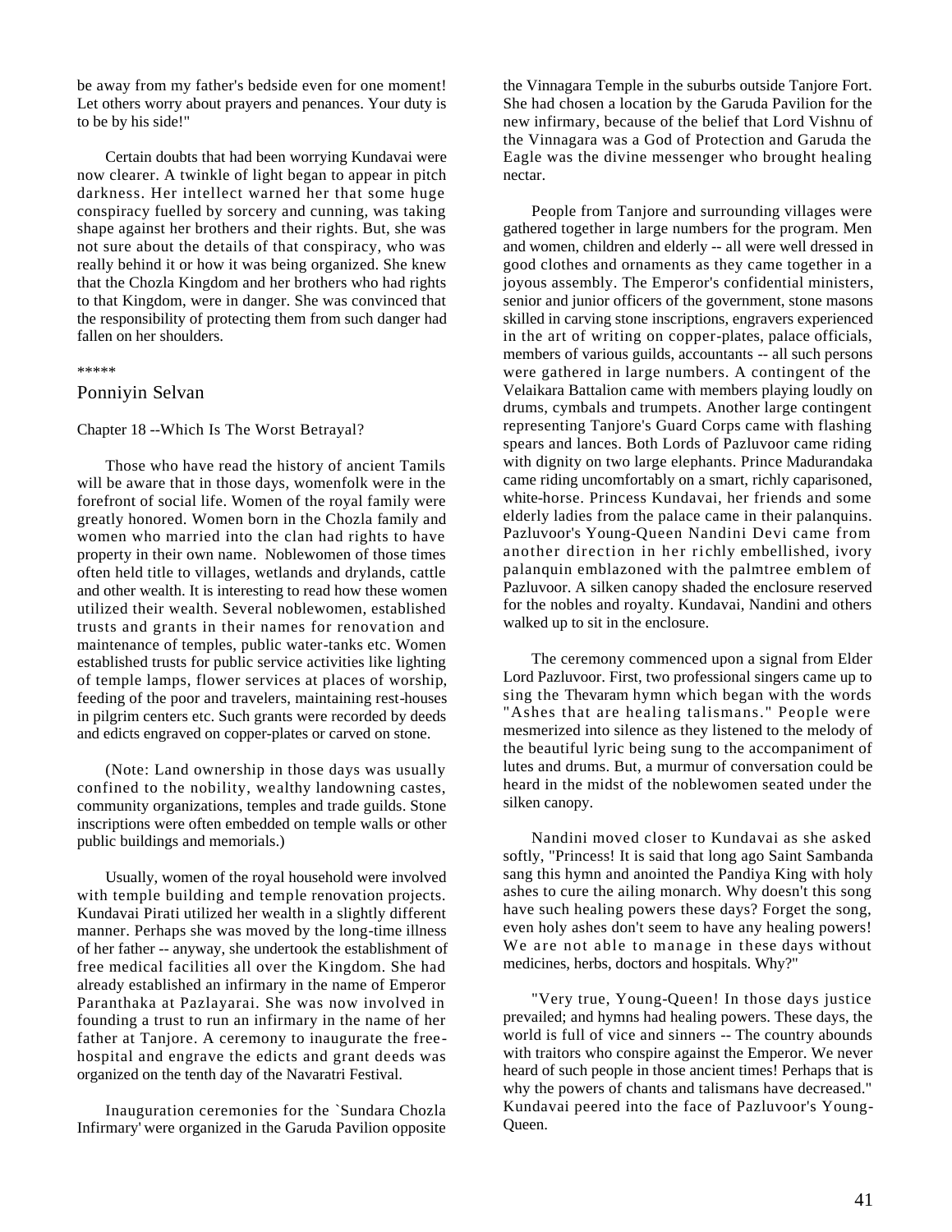Nandini's face showed no change. "Is that so? Are there traitors who conspire against their kings in these days? Who are they?" she asked calmly.

"That is what I am not sure about! Some accuse one person; others point at somebody else. I intend to remain here for some more time till I find out the truth. In Pazlayarai we never get proper news of what happens in the world!" Kundavai also spoke calmly.

"A good decision My Lady! If you ask me, I would suggest that you take up permanent residence here at Tanjore. Otherwise the Empire will fall into ruin! I shall also help you as much as I can. Also, we have a guest in our house; he also may be able to help you." Nandini spoke with a slight sarcasm.

"Who is the guest?" asked Kundavai.

"Kandamaran; Kadamboor Sambuvaraya's son. Have you met him? He is tall, like a coconut palm and well built! He keeps babbling constantly about `spies' and `traitors'. You mentioned about treason just now; can you say what is worse than betrayal of one's king?"

"Sure. If a woman betrays the husband who took her hand in wedlock, it is worse than treason!" Kundavai once again peered into Nandini's face after saying these words. But, there was no expected change. Nandini continued with the same enchanting smile.

"You are of course correct; but, Kandamaran will not agree! He will declare that `The vilest sin is betrayal of friendship!' I believe that Kandamaran's best friend not only changed to become a spy but also stabbed him on his back before running away. Since that incident, Kandamaran has been babbling like this."

"Who is he? Who committed such a vile deed?" asked Kundavai.

(Note: The code of chivalry in those days said that men of equal strength would fight face to face with equal weapons. Attacking below the belt or from behind were not considered as proper. Being killed in battle was considered a mark of bravery. War wounds -- particularly on the chest and shoulders -- were borne proudly as marks of honor and bravery. Wounds on the back were signs of dishonor or marks of a coward who may have been running away from an enemy. Wounding another on his back was a cowardly deed, for the enemy was perhaps attacked without warning.)

"Apparently it is someone named Vandiya Devan! I believe he is from the Vaanar clan which ruled long ago from Thiru-vallam in the Thondai Territories. Have you heard of him?"

Kundavai bit her coral lips with pearly teeth, "The name seems familiar .... what happened after that?"

"What can happen? After stabbing Kandamaran on the back, his friend escaped. My brother-in-law has sent men to arrest that spy!"

"How are they sure that he is a spy?"

"How will I know if he is a spy or not? All that we know is what Sambuvaraya's son says. Perhaps you would like to talk to him personally and know all the details, would you?"

"Yes; I must meet Sambuvaraya's son. I heard that it is a miracle that he survived! Is he in the Pazluvoor mansion since then?"

"Yes. They brought him to my mansion the day after he was wounded. The responsibility of arranging medical care for him fell on me! Somehow he survived; his wound has not healed completely."

"I am surprised that he is not fully cured, with you at his bedside, nursing him! That's fine. I shall pay him a visit. Sambuvaraya's family is no new upstart clan. They are noblemen, well known for their bravery since the times of Emperor Paranthaka."

Nandini replied, "That's why I mentioned it to you. Perhaps you will honor my house with a visit, at least on the pretext of calling on Kandamaran."

The prayer song was over by now and the Officer of Records had begun reading the edicts of the grant deeds. First, the royal permit from Sundara Chozla was read. "Since my beloved daughter Kundavai Pirati has deemed to donate all her income from the village of Nallur Mangalam, which I had bestowed upon her with all rights to all income, resources and responsibilities, since she wishes to establish this trust for the upkeep of a public infirmary in the suburbs of Tanjore, I the Emperor, declare that the tilled wetlands and drylands of that village be free of paying tax to the royal treasury." After reading this edict loudly, the Officer of Royal Records presented the roll of palmleaf letters to the Elder Lord Pazluvoor who was the Officer of Finances. Lord Pazluvoor accepted the letter reverently, with both hands and handed it to his Chief Accountant to be entered in the records.

After this, details of Kundavai Pirati's grant was read. "The farmers of the village of Nallur Mangalam are permitted to enjoy the rights and resources of all the taxable lands of the above mentioned village. In lieu of being freed of paying just dues to me and in lieu of being declared free of the tax burden to the royal treasury, the farmers of the above mentioned village are duty bound as follows: Every year in future, they will provide resources for the upkeep of the `Sundara Chozla Infirmary' in addition to providing annually, two hundred kalams of paddy for the Chief Doctor of this Infirmary and fifty measures of cows-milk, five measures of goats-milk and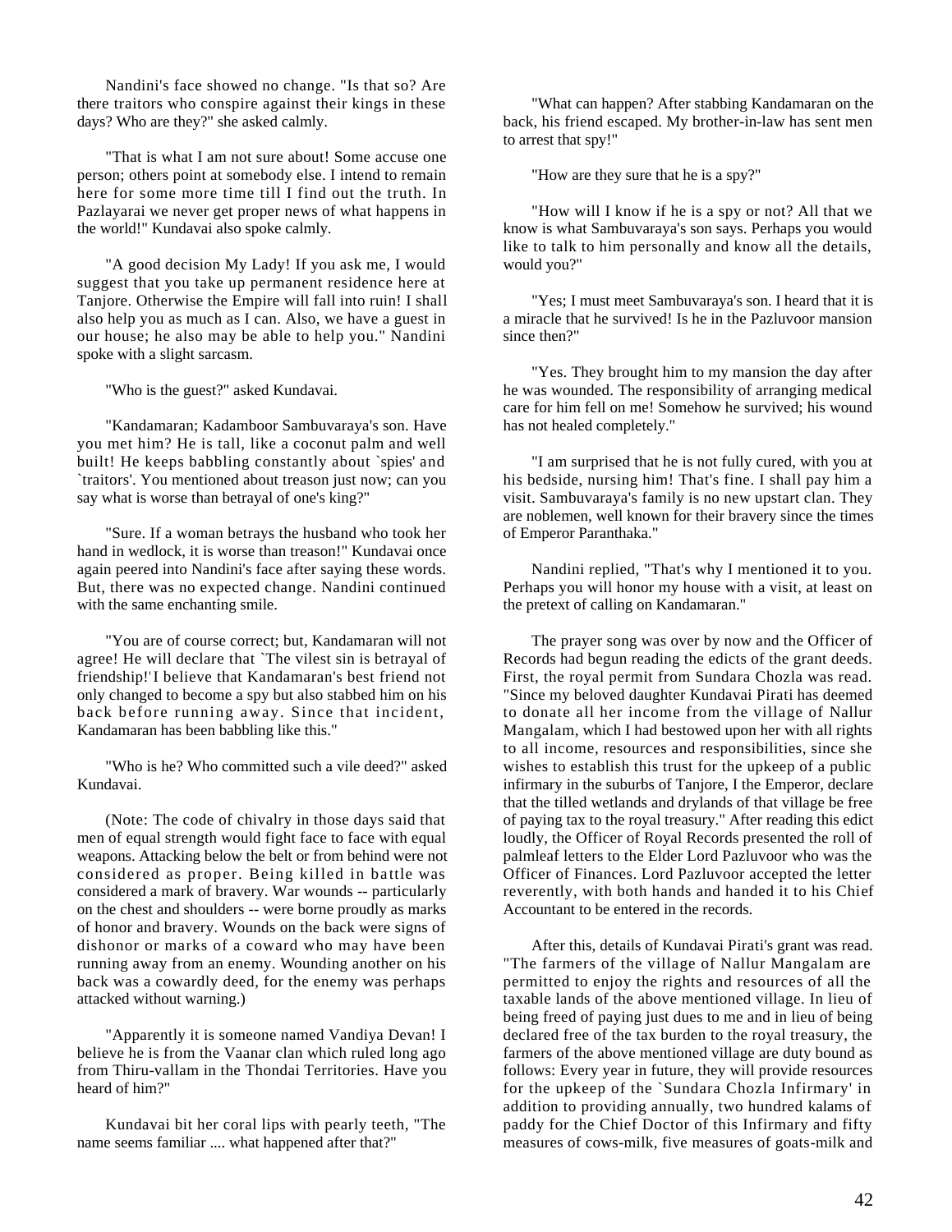one hundred tender coconuts per day for the use of patients being treated at the Infirmary."

The full text of this grant was engraved on stone with a preface about the lineage of the grant giver, the identity and location of the village and its boundary, the location of the infirmary. In addition, the names of the stone mason who carved the deed and the officers who witnessed the correctness of the information, were carved on the stone. After the stone edict was read and verified, it was presented to representatives of the village of Nallur Mangalam, who had come to attend the ceremony.

Village Elders received the stones with respect and then placed them on a ceremonial elephant which would carry them to the village in procession. Loud cheers such as "Long life to Sundara Chozla the Rajakesari who conquered Madurai!" were raised. About a hundred drums announced the news with a loud din that filled the skies. The procession started with cheers like, "Long life to the Younger Pirati Kundavai Devi!" "Long life to Prince Aditya Karikala who vanquished Veera-pandiya!" "Long life to Prince Arulmozli who triumphed in Lanka!" "Long life to Prince Madurandaka the divine son of devout Gandara Aditya!"

Finally, slogans of praise such as, "Long life to Elder Lord Pazluvoor the Officer of Finances and Food Supply, the Officer of Taxes!" "Long life to Lord Kalanthaka the Commander of Tanjore!" were also raised. Towards the end, the enthusiasm in the cheers and responses was greatly reduced. The final cheers were raised mainly by Pazluvoor soldiers; the general public did not respond too readily.

Kundavai was eager to see Nandini's face when this happened; but, she was unable to catch a glimpse of her in the milling crowd. The Princess would have been very surprised indeed, if she had seen the Young-Queen's face when the cheers in praise of Prince Karikala were raised. In fact, even strong hearted Kundavai would have been stunned with fright by the expression on Nandini's enchanting face.

\*\*\*\*\*

Ponniyin Selvan

Chapter 19 --"The Spy Is Caught!"

The incidents of the day had greatly irritated Elder Lord Pazluvoor. It had become an occasion for the people to display their affection and allegiance to the Emperor and the royal family...........................................................................

"People! Commoners! Mindless cattle! All four thousand will walk the same path if four lead the way down to an abyss! How many have the capability to use their common sense?" -- He muttered in this fashion expressing his anger. "It is obvious that the Emperor will utterly ruin this Empire before he goes to heaven! He orders, `Remove tariffs for this town. Free that village from taxes!' Very soon there will be no towns or villages paying taxes. But, we have to furnish food supplies and monies for countless battle campaigns. Where am I to send the supplies from?" He shouted at no one in particular. The clerks and servants in the mansion were slightly frightened by his anger.

Finally, Lord Kalanthaka had to come and preach patience, "Anna! What is the use of shouting in this fashion? We have to be patient till the time comes and show our powers in action."

When Lord Pazluvoor heard that Kundavai was about to pay a visit to his mansion, his irritation crossed the limit. He walked up to Nandini and asked, "What is this? I hear that she is coming here. Why should that ogress come here? Did you invite her? Have you forgotten how she insulted you?"

"I will never forget the good that one had done to me. Neither will I forget the insults heaped by another. Don't you know my nature by now?" asked Nandini.

"Then, why is she coming here?"

"Her wish, she is coming. Her arrogance in being the Emperor's daughter brings her here."

"Why did you invite her?"

"I did not; she invited herself! She said, "Is Sambuvaraya's son in your house? I must visit him.' How could I say `Don't come'? A time will come when I can say it. Till then I have to bear all such insults patiently."

"I cannot be patient. When she comes on the visit, I cannot remain in this mansion! In fact I cannot remain in this city. I have some work in Mazlapadi and I will go there."

"Do that My Lord! I had been meaning to suggest something like that. Leave that poisonous snake to me. I know how to control her. When you come back, if you hear some astonishing news, don't be too surprised."

"What astonishing news?"

"You may perhaps hear that Kundavai is planning to wed Kandamaran; or that Aditya Karikala plans to marry Kandamaran's sister Manimekalai."

"What nonsense is this? If anything like that happens, what about our plans?"

"Does mere talk mean that an act has taken place? You have been telling your friends that Madurandaka is the next King. Is that really going to happen? Are we striving like this to crown that effeminate fool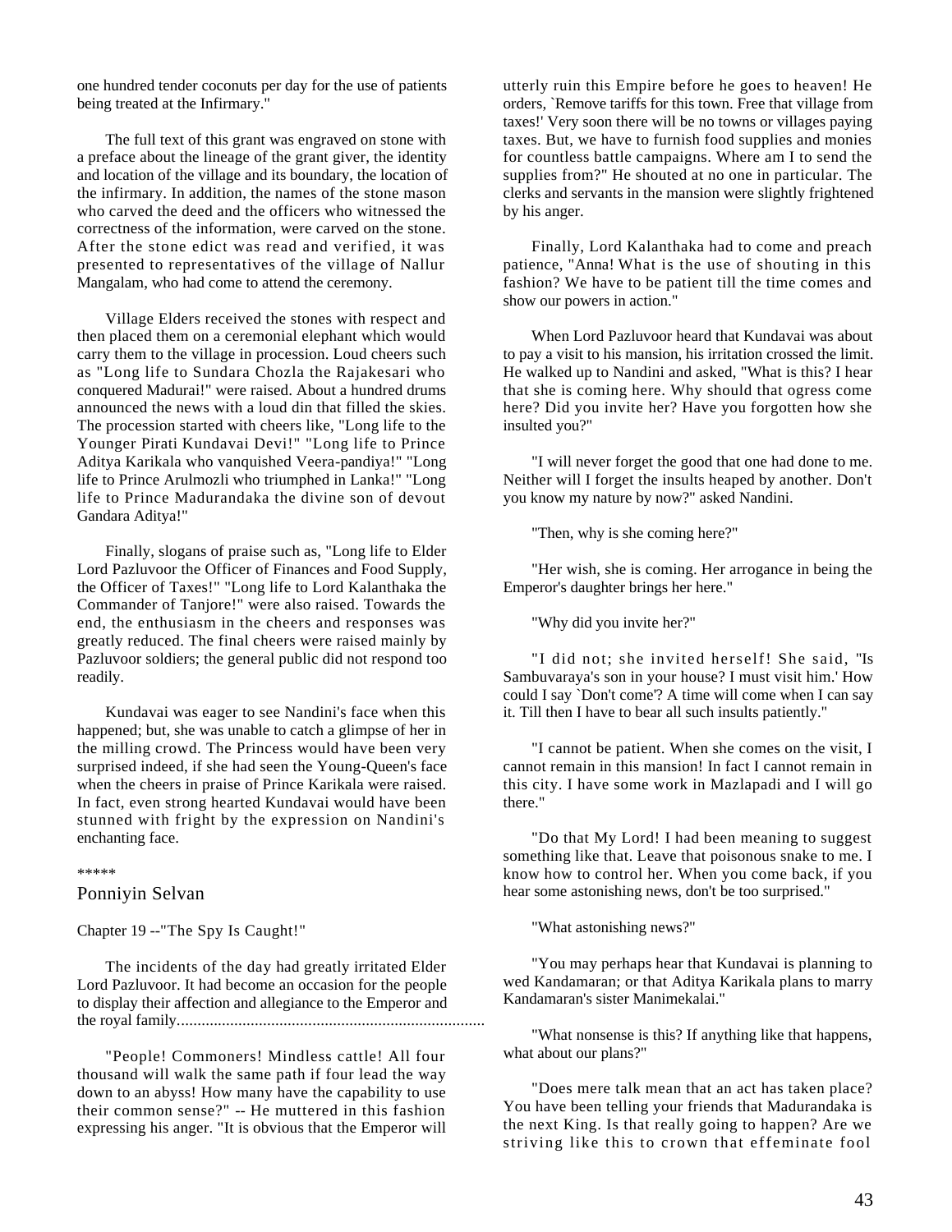Madurandaka?" Nandini blinked her large eyes and looked at the Elder Lord of Pazluvoor.

He was no match to her beguiling looks. He sat down beside her and picked up her hands, kissing them, "My Darling! Soon, you will sit on this Chozla throne as its all powerful Empress," he said.

Kandamaran was very agitated and restless from the minute he found that Kundavai was about to pay him a visit. Kundavai's intelligence, beauty and greatness were famous. The Younger Pirati was about to visit him. What a great honor it was! I would have willingly borne several more bruises and fallen even more sick for such an honor! Oh Dear! Why wasn't I wounded on my chest in such a situation? How admirable it would have been if Kundavai had come to see me with such wounds. Instead of that, I have to once again repeat this wretched story of my friend's betrayal and his dastardly deed.

In the midst of such thoughts he recalled how his family was involved in schemes against her and her family; that mortified him. Kandamaran was an honest young man. He was not used to cunning and crafty conspiracies. Though Nandini's enchanting beauty had fascinated him, he controlled his passions with the thought that she was another man's wife. But, Kundavai Pirati was not married.

How should I behave with her? What should I talk about? Can I hide something in my heart and speak pleasantries with her? Or, will I become slave to her beauty and forget my promises to my father and his friends? I should not let that happen! Why does the Princess want to talk with me? Let her come, I'll say something uncivilized and obnoxious so that she never comes back...

All his resolve vanished the minute he saw Kundavai. Kandamaran lost his convictions when confronted by her polished manner, beauty, charm, modesty, dignity and pleasant words of solace. His imagination broke bounds and ran wild. He recounted all his deeds of bravery as if he was reluctant to talk about them, but was speaking upon her insistence. He pointed out his old war-wounds, the healed scars on his shoulders and chest, as if he was reluctant to show them.

"It would have been better if Vandiya Devan, that disloyal friend of mine, had struck me on my chest and killed me. I am embarrassed that he wounded my back before he escaped and that I have to tell you all this. I don't wish to become infamous as the coward who turned his back on a conflict. I would have readily forgiven him if he had wounded me on my shoulders or on my chest."

Kundavai felt that Kandamaran's emotional words had a ring of truth in them. She wondered if Vandiya Devan could have done the dastardly deed and if she had been mistaken about her brother's messenger. She asked

Kandamaran to describe the incident in detail. Even Nandini was thrown into a sea of surprise by the imaginative tale told by young Kandamaran!

"My Lady, he fooled me even on that night he had stayed in my house at Kadamboor. He never revealed why he was going to Tanjore. He entered this fort by showing some false identity and even met the Emperor with falsehoods about bringing letters from Crown Prince Karikala. He did not stop with that. He even involved your honored name saying that he was carrying letters for you! That made the Commander suspicious about him. The Commander wondered if he was a spy and placed him under guard. Somehow, Vandiya Devan escaped. One has to give him credit for his ingenuity. When I heard this story, the only thing that I did not believe was this -- that my friend could be an enemy spy. He has certain defects in his character; I felt that this was some foolish weakness in him. `I shall somehow find him and bring him to you. You must pardon him.' With such promises and conditions to the Commander, I left Tanjore Fort.

"At midnight, I was walking along the banks of River Vadavaru which surrounds this fort. I did not wish to take anyone with me thereby adding to the disgrace of my friend. A fellow escaping from this fort must emerge somewhere from the fortress walls; or, he must be hiding somewhere in the nearby woods. That's why I walked along the banks of the river. In the dim moonlight, I could make out the form of a fellow climbing down the outer wall. I went and stood in front of him and asked, `Friend, what have you done?' That odious fellow punched me on my chest. I, who have borne the blows of an elephant was not affected by his punches. I hit him back with my fist because I could not tolerate his behavior in picking a fight with me who had gone there with good intentions. We wrestled for a while. Within minutes he was tired, begging my forgiveness. I forgave him and said, `Tell me the truth about why you have come here. I may be able to help you.' He replied that he was tired, `Let us sit somewhere and talk.' I agreed and led the way. I was walking ahead; suddenly, that fellow struck me from behind with a knife. Half a foot of that knife sank into my flesh; I fainted and fell to the ground. That betrayer of friendship escaped. When I regained consciousness, I found myself in a mutewoman's house."

Nandini laughed to herself on hearing this imaginary story of Kandamaran. Kundavai was not able to decide on how much of it could be believed.

"How did you come to the mute-woman's house? Who brought you there?" asked Kundavai.

"That is an unexplained mystery to me! That dumb woman did not know anything. Even if she knew, she has been unable to explain. Apparently, she has a young son. He too disappeared on that night. No one knows his whereabouts. If that son returns, he might be able to shed some light on the matter. Otherwise, I have to be patient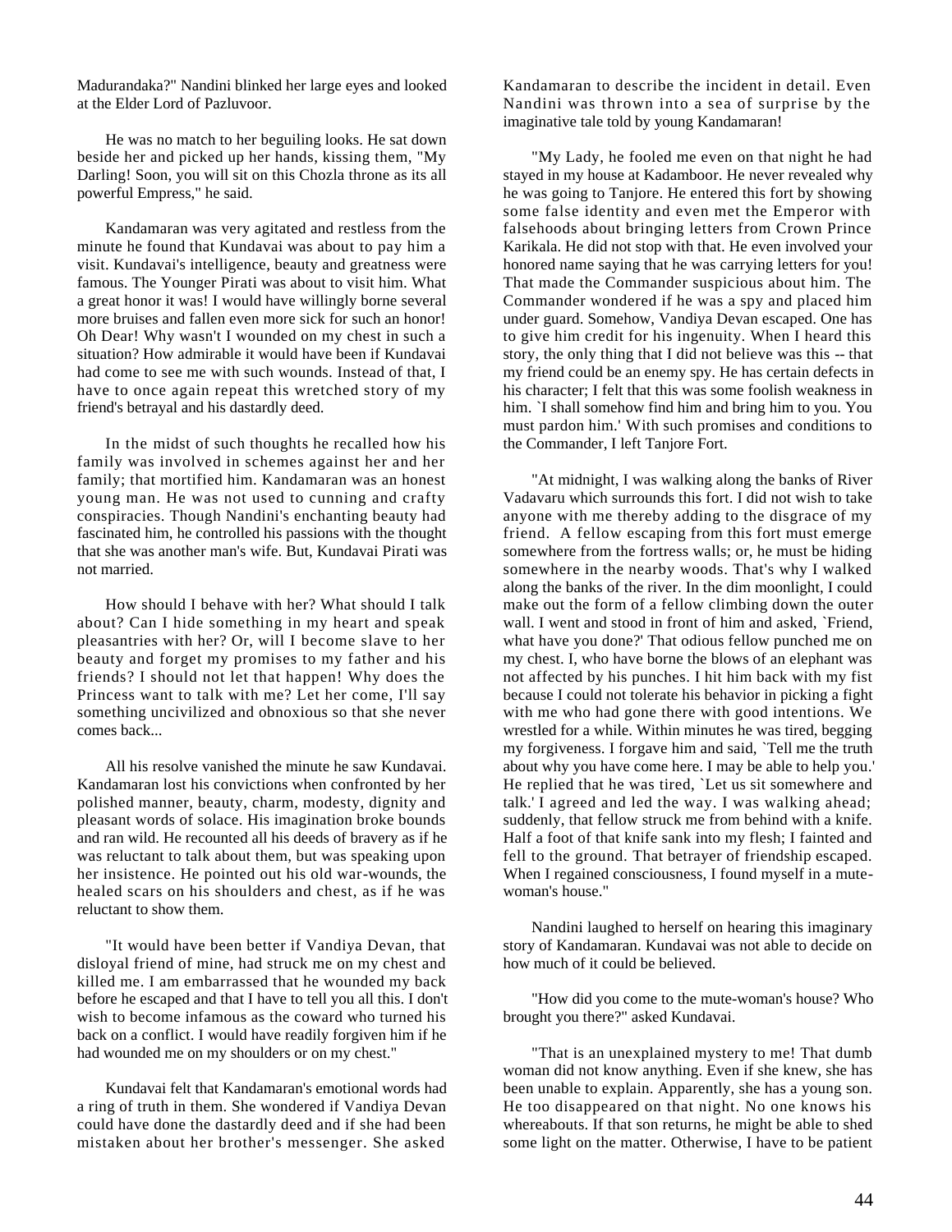till the Pazluvoor soldiers arrest my friend Vandiya Devan."

"Do you think that he will be arrested?"

"How can he escape? He cannot bind wings and fly away! That's why, mainly to meet him, I am remaining here in Tanjore. I would have gone home otherwise. I am still confident of earning a pardon for my friend from the Lords of Pazluvoor."

"Sir! You are to be commended for your unselfishness," said Kundavai Pirati. But her heart said, Vandiya Devan should not be arrested ... even if he is a traitor.

A servant maid came running into the chamber, "Madam! The spy is caught! They are bringing him down the street."

Nandini and Kundavai -- both their faces were covered by an expression of wounded pain. Nandini controlled herself instantly. Kundavai could not do so.

#### \*\*\*\*\*

#### Ponniyin Selvan

Chapter 20 --Tigress Against Tigress

When a servant maid announced that the spy was caught and that he was being brought down the street, all three persons in the room felt a certain agitation in their hearts. Kundavai Pirati was more disturbed than the other two.

Nandini asked, "Princess, shall we go and see what that cunning spy looks like?"

Kundavai hesitated, "Why should we bother about him?"

"Fine; if you say so!" Nandini appeared nonchalant.

"I want to see; I'll go," saying this Kandamaran stood up unsteadily.

"Don't get up. You cannot walk; you will fall..." Nandini was by his side.

Kundavai seemed to have changed her mind. "Let us find out what he looks like ... this dear friend! Can we see the street from the balcony or terrace of this mansion?"

"We can see very clearly. Come with me." Nandini led the way.

"My Lady, if it is really my friend, please arrange with Uncle Pazluvoor for me to meet him and talk to him," said Kandamaran.

Nandini turned around, "How can we know if he is your friend?" She glanced towards Kundavai.

"Then, I'll come with you to identify him!" Kandamaran walked with faltering steps.

All three stepped onto a balcony on the upper story of the mansion. Seven or eight horses were coming down the street below, from a distance. Soldiers bearing arms were riding those horses. A man was walking in their midst. His hands were crossed behind him and bound with ropes. Two horsemen on both sides were holding the ends of the ropes that bound him. A gawking mob was following behind this cavalcade. At first the face of the man walking amidst the horsemen was not visible to those standing on the balcony.

Silence prevailed on the terrace till the procession came closer. Kundavai's eager, worried eyes were fixed on the procession coming closer. Nandini was engaged in bending down to look at the street and glancing back at Kundavai's face. Kandamaran broke the silence that dwelt on that narrow balcony.

"No! This is not Vandiya Devan!"

Kundavai's face brightened. By now, the remarkable parade had come in front of that mansion. The fellow bound by the ropes and being dragged by the horsemen, looked up. Kundavai recognized him as Pinakapani, the Doctor's son from Pazlayarai. As if to say something, the fellow opened his mouth while looking up. But, the ropes that bound him dragged him forward.

Without disclosing her happiness, Kundavai said, "What foolishness is this? Why have they dragged him here like this? He is the son of the Doctor in Pazlayarai."

"Oh! Is that so? My brother-in-law's men are always like this. They will let the real culprit escape, arrest some innocent fellow and torture him," said Nandini.

Kandamaran was speaking again, "Ah! My friend Vandiya Devan won't be caught so easily. He is very crafty. He fooled even me; will he be caught by these men?"

"Why do you still refer to him as your friend?" asked Nandini.

"He betrayed me. But, in my heart, my regard for him has not changed."

"Perhaps these soldiers have killed your dear friend! I had been told that these men had followed two spies to Kodi Karai." After saying this, Nandini looked at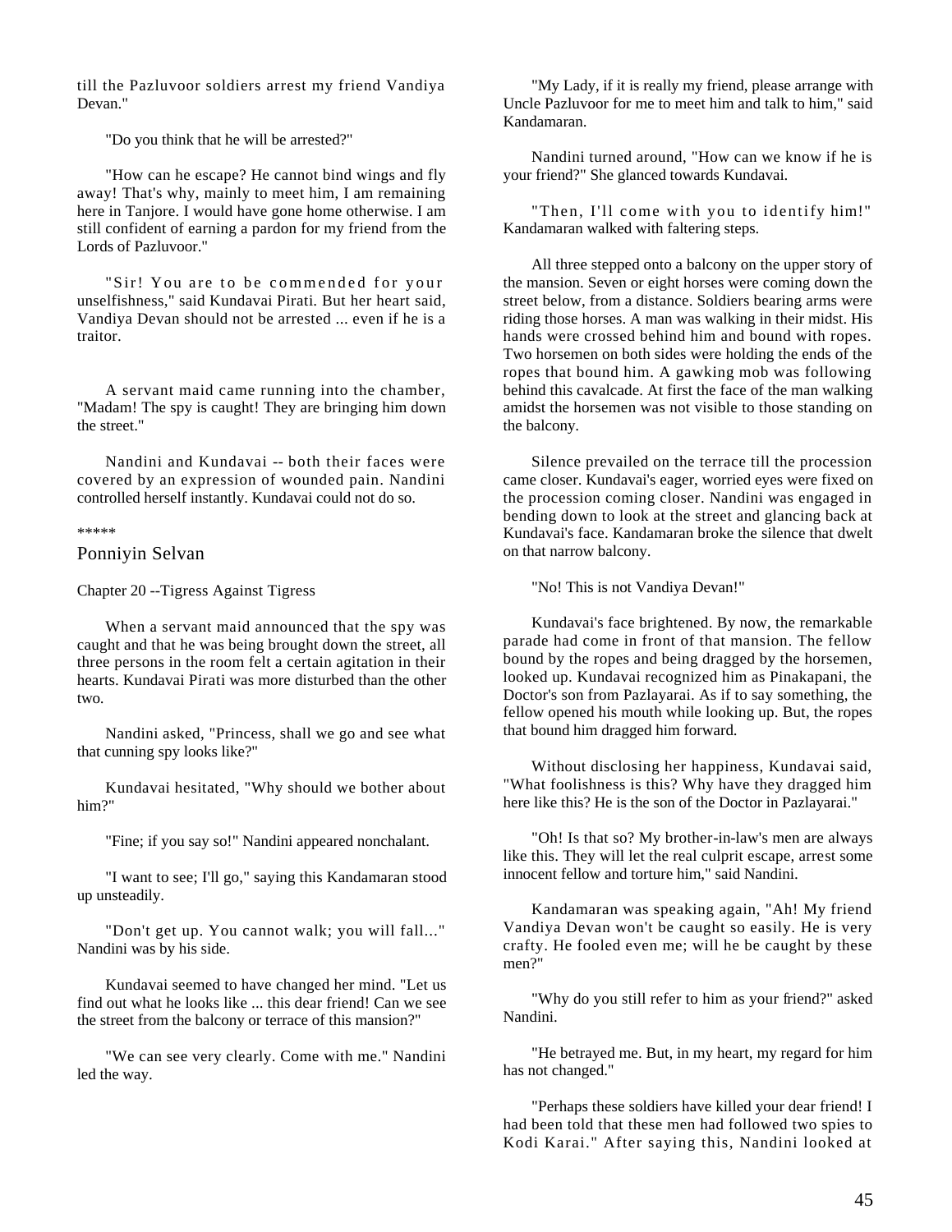Kundavai. She found that the word "killed" tortured the Younger Pirati.

You proud female! I have a weapon for revenge on you! If I don't utilize it fully, my name is not Nandini, the Young-Queen of Pazluvoor. Wait! Just you wait!

Kundavai covered her disquiet with rage, "What spies!? Utter foolishness. As days go by, these old men seem to loose all their senses. They seem to suspect everyone! I had sent this man to Kodi Karai to collect medicinal herbs. Why did they arrest him? I must ask your brother-in-law immediately!"

"Oh! Is he the man sent by you, Princess? You talked about suspicion. I too have a suspicion -- now. Did you send just this one man to collect medicinal herbs? Did you send another fellow also?" asked Nandini.

"Yes, I had sent another man with him. I had asked one of them to go to the Island of Lanka if necessary."

"Aha! I understand everything now. It's just as I had guessed."

"I don't understand. What did you guess? What has happened?"

"I have no more doubts; everything is clear. My Lady, was the other man you sent with this fellow known to you? Or, was he a newcomer?"

Kundavai Pirati hesitated, "What newcomer? He is the same fellow who brought me letters from Kanchi; from my elder brother."

"It's him! It is him!" said Nandini bringing her palms together in glee.

"Who?"

"He... The spy! He had lied here also -- about bringing letters for the Emperor."

"Why did they suspect him to be a spy?"

"How will I know that? It's an official secret guarded by the men. As a matter of fact, that spy did act suspiciously. Why did he run away in the night? Why did he wound this poor gentleman on his back?"

"I cannot believe that he was the man who stabbed this gentleman. If he had stabbed with the knife, why did he carry this gentleman to the mute's house?" Kundavai asked.

"You speak as if you witnessed the whole incident, My Lady! Somehow, you seem concerned about that spy. He must be a magician. Even this gentleman still calls him a friend! Anyway, who cares? A lost life cannot be regained. If these soldiers had killed him..."

Beads of perspiration darkened Kundavai's face. Her eyes reddened and throat choked; heart beats became rapid. "It couldn't have happened. It cannot be..." she mumbled under her breath.

"... If that spy was as cunning as this gentleman claims..." Nandini continued her conjectures.

"Princess, I am sure. Vandiya Devan would never have been caught by these soldiers." Kandamaran spoke positively.

"If not now, another time. He is sure to be arrested." Nandini did not give up.

Kundavai crunched her teeth, "Who knows what can happen tomorrow?" She continued with anger, "Since the Emperor fell ill and took to his sickbed, the whole country has turned topsy-turvy! What powers do these nobles have to arrest men sent by me to collect medicinal plants? I will discuss this with my father at once."

"My Lady, why should you disturb your father about this petty matter? Why don't you question my brother-inlaw? Perhaps he was not aware of your wishes. He will act suitably, if you let him know your intentions. None can dare to cross the wishes of the Younger Pirati in this Chozla Empire!" Nandini tried to soothe her rage.

In that conflict between two tigresses that day, Nandini was the victor. Several wounds afflicted Kundavai's heart. She had to make a tremendous effort to conceal her emotions.

\*\*\*\*\*

Ponniyin Selvan

Chapter 21 --Dungeons

There is nothing more enigmatic than life on earth. Who knows the why and whereforth of comfort or sadness? The skies remain clear for long periods of time. Suddenly, dark clouds collect from all eight directions, plunging the world into darkness; thunder rolls, lightning strikes and rain drenches everything. Sometimes it would appear as if the very meaning of a breeze had vanished from earth. Even leaves on trees stand still. An unexpected whirlwind blows from somewhere, swirling and twisting. Large trees are uprooted in its path. Luscious groves which appeared pleasant till recently, turn into gardens ruined by monkey hordes.

Such a whirlwind was now swirling in Kundavai's life. Till recently she had no idea of worries. Life was an endless, happy carnival. Love and affection, song and dance, poetry and painting, jewels and adornments, garden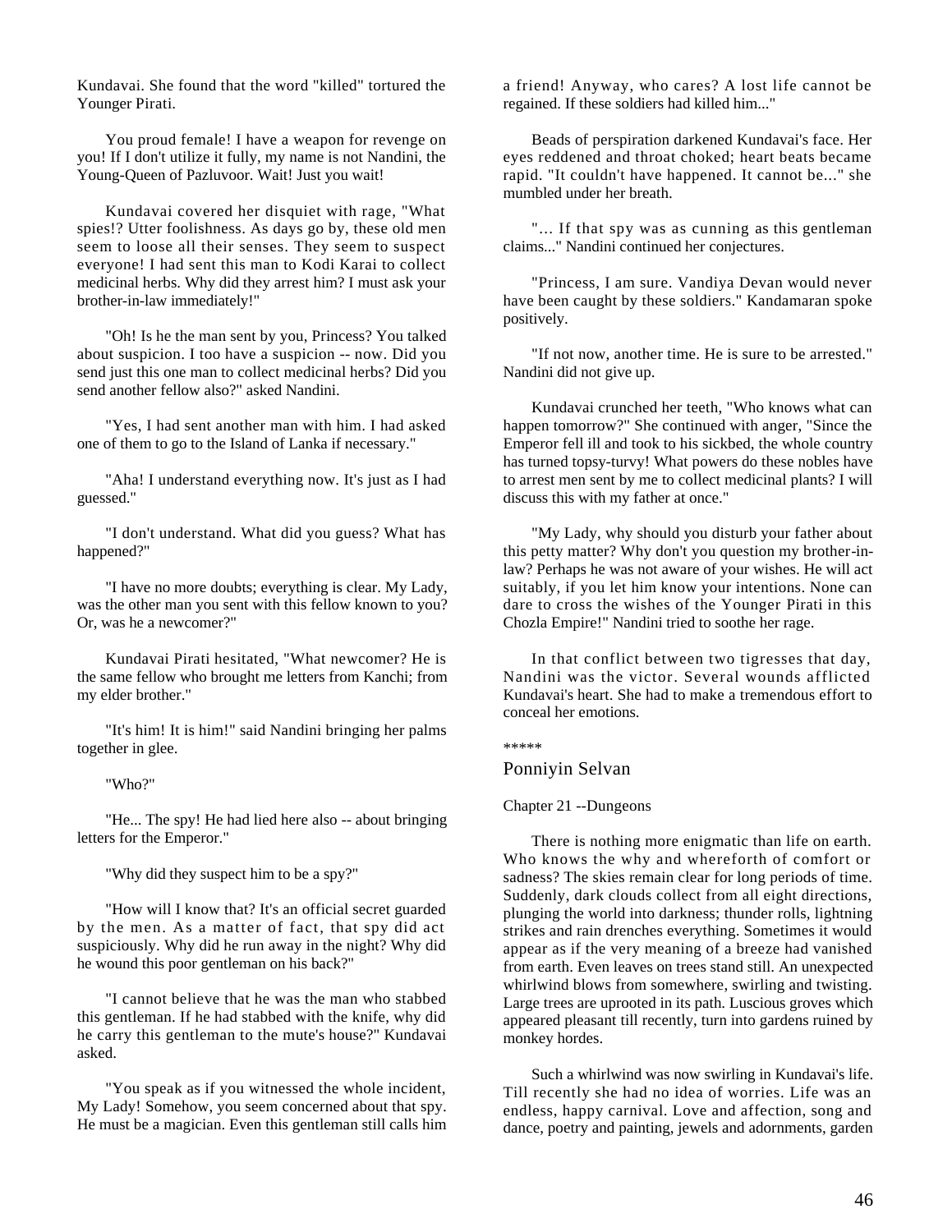parties and boating trips -- these filled her days. Everyone - - her parents, brothers, ministers, teachers, friends, servants and slaves thought of her as their cherished darling. She was aware of emotions like sadness and worry only through conjecture in poetry and drama. When misfortune came to her, it piled one upon the other.

Her father's situation was cause for concern. There was danger to the Empire. Her brothers were far away in distant lands. Astrologers and soothsayers had been cryptic in predicting some unexplainable danger that was about to befall her clan. Secret, treacherous meetings were being held in the Kingdom. People were gripped by an unfamiliar fear. Kundavai, born in a clan that gave birth to generations of brave warriors, had the strength to face all such obstacles. She was confident of solving all these problems to her family and Empire with her sharp intellect. However, a minor incident, an unexpected meeting became the cause to disturb her confidence.

When Kundavai met Vandiya Devan Vallavarayan, a lotus bud that was her heart opened it's petals gently and bloomed in full glory. How unfortunate! A dark-bee came to sit on that bloom, to bruise its soft petals with poisonous stings. The mere thought that the gallant of the Vaanar clan might have been arrested distressed her. Those harsh words -- he might have been killed -- they broke her heart! How difficult it was to hide those feelings! When she had so many who were near and dear to her -- her parents, siblings, close friends and relatives -- why was her heart so agitated about some wayfarer whom she had met casually, perhaps twice or thrice? But, there was no time now, to examine and pinpoint the cause and effect of such sentiments. Without much delay, without worrying about the right time, she must make the needed enquiries and act immediately.

She sent word to Younger Lord Pazluvoor that she would visit him that afternoon itself, perhaps view the Art Gallery... And she went. Womenfolk in that palace welcomed her eagerly; they showered her with affection and courtesy. The Princess spent some time with them, conversing pleasantly about this and that. She then walked to the Art Gallery. Lord Kalanthaka was waiting to welcome her; he led her to the gallery, acting as a guide pointing out the finer details of the paintings. Kundavai looked at every picture, listened to all his explanations, without uttering a single word.

Finally, when the last picture was seen, she turned to him. She looked at him from head to toe and said, "Sir! Nobles of the Pazluvoor clan have been of incomparable service to the Chozla family, over several generations!"

"It is our good fortune, My Lady!" Lord Kalanthaka bowed very low.

"There is no doubt ... that this Chozla Empire is an appropriate reward for such service..."

"Thaye! What word is this?!"

"But, you could wait till the Emperor's life is ended and he has reached his heavenly abode. Why such impatience to grab the powers of this Empire?"

Kalanthaka's face revealed that these words pierced like sharp arrows through his heart. Beads of sweat formed on his forehead. The mustache drooped and limbs shivered with fear. Mopping his face with a scarf, he said, "My Lady! Why this rage? Are you planning to dispatch me to the world of Death with arrows of mere words?"

"Sir! You know that I have no such powers. Even the Lord of Death is afraid to approach Lord Kalanthaka and his domains. What can I, a mere girl, do?"

"My Lady, perhaps it would be better if you poured molten lead down my ears instead of such harsh words. What have I done, that the Princess has to bestow such `royal mercy' on me?"

"Who am I to talk about your faults? You, -- tell me about my mistakes. Is it wrong for me to send men to collect medicinal plants for healing my father?"

"No, My Lady! It can never be wrong."

"Were you not aware that I had sent the Doctor's son from Pazlayarai to collect medicinal plants from Kodi Karai?"

"I knew of it, My Lady."

"This morning, I saw that man, bound with ropes, being dragged down the streets of this city by your men. Did you order it? Did you do it in spite of being aware that he was my retainer?"

"Yes, My Lady! No! Perhaps you had not known that he was a spy?" Lord Kalanthaka was rattled.

"The Doctor's son is a spy! What nonsense! Do you want me to believe this fable?"

"Thaye! What if he had confessed? Wouldn't you believe it then?

The Princess was stunned for one moment. "He confessed! What did he confess? How?"

"He agreed that the other man who went with him is a spy. He said that the other fellow did not go on the journey to really collect herbs; that man was travelling with some letters for someone in Lanka."

"He is a fool; prattling nonsense. That other man who journeyed with him was also sent by me. I am sure you knew that also."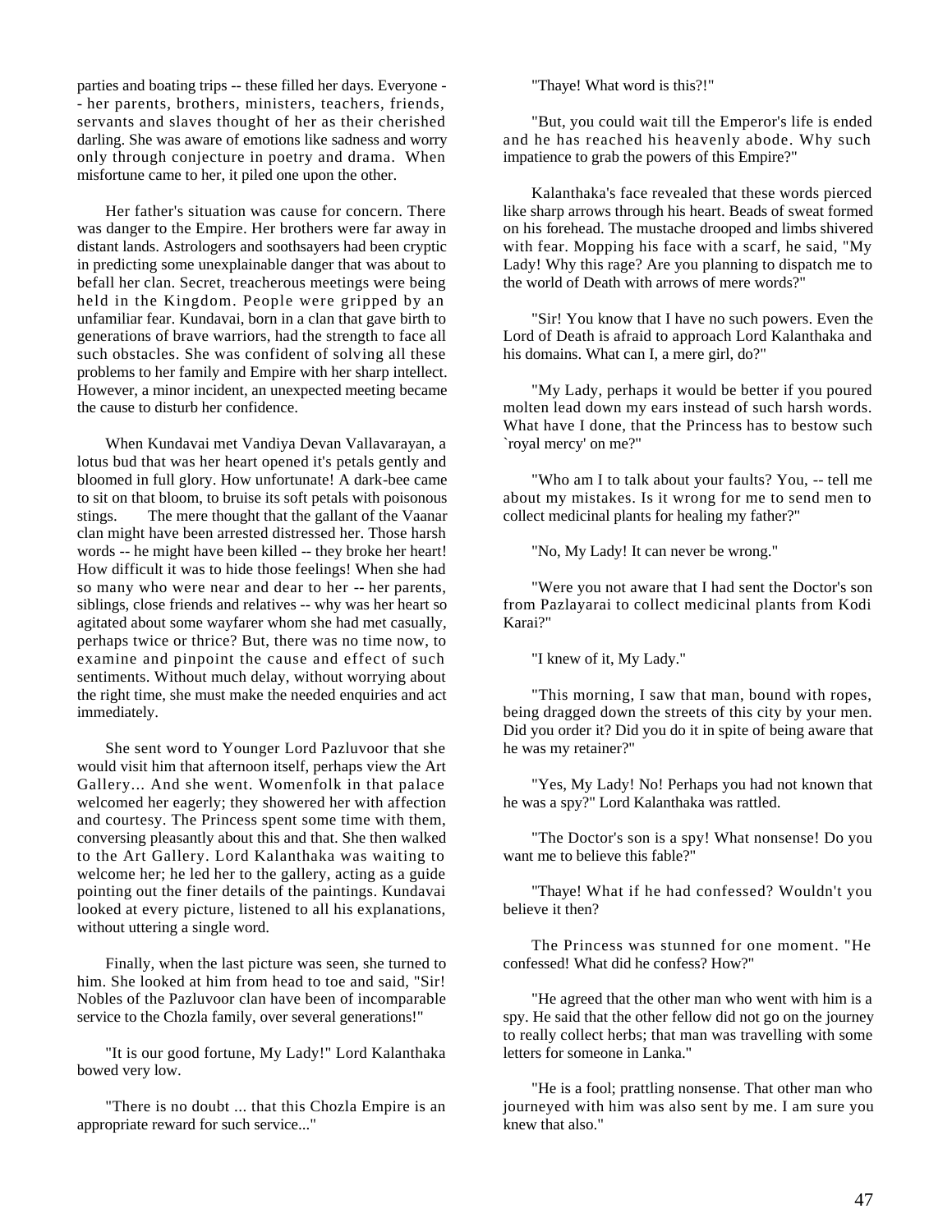"I was aware of that My Lady. But, I also know that the other fellow misled you. That youth, named Vandiya Devan is really a spy."

"Never. He is the messenger sent by my brother from Kanchi, with letters for me."

"Princess he brought letters for the Emperor also from your brother in Kanchi. So what? Spies use all kinds of tricks to fulfil their mission."

"Sir, what proof do you have to declare that Vandiya Devan is a spy?"

"If he is not a spy, why did he travel along country roads and byways instead of going on the Royal Highway? He even stopped at an astrologer's house in Kudanthai, asking about the Emperor's health!"

"Even I discussed the Emperor's health with the Astrologer of Kudanthai. What is wrong with that?"

"You, a cherished daughter, asking about the Emperor is quite different from unknown adventurers asking such questions. Spies sent by enemy kings might ask such questions."

"That is your opinion. What other proof do you have?"

"He could have entered Tanjore Fort openly, after obtaining my permission. Instead, he entered clandestinely showing the Pazluvoor signet. He lied, saying that Elder Lord Pazluvoor had given him that signet ring with the palmtree symbol. Why did he do that?"

"Who gave him that signet ring?"

"I do not know; I must find out."

"What are your men doing, instead of finding out that information?"

"My Lady! My men are not magicians. We have to find the spy and arrest him before we can question him about how he got that ring."

"How can you be sure that he will speak the truth?"

"There are ways to make him tell the truth. We have the Dungeons of Tanjore. But, the spy seemed to know about our secret passages. That is why he was able to escape and leave this fort in that same night. He also stabbed Sambuvaraya's son."

"What proof do you have that he was the man who stabbed Kandamaran?"

"Kandamaran's statement."

"That is not enough! I state that he did not stab Sambuvaraya's son."

"My Lady, did you personally witness the incident?"

"No. But, I can examine a fellows face and decide if he is at fault or not."

"That wicked spy is fortunate! Somehow, the spy has earned your good opinion. I have not been fortunate like him!"

"Sir, you continue to call him `spy!' Why?"

"Thaye! If he was not a spy, why did he mingle with the street players and enter Pazlayarai covertly? Why did he disguise himself as a doctor and travel to Kodi Karai? If he was not a spy, why did he remain hidden for one whole day from my men in Kodi Karai? Why did he sail away to Lanka by nightfall?"

"Oh! Did he go away on a boat and escape to Lanka? Couldn't your men catch him?" Kundavai could not conceal the delight in her voice.

"Yes, My Lady. That magical spy fooled my men and escaped. These idiots let him go and arrested the Doctor's son."

"Sir, forget that spy; I don't care about him. I sent the Doctor's son and I am sure that he is innocent. You must free him immediately."

"My Lady, even if he is not a spy, he helped the real spy. He tried to confuse my men with all sorts of stories. He helped the spy to hide in the forests of Kodi Karai for one whole day and later escape in a boat."

"I don't care. You must free the Doctor's son."

"I am not ready to accept that responsibility. Danger surrounds our country from all directions. Enemies await to invade us. Veera -pandiya's bodyguards, the Aabathudavis, have sworn to destroy the roots of the Chozla clan. Conspiracies everywhere ..."

"Sir, if one were to throw all conspirators into prison, there will be no room in the prison."

"We can lock them up as long as we have room!"

"Reserve some room for locking up the real traitors. Sir, free the Doctor's son immediately."

"As I said, I cannot accept that responsibility, My Lady."

"Will you obey if the Emperor orders it? Or will you disobey him also?"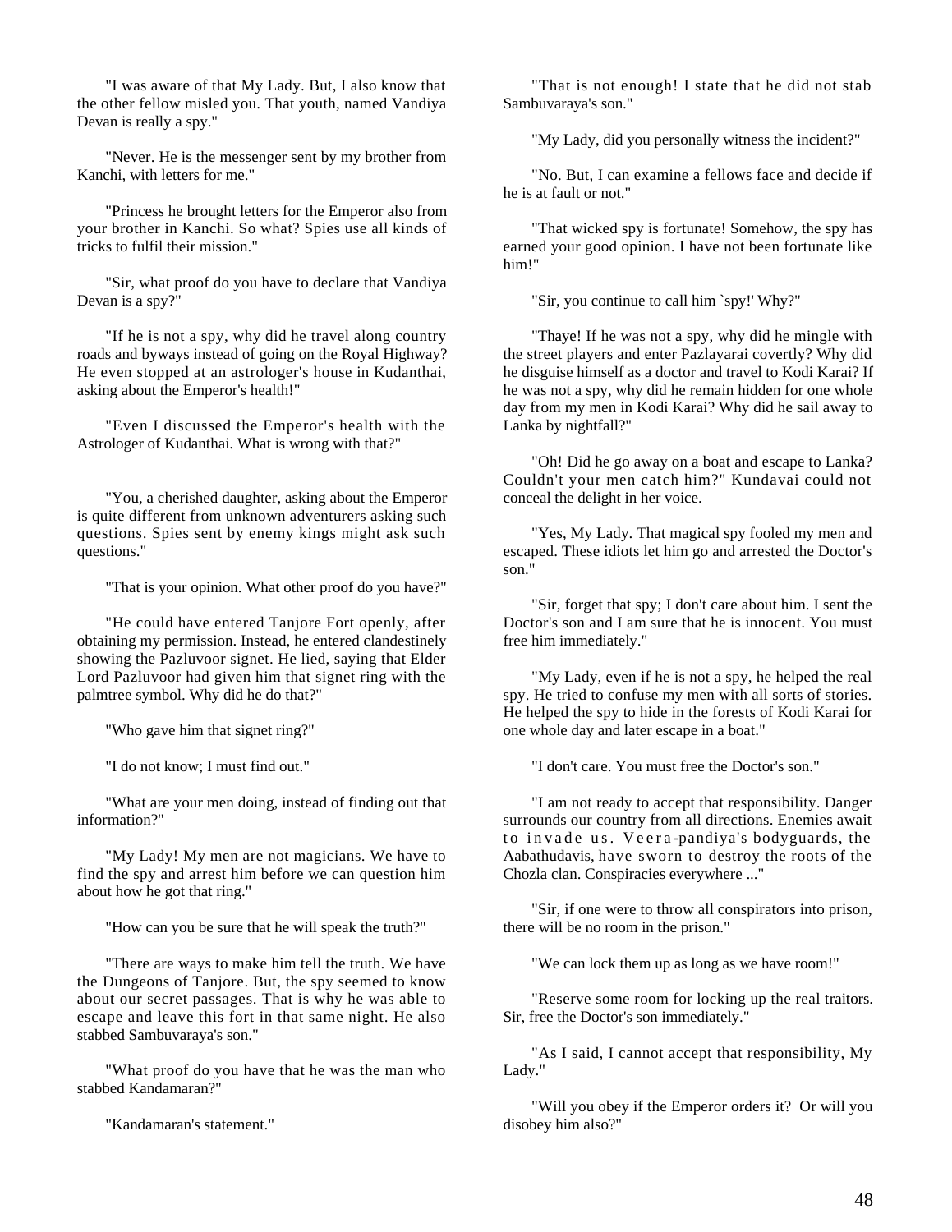"Princess, I do not need the Emperor's orders for this. The world knows that the Younger Pirati's wish and will is gospel to the Emperor. Here, I am giving you these keys to the Dungeons of Tanjore. You may personally open the doors and free him. If you wish to free anyone else, you are welcome to do so. You are responsible for the consequences."

Lord Kalanthaka unbound a heavy bunch of keys from his waistband and presented it to the Princess. Kundavai controlled her rage and said, "Fine! I shall bear the responsibility for the consequences!" She accepted the keys.

"If any grave danger threatens this Chozla Empire, it is surely because of two women!" Lord Kalanthaka spoke with disgust.

"I am one; who is the other?" asked Kundavai.

"It is the Young-Queen of Pazluvoor, Nandini Devi."

Finally, Kundavai smiled wholeheartedly, "You equate me with the all powerful authority of this Chozla Empire! If he comes to hear of it, your brother the Elder Lord Pazluvoor will banish you from this land!"

"That will be perfect. I shall wait for it," said Kalanthaka the Younger Lord Pazluvoor. \*\*\*\*\*

#### Ponniyin Selvan

Chapter 22 --Sendan Amudan In Prison

The Royal Mint inside Tanjore Fort where gold coins were engraved was like a mini fortress. It had guards and security just like the entrance to Tanjore Fort itself. Kundavai Devi and her friend Vanathi Devi went to inspect this mint, late in the evening that day. The goldsmiths had finished work for the day and were ready to leave. Security guards were ready to examine the goldsmiths and let them depart. They had all collected in the entrance hallway. It was at this moment that a chariot from the palace came to stop near the gate. Kundavai and Vanathi dismounted. On seeing them, guards and goldsmiths alike became very happy and began to raise cheers of greeting, "Long life to the Younger Pirati!"

The Headman of the mint came running to welcome them. He received them eagerly and led them inside. Furnaces for melting gold and other metals, molds used for minting coins, polishing and engraving tools, minted coins and blank forms -- all these were shown to them; every process was explained in detail. Gold coins, freshly minted on that day were heaped in a pile towards one side. The shining pure gold blinded their eyes. Each coin was engraved with a leaping tiger on one side and a sailing ship on the reverse.

(Note: Till the early years of this Chozla Dynasty, not much coinage was minted in the Tamil lands. Though coins were in free circulation and widely used in trade, the coinage itself was often imported. Coins minted in other nations, particularly large quantities of Roman and Greek coins, were imported for use as legal tender. Earlier, indigenous mintage was usually in silver, copper and other base metals. Cowrie shells were often used as money in remote areas and for petty transactions.)

"Look Vanathi! From times immemorial, gold was imported into our country from all over the world by land and by sea. Our womenfolk bore the burden of carrying all this gold till recent times. They converted the gold into beautiful ornaments and carried the heavy jewelry on their person. For some time now this heavy burden has been reduced for Chozla women. Our Finance Officer, Lord Pazluvoor has made arrangements to mint such beautiful coins," said Kundavai.

Vanathi asked, "Akka, what is the use of such coins?"

"Use? How ignorant you are, Vanathi! If gold is minted into such coins of standard weight, one can establish its value without weighing large quantities of metal. People can pay taxes to their king with these. When merchants trade in foreign ports, they do not have to be encumbered with complications of barter with cumbersome goods. They can buy goods for these gold coins; they can sell stuff in exchange for such coins. That is why merchants are full of praise for our Finance Officer.... But, let me tell you another secret!" Kundavai explained all this and then lowered her voice before she continued, "The coins are very convenient for villains who conspire against the Emperor and his family. The most honest man can be turned traitor by these shining pieces of gold!"

The Headman of the Mint, who was standing close by heard these softly spoken words. He said, "Yes, My Lady. We hear such frightening rumors these days. That is why the security in this mint has been increased in recent days. The number of persons coming and going from the dungeons below this mint has also increased."

"I've heard of prisoners coming into Tanjore's Dungeons; are there people who leave it also?" asked Kundavai Pirati.

"Why not? We have such persons too! One man was brought in this morning; about half an hour ago, he was taken away."

Kundavai wondered about who that prisoner could have been. She had come here mainly because the access door to the underground dungeons of Tanjore which held political prisoners was situated in a inner court of the mint. Instead of using the separate street-side entrance to that antechamber, she came through the mint. After inspecting the various work areas of the mint, she walked towards this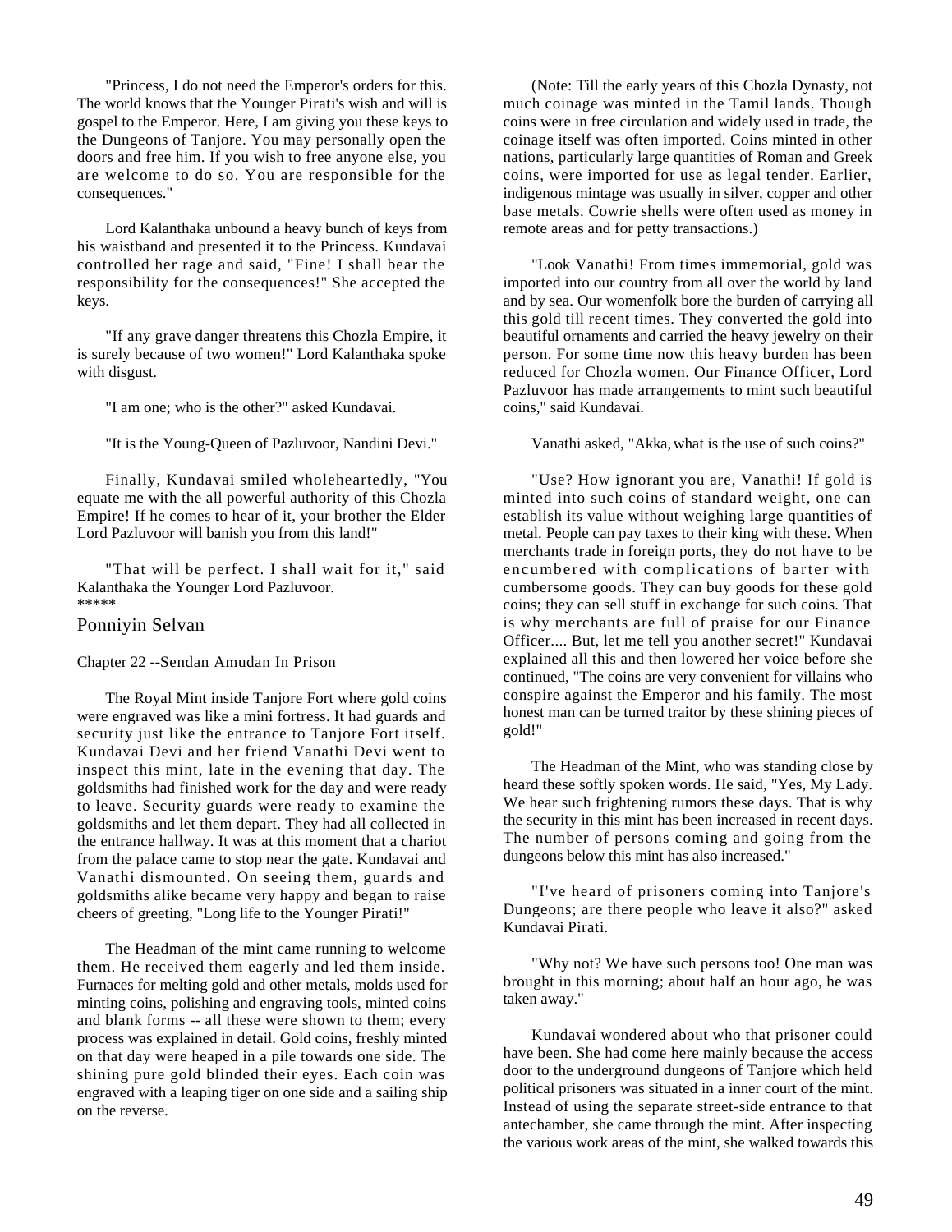inner room. A small door was found on the farthest wall of this chamber. They opened that door and walked ahead. It was another wide courtyard with a low, vaulted ceiling and dim light. They could hear frightening growls from all four corners. A soldier stood with a lighted torch at the head of this passage-like room that sloped downwards on one end. When their eyes adjusted to the dim light, they could discern several cages along all the walls. They could see the beasts in those cages: growling tigers, lions and cheetahs. The big cats swished their tails as they walked to and fro, to and fro in their cages. Their eyes glowed like yellow embers in the dim light of that chamber.

Kundavai held on tightly to Vanathi's hand and said, "Are you frightened? Please don't fall down in a faint in here!"

Vanathi chuckled, "I am not afraid of tigers, Akka! Tigers are guardian angels of our clans."

"Sometimes guards can change sides to favor the enemy. Then it could be very dangerous."

"No, Akka. Human guards can become such traitors. These tigers wont do any such thing."

"We cannot be sure. These cats have eaten many political traitors. Their blood flows in the veins of these tigers, so..."

"Akka! What are you saying? Will they feed living human beings to these cats?" Vanathi who had just declared that she was not afraid, shivered.

"No. They won't do that! Remember, what I had told you? Tanjore's underground prisons are located below this mint. There is only one way to enter or leave those prisons and that entrance is from this tiger-room. Anyone trying to escape from Tanjore's Dungeons has to come through this chamber; then they would become prey to these tigers and lions."

"Oh, good Lord! What horror!"

"Government is like that. There is mercy as well as horror. Vanathi, a time may come when I myself may be thrown into this underground prison. If you had heard the conversation I had with Commander Kalanthaka..."

"Absurd, Akka! There is no power that can imprison you in all the fourteen worlds of this universe! If anybody tries to do anything like that, the earth will split open and swallow this Tanjore City. I am not worried about that; I am concerned about the son of our Doctor from Pazlayarai. I hope that innocent man did not try to escape."

"Innocent man! Who knows who will become a double-crosser or when they would do so?" said Kundavai a little bitterly.

As they walked onwards, the growl of tigers became louder. Kundavai looked at the soldier following them and asked, "The tigers seem very angry, why?"

The soldier replied cleverly, "No, My Lady! They are happily welcoming our beloved Emperor's gracious daughter."

"Good welcome!" laughed Kundavai.

"It is time to feed these tigers. They are growling for food."

"Oh! Let us finish and leave quickly. Where is the entrance?"

By now, they had walked to the end of that chamber. Some soldiers pushed one of the lion cages aside. A small doorway buried on the floor was revealed. Two men bent down and lifted the trap-door. The open door-way revealed a flight of steps. They went down those steps, one after the other in single file. It became darker; smokey torches held by two soldiers shed some light. Narrow passage-ways criss-crossed randomly. The room above ground had been filled with the frightening growl of tigers and lions; this room below ground was echoing with piteous wails and cries for help. The screams from various prisoners unnerved their hearts, making their limbs tremble. In the midst of all those wails, a surprise. An astonishing sound - a pleasant voice was singing a song!

O Lord of golden-hued body with a tiger skin draped around the waist;

Upon matted locks, burnished red, you wear a shining crescent!

The cells in that prison were not arranged in straight rows. They were here and there; around corners and embedded in walls; randomly placed in that narrow space excavated by stone masons. The soldier stepped up to each cell and held up his torch. Some rooms held only one man; some housed two. Many cells were empty. In some rooms, the prisoner was chained to the wall with heavy metal bands embedded in the stone. When light fell on the faces of these prisoners, Kundavai shook her head and they moved ahead.

Vanathi asked, "What horror is this? Why are these people shut up like this? Is there no fair trial or enquiry?"

"Ordinary crimes are dealt with proper trial and justice. But, treason against king and government, foreign spies and those who aid and abet such spies are thrown into these cells. Once they have extracted the truth from them, they may be allowed to go. Sometimes, there is nothing to be learned from some of them. They can confess only if there is something to confess! Their lot is difficult."

They had now come closer to the voice that was singing the "Lord of golden-hued body" lyric. When the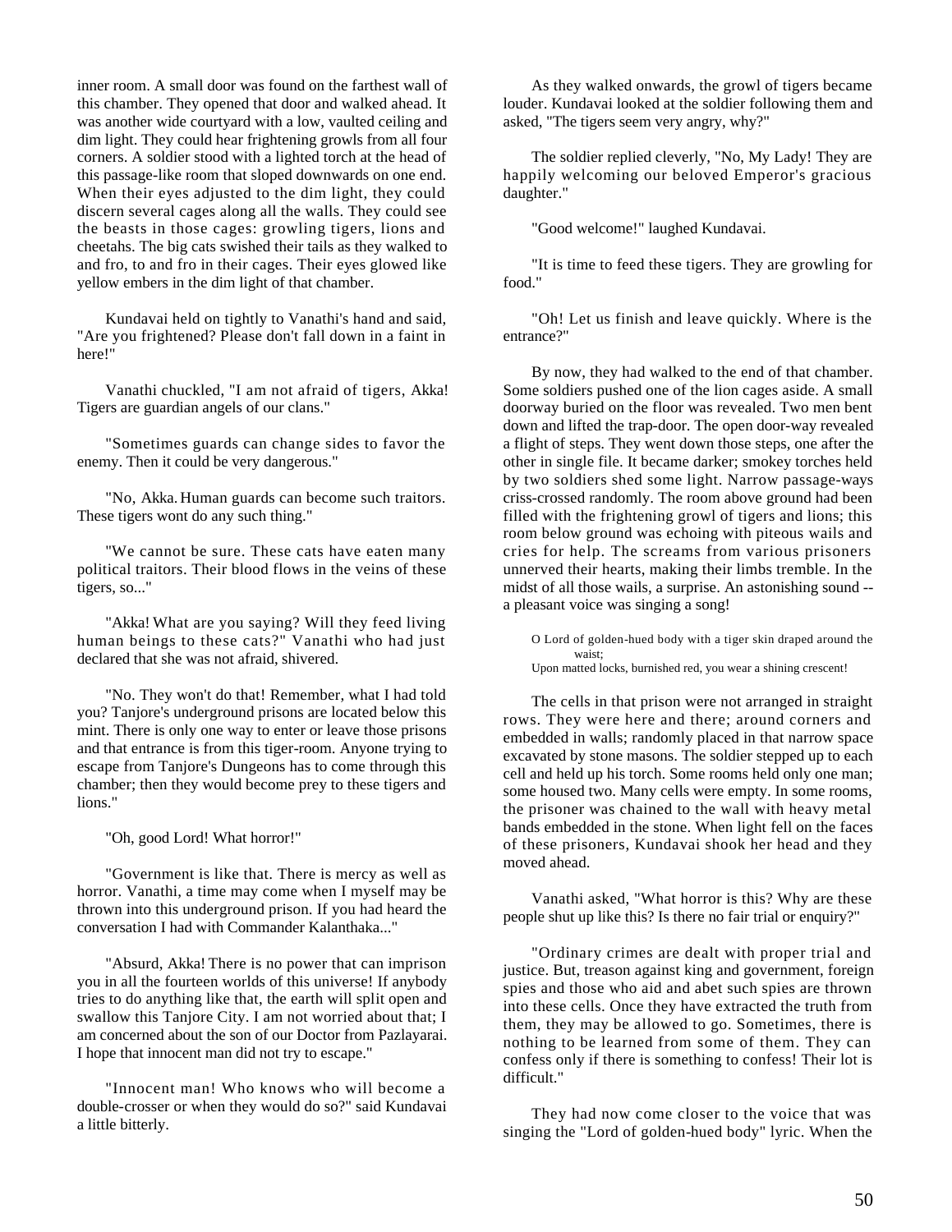guard held up the torch to cast light in that cell, they could see a young man inside. He is an old acquaintance of ours; Sendan Amudan.

The Princess was touched by his pleasant, innocent, young face. Kundavai asked him, "Are you the one who was singing?"

"Yes, Thaye!"

"You seem happy!"

"I have no dearth of joy and happiness. The all pervading Lord is here with me."

"You talk like a big philosopher. Who are you young man? What was your occupation?"

"I am neither a big philosopher nor a small philosopher. Amma! When I lived outside, I strung flower garlands and offered them to God. Here, I sing lyrics for our Lord."

"You are not only a philosopher, but also a poet. Is this the only song you know? Do you know many other lyrics?"

"I know some other lyrics also. But, since I came here, I have been singing this same song."

"Why?" asked Kundavai.

"When I came here, I walked through the gold mint. I saw heaps of pure gold in quantities that I had never imagined. It reminded me of our Lord with the goldenhued body."

"You are blessed. People are tempted by various passions when they see wealth. Your mind was filled with thoughts of God. Don't you have any kith or kin?"

"Just a mother. She lives in the flower garden in Tanjore's suburbs."

"Her name?"

"Vaani Ammai."

"I shall meet her and tell her that you are happy and well here in this prison."

"It's of no use Thaye. My mother can neither hear nor speak."

Kundavai was astonished. She asked, "Oh! Is your name Sendan Amudan?"

"Yes My Lady! You seem to be aware of this poor fellow's name!" Sendan Amudan was equally surprised.

"Why did they bring you here? What crime did they charge you with?"

"Till yesterday, I did not know what crime I had committed. Today, I found out."

"What did you find out?"

"I found that I was arrested and imprisoned for the crime of helping a spy."

"How is that? Which spy did you help?"

"One day, I met a foreign traveler outside Tanjore Fort. He said that he was looking for a place to spend the night. I led him to my house, not even dreaming that he could be a spy."

"Do you know his name?"

"He said that his name was Vandiya Devan Vallavarayan. He said that he belonged to the ancient Vaanar clan."

Kundavai and Vanathi looked at each other. They seemed to agree about something. Vanathi spoke, "Please tell us all the details, Sir!"

Sendan Amudan told his tale. He described everything from the minute he had met Vandiya Devan outside Tanjore Fort till he had been caught on the river bank by Pazluvoor soldiers. Vanathi asked, "Why did you trust a strange adventurer like that and help him so much?"

"Thaye! Sometimes we take a liking to people just by looking at them. We are ready to even give up our life for them. Who can explain why we feel such emotions? Sometimes, if we see some fellows, we feel like killing them immediately. Today, one man was imprisoned in this same cell with me. The anger I felt against him was limitless! Fortunately for him, he was freed a short while ago by retainers of the Young-Queen of Pazluvoor."

"What?" asked Kundavai who could not control herself. She bit her lips and tried to keep quiet. Her eyebrows were knit in anger and nostrils trembling with rage.

"Who was that man? Freed in such a hurry? Do you know?"

"I know; apparently he is a son of the Doctor in Pazlayarai. His name is Pinakapani."

"What outrageous things did he say, that you wished to kill him?"

"My uncle's daughter Poonkuzlali lives at Kodi Karai. This man uttered dishonorable words about her. That's why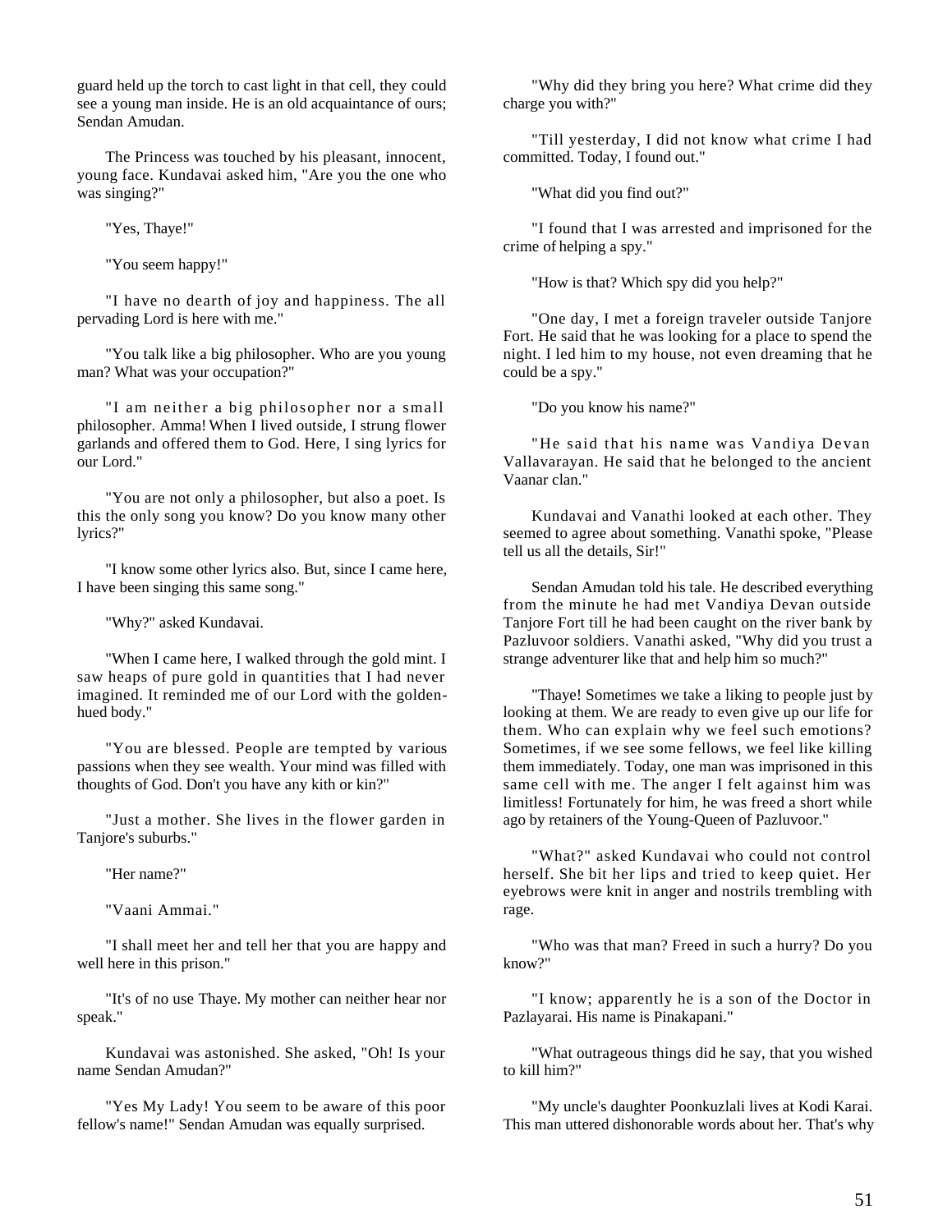I was so angry with him. But, he also gave me some good news; that's why I let him go free!"

"What is that good news, young man?" asked Kundavai.

"Apparently this man had gone to Kodi Karai with my friend Vandiya Devan. This wretch tried to betray my friend over there by trying to help Pazluvoor soldiers in finding him. But he could not succeed."

"Could not succeed? Did that spy escape?" Both Vanathi and Kundavai asked this question eagerly. They had come this far into the Dungeons of Tanjore only to find out this news.

"Yes, Ladies. My friend escaped. Apparently Poonkuzlali took him in her boat by midnight and they had gone away to Lanka. The searching soldiers were hoodwinked; this man was also fooled."

Both women looked at each other in happiness. Their faces reflected their joy. Kundavai turned back to Sendan Amudan and said, "Sir, how can you be so happy about a spy escaping from royal soldiers? Perhaps it is correct that you have been thrown in this prison."

"Thaye! If it is correct to imprison me for that crime, both of you must be placed in this cell next to me!"

The two women laughed. In that dark dungeon, their laughter was just as curious as the song of Sendan Amudan.

"You are very clever. Very tricky! You will corrupt every one else in this prison with your songs if we leave you here. I will ask the Commander of this fort to arrange for your release as soon as possible," promised Kundavai.

"Please do not do any such thing My Lady! There is a man in the cell next to me. Every day he begs me to teach him to sing. He repeats a hundred times, `If you teach me one song, I'll tell you the secret of where the Pandiya crown jewels are hidden in Lanka.' Let me remain here till I find out that secret," said Sendan Amudan happily.

"Poor fellow! Are you ready to remain here till you also go mad like him? What about the fate of your mother Vaani, if you go mad like that?" With these words, Kundavai turned back. Within half an hour, soldiers came to release Sendan Amudan from the prison. They set him free outside Tanjore Fort. \*\*\*\*\*

#### Ponniyin Selvan

Chapter 23 --Nandini's Letter

One evening, Nandini was seated in her garden gazebo, on the swing seat covered with a goose-down mattress. She was engaged in writing a letter. She wrote a few lines; while phrasing the message, her body shivered like a delicate creeper tossed in the winds. She sighed heavily and quite often. Her forehead was beaded with perspiration even in that cool evening, though her maid Vasuki stood nearby, fanning her mistress with a fan of peacock feathers. The letter included this passage:

"..... O' Prince, as I said, I venture to write this letter with much hesitation, much fear. I hear all kinds of rumors about the political situation. You don't seem to care about anything. Though your father, weakened by illness has asked you several times, you have refused to come back to Tanjore. I wonder, if I am the cause for it; I am tortured by that thought. If only I could meet you -- just once, I will be able to clear all doubts. Will you kindly indulge me? If you dislike coming to Tanjore, we can meet at Kadamboor, in Sambuvaraya's fortress. Today, I am a grandmother to you by relationship. Who can object to our meeting or talking? I shall ask brave young Kandamaran to bring this letter to you. He is Sambuvaraya's son and can be trusted completely. You can send any message you wish through him. I, the most unfortunate of beings -- Nandini, a sibling of all wretchedness in the world -- write these words to you ...."

She really hesitated a lot while she wrote the words. After quite some time, she completed the letter and sealed it. She placed the roll of palmleaves in a tube-shaped casket and sealed that letter-container also. At last she turned to her maid, "Go! Go ask the Young Lord of Kadamboor to come here immediately."

The maid led Kandamaran into the gazebo and stepped aside. Kandamaran balked to look at Nandini's face. He stood there looking at something in the garden.

"Sir, please sit down," said Nandini with a tremble in her voice. That made him turn back and stare at her face.

"There is nothing surprising that you do not wish to look at me with your eyes that have gazed upon Kundavai's face!" Nandini said this with a playful smile. His heart was split open by her words; her smile dazzled him into dizziness.

In a very flustered voice he mumbled, "A thousand Kundavai's cannot compare with one Nandini Devi!"

"Still, if Kundavai shakes her little finger, you will fly up to the heavens and bring back Lord Indra's throne! You won't even sit down by my side even if I beg you."

Kandamaran sat down immediately, "If you order it I shall go to the abode of Lord Brahma and bring his head for you if you wish!"

Nandini shivered. She looked away from him as she spoke, "Even after Lord Shiva had plucked one head,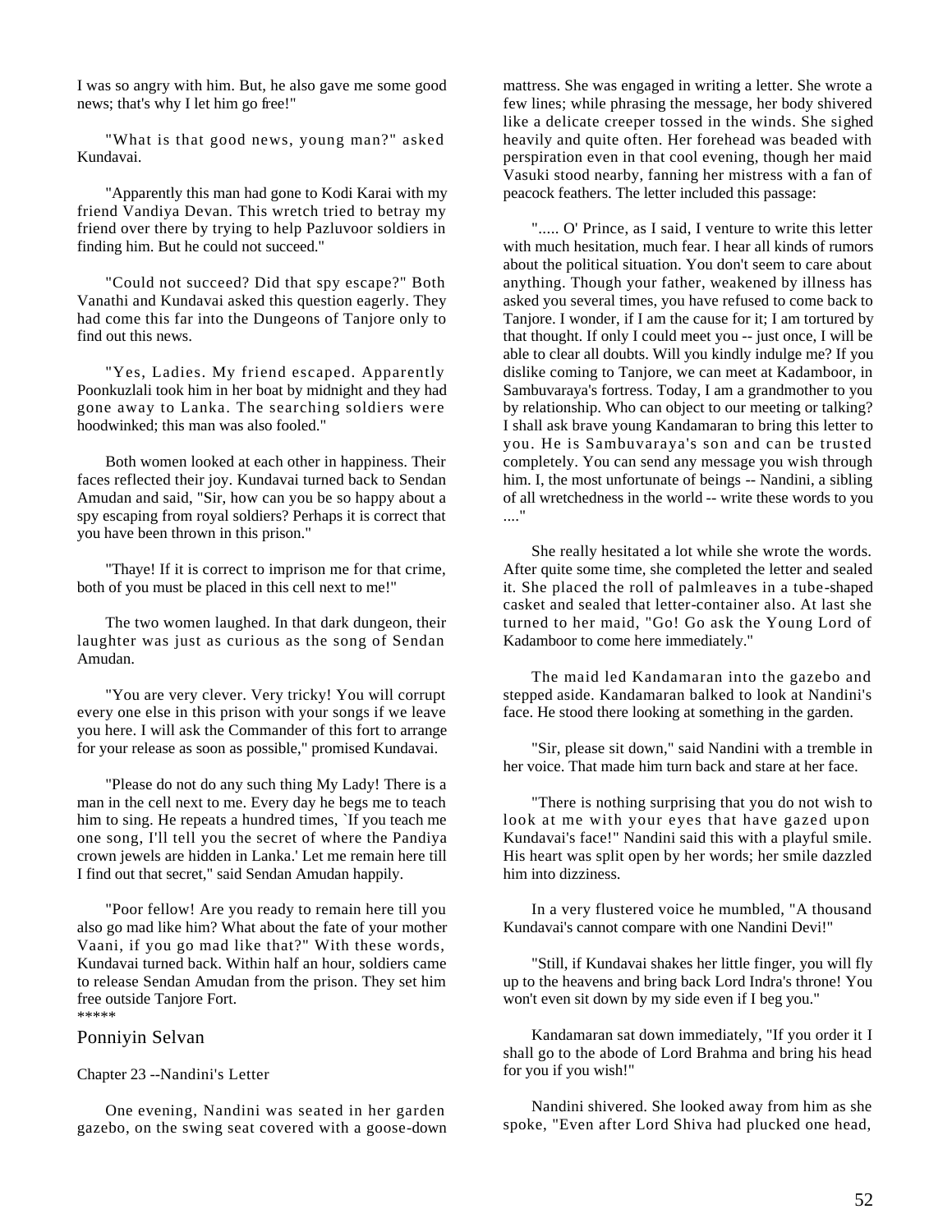Brahma has been left with four heads. Even if you pluck one more, Brahma will continue to live!"

"My Lady, talk to me about anything you wish. Please do not mention Kundavai Devi's name or praise her; my blood boils to think that she is sympathetic to Vandiya Devan who betrayed my friendship."

"However, it is a fact that your imagination was incredible when you met Kundavai. What a fantastic description you gave, about that fight, the wrestling match you had with your friend!" These words of Nandini made him feel somewhat embarrassed.

"I had to say something to explain how I had met him. That's why I said it. But, it is true that he stabbed me."

"Sir, don't you think it may be wise for you to try and remember all the details of that incident, as it really happened?"

"Even you suspect my statement, My Lady?"

"I don't doubt you. But, you have forgotten some details. Vandiya Devan will surely be arrested one of these days. Then, this accusation by you must be proved correct, don't you think?"

"I don't really care. I still wish to forgive him."

"I congratulate you for your generosity. But, it is better that we make sure of the truth between us. Try and remember, once again, everything that happened on that night. When you came back through that underground passage, you met me and Lord Pazluvoor. Do you remember that?" asked Nandini.

"I remember very well. I can never forget that meeting as long as I live."

"Do you recollect the words you spoke at that time?"

"I do not remember the exact words. I know that I was mesmerized by seeing you."

"I remember your words very well. `Sir, I have heard a lot about the beauty of your daughter! Nothing that I heard compares with the reality before my eyes.' -- that is what you said."

"Oh, Good Lord! Is that what I said? Perhaps that is why he looked so furious. Even now, he does not like me much..."

Nandini laughed and said, "It does not matter, if he does not like you; I hope you like him? That should be enough!"

"My Lady, let me tell you the truth. There is no point in hiding it from you. I too, do not like him," said Kandamaran with some passion.

"Nothing wrong in that. I like him; that's what matters. I must have performed several penances to be rewarded a husband like him."

Kandamaran was completely confused by these words of Nandini. He did not know what to say.

"Forget that now. What did you do after meeting me in that underground passage?"

"That servant who held the torch went ahead showing the way. I followed, filled with thoughts of you. The servant opened the secret door and stepped aside. I stepped into the exit-alcove -- and immediately, someone stabbed me from behind. I lost consciousness. Vandiya Devan must have been waiting outside, after somehow knowing that I would come out there."

"No, Sir! Your surmise is completely wrong. I don't think he waited outside."

"You too have joined his party!"

"Why should I join his party? What do I gain by that? Or, what does he gain by that? I think, I know what must have happened..."

"Tell me My Lady. Explain it to me."

"Vandiya Devan was not waiting outside the fort..."

"Then, who was waiting?" asked Kandamaran, without any patience.

"Nobody. All I said was, Vandiya Devan was not waiting outside the fort. He must have been waiting inside that secret passage-way."

"What?! How could that be possible?"

"That day, he vanished like a magician. How could he vanish? Think about it -- somehow Vandiya Devan managed to enter the treasure vault and find out all the secrets of the underground chamber and it's passages. He must have followed you in there. When the exit-alcove opened, he struck you from behind and escaped through the same door. After that his conscience must have pricked him. He carried you to that mute-woman's house before he ran away."

"It must have happened just like you describe it! I have no doubts now. All these days, my intellect did not recognize it. No one else realized it. If any one asks who is the most intelligent person in this nation, I'll say without any hesitation, it is you! There are intelligent people; and beautiful people. It is rare that one finds both qualities in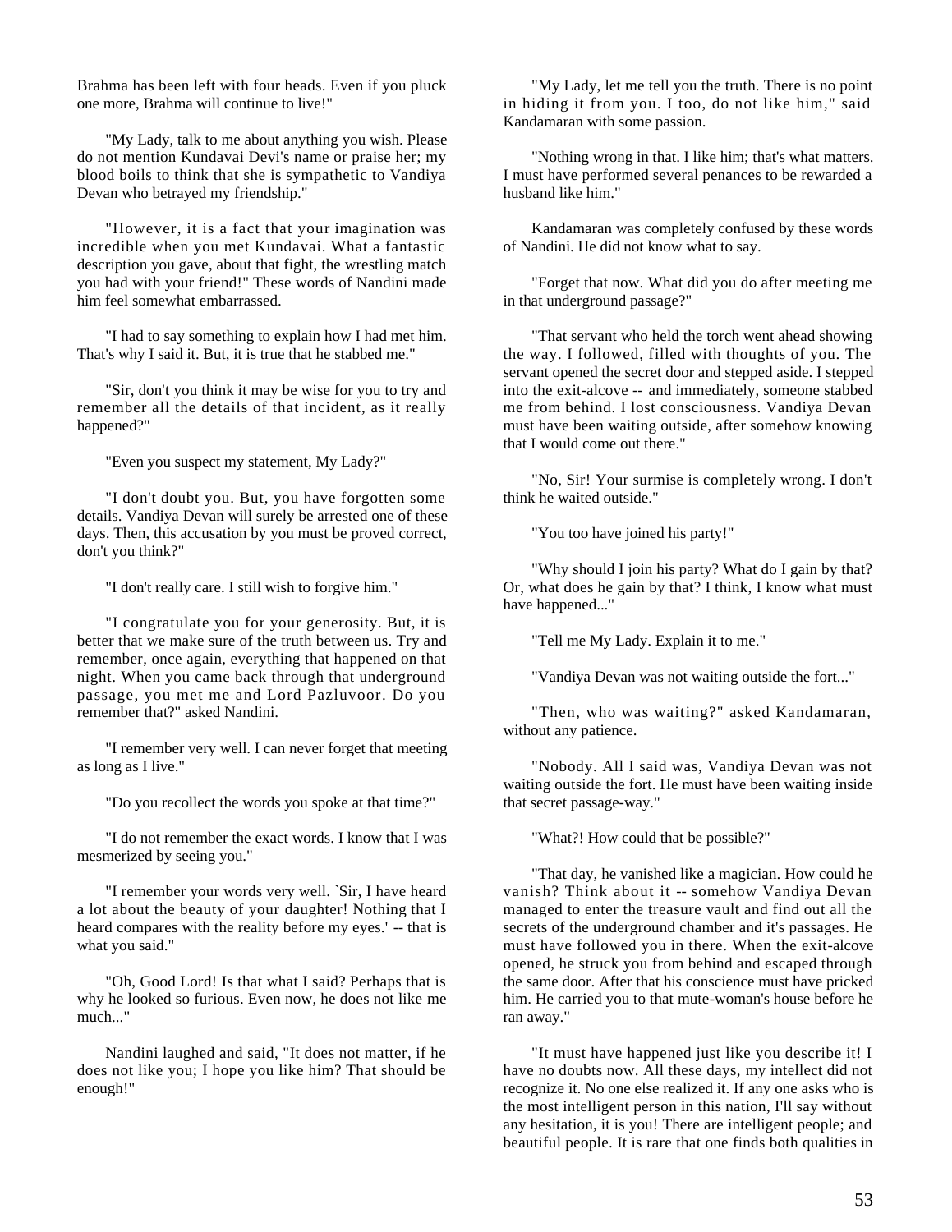one creation. You have both -- intelligence and beauty!" Kandamaran prattled with passion.

"Sir! Are you saying all this from the bottom of your heart? Are you merely flattering me like common men do with unfamiliar women."

"This is no flattery. I promise that I speak what my heart feels."

"So, you trust me completely? Will you trust me and help me with something?"

"I am ready to do whatever I can."

"You must journey to Kanchi on my behalf."

"I can go to Kasi on the banks of the Ganga if you want!"

"You needn't go that far. I shall give you a letter addressed to Prince Aditya Karikala in Kanchi. You must deliver it to him and then you must invite him to be your guest in your house at Kadamboor."

"My Lady! Do you know what you are saying? Are you not aware of the arrangements being made about this Empire by your husband, my father and other chieftains of this Kingdom?"

"I am fully aware of that. In fact, I know more secrets. Your family, my family and some other important families in this country are about to face some grave dangers. Do you know who is behind that trouble?"

"Tell me Dear Lady!"

"She who came to visit you in my house. That witch."

"Oh dear! Do you mean the Younger Pirati Kundavai Devi?" asked Kandamaran with some confusion.

"Yes. I mean that poisonous snake. One snake knows another. This Nandini knows the tricks and intrigues of Kundavai. She has sent your friend Vandiya Devan to Lanka. Do you know why? Collecting medicines is utter falsehood. She is not anxious that Sundara Chozla should survive. After him, neither Madurandaka nor Karikala should ascend the throne. Her wish is that her beloved younger brother Arulmozli should be crowned. If Arulmozli ascends the Chozla throne, she can rule him as she wishes. After that, Kundavai Devi is the Empress of the Chozla Empire! Do you know who will be Emperor? Your dear friend Vandiya Devan...."

"Oh! Is that possible? It must be stopped at all costs. We must inform my father and Lord Pazluvoor as soon as possible."

"There is no use in telling them. They won't believe us. We must overcome Kundavai's tricks with cunning. If you help me, we can do that."

"Order me, Dear Lady!"

"Here, carry this letter as carefully as you can and deliver it to the Prince in Kanchi. Can you do that?" Saying this, she extended her hand to gave him the caskettube of letters. Kandamaran who was completely ensnared in a net of passion lost his senses and grabbed her hand instead of taking the tube of letters. "I will do anything for you!" he babbled.

In that moment, a crunching noise was heard. Lord Pazluvoor was hurrying down the path that connected his mansion with the garden gazebo. The servant maid who was surprised by his sudden arrival ran aside. A parrot, bound by a chain, was perched on a metal triangle suspended near the doorway of the gazebo. In his hurry, without really being aware of it, Lord Pazluvoor had grabbed the parrot in his palm. The rage in his heart flowed through his hand: the bird flapped its wings in fright; the squeezing grip made the parrot screech!

\*\*\*\*\*

#### Ponniyin Selvan

Chapter 24 --Wax In Embers

The sound made by the screeching parrot mingled with a fear laden cry of the servant girl and startled both Nandini and Kandamaran. When he turned around to find Lord Pazluvoor at the entryway, Kandamaran was completely rattled. He wondered if the old man would have heard the declarations he had just made; particularly the words, `I too do not like Lord Pazluvoor.' More terrifying was the thought that he might misunderstand the intimacy between him and Nandini. He was petrified! Old men who married young girls were peculiar and suspicious. Was that the cause for the rage on his face? What will he do? I must be prepared for anything.

Such thoughts raced through Kandamaran's mind in a flash. However, on that day he had the opportunity to witness a most astonishing scene. The amazing scene happened contrary to all his expectations.

When Lord Pazluvoor stepped inside the gazebo, Nandini turned to him and smiled, blinking her large, dark eyes. She said, "My Lord! I was concerned that you may be delayed much longer in your journey. Fortunately, you have come back."

On looking at her and hearing her voice, Lord Pazluvoor's anger vanished. He melted like wax thrown upon burning embers. He laughed a foolish laugh and said, "Yes; my job was done; I came back." He then looked at Kandamaran, "What is this young fellow doing here? Is he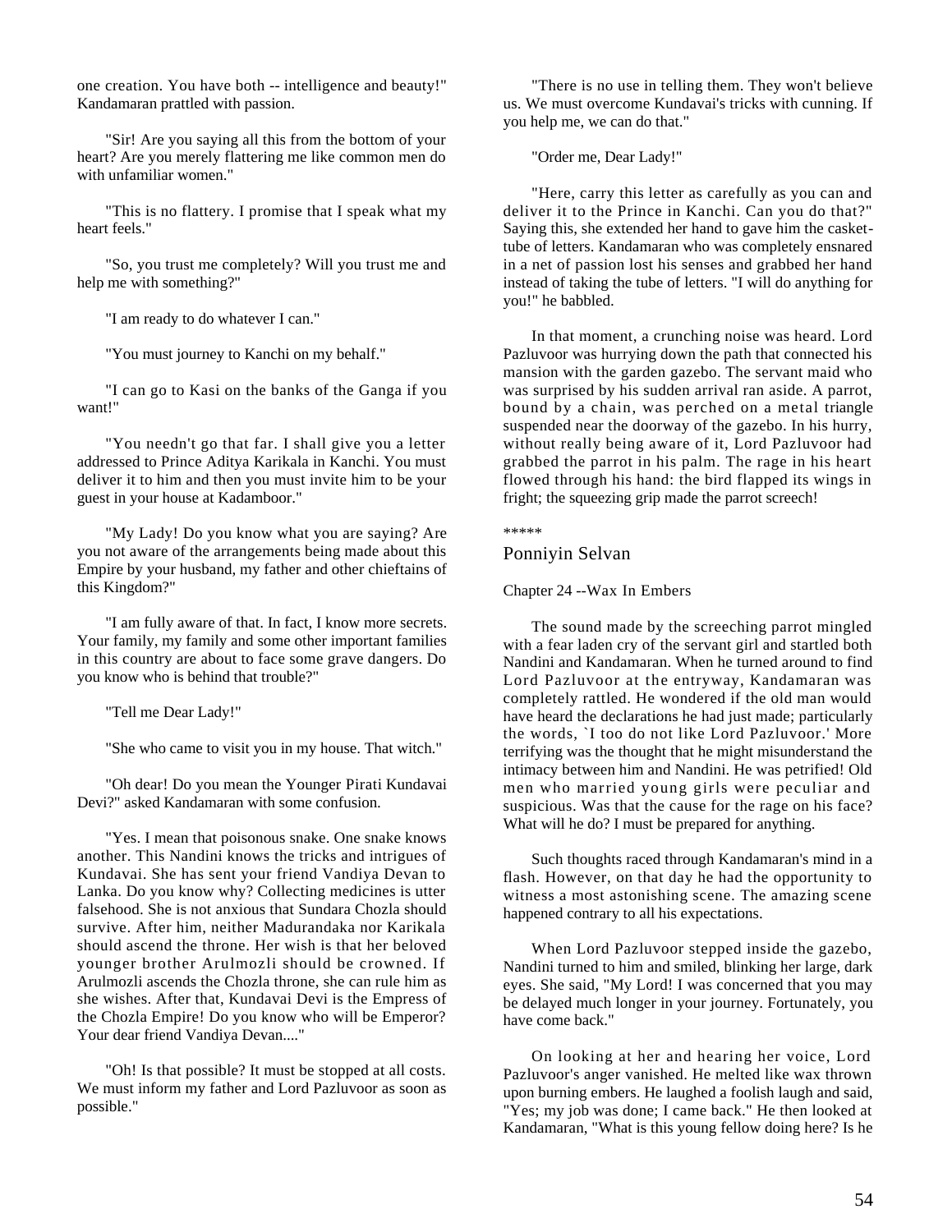composing love poems for you?" After asking this, he laughed at his own joke.

Kandamaran's face became red. Nandini laughed louder than Lord Pazluvoor and said, "He knows nothing about love or poetry. The only thing he knows is to fight and be wounded. Luckily, his wound is now healed. He was talking about returning home."

"What can one say about the bravery of modern youth! I have participated in more than twenty-four campaigns and have borne more than sixty wounds. I had never taken to a sickbed. He needed more than half a month to heal his single wound. But, all my wounds were on my shoulders, face, chest and head. This youth was wounded on his back! That's why it took so many days - it's justified" He laughed mockingly.

Kandamaran was enraged, "Sir, you are akin to my father. I tolerate your teasing insults because of that."

"Really! What can you do otherwise, boy?" asked Lord Pazluvoor as his hand sought the hilt of the sword by his waist.

Nandini intervened, "My Lord, his wound in not merely physical. You are aware that his heart is also injured. The thought that a man he had considered a dearest friend could stab him like this on his back, wounded his heart. The physical wound had healed but the pain in his heart is still alive. We shouldn't hurt him further by our words. That night -- the night he was wounded -- Don't you remember what happened that night, Sir?" Nandini looked up into Lord Pazluvoor's eyes with a meaningful stare. Lord Pazluvoor's appearance was transformed.

"Yes; you are correct. He is an ignorant youth and his father is my dear friend. I should not be perturbed by his foolish remarks. Forget that. Nandini, I came here to give you some important news. He can also hear it. I believe a man has been arrested on suspicion as a spy at Mattotam in Lanka. Apparently he had a sealed letter addressed to Arulmozli. Based on the descriptions, I think it could be this man's dearest friend. That fellow must be really capable. See how he escaped our men and landed in Lanka."

Both men did not see the expression that flashed across Nandini's face for one second.

Kandamaran asked with some disappointment, "Did he escape? Has he gone to Lanka?"

"My Lord, I am not surprised about his escaping to Lanka. I have told you many times that your brother does not have the capability to command this fort. His men are just like him!" said Nandini.

"When you said that about him, I was not ready to believe you. Now, I am beginning to agree. Listen to another odd story. Apparently, a signet ring with our Pazluvoor symbol was found in the possession of the spy arrested at Mattotam. He refused to reveal anything about how he came to possess that signet ring..."

Nandini sighed lightly, "How odd! How did he get our palmtree signet? What does you brother say about it?"

"He.. If you hear what he said, you will laugh. Kalanthaka says that the signet ring must have gone to the spy from you." Upon saying this, Lord Pazluvoor laughed a thundering laugh. Bushes trembled and the gazebo shook.

Nandini joined in his laughter, "There is nobody as sharp-witted as my brother-in-law in the whole universe!"

"Do you know what else he said, your brother-in-law? It is even more funny! He said that once while you were outside Tanjore Fort in your palanquin, you met that handsome youngster; that charming young man had even come to this palace! So you must have personally given our signet ring to that young spy. If not, it must have been given through that Sorcerer who comes to meet you so often. My brother tells me all these imaginary tales to hide his mistakes!" Lord Pazluvoor continued to laugh noisily.

"I should not cast aspersions on your brother's intellect. It is definitely as good as leaf buds on a pounding block. I am surprised that you kept quiet, listening to all these accusations." Her facial expression had changed once again; anger made her lips tremble and eyes sparkle with embers.

Lord Pazluvoor was one of the bravest men on earth, who had faced many lances and swords on the battle field; he could not handle this petty anger of Nandini. His posture and words seemed vulnerable. "My Dear, did you think I was listening to him passively? I scolded him for his incompetence and almost reduced him to tears. Even you would have felt sorry for him, if you had seen him."

Kandamaran who was listening to this interchange felt very uncomfortable. He was filled with a certain fear about Nandini and a certain pity and contempt for Lord Pazluvoor. He wished to leave before getting involved in this tiff between husband and wife. He cleared his throat and said, "Sir!"

Nandini looked around, "In talking about the talents of your brother, we completely forgot this young gentleman. He says that he wants to go home, can he go?"

"He is welcome. His father must be worried that he stayed back in Tanjore for such a long time."

"I wish to send a letter with him. May I do that?"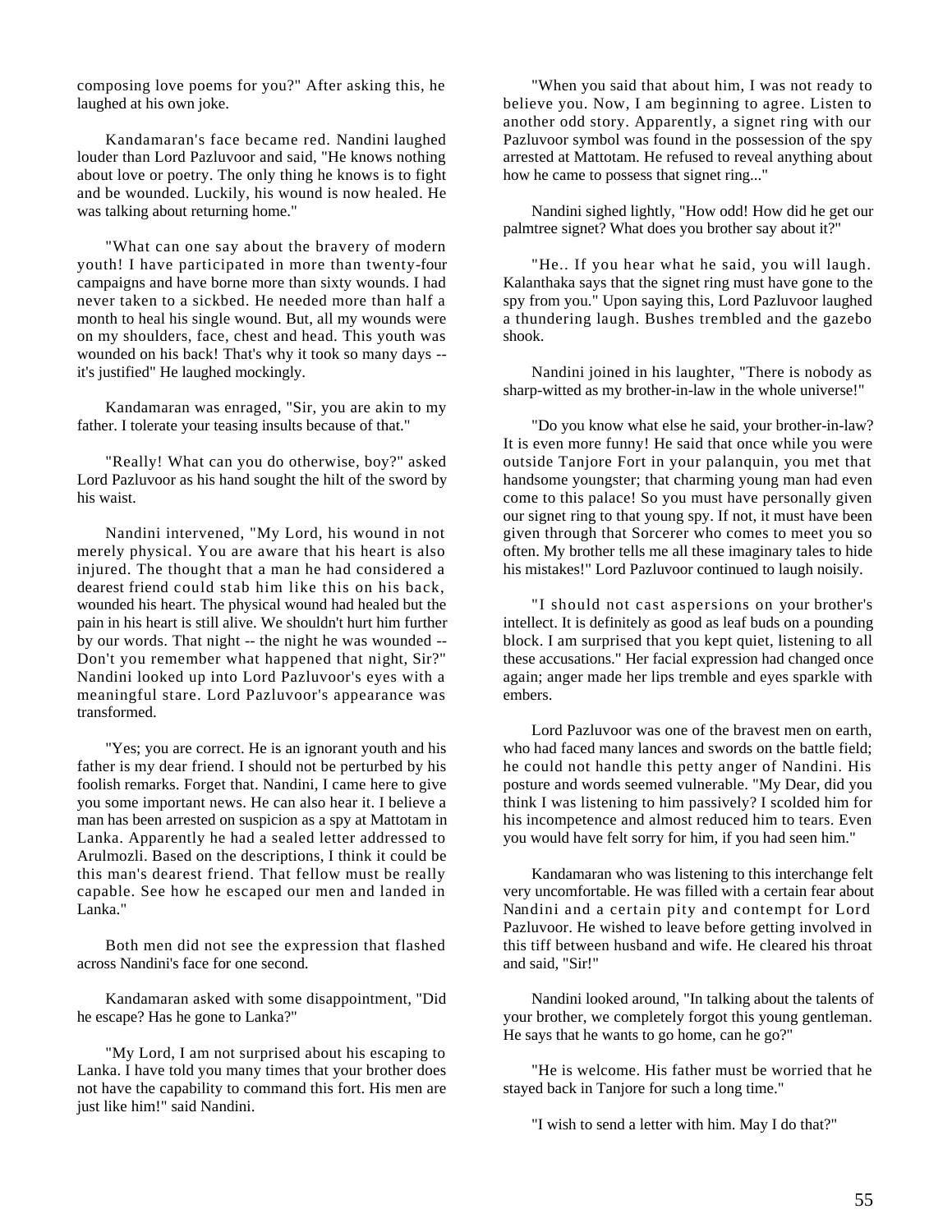"What letter? For whom?"

"To the Prince in Kanchi."

Lord Pazluvoor looked at both Nandini and Kandamaran with distrust and asked, "A letter for the Prince! From you? Why?"

"The Younger Pirati has written a letter to her younger brother and sent it through his friend. Why shouldn't the Young-Queen of Pazluvoor write a letter to the elder brother and send it through him?" asked Nandini.

"Was that letter carried by his friend written by Kundavai Pirati? How did you know this?" asked Lord Pazluvoor.

"Why do you think I consult the Sorcerer so often? I found out by his spells. You are aware of the competence of your brother's men. Look at this, they found out and reported that the spy had our signet ring; but, they did not report that the letter was sent by Kundavai."

"Our men did not bring the report about the signet ring. Anbil Brahma-raya has just returned from Rameswaram. He brought that news."

"At least, did that brahmin tell you about Kundavai's letter?"

#### "No!"

"My Lord! You must take heed of my warnings. Every official in this Empire is gathering together and scheming against you. You must realize the truth now! I am not saying things just because of revelations by the Sorcerer. I summoned the Doctor's son who was arrested at Kodi Karai and brought here, and questioned him in detail. He confirmed the news that Kundavai had sent the letter to her brother."

Lord Pazluvoor felt lost, as if someone had bound his eyes and left him in a pathless forest. He was looking at Kandamaran with irritation. He did not like to discuss such secrets in front of the youngster.

Nandini recognized the cause for this irritation. "There is no end to our story. Why should this man's journey be delayed?" She turned to Kandamaran, "Sir! Please deliver this letter directly to the Prince at Kanchi. After delivering this letter, if he gives any letter in reply, you must make arrangements to forward it carefully to me. Don't forget to invite the Prince to your fortress at Kadamboor."

"What should I tell my father? May I say that this is approved by the Lord of Pazluvoor?" asked Kandamaran with some hesitation.

"You can say that without any qualms. My wish is Lord Pazluvoor's will. Am I correct My Lord?" asked Nandini.

"Yes; yes." Lord Pazluvoor shook his head though he understood nothing. He was confused and he could not say anything against Nandini's wishes.

After Kandamaran left, Nandini turned her mesmerizing eyes on Lord Pazluvoor. She spoke with a honey sweet voice, "My Dear Lord! I think you have lost your trust in me. My brother-in-law's jealous slander has won."

"Never Nandini, never! I might loose trust in my sword and in my spear. But, I will not distrust you. I might loose faith in the heavens meant for the brave, but, I shall never loose faith in you."

"Then, why did you question me like that in front of that youth? I felt so disgraced!" Tears filled her eyes as she said this.

Lord Pazluvoor was bewildered, "Don't My Darling! Don't punish me like this!" He wiped her tears with his scarf and picked up her hands, consoling her with mumbled words. "But, I do not understand some of your actions. Don't I have a right to ask why or what?"

"You have that right; it is my duty to reply. Who denied that? All I ask is that you should not question me in front of strangers. Now that we are alone, ask me whatever you want."

"Why are you writing to Aditya Karikala? Why did you want him to be invited to Kadamboor? Is he not the first enemy to our plans?"

"No. Aditya Karikala is not our first enemy. That snake from Pazlayarai is our first enemy. I invited her to our house for a reason; I am writing to Karikala and inviting him to Kadamboor for that same reason. My Lord! Try and recall what I have said several times. I have told you that Younger Pirati Kundavai has some unique secret plan. I have found out that secret. She is determined to discard the claims of everybody and place her darling Arulmozli on this throne at Tanjore. That is why she has sent a messenger to Lanka. That is why she has come to Tanjore. We must destroy her plans with counter schemes. Now, do you understand why I am sending the letter to Kanchi?" Nandini's questioning gaze confused Lord Pazluvoor's intellect completely.

He mumbled incoherently, "Yes, I understand," though he understood nothing.

"My Lord, this Empire has grown in greatness and power because of the service by you and your forefathers. I cannot sleep even a wink, by night or day, till I have placed you on the golden throne of this Empire. Until that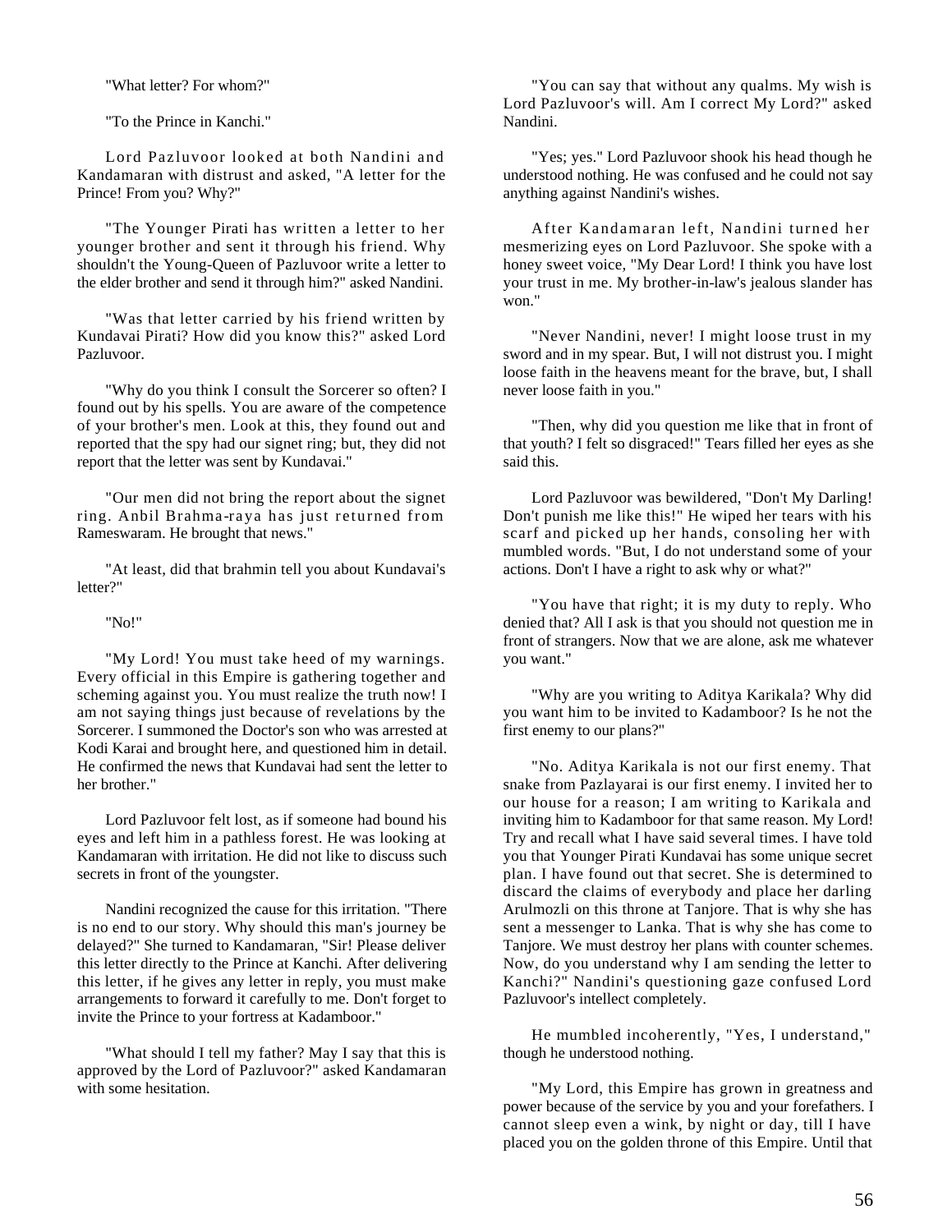day, if you suspect me or distrust me for any reason, please kill me with one stroke of your sword."

"My Darling, do not torture me with such horrible orders!" said Lord Pazluvoor.

#### \*\*\*\*\*

Ponniyin Selvan Chapter 25 --The City Of Mattotam

It has been some time since we parted company from Vandiya Devan, the hero of this tale. We have tarried too long in Tanjore City. During this time, our friend Vandiya Devan had walked along the north-west coast of Lanka and reached the great City of Mattotam on the banks of River Palavi. The city, situated on the seashore across the channel from Rameswaram, was pleasing to the eyes with tall trees and green gardens. The coast was lush with groves of mango, jack, coconut, palmyra, areca, plantain and sugarcane. Monkeys played on treetops; bees hummed symphonies and parrots spoke baby-talk.

Sea waves dashed against the city's fortress walls and raised a roaring murmur. The harbor was filled with large ships and small craft. Goods from such vessels was piled in mounds on the waterfront. There were many changes since the times of Saints Sambanda and Sundara Murti. Now, the streets of Mattotam were not filled with many pilgrims going to the temple of Lord Kedeswara. Soldiers bearing shield and sword, men carrying sharp spears now wandered the by-ways and lanes which used to be filled with the devout who delighted in singing the Lord's praises.

In the past hundred years, the city had more or less transformed into a center for war. Armies coming for the Lankan war from the Tamil country landed at that port. Returning forces usually embarked from the same harbor. The city had changed hands several times. It used to be under the control of Lanka's Singhalese Kings for a while and later under Pandiya command. Since Paranthaka's times it was in the hands of Chozla forces.

Vandiya Devan arrived at the gates of this fort that was the headquarters for various army campaigns. He told the guards that he wished to enter the fort. The soldiers refused entry. Therefore, he tried the trick which he had used in Kadamboor long ago: he tried to surprise the guards and fight his way into the fort. But, these soldiers arrested him and took him before their captain. Vandiya Devan told that captain, that he was carrying important letters for Prince Arulmozli and he could discuss more details only with the Chozla Commander. They searched his person and belongings and found a sealed letter-roll addressed to Ponniyin Selvan, with some covering letters for safe passage and also a signet ring with the palmtree emblem of Pazluvoor.

At that time, the Elder Lord Velir, Bhoothi Vikrama Kesari of Kodumbalur was the Commander of the Chozla forces in Lanka. The Captain of Mattotam reported the incident to him. Commander Bhoothi Vikrama was in conference with Prime Minister Anirudda Brahma-raya. He had been intending to go up to Rameswaram with the Prime Minister. Therefore, he said that would make enquiries after coming back from the mainland; the man was to be placed under guard till his return.

The Captain led Vandiya Devan to a mansion in disrepair and locked him up in one of it's rooms. Vandiya Devan was tired by his long journey. In a way he was happy about being arrested. Perhaps he could get a day or two of rest from travel! On the first day he was able to enjoy such a rest. But, on the second day, a nuisance appeared.

He began hearing most peculiar noises from the next room. Some fellow was threatening another; his brave threats were quite remarkable! "Here you!" "Get lost!" "Don't move, don't come near!" "Chee!" "I'll kill you if you move!" "Careful, I'll smash you up!" "Your life is not yours! You will surely enter the world of death!" Some fellow was shouting in this fashion in the next room. The recipient of these threats did not reveal himself. There was no voice of reply. Vandiya Devan wondered if it could be some soldier who had gone mad. Oh Dear! Is he going to ruin my night's sleep? Even this little rest is threatened!

"Won't you listen? You won't go away! Fine, see what I'll do to you!" A few seconds after these words, a small bundle fell `thud' in his room. Vandiya Devan who had been lying down, sat up with a startle. He peered at the bundle that had fallen in his room. He could not control his laughter and laughed merrily. The bundle thrown from the next room was a cat!

"Oh! You can even laugh! Laugh as much as you want but, don't come back!" said the voice from the next room.

Some mad fellow; no doubt about that! Who else will argue with a cat? Who else will think that a cat could laugh? Nonetheless, the voice seems vaguely familiar. I have heard it somewhere, sometime ago -- who could it be? Let me think.

Vandiya Devan went back to his corner to lie down. He closed his eyes and tried to sleep. Something tickled his toes. It was the cat -- nuzzling against his feet! Oh Lord! How am I to sleep with this bedfellow? He pushed it away and closed his eyes once more. Something touched his palms softly. The cat was purring by his side! He pushed it away once more, firmly. The cat walked away to the opposite corner. He rolled around and tried to go back to sleep. The cat came back to sit by his head and gently caress his face with it's tail.

Vandiya Devan, who had bravely borne the sharp touch of arrows and swords could not bear this caress from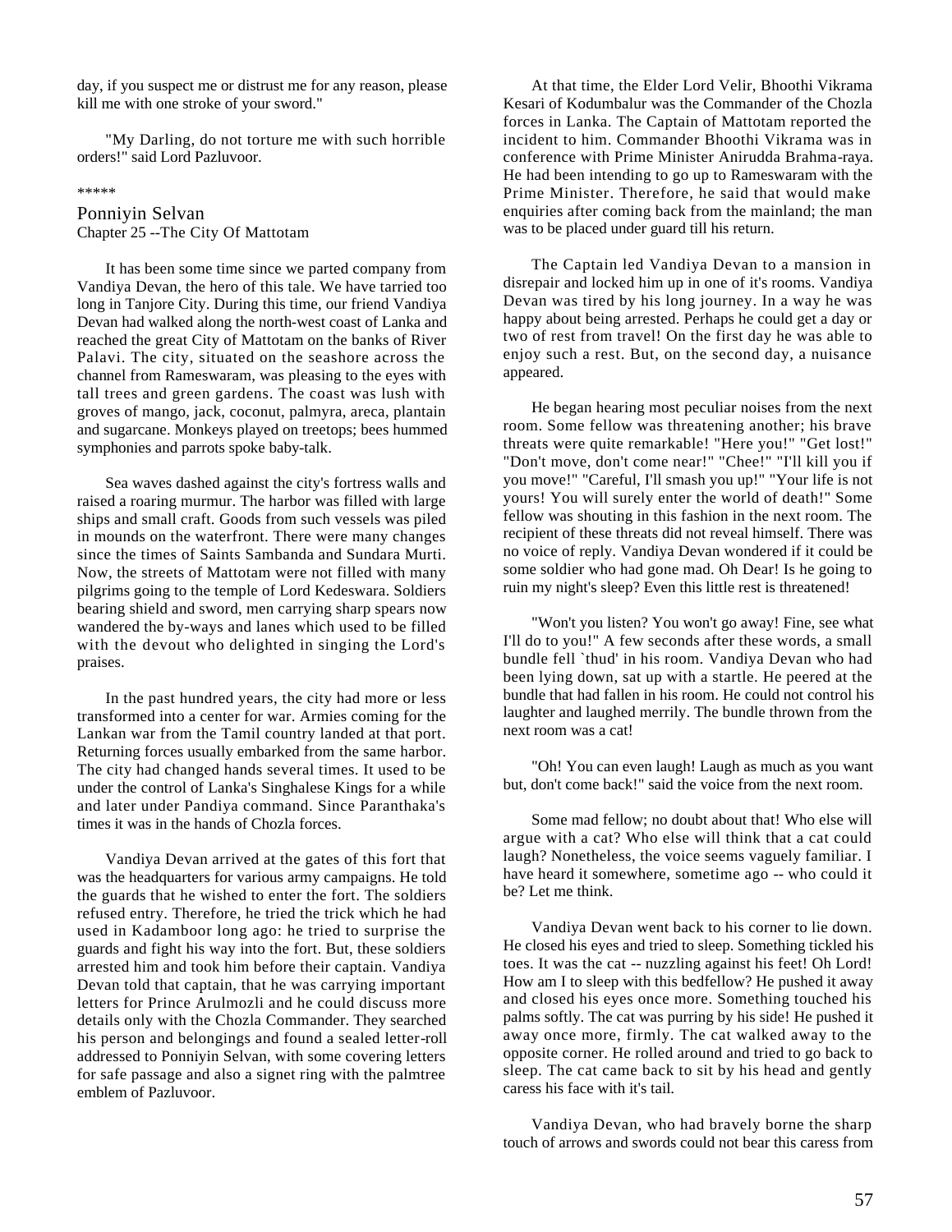the cat! He sat up and picked up the cat by its neck. There was a gaping hole at the top of the wall that separated his room from the next. He threw the cat into that hole made by fallen bricks. It was total commotion in the next room for some minutes. A man's enraged cries mingled with the caterwauling yells of the cat. Finally, "Get lost! Go!" said the man. Meowing cries from the cat could be heard for a while. Then silence. Vandiya Devan went to sleep. -- A pleasant dream: Kundavai Pirati was sitting by his side and caressing his face. What a difference between the cat's tail and the Princess's gentle fingers! -- He woke up with a start and felt dejected that the dream had ended.

Someone was gently rapping on the wall from the next room. It must be that mad man.

"Who is that? Who threw the cat in here?"

Vandiya Devan did not reply. He kept quiet and listened. A scratching sound like the cat. No. It was someone on the other side, trying to pry the bricks from the hole on the wall. Vandiya Devan listened without getting up. As a precaution his hand grabbed the knife by his side.

Two hands emerged from the hole on top of the wall. Then a turbaned head appeared. The face peered into his room. Aha! Isn't he Azlvar-adiyan Nambi? He looked different with the turban; but, it is him! Why has this fellow appeared here? How did he come here? Did he know that I was here? Is he going to help, or hinder?

Vandiya Devan called out, "Dear Mr. Nambi of the Vaishnava faith! Welcome! Welcome to this holy city of the Saiva shrine of Lord Kedeswara! Welcome!"

"Thambi, is it you? I should have guessed! Who else can sit quiet as a mouse like this?" Azlvar-adiyan jumped into the room.

#### \*\*\*\*\*

Ponniyin Selvan

Chapter 26 --A Sword That Wanted Blood

Vandiya Devan felt disquiet about how and why that fanatic Vaishnava had come there. He did not reveal his fears. "What a coincidence! I was just thinking about you. I look up and you jump down the wall! The saying, `Good fortune will come pouring down the roof! must be true."

"Dear Man! Were you thinking of me? Why? Why did you think of this mortal human being? There would have been some use if you had contemplated on the good Lord Rama..."

"I must really compliment you on your intuition; I was really thinking of Lord Rama. I could glimpse at the towers of Rameswaram Temple across the sea when I

came here. I was thinking about Rama praying to Shiva in that holy town to atone for the sin of killing Ravana."

"Stop! Stop this immediately."

"No, Sir! No! I cannot! I have been quiet too long. My legs ache because of walking miles and miles along this coast. I am tired. Please sit down and listen. Like I told you, I was thinking of Lord Rama; I also remembered his devout disciple, Hanuman the monkey. When I thought of Hanuman, I remembered you! Just then, you jumped into this room! Did you merely jump across this wall or did you also leap across the sea like Hanuman the monkey?" asked Vandiya Devan.

"Thambi, Hanuman is the best among the devout. Don't compare me with him. When Hanuman came to Lanka, he killed heroes like Akshaya and other demons. I could not handle a simple cat! See how the cat scratched me and wounded me." Azlvar-adiyan pointed out his bleeding limbs.

"Oh Dear! Is that what happened? But, why did you pick a fight with a mere cat?"

"I did not pick a fight. The cat came and picked a quarrel with me."

"How was that, Sir?"

"I came in search of you. I fooled the gatekeeper of this mansion and leaped across the garden wall. That foolish cat was deliberately sunning itself at the exact spot where I placed my legs! My foot merely touched it's tail, but that ferocious cat attacked me with its claws. Thambi, listen to this: one can fight a tiger easily or even handle a rogue elephant. But, one should never tussle with a cat," advised Azlvar-adiyan Nambi.

"Mr. Nambi, I know a secret..."

"What secret?"

"That cat had come here also, to visit me in this room. It caressed my forehead with its tail and nuzzled against my hands lovingly. It did not scratch me! But, it has attacked you. Do you know why? Because, it is a devout Saiva cat that does not like fanatic followers of Vishnu."

"Really? I did not think of that! If I had known that it was a foolish Saiva cat, I would have served it some hallowed hits with my staff."

"It's good that you did not bring your staff. Because, since stepping into this city, my blood has begun to boil with fanatic Saiva zeal. This sword in my scabbard has been begging for the blood of a fanatic Vaishnava. I'm controlling its urge because of the help you rendered me."

"Thambi, I don't remember helping you."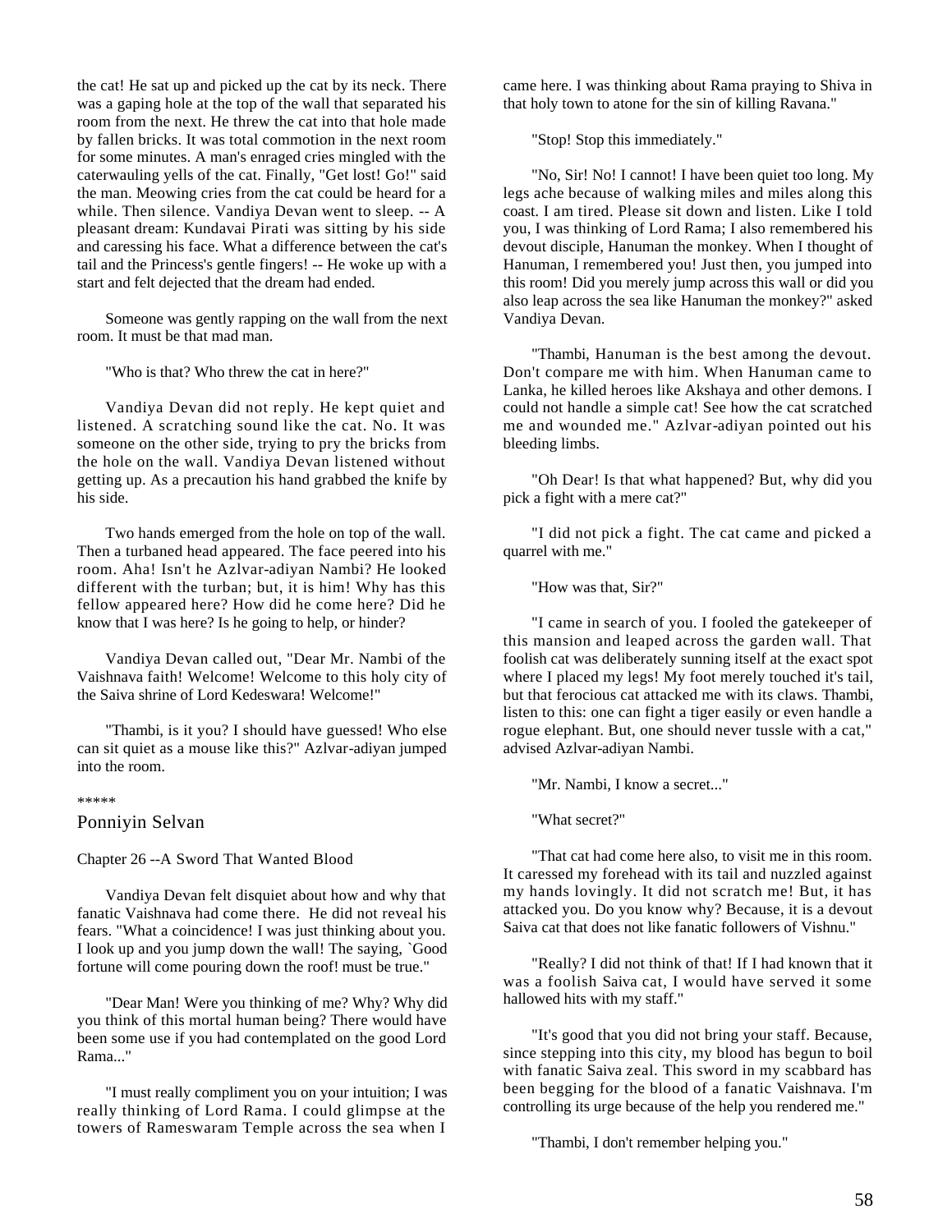"Sir, didn't you tell me about your sister, Nandini Devi of Pazluvoor?"

"Yes; I had told you about her."

"Remember, you pointed her out when she was in her covered palanquin near Kadamboor and when she parted the curtains..."

"Yes. So what?"

"Listen. I saw that palanquin once again outside Tanjore Fort. The palanquin bearers came and deliberately dashed against my horse. I cried for justice and parted the curtains of that palanquin."

"Who was inside?"

"The Young-Queen of Pazluvoor, Nandini Devi herself!"

"You are lucky. Though I have tried several times, I have not been able to meet Nandini. You managed it somehow."

"Good fortune strikes unexpectedly, like that!"

"Then?"

"I mentioned your name. I told her that you had sent a very important message for her."

"Thambi, I have seen several fellows; but, never one for uttering lies like you."

"Sir, my ancestors were very fond of poets and bards. In fact many of them had composed poems..."

"What about that, now?"

"The blood of my poetic ancestors flows in my veins also. My imagination blooms and thrives sometimes. Commoners like you think that my creativity is lies."

"Fantastic! What happened with Nandini?"

"Nandini Devi was very pleased with my imagination and creativity. She presented a beautiful ivory ring to honor me. She even invited me to come and visit her in her palace."

"Did you?"

"Why not? I visited her immediately. Nandini Devi was made aware of my brave, courageous, dauntless gallantry by announcements made by my own capable self. Being impressed, she assigned an important task for me."

"What task?"

"Apparently, the Crown Jewels of Madurai Pandiyas are hidden somewhere in the mountains of this Lanka. She ordered me to somehow find those jewels and bring them to her! I did not realize that it was such a difficult task."

"People say that the jewels in Lord Pazluvoor's treasury can equal a thousand donkey-loads. All that is not enough for his Young-Queen. How is she going to reward you for bringing the Pandiya jewels?"

"She promised to dismiss Lord Kalanthaka from his duties as Commander of Tanjore and give that job to me."

"Very good Thambi. If you get the Command of Tanjore, I will have permission to enter and leave Tanjore Fort without any questions, won't I?"

"Absolutely! But, how am I to get that Command? I have been locked up like this, in this city." Vandiya Devan spoke with some dejection.

"Why did you get caught? Why have they locked you up? Do you know?"

"I was carrying the signet ring given by the Young-Queen of Pazluvoor. I thought that it may have magical powers in this city also. It was a mistake," said Vandiya Devan.

"Yes, it was a humongous mistake. Here, the Commander is the Elder Lord of Kodumbalur. Don't you know about the bitter rivalry between the clans of Kodumbalur and Pazluvoor?"

"I did not know that! I was caught and I do not know what to do..."

"Thambi, don't worry."

"How can I not worry?"

"I have come here to free you."

"Really!"

"Once upon a time I asked you to help me and you refused. But, I am going to help you. Get up and come with me. Let us escape from this prison immediately."

"Mr. Nambi, I suggest that you leave this room as soon as possible."

"Why, Thambi?"

"My sword has begun to cry again, `I want the blood of this fanatic Vaishnava!' it says."

"Let it cry. I have plenty of blood in my veins. Let your sword drink it's fill. You come with me."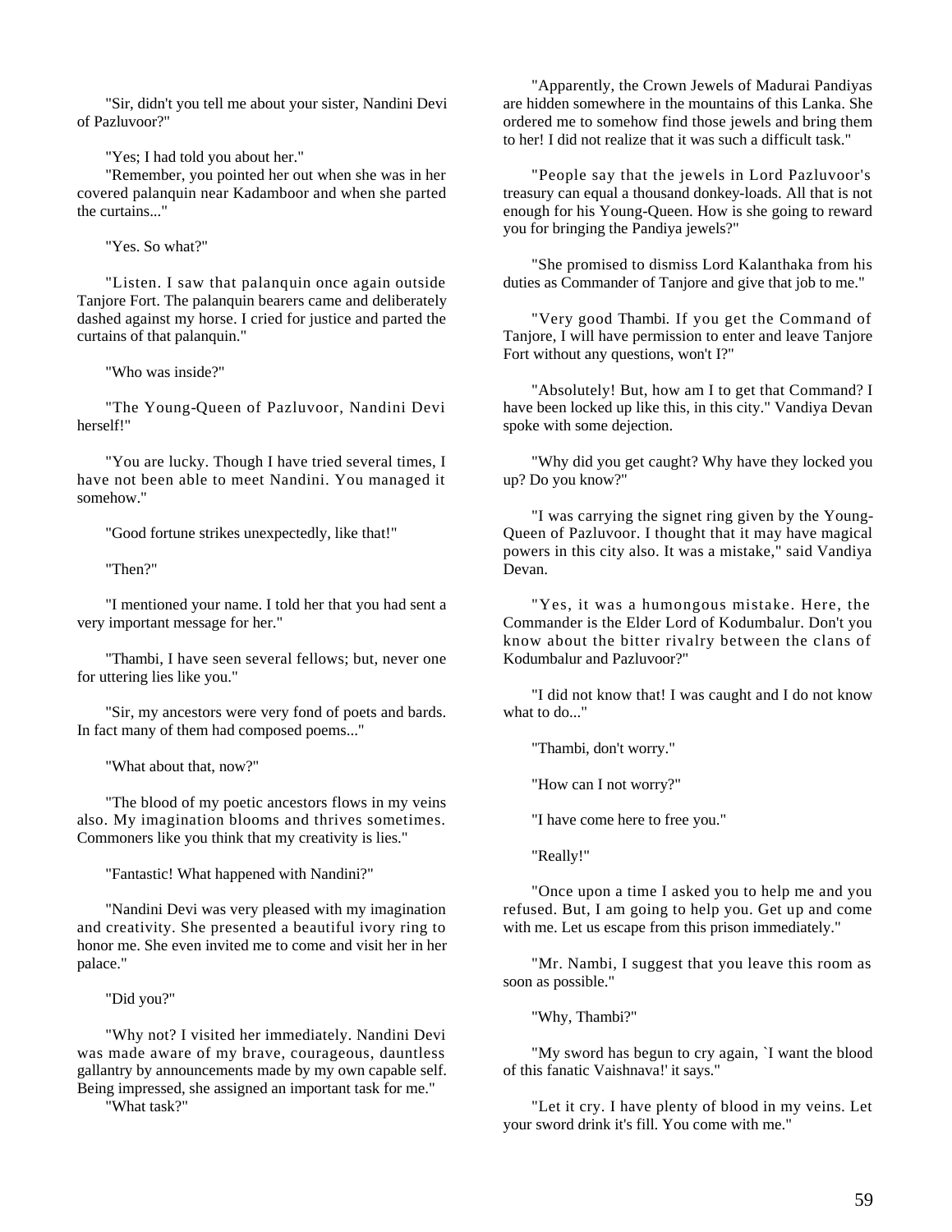"No, I cannot come."

"Why not?"

"I am very sleepy; I have not slept for several nights. I have decided to sleep well tonight. That's why I threw the cat away."

"Thambi, why do you talk foolishly like this? Is this how you are going to accomplish the task that Kundavai assigned? Did you not agree to travel by day and night, without rest, till you deliver the letter to Ponniyin Selvan?" Azlvar-adiyan now unbound his scarf and handed the roll of letters and some other things to Vandiya Devan.

Vandiya Devan accepted them eagerly. He had decided that Nambi was trying to trick him with cunning and learn his secrets by foolish chatter. He changed his opinion. "Mr. Nambi, how did you get these?"

"Commander Bhoothi Vikrama gave them to me. He asked me to return this Pazluvoor signet ring also. We can leave on a journey whenever you are ready."

"Sir, I submit my heartfelt thanks."

"Keep your thanks to yourself. You can give them to me at another time."

"Sir, do you know the whereabouts of Prince Arulmozli?"

"No one knows that. He has gone to the mountain country from Anuradapura. We have to find him. The Commander has ordered me to go with you as your guide. I'll come if you agree."

Vandiya Devan became suspicious once again, "Mr. Nambi, I would like to meet the Commander before we leave."

"Surely. We can leave only after you meet the Commander. We cannot leave before you have given him news of Lady Vanathi Devi!"

On hearing these words, Vandiya Devan wondered if that religious fanatic was a dabbler in magic or sorcery.

\*\*\*\*\*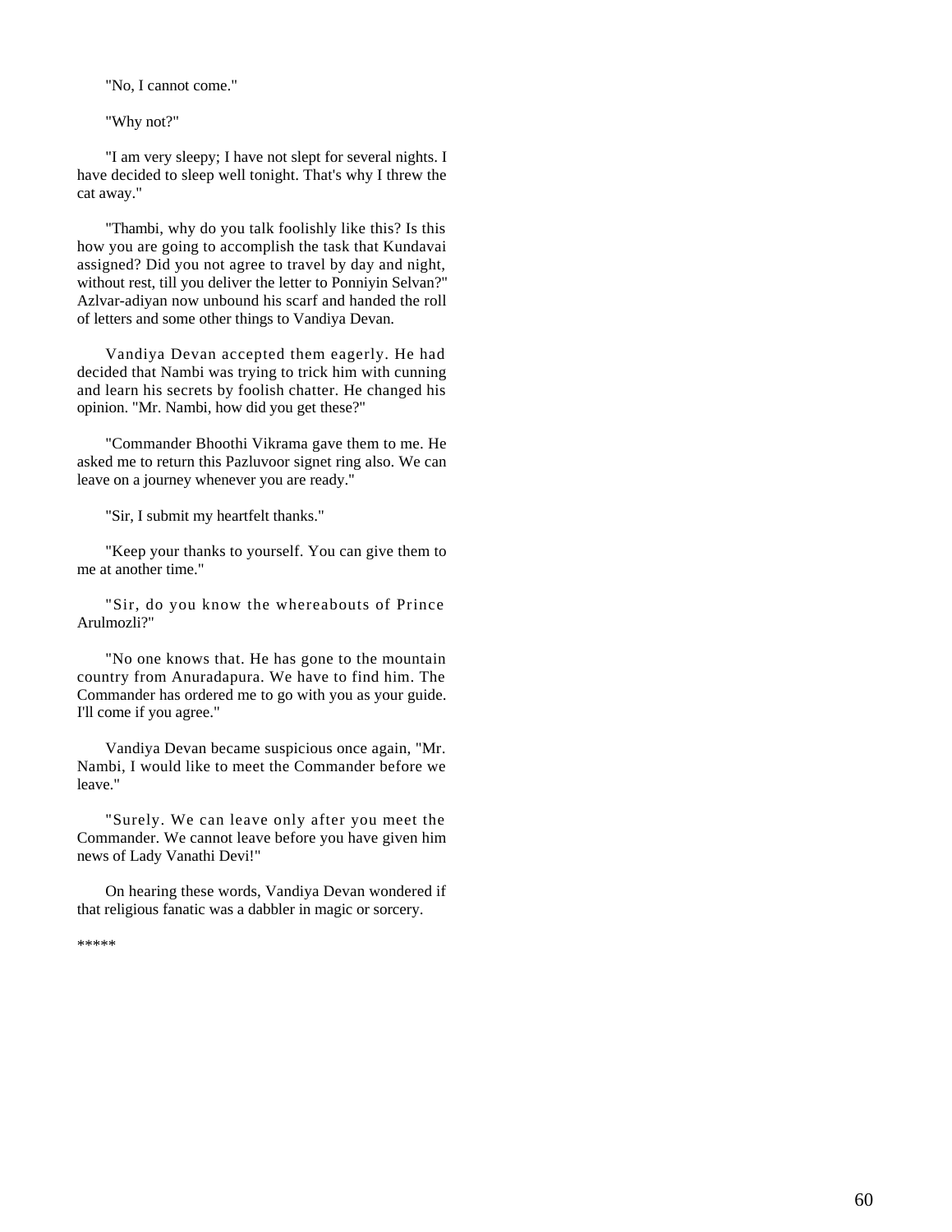Principal Characters in Ponniyin Selvan

Aditya Karikala -Crown Prince of the Chozla Empire, Sundara Chozla's eldest son.

Amudan's Mother -A deaf-mute, garden keeper on the outskirts of Tanjore.

Anirudda Brahma-raya -The Prime Minister and confidant of Sundara Chozla.

Arinjaya Chozla-Sundara Chozla's father, King Gandara Aditya's younger brother, died after ruling for merely one year.

Arulmozli Varma -Sundara Chozla's younger son.

Astrologer of Kudanthai- An astrologer patronized by Kundavai, a spy of sorts.

Azlvar-adiyan Nambi, Thirumalai Appan - A follower of the Vaishnava faith, step brother of Esanya Bhattar, a spy.

Esanya Bhattar -A priest of Pazlayarai, elder brother of Azhvar-adiyan Nambi.

Gandara Aditya -Sundara Chozla's elder uncle, a devout follower of the Saiva faith, ruled before Arinjaya Chozla.

Idumban Kari -A footman from Kadamboor, a conspirator against Chozla royalty, member of a gang sympathetic to Pandiyas.

Kalyani of Vaithumba- Widow of King Arinjaya Chozla, a famous beauty, Sundara Chozla's mother. Kandamaran- A young man, son of Sengannan Sambuvaraya of Kadamboor.

Kundavai, Younger Pirati - Sundara Chozla's daughter.

Lord Velir of Kodumbalur, the Elder, Bhoothi Vikrama Kesari - An important chieftain of the Chozla Empire, Commander of Chozla Armies in Lanka. Elder-uncle to Vanathi

Lord Velir of Kodumbalur, the Younger, Paranthaka Vikrama - Younger Lord of Kodumbalur, Vanathi's father who lost his life in a battle in Lanka.

Lord Pazluvoor, the Elder, - Ambalavan An important and powerful chieftain, - Officer of Taxation, Food Supply and Finance for the Chozla Empire, elder brother of Kalanthaka, Nandini's husband, about 65 years old.

Lord Pazluvoor, the Younger, Kalanthaka - Commander of Tanjore Fort, Captain of the Guard Corps. Madurandaka Deva -A Chozla Prince, son of Gandara Aditya and Sembiyan Madevi, a few years older than Aditya Karikala.

Malayaman Milad-udayar of Thiru-kovalur -A nobleman and petty chieftain of the Chozla Empire, Empress Vanamadevi's father and thereby grandfather to Karikala, Arulmozli and Kundavai. Manimekala - Kandamaran's younger sister and daughter of Kadamboor Sambuvaraya.

Mazlava-raya - A nobleman, Sembiyan Madevi's brother.

Munai Raya - A nobleman, not very confident in Lord Pazluvoor's schemes.

Nallavan Sattanar - Court poet at Tanjore.

Nandini, Young-Queen - An extraordinarily beautiful Pazluvoor woman with a mysterious past, Azhvaradiyan's adopted sister, raised by a priest's family near Madurai.

Parthiban Pallava - A nobleman of the Pallava clan, Crown Prince Aditya Karikala's confidant.

Poonkuzlali - Daughter of the Lighthouse Keeper of Kodi Karai, Sendan Amudan's cousin.

Ravidasa, the Sorcerer - Leader of the Pandiya conspirators, a former retainer of Veera-pandiya, had a mysterious hold over Nandini.

Sambuvaraya of Kadamboor - A nobleman and crony of Lord Pazluvoor.

Sembiyan Madevi, Elder Pirati - Widow of King Gandara Aditya, Madurandaka Deva's mother, fond of Sundara Chozla and his children, devout.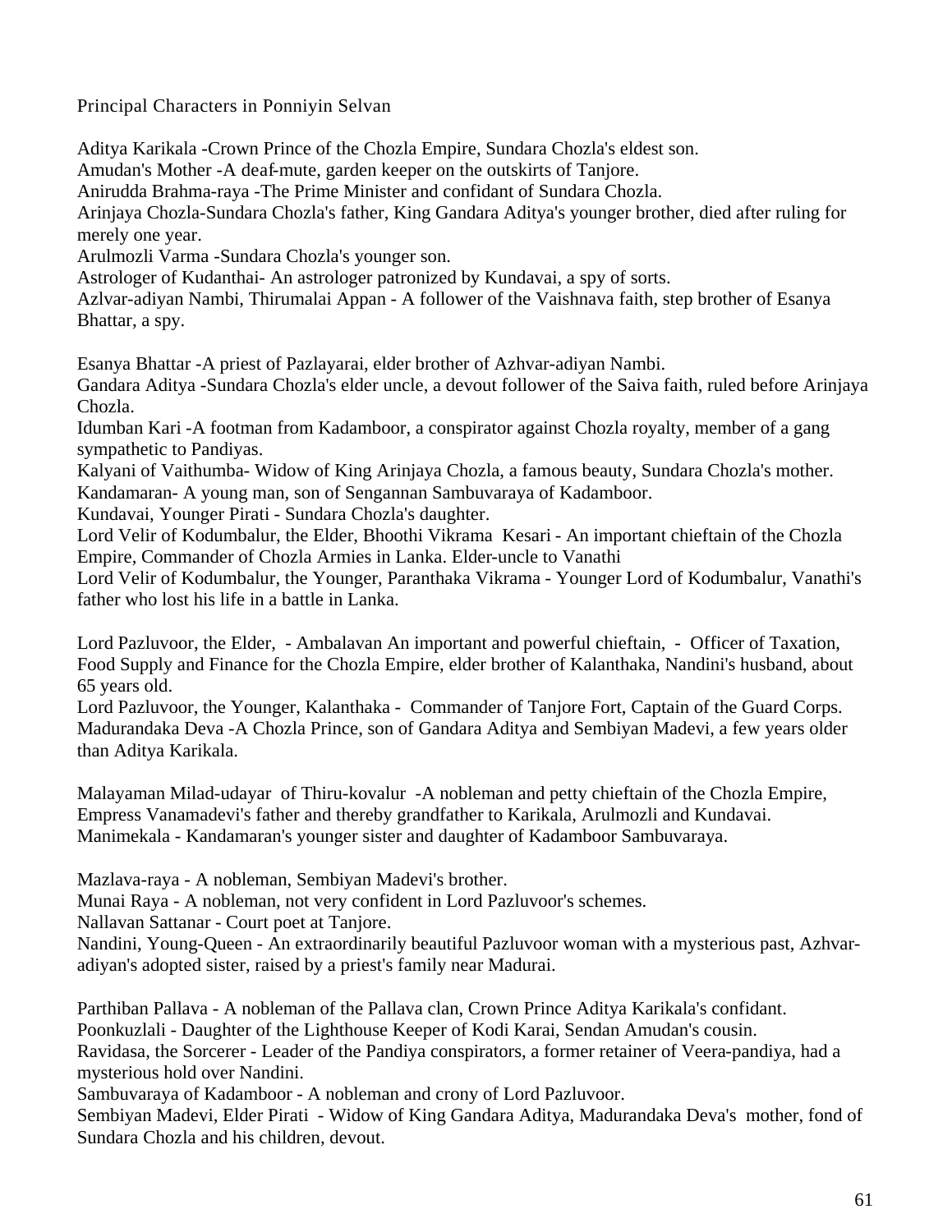Sendan Amudan -A flower vendor of Tanjore, lived with his deaf-mute mother in the outskirts of the city.

Soman Samban - A conspirator against Chozla royalty, member of Ravidasa's gang, sympathetic to Pandiyas.

Sundara Chozla Paranthaka - Emperor of the Chozla Kingdom.

Vanamadevi of Thiru-kovalur - The Queen Consort, wife of Sundara Chozla, mother to Karikala, Kundavai & Arulmozli.

Vanathi Devi - A young noblewoman of the Kodumbalur clan, Kundavai's friend, in love with Prince Arulmozli.

Vandiya Devan Vallavarayan - A scion of the Vaanar clan of Vallam, Aditya Karikala's messenger. Vasuki - Nandini's maid.

Veera-pandiya - Pandiya King vanquished and killed by Prince Aditya Karikala.

### *Glossary*

*Aadi* A month of the Tamil calendar, about July-Aug Aavani A month of the Tamil calendar, about Aug-Sept Advaita A philosophy, belief in the non-dual nature of God Akka Elder sister, a respectful greeting for an older girl Amma Mother, a respectful greeting for women Ankush A goad used by elephant drivers Anna Elder brother, respectful address for older men Araya, raya, arasa King, chieftain, Raja Ayya Father, mode of address for an older man Bharata Natyam Classical dance style Chakra Discus Champaka A fragrant flower Chanakya A medieval personality of political cunning, a Machiavelli Devi, Deva Lady, Lord Iruvatchi A fragrant flower Jaamam A period of time 3 hrs long; 1 Jaamam =  $7\frac{1}{2}$  Nazli; 1 Nazli = 24 minutes Jaggery Unrefined or brown sugar Kaadal Love Kaadam A league or about 10 miles Kaavi Reddish, ocher dye Kadal Sea Kadamba A flower Kama Love, Passion Karadi 1. A musical instrument 2. Bear Karagam Folk dance with balancing decorated pots Karaiyar Coastal, fisherfolk Karppu Sanctity of a married woman. Chastity Kavi 1. Poet 2. Monkey Konnai A flowering tree Kumkum Red powder, used to decorate the forehead Kummi A folk dance of women circling while clapping hands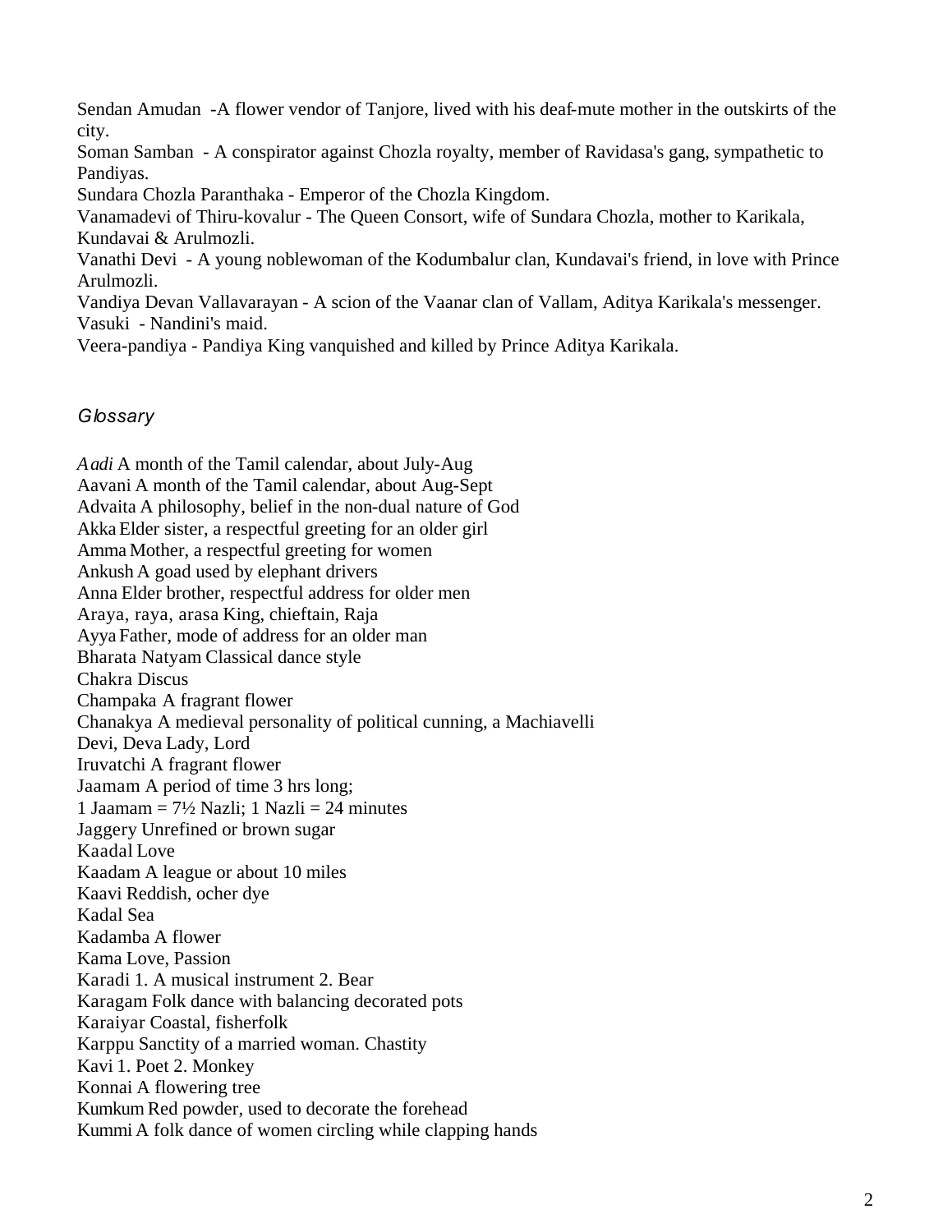Kunrimani A tiny red-black berry or bead Kural Ancient Tamil couplets Kuravai Koothu Gypsy dance or dance by maidens Malai Mountain Mariamman A village deity, a pagan Goddess Marudai A shade giving tree, a colloquial name for Madurai City Mattalam Drum Maya Illusion, Deception, unreal Moringa A leafy tree Mu-ttholl-ayiram A collection of romantic verse in Tamil Muzlai Cave Naadu Country Naamam A vertical, make-up like, caste mark worn by followers of Vishnu Nanal A sedge like grass Nandavan Garden Netri-chutti Forehead ornament Padai Veedu Army Housing Padinettam Perukku Eighteenth day flood Palli Padai Memorial temple Panchayat Council of Village Elders, often five persons Parai A kind of country drum, an announcement Perumal Lord, God Pirati Lady, Royal Princess Pitam Monastic seat Punnai A tree with yellow flowers Rudraksha A multifaceted bead, a sacred berry Saelai Loose pleated garment of women worn with one loose end thrown over a shoulder Saiva A sect of Hinduism, follower of Shiva Salli A musical instrument Selvan Beloved, Darling (masculine) Selvi Beloved, Darling (feminine) Silappadikaram A Tamil Epic Sindhu Folk song Puli -Tamarind A shade giving tree bearing a sour fruit Thambi Younger brother, mode of address for young men Thaye Mother, mode of respectful address for women Thaazlai A fragrant cactus Thevar-aalan, Divine man, dancers Thevar-aatti Divine woman, dancers Thevaram Devotional Poems Thiru-vai-mozli Devotional Poems Thinnai A raised platform or dias on the front porch of houses in South India. Often used like a living room; for family gatherings, seating visitors, and sleeping in the night. Udukku Small palm held drum Uriyadi A game to get the prize-pot tied to a pole similar to the Maypole Vaetti Loose lower garment of men Vaishnava A sect of Hinduism, follower of Vishnu Vamsa Dynasty Veena A musical stringed instrument Velan Attam A semi-religious dance, usually by a man